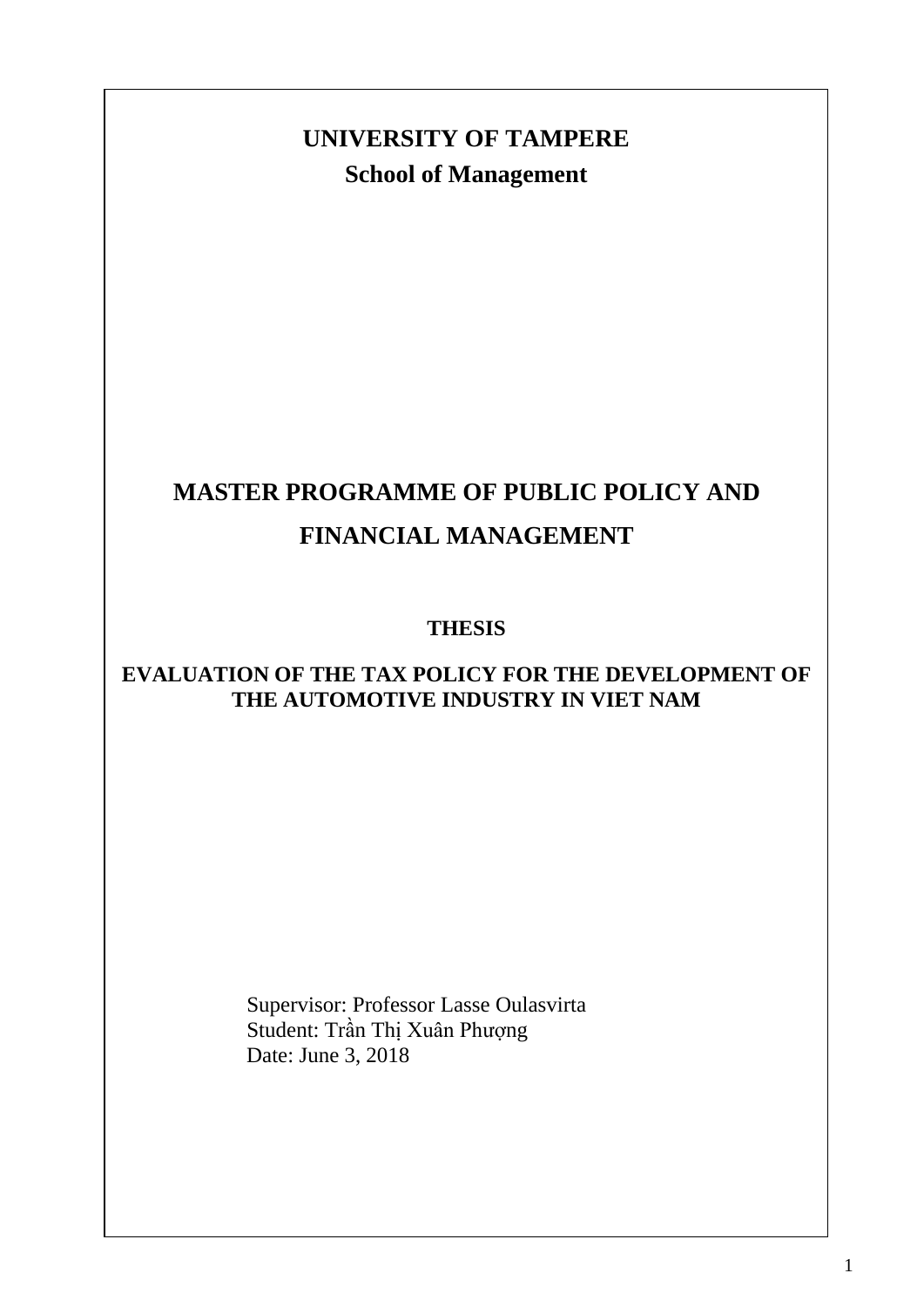# <span id="page-1-0"></span>**ACKNOWLEDGEMENTS**

There are so many people who have contributed to the process of completing my thesis. I would like to take the opportunity to express my gratitude to all those who have helped and supported me.

I would like to thank my Supervisor of this thesis, Professor Lasse Oulasvirta for his valuable support and comments.

I would like to thank Dr. Harri Laihonen and Dr. Kirsi Hasanen, who had provided me with a lot of useful knowledge through lectures on the webinar.

My leaders and colleagues of the Ministry of Finance have allowed me to organize my work during the past months in a flexible manner, enabling me to take the time to complete the thesis. Thank you for your understandings.

I would like to thank Ms Truong Thuy Van for her time and interest to my thesis. Her insightful comments, continuous encouragement and careful revisions of English of the thesis have helped me a great deal along the way.

Finally, I would also like to thank my parents and my husband, whom I cherish and have great respect for. They encouraged and inspired me and helped me a lot in my process of research and study. They helped me to take care of my daughter and with the housework so that I got more time for research work. I also thank to my dear daughter, who were disadvantaged when I did not have much time to take care of her.

Thank you for all your love and support.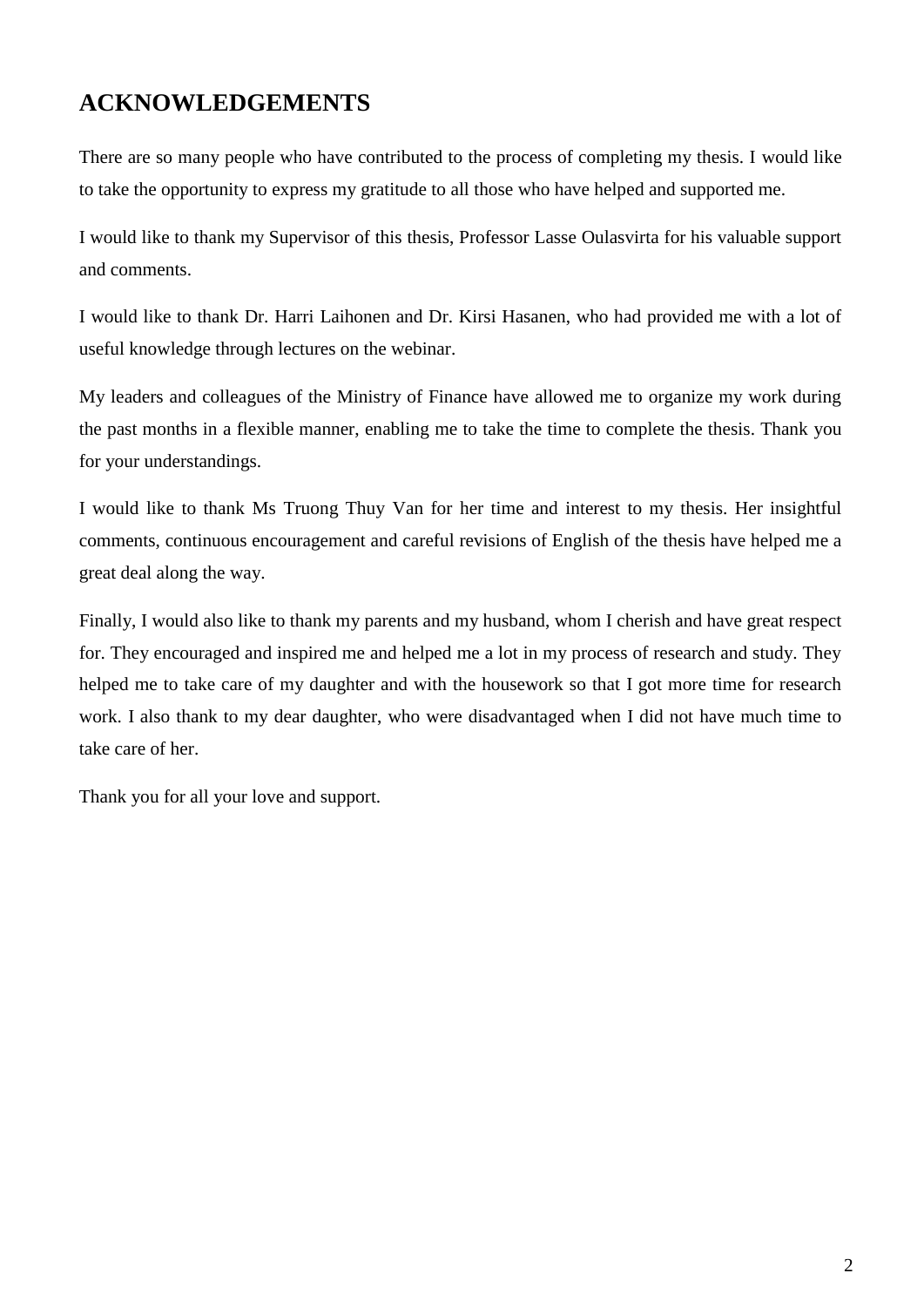# **TABLE OF CONTENTS**

| 2.1 Roles and necessity of automotive industry development to the economy 8    |
|--------------------------------------------------------------------------------|
|                                                                                |
| 2.2.1 Overview of roles of tax policies in automotive industry development  10 |
| 2.2.2 Roles of fee and charge policies in automotive industry development  13  |
|                                                                                |
| CHAPTER 3: RESEARCH METHODOLOGY22                                              |
|                                                                                |
|                                                                                |
|                                                                                |
|                                                                                |
|                                                                                |
|                                                                                |
| 4.1 Automotive industry of Vietnam: Formation and development  25              |
|                                                                                |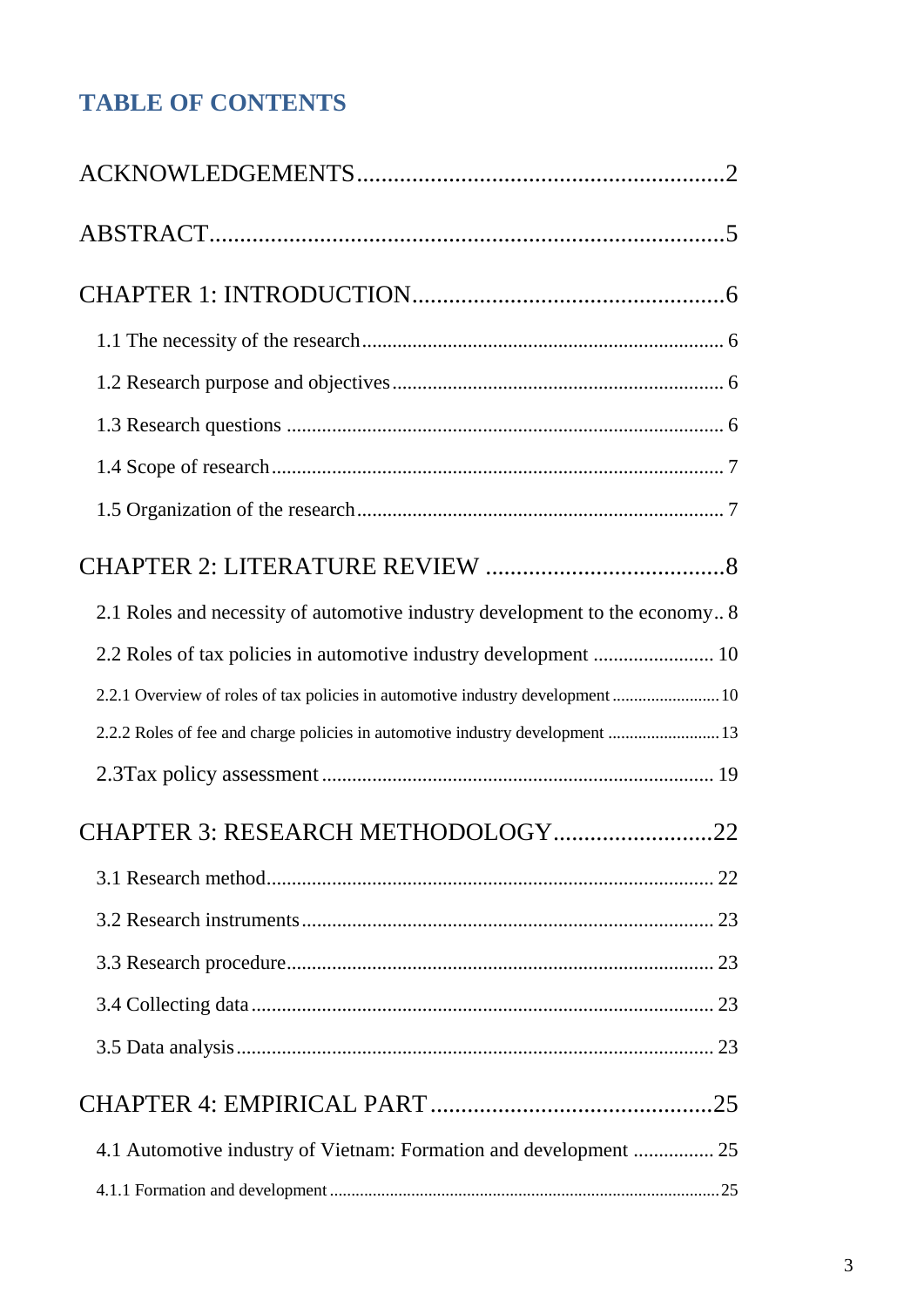| 4.1.3 Assessment on Vietnam's recent automotive industry development 33                       |  |
|-----------------------------------------------------------------------------------------------|--|
| 4.1.4 Causes and lessons of Vietnam's automotive industry development 34                      |  |
| 4.2 The tax, fee, and charge policies for the Vietnamese automobile industry in the 2001-     |  |
| 4.2.1 Tax incentive policies to promote investment in the domestic automobile industry37      |  |
| 4.2.2 The tax, fee, and charge policies for the import, purchase and circulation of cars 40   |  |
| 4.3 Comments on tax policy for car industry in Vietnam over the past time 50                  |  |
| CHAPTER 5: RESULTS OF THE EMPIRICAL PART 52                                                   |  |
|                                                                                               |  |
| 5.2 Tax policy improvement for the automotive industry's growth 53                            |  |
| 5.3 Tax solutions to encourage the automobile industry's development  54                      |  |
| 5.3.1 Tax policies to encourage firms' investment for the automobile industry 54              |  |
|                                                                                               |  |
|                                                                                               |  |
|                                                                                               |  |
| 5.4 Selection of the strategic vehicles for development and appropriate preferential policies |  |
|                                                                                               |  |
|                                                                                               |  |
|                                                                                               |  |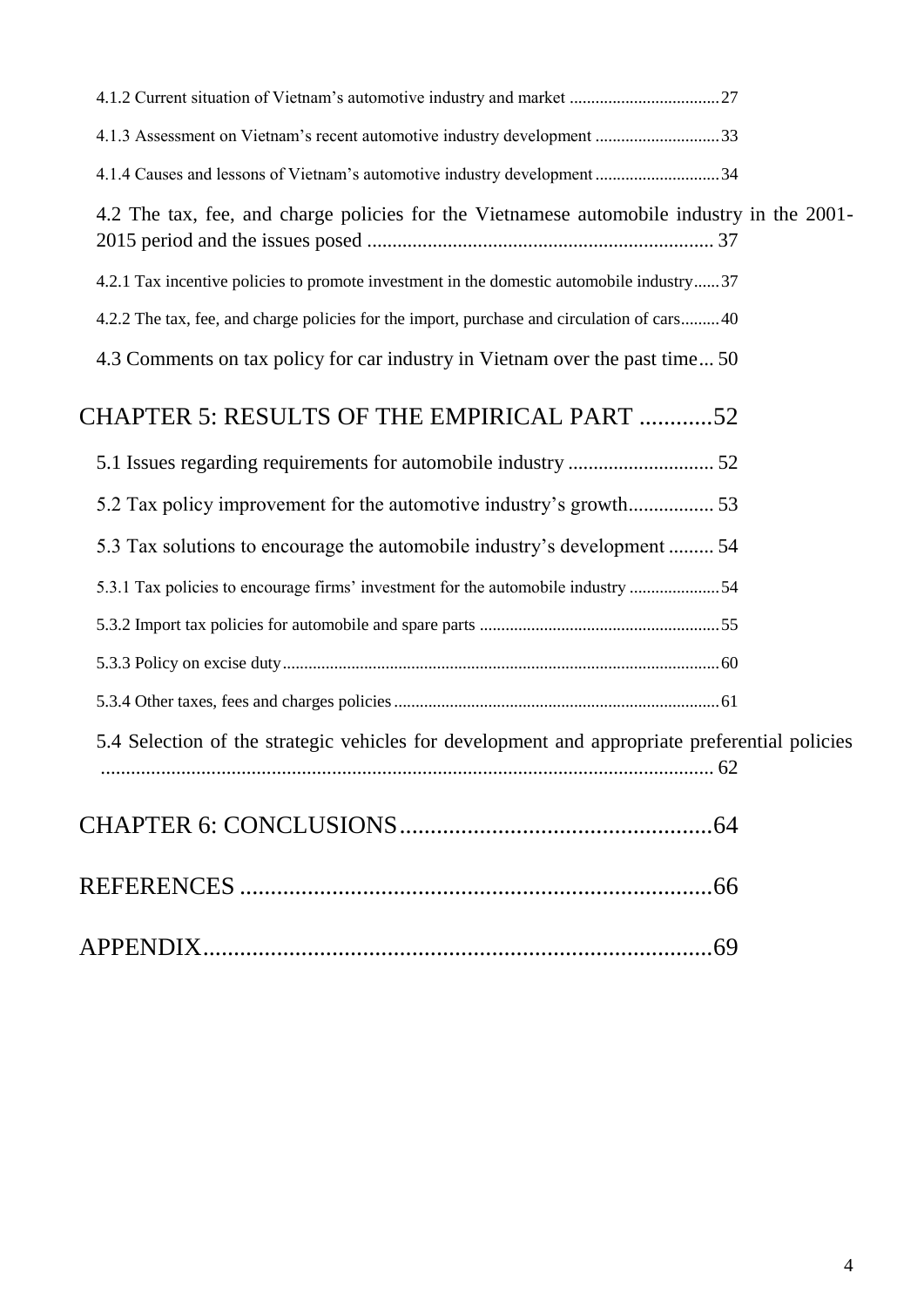# <span id="page-4-0"></span>**ABSTRACT**

University of Tampere School of Management

Author: TRAN THI XUAN PHUONG

Title of Thesis: Evaluation of the tax policy for the development of the automotive industry in Vietnam

Master's Thesis: 79 pages including cover page, 4 appendixs

Keywords: Tax policy, automotive industry

In Vietnam, the automotive industry is a young industry. Yet, the development of the automotive industry in Vietnam has so far led to a certain degree of success, including the construction of a number of automotive assembly factories. However, the achievements have not been significant, is still mainly limited in assembly. Vietnam has not yet had an automobile manufacturing and not commensurate with the potential. The State has had incentive policies in place, including tax policy, but the level of development of the automotive industry in Vietnam is still very low, and company of regional scale to be able to compete and export. The development of the automotive industry has not been able to create the momentum for the industry's development, the localization rate is low.

If the automotive industry is to develop, there must be a number of factors present, including the role of tax policies. In Vietnam, along with the process of innovation for the tax, fee, and charge policy systems of the country in general, the fee, charge, and tax policies applied for the automotive industry and automobile use have also undergone important changes in past periods. In particular, with a view to boosting the development of the domestic automotive industry, Vietnam has also promulgated a number of tax incentive policies, gradually approached the international practice.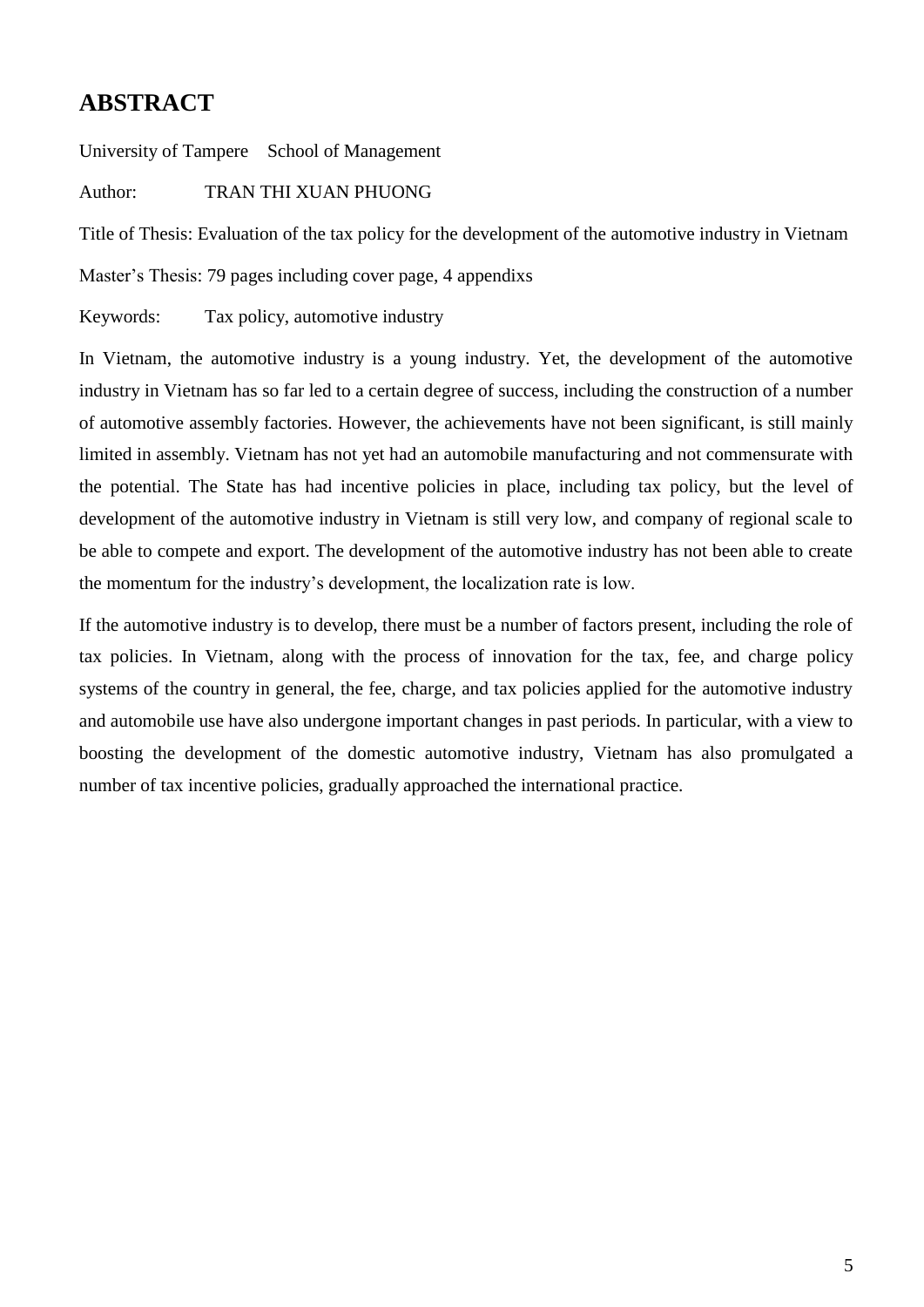# <span id="page-5-0"></span>**CHAPTER 1: INTRODUCTION**

#### <span id="page-5-1"></span>**1.1 The necessity of the research**

Around the world, there have been many studies on the role of financial instruments, in particular tax policies for the automotive industry like the research of Kenichi Ohno (2006) "*Industrial Policy Formulation in Thailand, Malaysia and Japan: Lessons for Vietnamese Policy Makers*"; Kaoru Natsuda & John Thoburn (2011) "*Industrial Policy and the Development of the Automotive Industry in Thailand*"; Wad, Peter (2009) "*The Automobile Industry of Southeast Asia: Malaysia and Thailand*"; or the research by Wade, Robert (2003) "*What Strategies are Viable for Developing Countries Today? The World Trade Organization and the Shrinking of Development Space*".

On the role of tax policies for the development of the automotive industry, in general recent studies have shown that there is still a lack of research on the dynamics and impacts of tax policies on the Vietnamese automotive industry closely based on the attributes and characteristics of the Vietnamese automobile market, and then set out the guidelines to fine-tune tax policies for the coming period. Accordingly, the selection of the thesis: *"Evaluation of the Tax policy for the development of the automotive industry in Vietnam"* has both theoretical and practical significance. The research and analysis of the role of tax policies for the Vietnamese automotive industry in today's context are expected to fill this gap.

#### <span id="page-5-2"></span>**1.2 Research purpose and objectives**

Clarify the theoretical foundation on the role of tax policies for the development of the automotive industry.

Look at the current situation of tax policy promulgation and evaluation of the implementation for the automotive industry in Vietnam in past periods.

Propose the solutions to fine-tune the tax policy system for the automotive industry towards the year 2020, in which the requirements and content of tax policy fine-tuning for the Vietnamese automotive industry in the coming period shall be interpreted.

#### <span id="page-5-3"></span>**1.3 Research questions**

Major question: Is there a need to fine-tune tax policies to boost the development of the automotive industry?

Sub-questions:

1. How are the prevailing tax mechanisms and policies for the development of the automotive industry?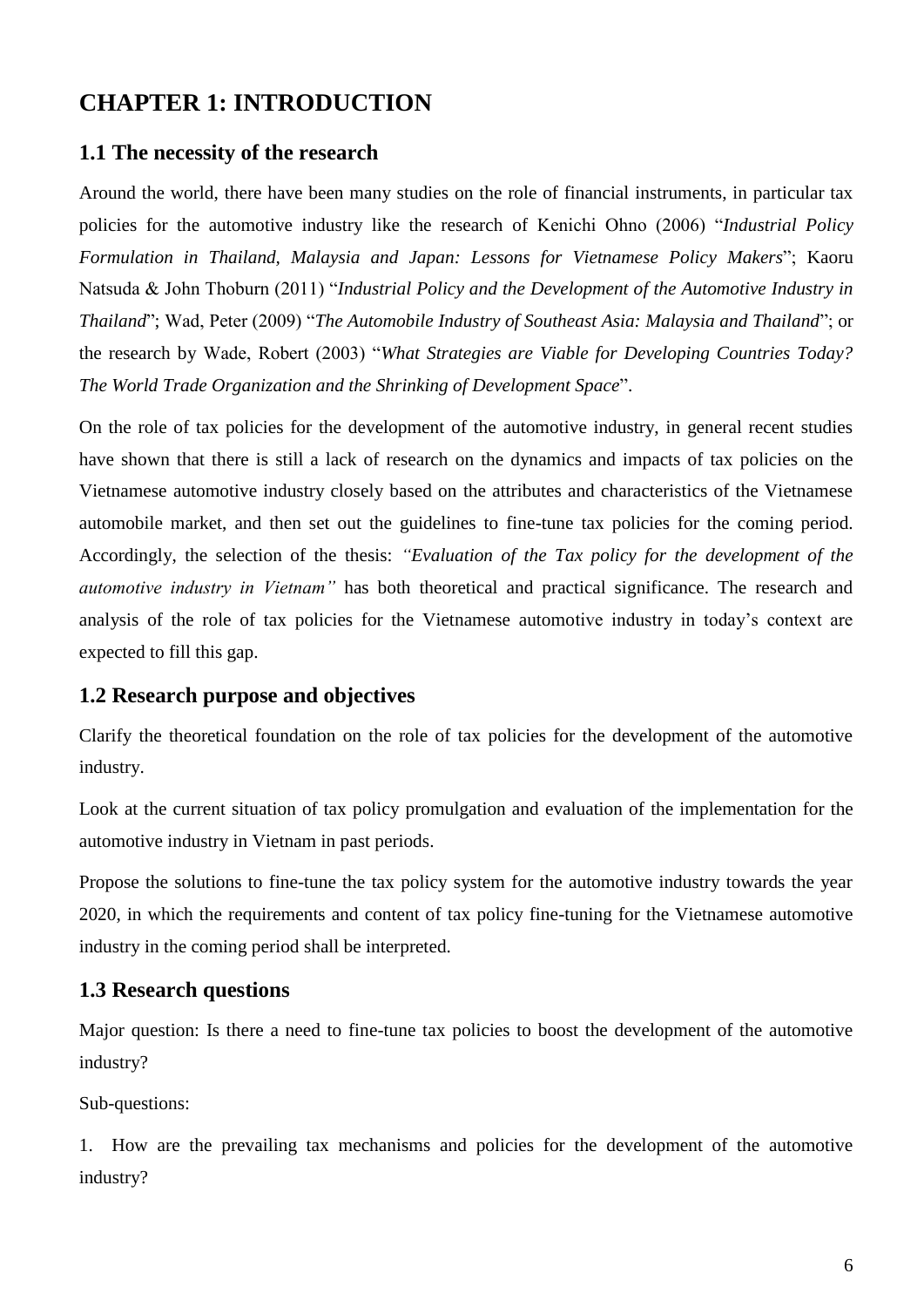2. What are the issues facing the goal of developing the industry in general and the automotive industry in particular?

3. What are the tax solutions to boost the development of the automotive industry?

4. Should a flagship vehicle model be selected to focus development and have appropriate incentive and investment attracting policies?

## <span id="page-6-0"></span>**1.4 Scope of research**

The thesis focuses on examining tax policies for the development of the automotive industry in Vietnam

## <span id="page-6-1"></span>**1.5 Organization of the research**

The thesis has six chapters. Chapter 1 introduces the thesis itself, the research targets, research issues, and questions that will be further analyzed in the other chapters. Chapter 2 is a Literature Review with a focus on theories of tax policy, automotive industry. Chapter 3 introduces the research methodology of the thesis including data collection and data analysis. It contains analysis of the data collected from the General Department of Taxation, General Department of Vietnam Customs. Chapter 4 provides informations about the development of automobile industry during the past years and current issues on tax policy improvement for the industry. Based on the given theoretical framework and the collected data, Chapter 5 provides results of the empirical part. Chapter 6, the final one, focuses on the author's conclusion.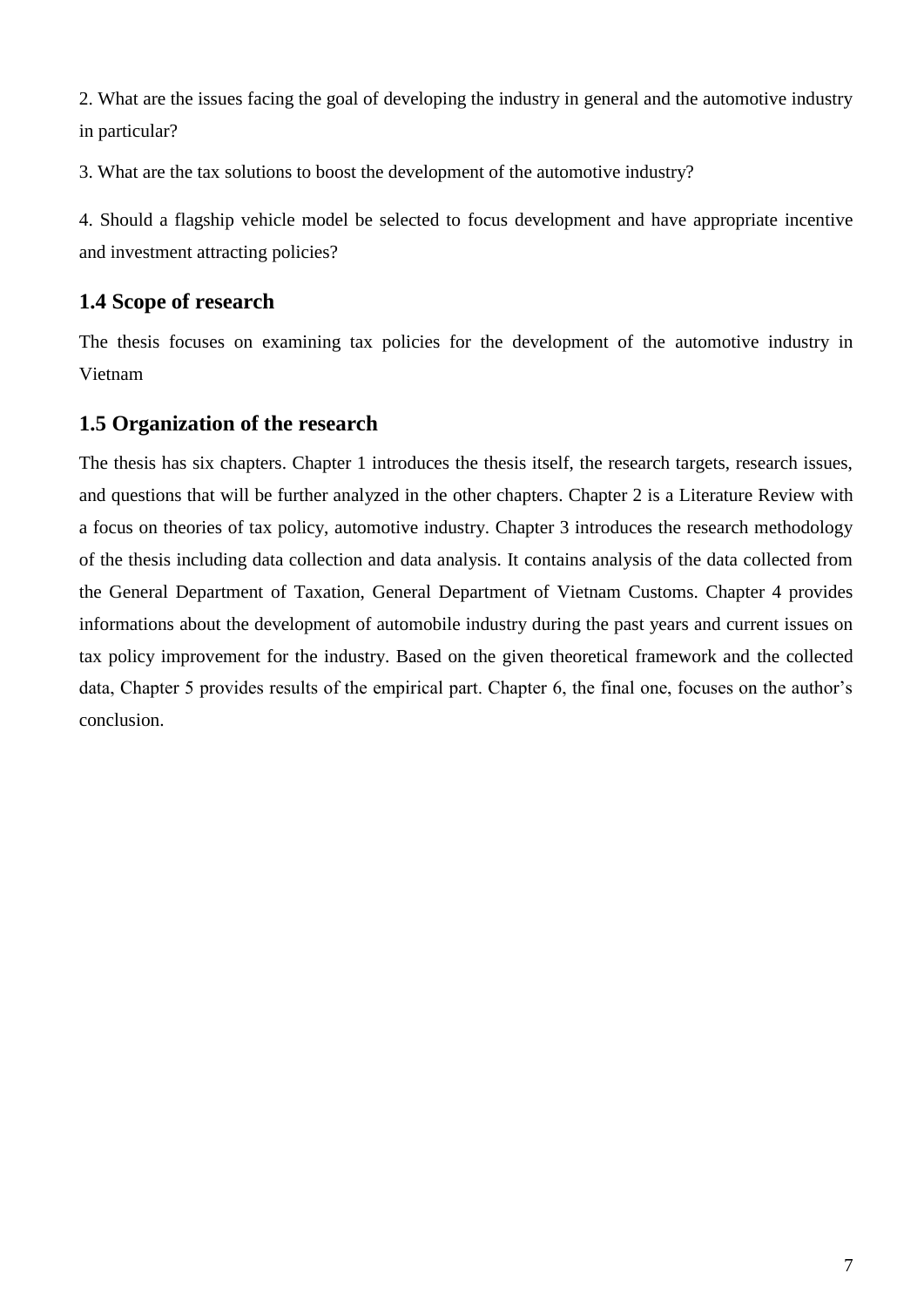# <span id="page-7-0"></span>**CHAPTER 2: LITERATURE REVIEW**

#### <span id="page-7-1"></span>**2.1 Roles and necessity of automotive industry development to the economy**

The automobile industry plays a crucial role in industrial restructuring of most countries across the world. It is also considered a formidable driving force of modernisation and industrialisation process in numerous countries so profoundly that they have opted for the industry as their strategic sector for investment and development. On a global scale, automobile is always constantly said to be a momentum of growth which generates jobs, incomes and foster innovation<sup>1</sup>; while nationally speaking, the industry's development is closely connected with socio-economic development process.

The automobile industry was acknowledged as the 'the industry of industries' in the twen- tieth century and is considered one of the most globalised industries today (Dicken 2007). The industry was dominated by huge transnational and vertically integrated corporations until the 1970s, deserving being characterised as a producer-driven global value chain (PD-GVC), but since then a wave of restructuring and outsourcing of activities has been ongoing, turning the global industry to be governed in a more relational way by lead assem- blers (original equipment manufacturers or OEMs) and core automotive components and parts suppliers if not leaning towards a supplier-driven global value chain (Dicken 2007, Barnes and Morris 2008, Sturgeon et al. 2008, Wad 2008).

In the GVC terminology, the automobile industry has been considered a PD-GVC in con- trast to for example the global garment value chain which is considered to be a buyer-driven global value chain (BD-GVC) (Gereffi 1995). The motor vehicle manufacturers (the OEMs) have governed the value chain by way of controlling core technologies and products and used different types of organisations to govern the upstream and downstream processes: vertical integration (typically for American corporations in the past), vertical collaboration (typically for the Japanese keiretsu networks) or horizontal collaboration (typically for con- tinental Europe firms) (Wad 2008). With the early establishment of huge auto corporations in the US and the internationalisation of these corporations the leverage of the auto industry resided in the Western world until the Japanese successfully challenged this dominance during the 1970s and 1980s and triggered increased competition, trade wars between Japan and the US and the EU and globalisation and transformation of the automobile industry. During this industrial warfare Western OEMs abandoned Southeast Asia and Japanese OEMs came to dominate the regional automobile market.

The significance of automobile industry to each countries' socio-economic development is illustrated as follows:

<sup>1</sup> https://www.daimler.com/investors/reports/annual-reports/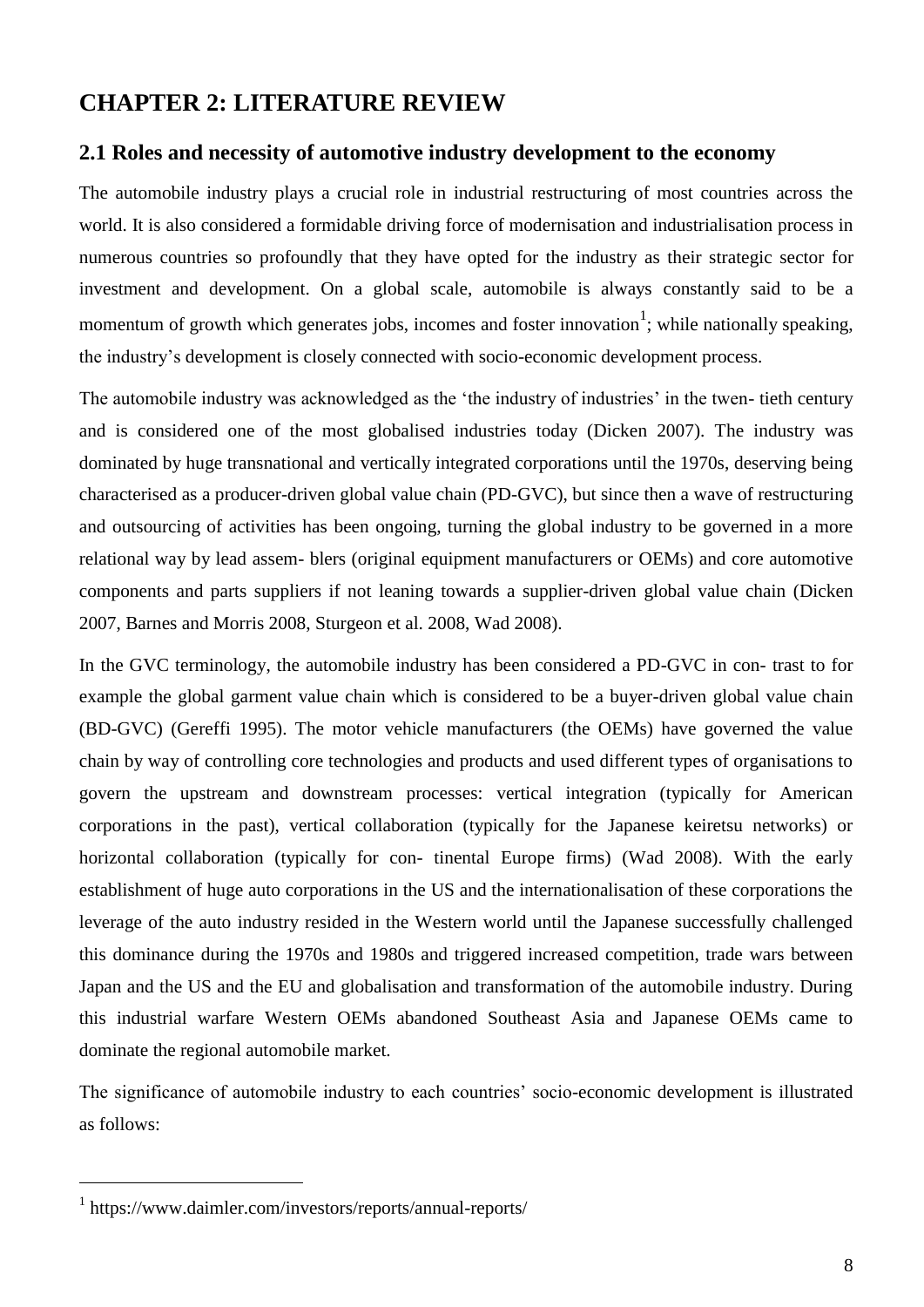First, automobile industry has functioned as a growth engine in plenty of countries, both developed and developing ones. Most newly-industrialised-countries have prioritised the development of automotive sector as a way to actively contribute to their modernisation and industrialisation process. Global economic development in general and that of each countries in particular are largely attributed to the automotive sector. Indeed, 3% to 3.5% GDP of the United States is from the automobile industry. The sector also occupies a pivotal role in various aspects of developing countries. Specifically, annual production value of automobile industry in Brazil (the world 6th largest automobile manufacturing country) accounts for some 5% GDP with 50 factories producing about 4.4 million cars each year.

China's automotive sector has also witnessed a giant leap while it took the United States' the crown for being the world's leading automobile market in 2010 with a total output of over 12 million cars. The number is expected to rise in upcoming six years. The Red Dragon has made the automotive industry its strategic sector in its five-year plan. Its government has exerted all-out efforts to restructure scattered automobile factories and suppliers to increase the competitive capacity of the domestic automotive industry**<sup>2</sup>** .

Secondly, automotive industry's sphere of influence is extended across a wide array of other economic sectors. It is estimated that the United States' automobile sector has provided 2.5 million direct jobs and 13 million supporting jobs, which constitutes 10% of the country's labourers. Likewise, 200.000 enterprises in Brazil are associated with the automobile manufacturing industry. 1.5 million people in Brazil have been provided with jobs regarding automobile sector with an indirect workforce of 150 thousand labourers.

For Vietnam, automobile industry offers the country an opportunity to attract investment and adopt advanced technology, and valuable experiences on business practice and administration from industrially developed countries. Besides, it also opens up employment opportunities for skilled foreign labourers, contributing to improve quality of Vietnam's workforce. Despite being at the very early stage of development, the automotive industry has made a significant contribution to Vietnam's socioeconomic development in recent years. To be more specific, it has created direct jobs for more than 80,000 labourers, not to mention indirect jobs offered by automotive firms' subordinate agents and suppliers, as well as a copious amount of tax revenue. On the other hand, sustaining automobile manufacture also facilitates technology transfer regarding manufacturing mechanics, automation, material technology and contemporary management skills.

Thirdly, as the automotive development is closely affiliated with technological advances, the automobile industry also is considered a leverage for science – technology development, especially

<sup>2</sup> https://www.daimler.com/investors/reports/annual-reports/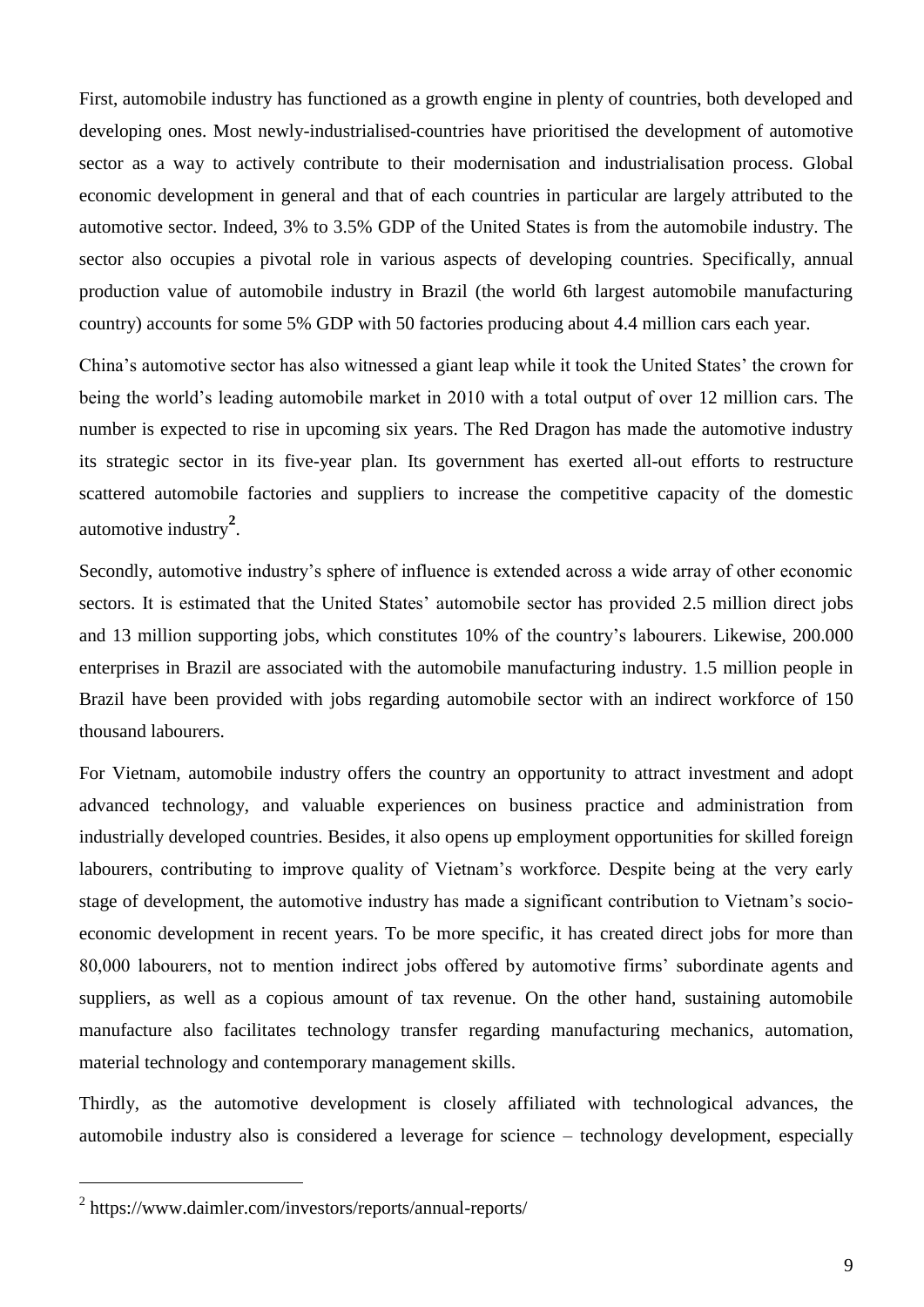automation, electronics, new technology, chemicals, manufacturing mechanics, metallurgy, etc., fostering the development of relevant economic sectors.

In the United States, the sector spends 16 to 18 billion US dollars for research and innovation, which makes dramatic impacts to various social aspects, including education and training.

Concurrently, the automotive industry also performs a prominent role in accelerating global economic integration. Globalisation, through expansion of auto firms, has stimulated developing economies' further integration into regional and global economy.

Fourthly, the auto industry's high consumption of other sectors' products, including metals, chemicals, engineering, electronics, and so on, helps create more jobs in the sectors; illustrating the role of auto industry as an economic locomotive which promotes growth of other sectors (supporting industries). For instance, automobile industry in the United States uses up some 20% of its total domestic steel output. Therefore, it could be said that the development of automobile industry reflects the well-being of the economy.

### <span id="page-9-0"></span>**2.2 Roles of tax policies in automotive industry development**

#### <span id="page-9-1"></span>**2.2.1 Overview of roles of tax policies in automotive industry development**

Industrialisation and modernisation are regarded overriding driving forces behind the development of most countries worldwide. Southeast Asian nations and some Asian countries are seen as fine examples of economic development. Their success is resulted by proper policy frameworks to be built at the very beginning, especially macroeconomic stabilisation (low inflation rate, deliberate fiscal policy, appropriate exchange rate policies for encouragement of export and gradual liberalisation of the financial system); incentive policies for capital accumulation for production; and sizeable investment in human resources development. Those countries' resemblances in terms of industrial policies include:

(1) Establishment of incentive mechanisms for focused sectors to gradually restructuring the economy. The countries' government have successfully sorted out priorities for development, including auto industry, in accordance with requirements of different periods.

(2) The Government's sufficient and effective public services to facilitate the modernisation process, with a focus on human resources development.

(3) Investment priority given to infrastructure and education as they are considered a vital factor in the process of industrialisation.

(4) Effective interventions and orientations by the Government to industrialisation, especially in the implementation of preferential policies and assistances for investment stimulation (the State's preference to a firm is largely determined by its success, instead of political relations).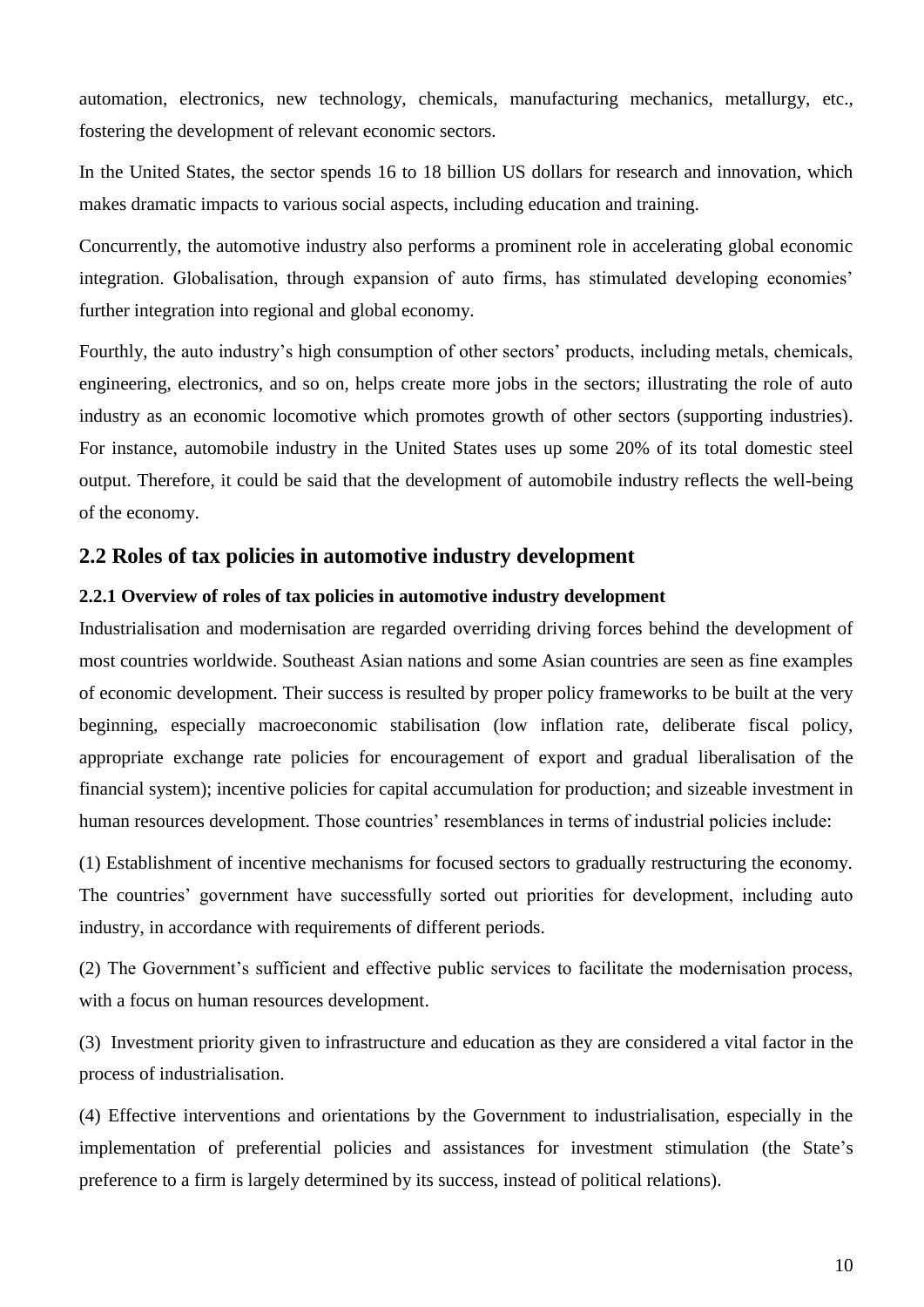#### *Industrial Policy under WTO Trade Rules:*

In recent decades, the 'development policy space' (or policy options) for developing countries has diminished with the rise and continuing influence of the Washington Consensus and its accompanying neoliberal policy prescriptions (Wade 2003a). This has affected East Asian developmental states, whose industrial policies often have been taken as models for other developing countries to follow. In the past, East Asian countries were characterised by the interventionist role of a plan-rational strong state bureaucracy, conducting state-led industrialisation by introducing a series of industrial policies for economic development (Amsden1989; Wade 2003b; Woo-Cumings 1999). Northeast Asian developmental states such as Japan, Korea and Taiwan successfully conducted upgrading of industry by taking a 'picking winners' strategy in order to facilitate national champion firms transforming into world-class exporters.

Although Southeast Asian countries have weaker state capacity as well as policy administrative capacity than Northeast Asian developmental states (Booth 1999; Park 2000), some scholars have claimed that Southeast Asian countries have common characteristics with Northeast Asia. For instance in the case of Thailand, Rock (2002) argued that in the period of the early import substitution industrial strategy in the 1960s through to the export-led industrialisation in the 1980s, industrial policies with selective government intervention in collaboration with foreign direct investment (FDI) were effective and successful.

The rise of neoliberal policies under globalisation in recent decades, particularly three international agreements under the World Trade Organization (WTO) following the Uruguay Round trade negotiations (1986-1994), limits the use of the sorts of industrial policy that Northeast Asian developmental states adopted in the past (Rasiah 2005). Outlawed under current WTO rules are:

- $\triangleright$  Infringements of the Trade-Related Intellectual Property Rights (TRIPs) measure, which protects copyright and patents;
- Trade-Related Investment Measures (TRIMs), which ban performance requirements, such as those related to local content, trade balance obligations, and export requirements; and
- $\triangleright$  Infringements of the General Agreement on Trade in Services (GATS), which restricts government intervention in the market and the regulation on the behaviour of multinational corporations operating in their country.

Some scholars including Lee and Han (2006) and Moon and Rhyu (2000) have claimed that neoliberal reform resulted in the end of East Asian-style developmental states. In opposition to this view, others such as Shin (2005) and Pereira (2008), have argued that the role of the state, particularly man-made location-specific factors such as policy, institutions and infrastructure have helped in the creation of business environments that are conducive to development as the pace of globalisation accelerates.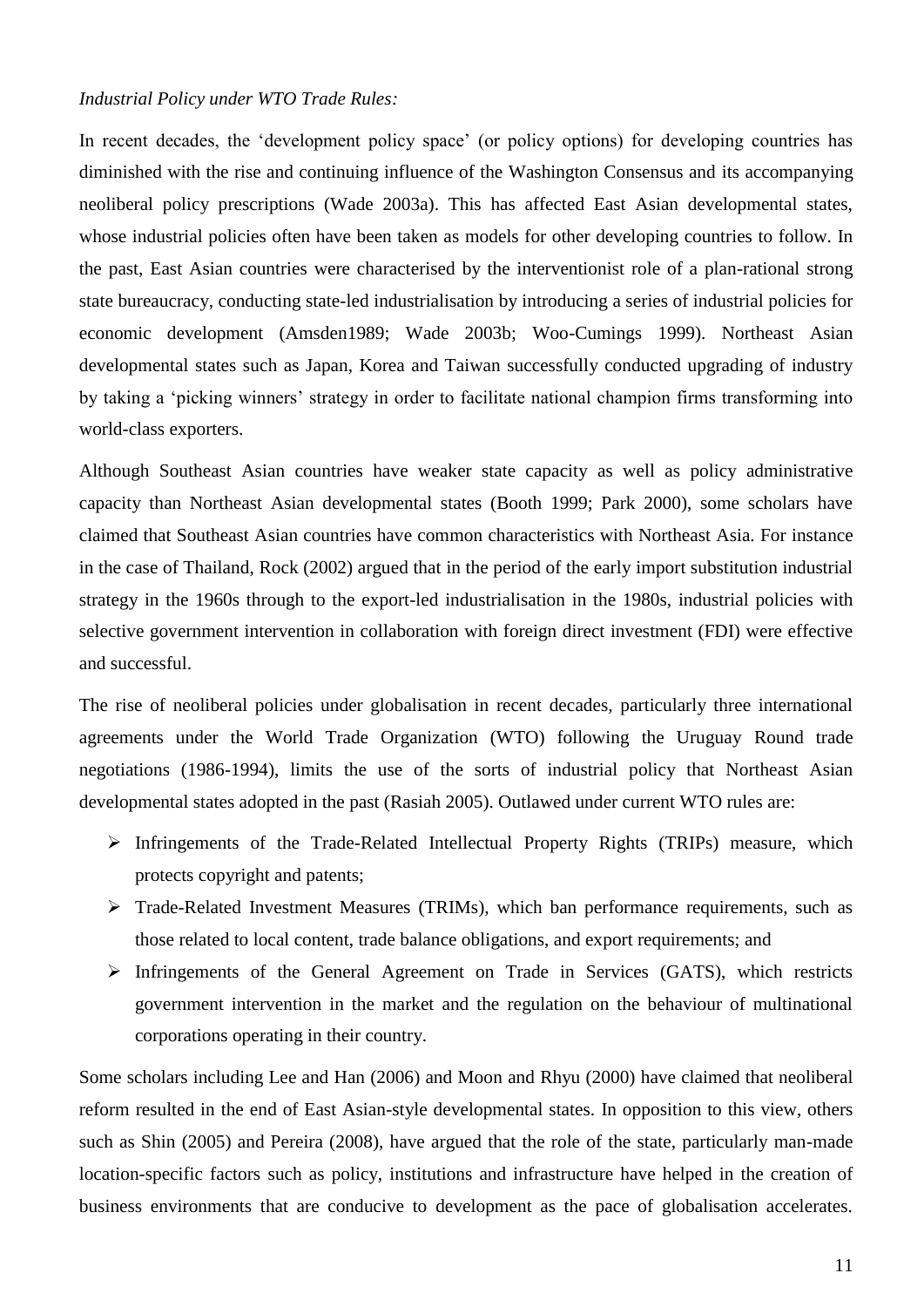However, even under the WTO rules, it is still possible for developing nations to promote particular industries, thus creating 'winners', but employing a narrower range of policy options.

In the case of Thai automotive development, it has been the discontinuation of the right to use local content requirements under TRIMs that has been the main factor of interest. Following the start of operations of the WTO in January 1995, TRIMs-style requirements were to be abolished within a five year period for developing country WTO-members.Thailand complied with this provision, ending local content requirements in 2000. Instead, the Thai government has started to introduce industrial policies by using discretionary power in selecting particular models and functions to be developed in the automotive industry.

#### *Industrial Upgrading:*

As is now well known, the basic concept of the GVC emphasises the sequential and interconnected structures of economic activities, with each link or element in the chain adding value to the process. GVCs normally are classified as either *producer-driven* or *buyer-driven* chains. The former are characterised by capital and technology-intensive industries including automobiles, computers, aircraft, and electrical machinery. The latter, which are not our focus here, are characterised by labour-intensive consumer goods industries like garments and footwear, in which large global buyers play a central role in establishing decentralised and dispersed production linkages across various countries (Gereffi 1994).

In the automotive industry - an archetypal producer-driven GVC - vehicle assemblers have been governing the highly capital and technology intensive value chains by controlling core technologies, production processes, and research and development (R&D), human resources, finance, and marketing from upstream to downstream operations through their supplier networks (Barnes and Morris 2008; Wad 2008 and 2009).

Industrial upgrading in GVC analysis emphasises how producing firms can improve their position within the chain by obtaining greater value-added functions through the production process, leading to industrial development (Humphrey and Schmitz 2002). The GVC literature usefully categorises upgrading within a GVC into three broad areas:

- *Product upgrading* enables producers to move up value chains by producing from low-end products to sophisticated products;
- *Process upgrading* enables producers to learn how to improve their production processes such as quality control and shortening lead time (or delivery) by reorganising the production system or introducing new technology; and
- *Functional upgrading* enables producers to acquire new functions in value chains by specialising activity, which increase the overall skill content of activity.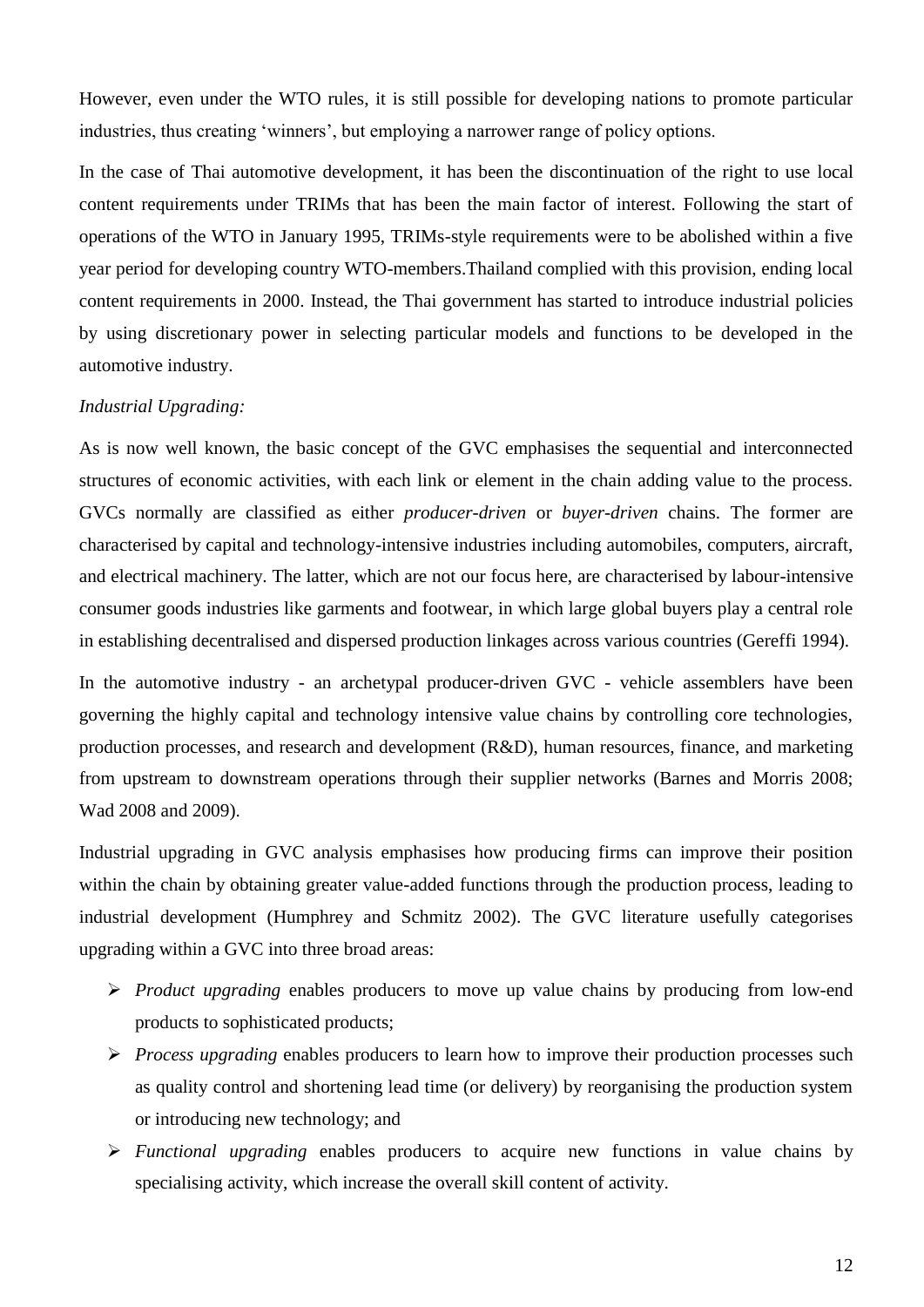The development of automobile industry, similar to other sectors, is driven by not only immaculate natural and social conditions, but also economic policies promulgated by the Government. Specifically, the Government's proper attention as well as remarkable capacity for macro strategies' regulatory and formulation are essential for the automotive industry's development. Unlike Vietnam, Thailand and Malaysia are two successful countries in automotive sector's development within the ASEAN bloc. Experts ascribe the success to the two Governments' comprehensive and coherent long-term strategies for the development of automobile industry. Meanwhile, despite enormous potentials of golden population structure and low-cost labourers, Vietnam's automobile industry has still fallen short of expectation as set in the Master Plan for Automobile Industry Development.

As consulting experiences of preceding countries, it is clearly seen that the development of auto industry requires a coherent system of policy measures. It takes a long time to develop the automotive sectors. This considerable amount of time crucially depends upon the effective implementation of policies regarding the industry. In order to develop the industry, it is necessary that countries devise long-term and clear strategies. In particular, the implementation of such strategies must adhere to the formulation of a long-term effective policy system, in order to attract foreign investors, promote supporting industries and develop infrastructure. The sustainable development of automotive sector is unachievable without effective supporting industries. Yet, sufficient demand and production scale for cars are needed to develop supporting industries, which poses a radical challenge for the countries.

#### <span id="page-12-0"></span>**2.2.2 Roles of fee and charge policies in automotive industry development**

#### **2.2.2.1 Overview of roles and functions of fees and charges**

#### *a) Definition and classification*

Tax could be defined in numerous ways. In view of national budget revenue, tax is understood as a proportion of revenue which individuals and organisations are obliged to contribute to the State upon concerning legal documents with a view to meeting expenditure requirements of the State, including investment and administration. Tax defined upon the angle functions as a budget generator. Yet, beside the aforementioned function, tax also performs various tasks, such as income regulatory, assurance of social equity, and rectification of market's defects.

Tax is also an effective tool for the Government to fulfil its management tasks over the whole society as it might regulate economic subjects. To be more specific, the Government could use tax as a tool to regulate social subjects' consumption and production of each service and product. Higher tax is imposed on those goods which are discouraged by the Government for their adverse impacts on society, community health and environment. For instance, big-engine cars in some countries have to pay higher tax than those sharing the same number of seats yet having smaller cylinder capacity, as the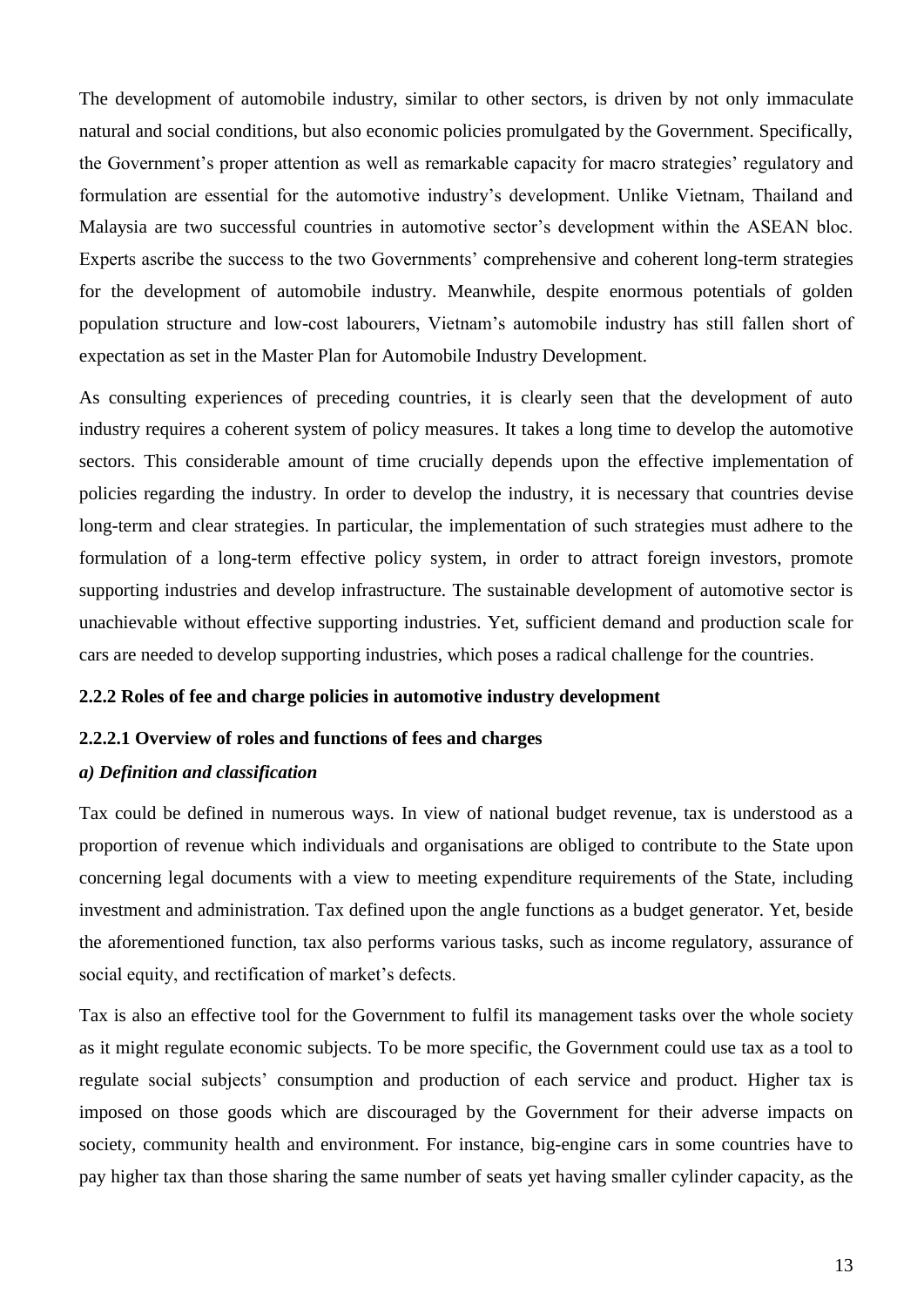former is potentially more harmful to the environment. From this perspective, tax policy also functions as a tool for environment protection besides its key roles of income generation and regulatory.

It is required that tax policy making and administration meet the basic requirements for a tax mechanism, including simplicity, and convenience for implementation and inspection. As tax is imposed on various economic subjects, it should be as lean and simple as possible to adhere to different backgrounds of social strata. Tax collection should be transparent as well.

A tax system consists of various type of tax, including income tax, consumption tax, export tax, import tax, property tax, environmental tax, excise duties, among others. Although each tax performs different functions and responsibilities, they always complement each other to promote the effect of a tax system as a whole.

Taxes can be categorised upon various approaches. Upon the view of tax payers and tax bearers, taxes are classified into two types of direct and indirect.

- $\triangleright$  A direct tax is directly paid by taxpayers who are also tax bearers. They consist of personal income tax, corporate income tax, inheritance tax, and so forth. By directly imposing on taxable individuals and organisation, direct tax helps redistribute the wealth of a nation, ensuring social equity. Accordingly, the more a person earns, the more taxes he is levied; which often raises objections from tax bearers when direct taxes go up.
- $\triangleright$  Indirect taxes include consumption tax, excise duty, commodity tax, export tax, import tax, etc. Their primary economic principle is that the burden of tax can be shifted from the taxpayer to consumers by adding the tax amount to selling prices of goods and services. Therefore, taxpayers are different from the tax bearers, but the purchasers of commodities and services. As consumers have a wide range of selections when it comes to purchasing goods and services; thus voluntary taxation is ensured. Businesses and manufacturers charge indirect taxes on selling prices of their products and services, then forward the tax proceeds to government. They are called indirect taxes since they are basically levied on consumers' income (commodity and service buyers), yet collected indirectly by manufacturers and businesses as intermediaries.

Indirect taxes are said to bring a frequent and fairly stable inflow to the national budget since consumption always takes place, even develops in a more diversified manner, regardless of social circumstances. Indirect tax, on the other hand, remains a shortcoming, which is blamed on its regressive nature. To be more specific, those taxed are imposed equally upon taxpayers, regardless of their income; therefore, the burden of tax is theoretically equal to the rich and the poor. However, when considering the ratio of taxes to income, it could be seen that as ones' income increases, the proportion of his income paid in tax fall.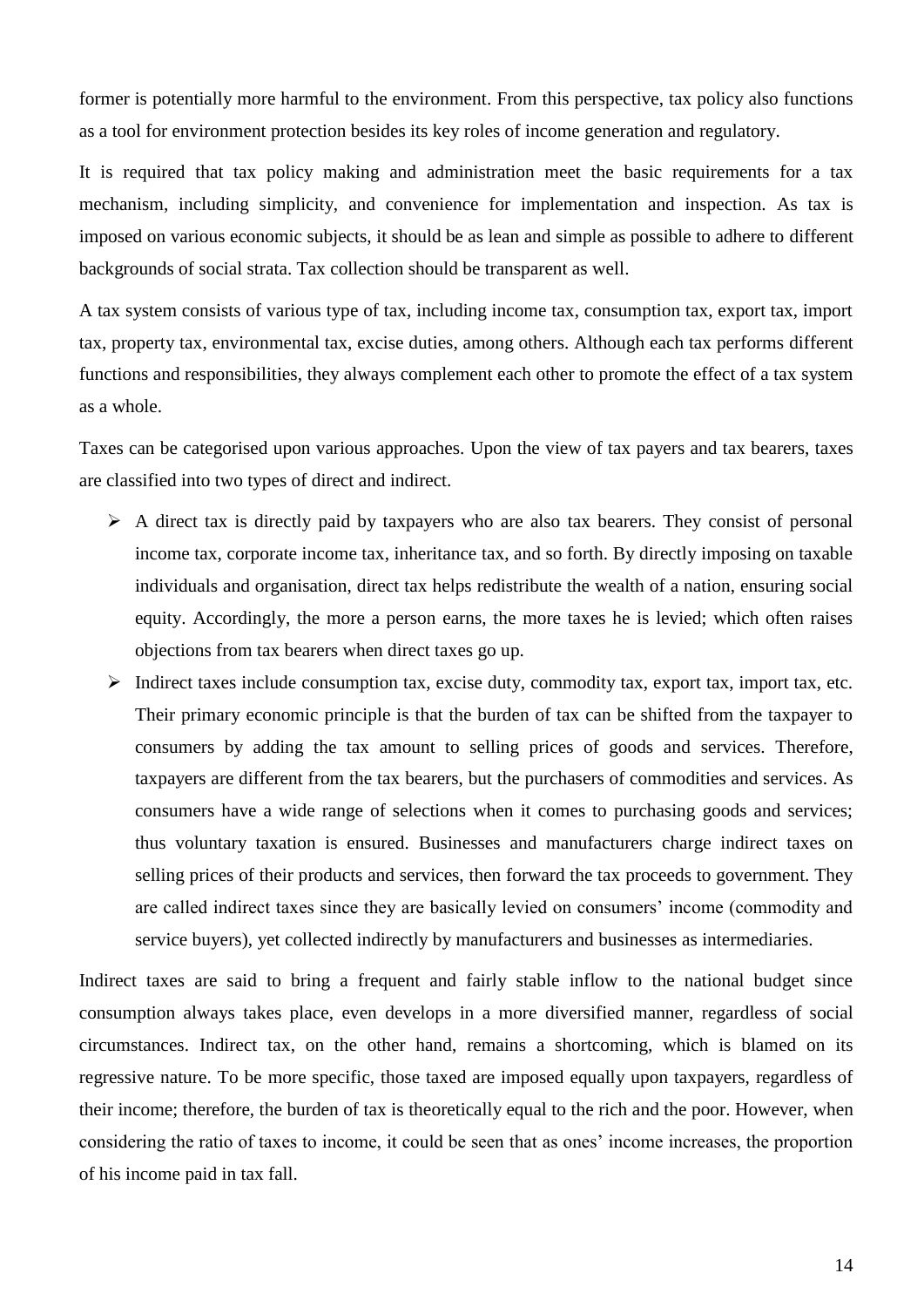Accordingly, current direct and indirect taxes imposed on automobiles could be listed as follows: corporate income tax; import tax (on CBU cars or automobile parts, etc.), value added tax, excise duty with various mechanisms, principles and impacts.

#### *b) Fees and public charges*

In addition to taxes, the fiscal policies system applicable to automobile industry also consists of fees and public charges. A fee is defined by a sum paid by an organisation or individual to their service providers; while a public charge is an amount collected by state agencies or authorised organisations from individuals and organisations when performing public services.

Fee and public charge structure is devised upon the primary principle of appropriate capital recovery period. For public charges, the capital recovery should take into account changes in State policies; while bearers' financial status should be considered when identify capital recovery period of fees.

Different from taxes, revenue constituted of fees and public charges is enclosed with spending tasks. According to Ordinance on Charges and Fees by Vietnam's Standing Committee of National Assembly, charges collected for services invested by the State are revenues belonging to the State budget, which are managed and used as follows: Where the collecting organizations are provided with the State budget funding for their charge collection activities according to annual estimates, they must remit all the collected charge amounts into the State budget; Where a collecting organization is not provided with the State budget funding for its charge collection activities, it may retain part of the collected charge amount to cover expenses for the charge collection and must remit the rest into the State budget; Where a collecting organization is authorized to collect charges outside its regular functions and tasks, it may retain part of the collected charge amount to cover expenses for the charge collection and must remit the rest into the State budget.

All collected public charges shall belong to the State budget. Fee-collecting organizations must immediately remit all the collected fee amounts into the State budget. Where an organization is authorized to collect fees, it may retain part of the collected fee amount to cover expenses for the fee collection and must remit the rest into the State budget. For public charges, all revenues go to State budget.

Current fees and public charges applied on automobiles in Vietnam include: registration fee, fee for granting license plate, inspection fee, fee for granting of certificate of assurance of technical quality and safety, annual charge for land road use. Among which, registration fee is the most considerable, which is calculated upon proportions of the vehicle's value. Other fees and charges are fixed at absolute rates, including a one-off payment on an annual basis.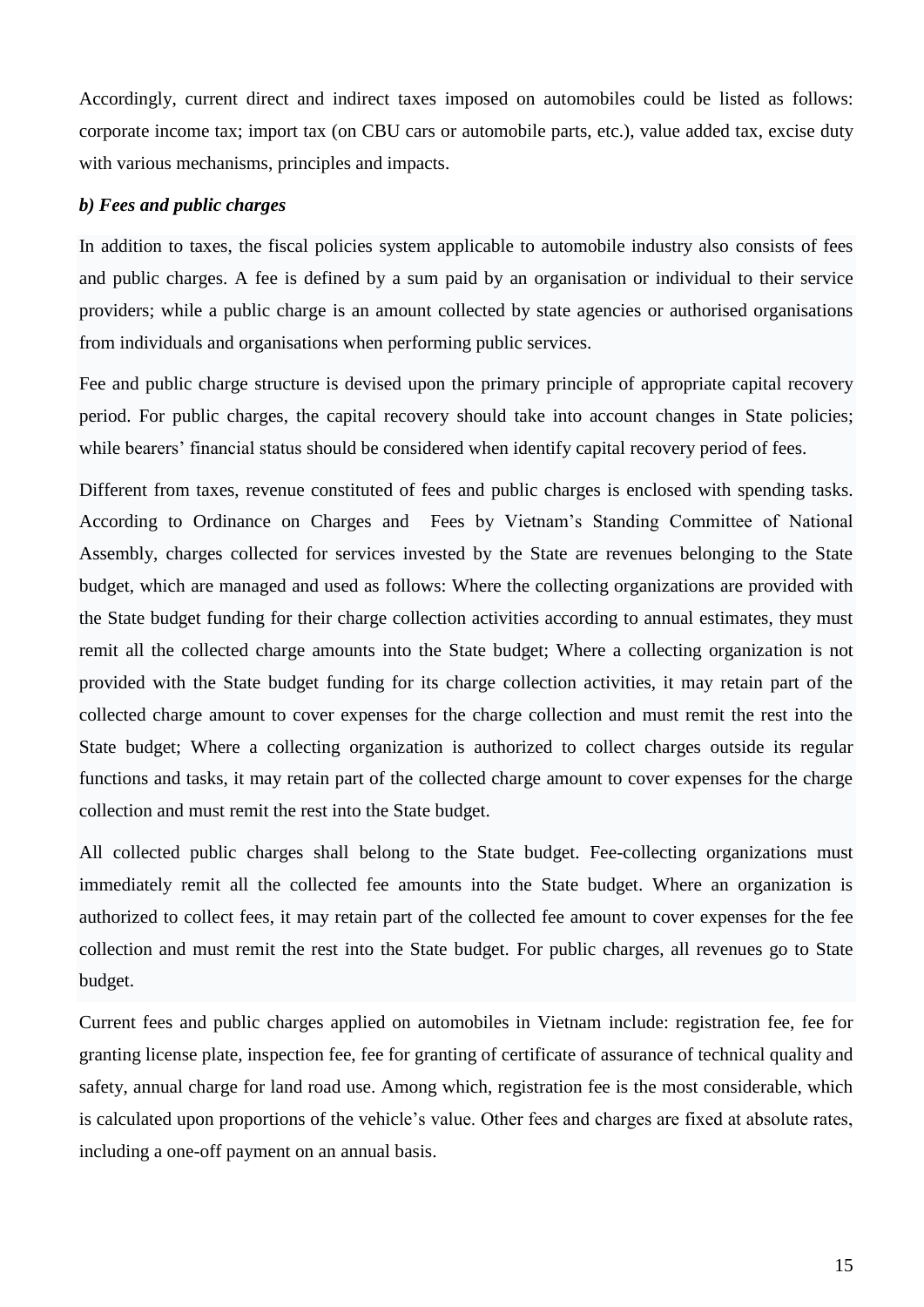#### **2.2.2.2 Impacts of tax, fee and charge policies on automotive industry development**

#### **2.2.2.2.1 Classification of taxes, fees and charges applicable to automotive industry**

Similar to any industries, automobile sector is either directly or indirectly affected by adjustments of a variety of taxes, fees and charges. Yet, the actual rates of those payables largely depend on each country's preference for automobile usage and concerning aspects of environmental protection, state budget collection, among others. Generally speaking, policies on taxes, fees and charges imposed on the auto industry are divided into two groups.

The first group consists of taxes, fees and charges imposed on automakers, namely import duty on machinery, equipment, components, materials; VAT; corporate income tax; as well as other relevant taxes and charges. For this category, many countries have introduced and applied various incentives in order to attract investment in automobile industry, which are exemption and reduction of corporate income tax, deduction of import tax on machinery and equipment (fixed assets).

The second group includes a wide array of taxes, fees and charges levied on auto consumers, which can be classified into three major sub-groups:

- $\triangleright$  Sub-group 1: Payables to ensure a vehicle's eligibility to be on road include excise duty, VAT, vehicle purchasing tax, registration fee and license plate registration fee. Additionally, imported cars are subject to import duty. Certain countries introduce distinctive fees on automobile. For instance, auto consumers in Singapore have to purchase 'right to own a car'. Interior tax of 10% is also applied on those from Thailand.
- $\triangleright$  Sub-group 2: Payables regarding circulation and usage of vehicles consists of charge for land road use, or says, road taxes in some countries; local taxes, fuel/gasoline tax. However, their modes of collection varies from country to country throughout the world. Some are identical yet called by different names.
- $\triangleright$  Sub-group 3: Payables regarding endorsement of vehicles include VAT, registration fee, vehicle purchasing tax (similar to sub-group 1).

The aforementioned classification is only relative. In some cases, it is difficult to determine subjects of tax burden. The two groups of taxes closely correlate to each other and are of significance to the auto industry's development. Therefore, it is important that building of any tax policies within the groups should be in line with those within the remaining one.

So as to effectively stimulate the industry, tax policies concerning the latter group are required to well complement the former. Specifically, in spite of highly incentive policies such as corporate income tax to attract investors in automobile industry; high taxes, fees and charges on users for some reasons of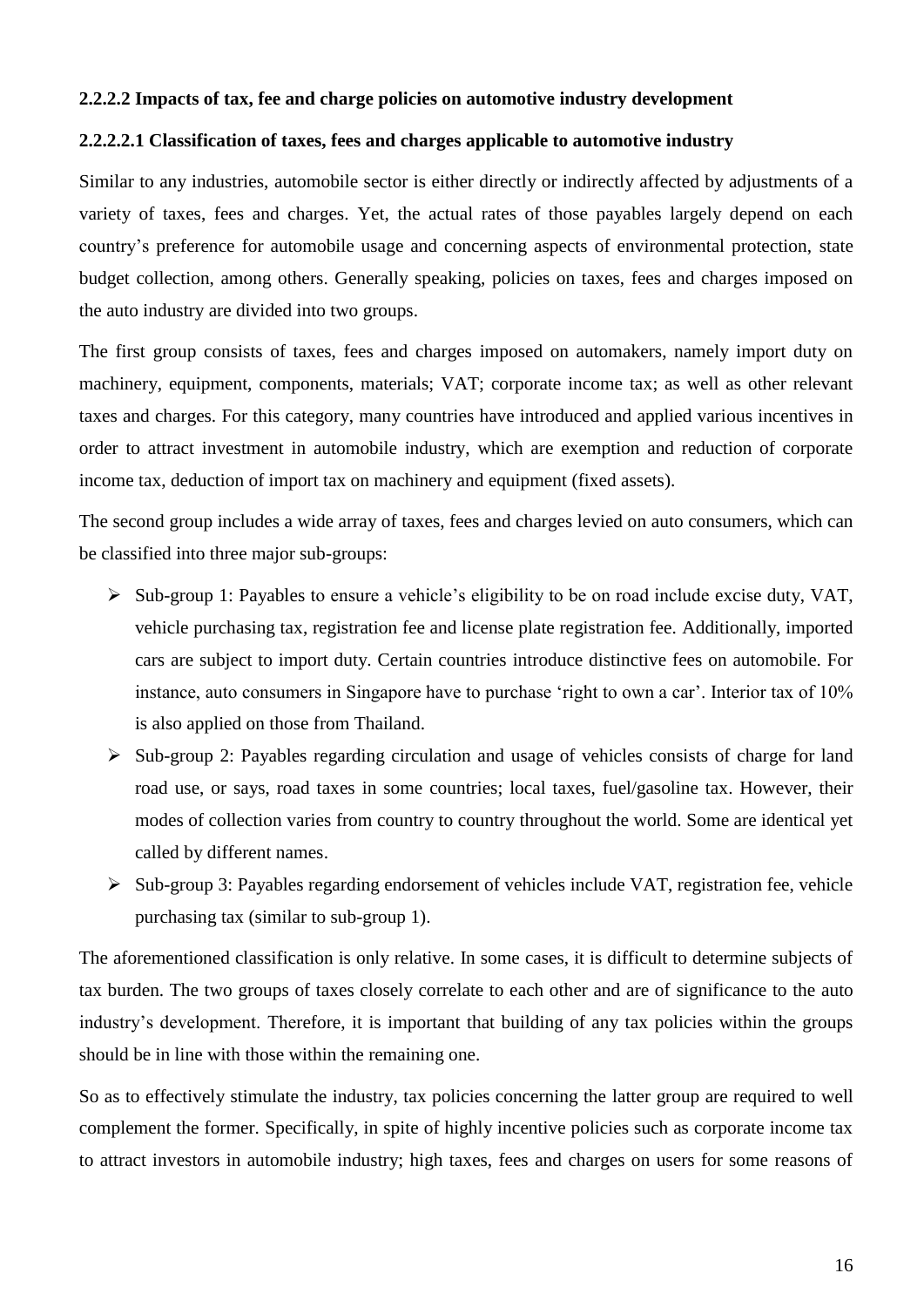traffic congestion and so forth, on the other hand, still hinder the sustainable development of auto industry in a country as the substantial payables might narrow the market size.

It is difficult to encourage investment in auto sector with a sole target of export markets given the current trend global market. Ensuring comprehension between the two aforementioned groups of taxes and other payables is laborious as each policy might aim at different targets (for instance, a conflict between the need for auto industry' development and traffic congestion prevention).

#### **2.2.2.2.2 Impacts of tax policies on the development of automotive industry**

Among policies to accelerate development of the automotive industry and supporting industries, tax policies serve a prominent role. However, policy makers should not consider tax policies a master key while turning a blind eye to others. Tax policies facilitate and support the automobile sector right from its early stages of development. Determinants of the automobile industry might include the macroeconomic environment, investment policies (investment licensing in such fields of car manufacturing and assembly) or import-export policies.

Each tax on the auto industry has its own function and policy objectives. However, overall impacts of tax policies on the development of the automobile industry are reflected in the following key aspects:

Firstly, on the basis of tax incentives<sup>3</sup>, governments might frame preferential policies to attract and stimulate domestic and foreign investment in projects on auto manufacturing and assembling. Tax incentives possibly consist of preferential policies upon direct taxes (corporation income tax deduction or exemption), or indirect taxes (deduction or exemption of import tax on relevant machinery and equipment/fixed assets, materials and spare parts, etc.) Accordingly, when key auto models or projects for development are identified, Governments may adopt strong incentive policies on them. Yet, for countries whose automotive sector is not a development priority, tax policies on the industry is not preferable to others.

<sup>&</sup>lt;sup>3</sup> Tax incentives for investment stimulation take various forms, including:

Exemption and reduction of corporate income tax: The exemption or reduction of income tax rates may be applied permanently or for a definite period of time.

Investment deductions, investment subsidies and depreciation mechanisms: Investment deduction or investment subsidies can be more effective than periodic tax exemptions or reductions in investment attraction. These incentives may be applicable to all investment porfolios or limited to certain items of machinery, high-technology equipment, or R&D.

Exemption of import tax and customs obligations: The exemption of import tax and customs obligations, especially on goods and assets, are the major determinants influencing investment decisions and the most effective forms of incentives, which save a great cost for investors at the very beginning. Tax exemptions are generally applicable to imported equipment, either all equipment and machinery or only certain types (regulated categories). Many countries even apply import tax exemption mechanism for both components and materials for production.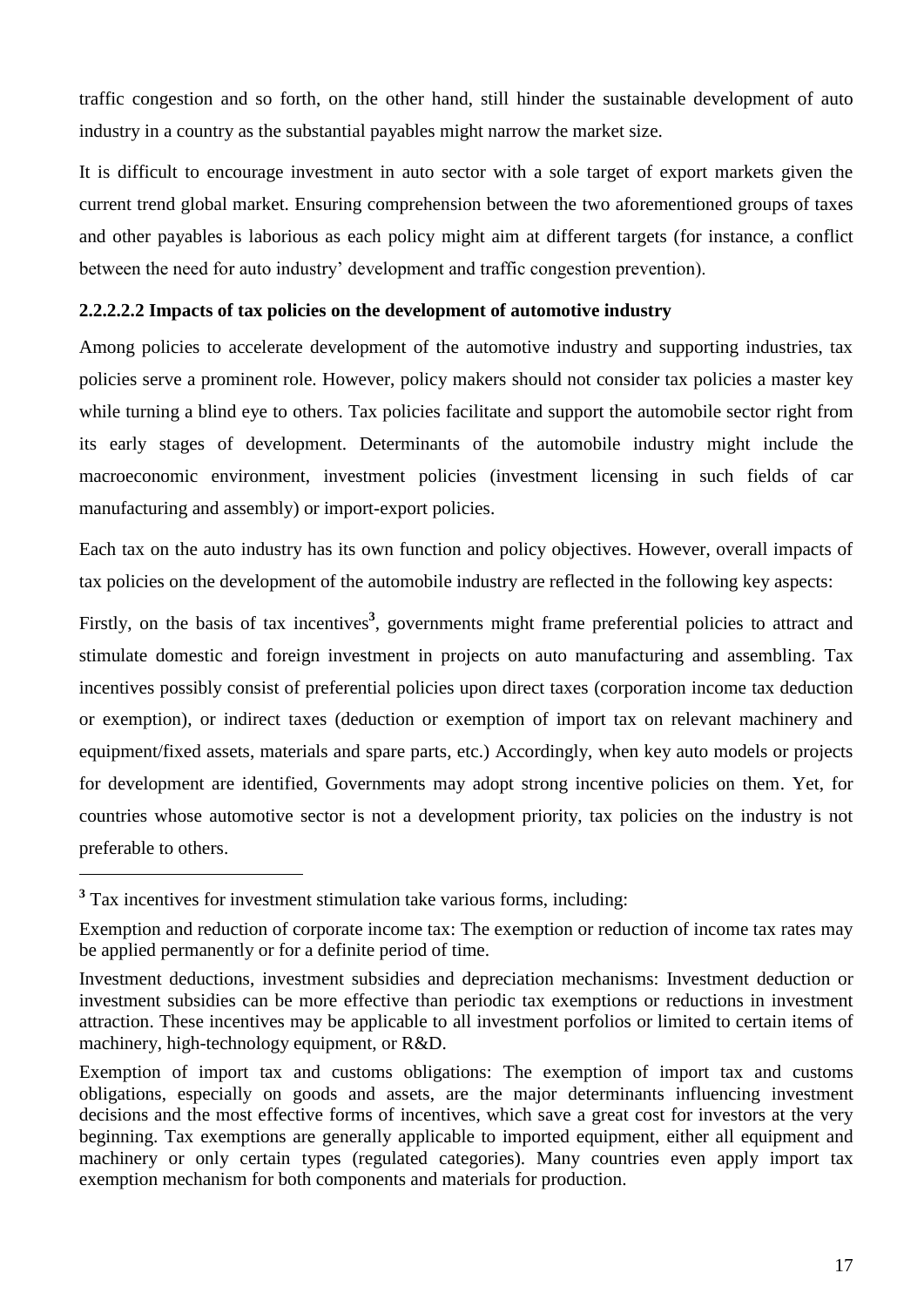A tax incentive in general or a tax incentive on auto industry in particular is considered effective only if it manages to make investors act in a desired manner. Investment incentives, on the other hand, are regarded successful when they result in expected investment decisions which could not have occurred without the preferential. Additionally, another criterion to assess an investment incentive's effectiveness is the surpassing of investment activities' achievable to incentive schemes' costs. Every incentive incurs a cost which covers a loss in State budget revenue (excluding compulsory incentives without which investors would not invest). Therefore, specification of tax incentives' objectives is of significance; otherwise, the preferential policies may become ineffective, resulting in redundant incentives in projects which investors are always willing to pour money with or without incentives. Tax incentives should be limited to certain investment portfolios instead of being widely applied. For automobile industry, tax incentives should also be deliberated on certain models.

Secondly, protection of domestic auto manufacturing especially in early stages of development is important. As the automotive industry has long investment duration and capital recover time, nascent domestic automakers is less competitive than large-scale and highly-developed foreign ones. Hence, in order to support domestic auto firms, many Governments carry out protectionist policies on the automotive sector in a certain period of time. Yet, given that trade barriers have gradually been broken own due to globalisation and regionalisation, protectionism is no longer an optimal choice. Instead, Governments should pursue more appropriate policies to develop the industry. A great number of legal assistances successfully adopted in the past, including localisation policy and export support policy, have been prohibited by international legal framework; hindering the industry's development of infants in industrialisation like Vietnam.

Thirdly, tax policy should be used as a regulatory tool consumption in order to facilitate development of domestic automakers. The policy tool is applied by lots of countries worldwide, including regional ones. In the context of increased global and economic integration, Governments are prohibited from pursuing discrimination policies between domestic and foreign automobiles. Yet, policies favouring certain models and types of cars, otherwise, are applicable. Accordingly, prioritised models are subject to lower tax rate compared to other models. The method has been largely applied in recent time. More details are listed in the section of international experiences which is later discussed in this paper.

Fourthly, tax incentives, along with other policies, give assistances to not only the automakers but also enterprises in supporting industries, which serve a significant role in promoting development of auto industry. Development of appropriate tax incentives is an essential task to stimulate automotive's supporting industries.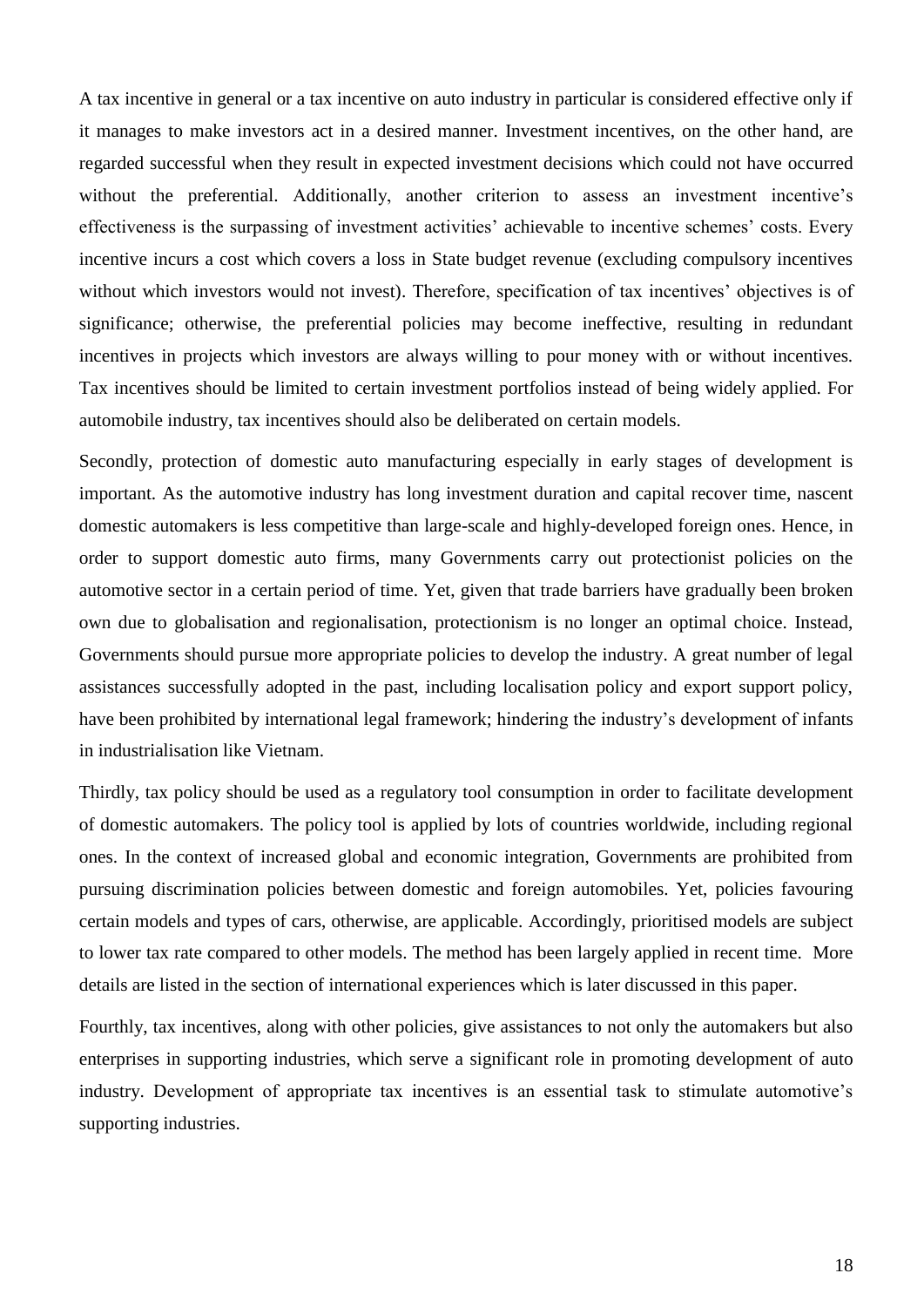#### **2.3 Tax policy assessment**

Tax policy necessitates an appropriate methodology for the analysis and assessment of the impacts of tax instruments within tax regulation. Adequate tax policy is an even greater challenge in the case of multinational companies operating in several jurisdictions. They are obligated to respect two or more legal (tax) systems as far as profit taxation is con-cerned: the legal system of the country in which they permanently operate and the legal system of the resident country (Kovac 2009). For multinational enterprises, tax implications represent a key factor in decisions on whether to invest in a country. Research to date in the field of taxation of the profits of multinational enterprises (multinationals) has shown that in many respects multinationals are mobile and able to avoid taxes. Legislators or politicians involved in measuring the appropriate level of tax revenue in an individual country are therefore inclined to limit opportunities for tax planning (Wamser 2014; Weichenrieder 2009). Therefore, policymakers are forced to protect national tax revenues and simultaneously attract foreign direct invest-ment (companies), which complicates the situation. They implement various measures to prevent a longer-term effect in the form of tax competition (Jovanovic 2014). National legislators use two instruments to avoid the up to now observed profit shifting of multinational firms. On the one hand, tax competition has led to a significant decrease in corporate tax rates (Ramb & Weichenrieder 2005), and on the other hand, countries, typically large and high-tax examples, have implemented antiavoidance rules in order to prevent profit shifting (Weichenrieder 2009).

Adequate tax regulation evidently requires a balanced approach between the successful attraction of foreign direct investments and protection of public finances in the form of anti-avoidance rules. Namely, policy instruments are carriers of causal ideas and economic theories used and adopted by the legislators, who are socialized into ways of seeing policy problems through certain cognitive and normative lenses. The reason for that derives from the fact that policy instruments are contingent on presuppositions and conjectures about the relationship between public policy and the economy (Morgan 2003). Accordingly, effective policy-making and thus tax regulation necessitates effective mechanisms that can facilitate preliminary impact assessment of planned tax instruments. Similar ideas have been present in the EU since the second half of the 1990s. They have been promoting the diffusion of institutions and policy instruments that enable governments to assess and manage regulation in different fields through the entire life cycle, including outcomes and long--term impacts. In order to achieve this aim, such approaches must contain well-developed metrics, usually in the form of benchmarks and standards that can demonstrate the quality of the proposed policies independently of the policy field (Coletti & Radealli 2013).

All of the above represents the reason that countries are facing a great challenge in creating an approach or methodology for efficient and effective policy assessment and policy-making. Evidence-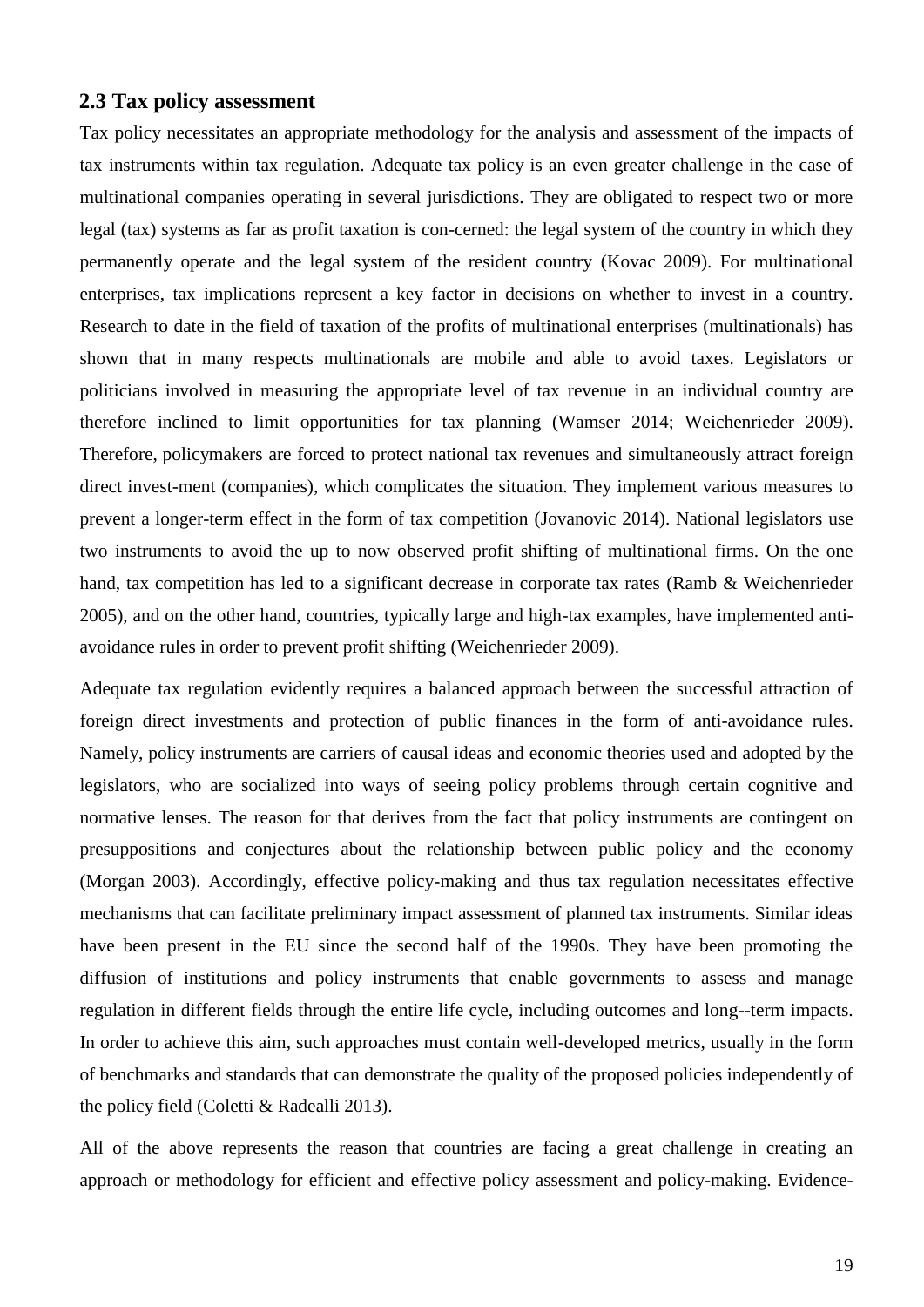based policy-making is one of the latest policy-planning approaches, widely applied in public administration (Petak 2015). Policy assessment is most commonly practiced as one of several types of "impact assessments" that have emerged in the last two decades, such as regulatory impact assessment (RIA), sustainability impact assessment (SIA) and simply impact assessment (IA). There are slight differences among them, especially in terms of objectives and relevant impacts, but the terms are often used interchangeably, creating some confusion. These broad types of policy assessment in turn harness a range of policy assessment tools and methods, such as cost-benefit analysis (CBA), scenario analysis and computer modelling. The idea of policy assessment has spread rapidly around the world in the last two decades, while in the 1990s there were only a few OECD countries using it. Since 2008, the number of countries using this concept has increased to 31 countries that have either adopted or are in the process of adopting it (OECD 2009). Policy assessment systems (in the form of RIA, SIA and IA) have become a part of legal procedure in almost every European Union (EU) member state and in countries as far apart as the USA, Australia and South Africa, with the systems in different countries varying enormously in their design, implementation and even purpose. Nevertheless, it is important to emphasize that the procedure in some countries exists only on paper and is poorly implemented in practice. The most recent countries to start using policy assessment procedures are Estonia and Lithuania (Adelle & Weiland 2012).

The most recent studies of policy assessment procedures (Adelle et al. 2016) among world countries show that RIA is being applied in a number of developing and emerging economies, but is not well institutionalized. Developed countries, such as Germany, the Netherlands, Sweden and the UK, have set the agenda for this regulatory innovation since the 1980s, with some forms of compliance cost assessment, while for the majority of European Union member states, the move towards RIA has accelerated in recent years (Francesco et al. 2012). Focusing on OECD countries, the number has grown between 1974 and 2012, and 33 countries have begun using the system. At the same time, the countries involved admit that implementation is demanding from both an administrative and technical perspective (OECD 2015).

RIA is therefore one of the most common and essential tools for analysing the quality of legislation and/or evaluating the impact of regulations. The general goal of assessing regulation impacts is to assist governments by facilitating ex-ante evaluation of the potential impacts of policies on all stakeholders, more effective implementation of sector-specific policies and a holistic projection of the long-term impacts of policies. RIA is used to provide an overview and measurements of the likely benefits, costs and impacts of new or existing regulation. Analysis, evaluation and assessment of regulation impacts produced in line with the RIA methodology offers comprehensive support for the policy-making process, as RIA uses the following elements to assess the impacts of regulations (OECD 1997):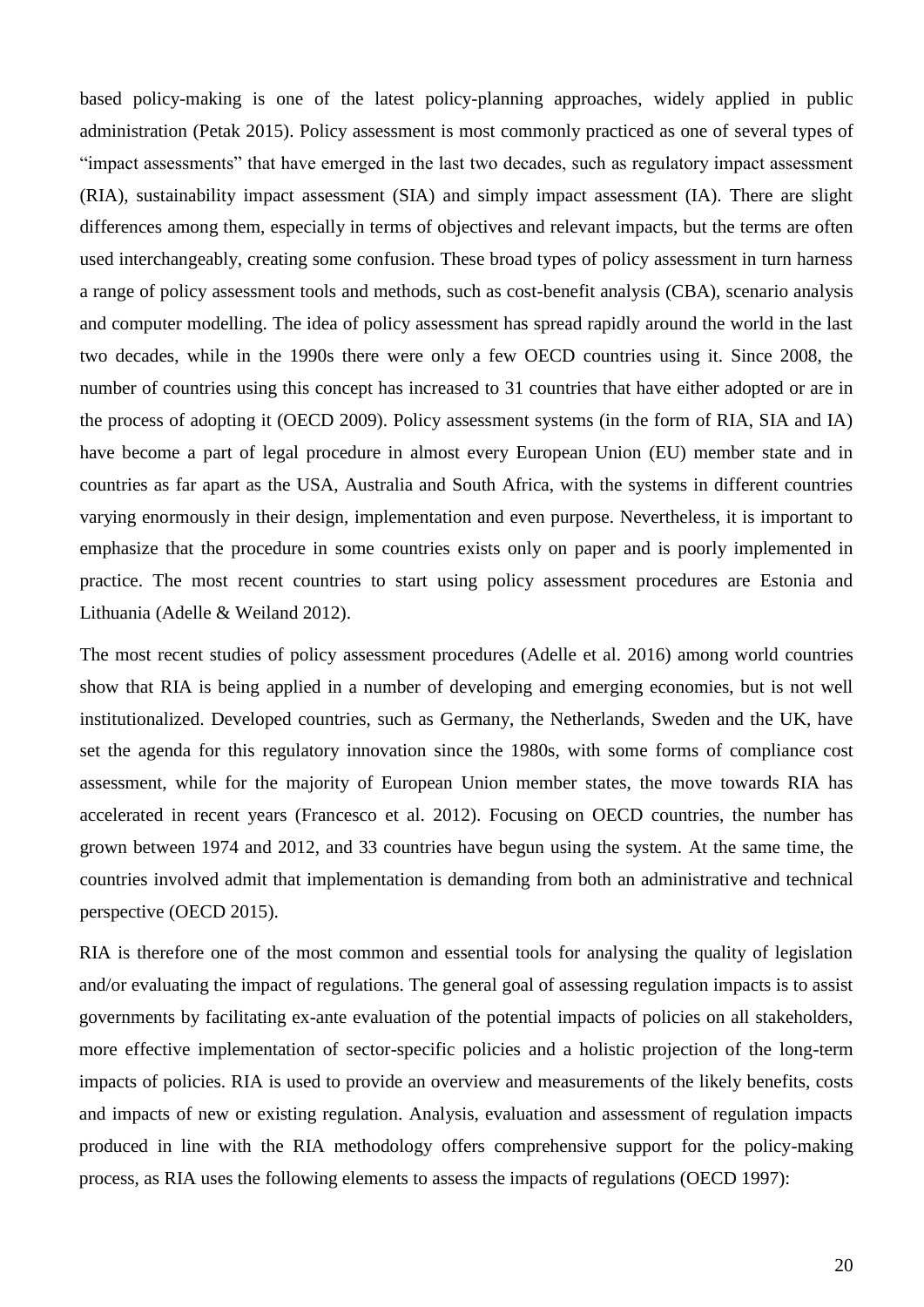(1) Empirical analysis – Decisions are conceptualized around facts and analyses which determine parameters for action in accordance with certain metrics

(2) Expert groups – Decisions are based on the professional opinions of trustworthy experts

(3) Agreement among stakeholders – Decisions are reached in collaboration with interested parties, who seek common ground that would balance out their interests

(4) Political consent – political representatives search for solutions or decisions on the basis of the priorities of politically set objectives

(5) Comparative analysis – the decision is based on a comparison with external models such as systems in other countries

Each decision in the policy-making process stems from a combination of the decision--making methods listed above. The combination of elements used differs from country to country, in line with national culture, political traditions, administrative systems and current socio-political developments. The decision-making framework provided by RIA includes multiple methods that at their core are experience-based. The role of RIA in the policy-making process is therefore to surpass the narrow framework of formal empirical methods; in line with its nature, RIA can make an important contribution to other methods used to support decision-making when designing different kinds of public policies. The elements (methods) listed above must be mutually complementary, as none of them inde-pendently provide adequate support for public policy-making. The effective integration of the elements of RIA and their purposeful use in the decision-making process can facili-tate fact-based decision-making, improve the inclusion of affected stakeholders in public discussions and the decisionmaking process, ease the inter-agency harmonization of po-licies and constitute a foundation for the use of alternative methodological approaches to evaluating planned policies and their effects (OECD 2008).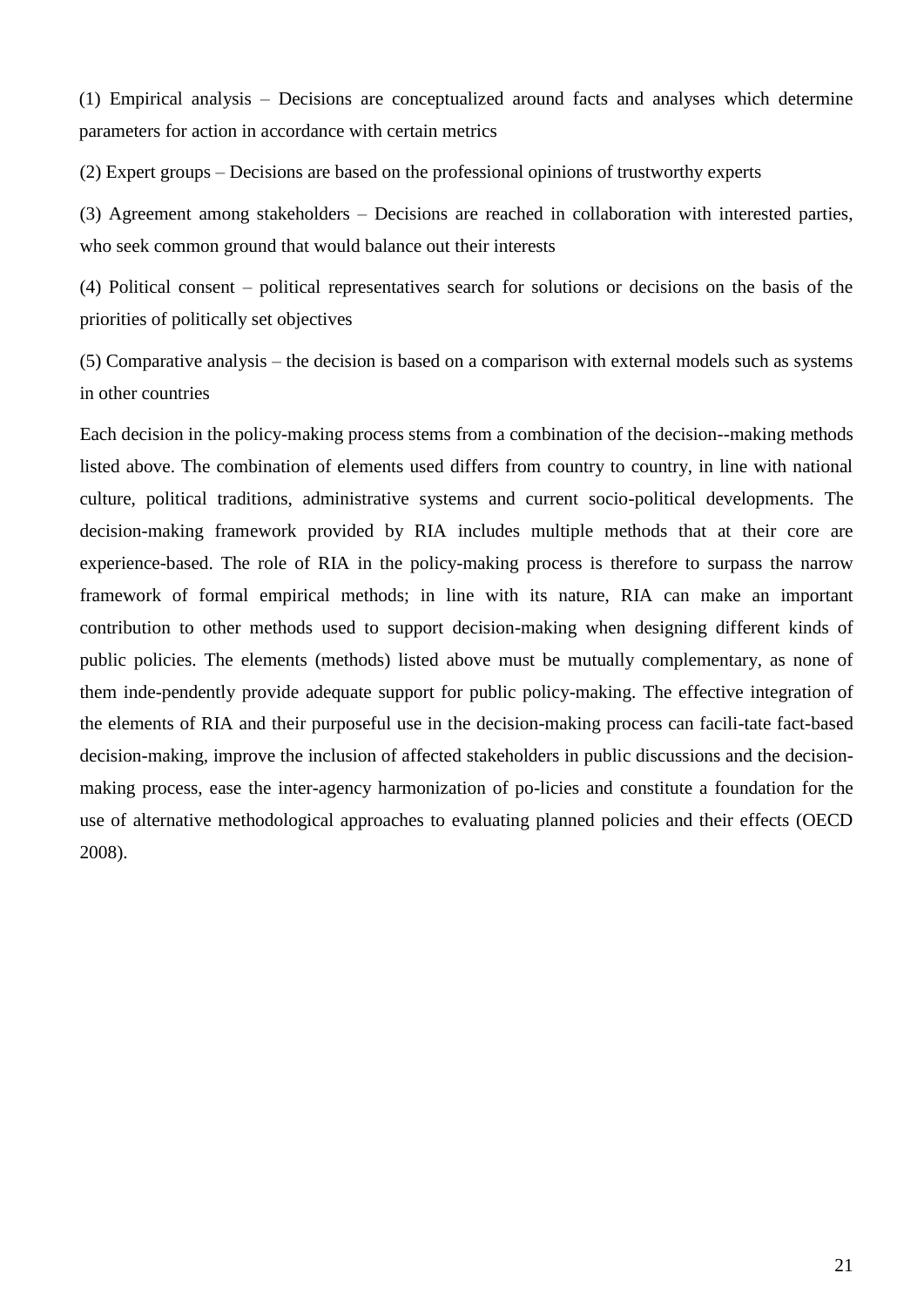# <span id="page-21-0"></span>**CHAPTER 3: RESEARCH METHODOLOGY**

#### <span id="page-21-1"></span>**3.1 Research method**

To achieve the aforementioned research objectives, the thesis utilizes a combination of qualitative and quantitative research methods, in which the qualitative method shall be the key method to accomplish the research objectives. Specifically as follows:

Descriptive statistical method: This method is used to gather statistical and descriptive data of the current situation in the Vietnamese automobile market in past periods. This method utilizes secondary data from the Vietnam Automobile Manufacturers Association. In addition, the thesis also uses data sources from the General Department of Taxation, General Department of Vietnam Customs (these two Departments belong to Ministry of Finance) pertaining to the implementation of tax policies for the automotive industry of Vietnam (import tax, special consumption tax, registration fee etc.); especially the analytical report on tax policy development process by the Tax Policy Department, Ministry of Finance.

Analysis and synthesis method: This method is used to analyse and synthesize previous theories and research on the role and impact as well as the practical implementation of tax policies relating to the automotive industry in Vietnam.

Comparative and contrastive method: This method is used to compare and contrast the practical situation of applying tax policies on the automotive industry of Vietnam in the past periods with the trends in some countries in the world, thereby drawing some policy implications for the fine-tuning of the tax policy system for the automotive industry in Vietnam.

In order to collect more information for my research, I had in-depth interviews with experts from the Tax Policy Department, Ministry of Finance. The interviewees directly took part in formulating tax policy so they gave me alot of information about tax policies for the Vietnamese automobile industry. Before the interviews, a list of semi-structured questions and main points were sent to the interviewees via email. The questions were open-ended. The main talking points were about difficulties, obstacles and their opinions on the current policies and the fine-tuning of the tax policy system to boost the development of the automotive industry in Vietnam.

My thesis is about evaluating of the tax policy for the development of the automotive industry in Vietnam. There are several types of "impact assessment", with RIA as one of the most commonly used. This tool is used to measure and analyse the benefits, costs and effects of an existing legal regime, which can be carried out by collecting and analysing empirical data in the context of a broader decision-making framework. The evaluation criteria derived from the literature, the comparative method and comparison to other countries.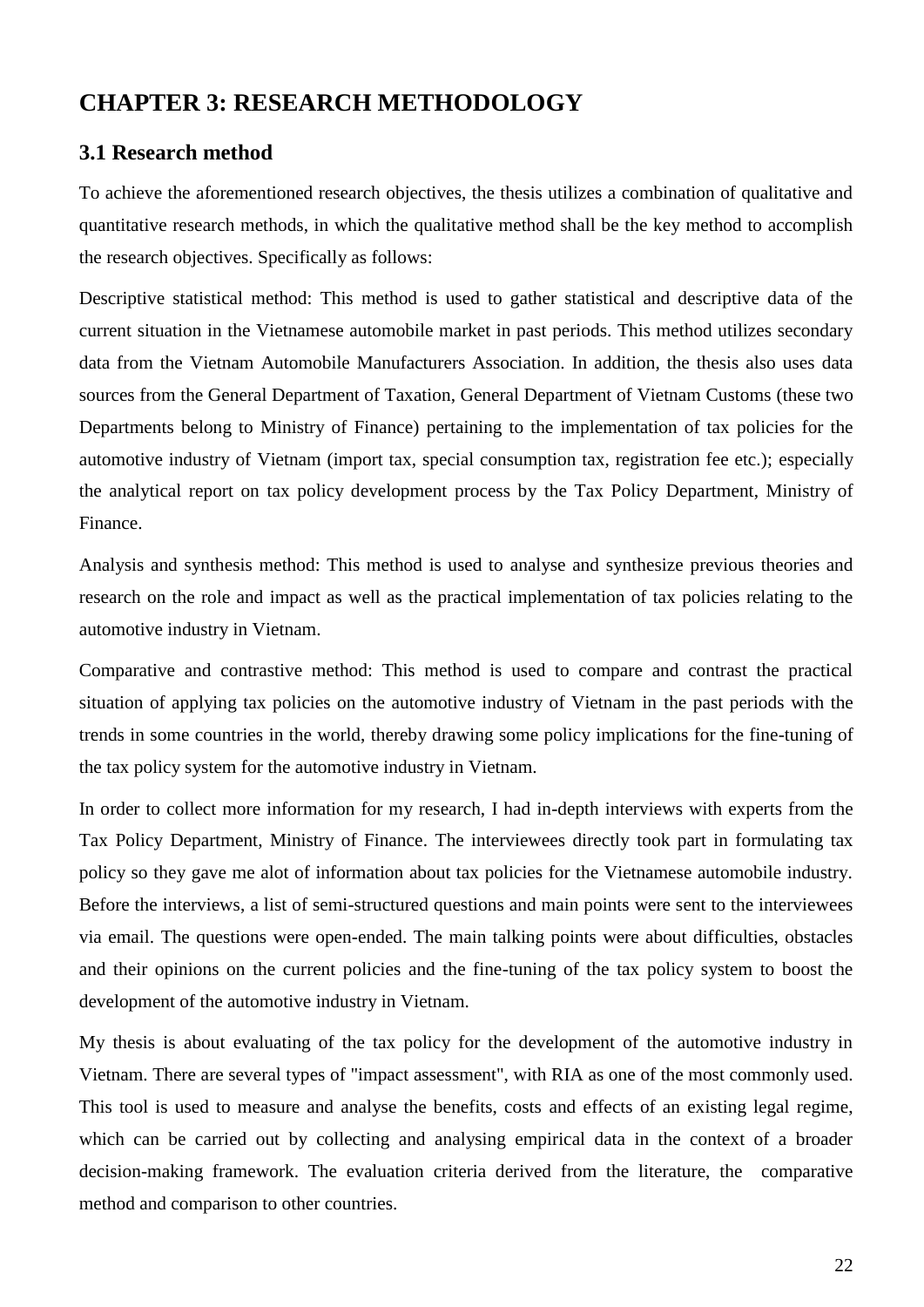Beside that, acording to Silverman (2010), there are three approaches to thesis analysis, each of which utilizes different methods. The three approaches are: using theories (i.e. a systematic analysis for theoretical development), choosing a methodologies (i.e. develop a new method) and experiential (i.e. analysis of a specific databank related to a case). The main point of this thesis is described as a case whose actual data from the Ministry of Finance and the Ministry of Industry and Trade about tax policy for the development of the automotive industry in Vietnam to answer the questions at the present and in the future.

Because collected data have huge influence over data analysis, selecting a methodology is therefore very important in determining the nature of data to be collected. Necessary data for this thesis are those that help identify the role and tasks of the tax policy for the development of the automotive industry in Vietnam, which will then be compared to the corresponding legal documents and research.

### <span id="page-22-0"></span>**3.2 Research instruments**

Data analysis will be the main research instruments applied to this thesis. As mentioned above, the data are collected mainly from reports by the Ministry of Finance, Ministry of Industry and Trade, and, related articles and research from newspapers and journals in Vietnam.

### <span id="page-22-1"></span>**3.3 Research procedure**

To realise this research, the author has conducted the following steps:

First, data and information have been collected from the Ministry of Finance, the Ministry of Industry and Trade to identify issues facing tax policy for the automotive industry in Vietnam, based on which to identify research issues and research questions.

Secondly, the research design will be provided after consulting related documents, and it will be perfected on the basis of the results coming from the literature review.

The next step is collecting qualitative data.

### <span id="page-22-2"></span>**3.4 Collecting data**

The way of data analysis is consulting the Government and the ministries' regulatory documents related to the tax policy for the automotive industry. Policy adjustments to fit such management also form one evaluative criterion of the degree of relevance and management, and gaps in the management.

### <span id="page-22-3"></span>**3.5 Data analysis**

The data analysis aims to describe and explain the binding relationships and the interdependence. First, the general data and then the specic ones are summaried. The analysed data are taken from the annual reports of the Ministry of Finance and the Ministry of Industry and Trade. The statistics are also compared in terms of periods. Interviews will help identify whether the control based on executive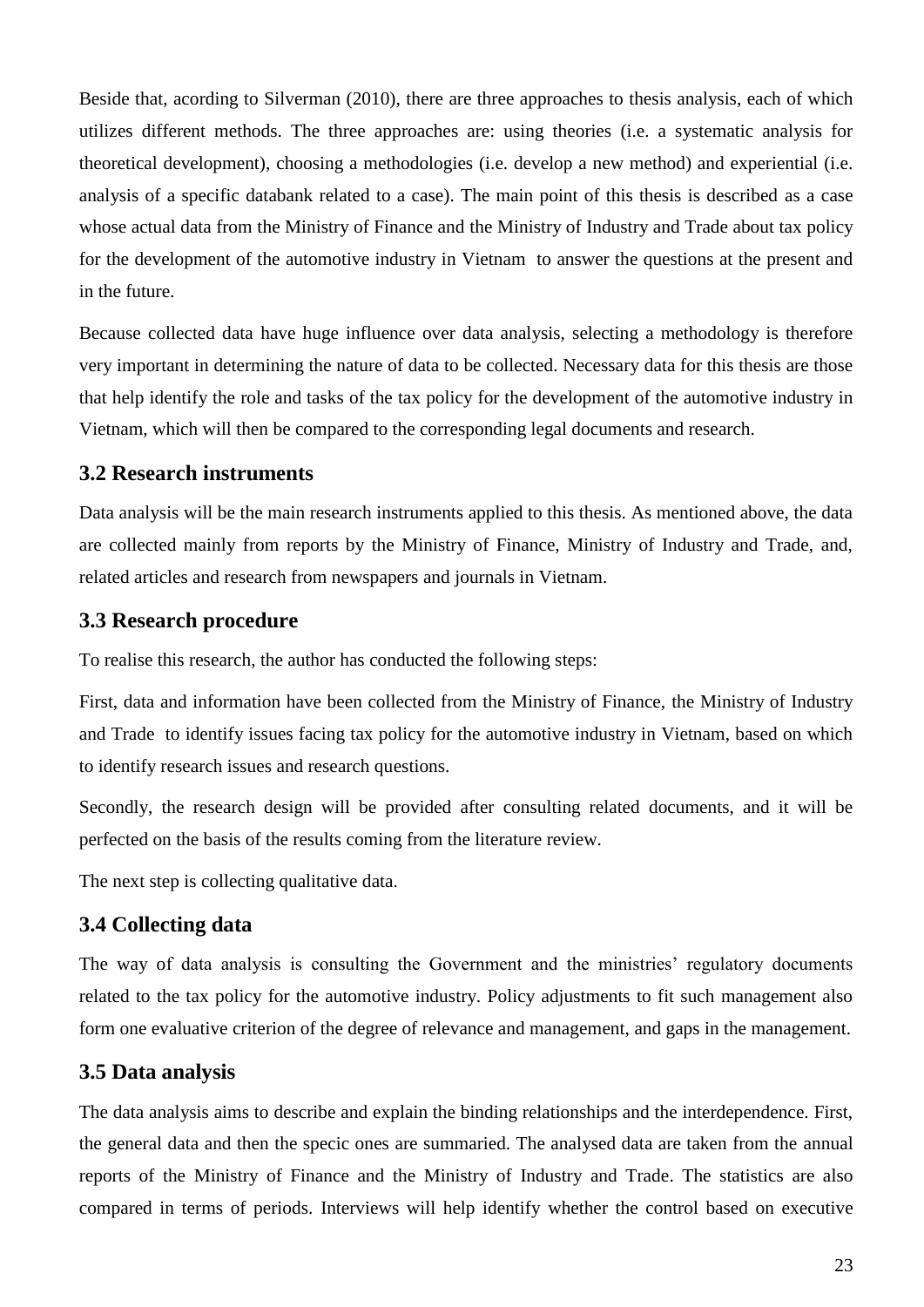regulations are tight and suitable. Ideas of experts and managers will provide the basis for further evaluation of the tax policy for the development of the automotive industry.

The qualitative method and data analysis and interview of this thesis are realised through the content analysis approach (Hancock, 1998). Descriptive account of the data collected and interpretative analysis were used. Specifically, the data collected from interviews are categorised and then combined with the data from the reports to identify analyses of content. Finally, the analytical results will be the basis for provision of conclusions and recommendations to be made to the tax managers.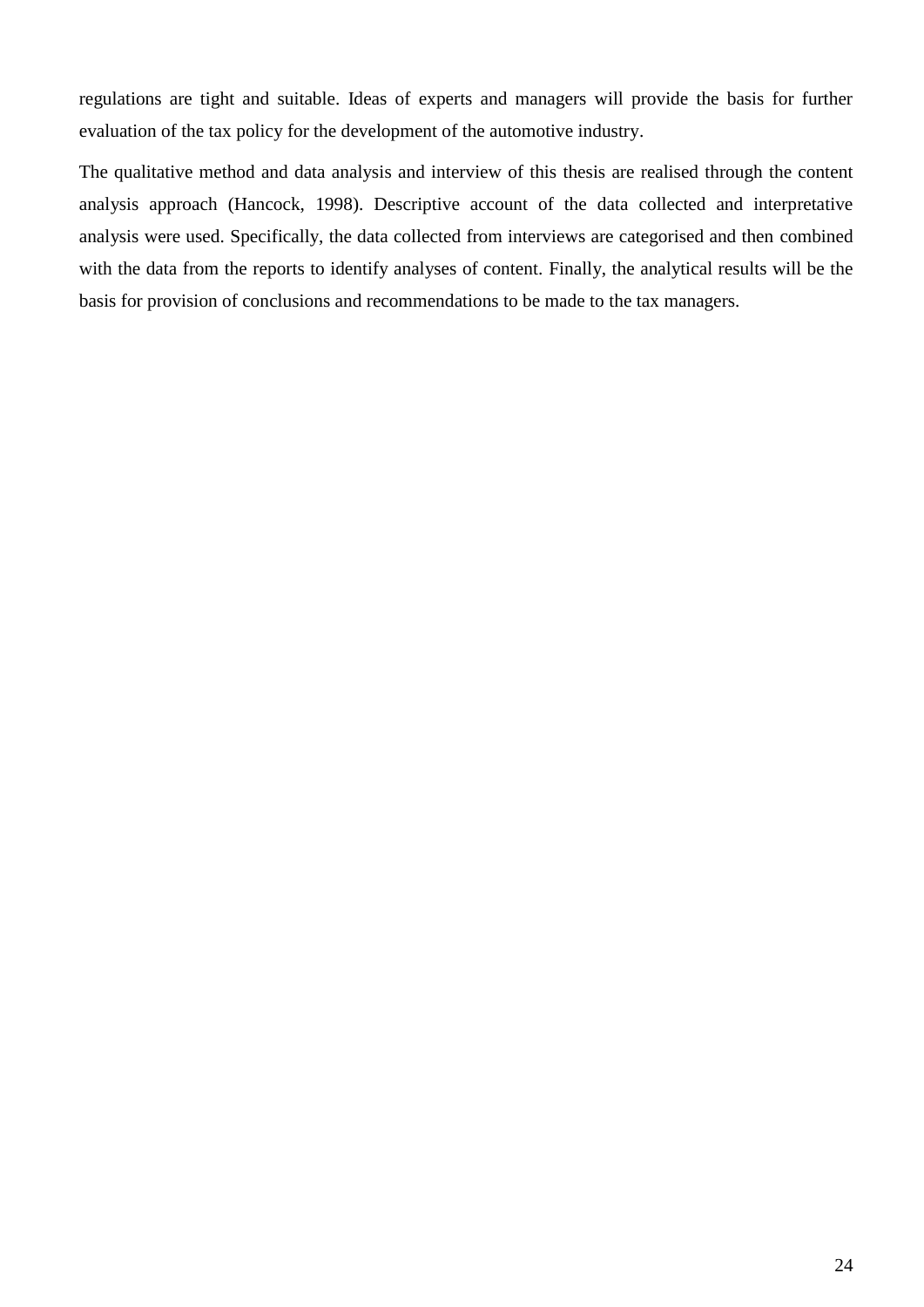# <span id="page-24-0"></span>**CHAPTER 4: EMPIRICAL PART**

#### <span id="page-24-1"></span>**4.1 Automotive industry of Vietnam: Formation and development**

#### <span id="page-24-2"></span>**4.1.1 Formation and development**

-

Before the 1980s, auto industry in Vietnam was a big Zero. All automobiles for domestic use at that time were imported from the Soviet Union, some Eastern Europe countries, and China, etc. through assistance programmes and exchanges of consumption goods. The imported automobiles were mostly specialised vehicles serving national defence, security, health and industry development.

Not until 1980-1990, did the automobile industry in Vietnam moderately develop with a simple assembly line using imported chassis from the German Democratic Republic to assemble coaches.

'Doi moi' process and the open door policy which have been adopted since 1991 breathed new life into Vietnam's auto industry, illustrated by sizeable foreign direct investment, ranging from a few dozen millions to hundred millions of US dollars, in assembly and production lines of automobiles in Vietnam. The number of automakers nationwide reached 400 by 2012, among which, 56 are assemblers and 18 enterprises are members of Vietnam automobile manufacturers' association (VAMA). Those enterprises are mostly small and medium sized ones, which commonly base in the South-eastern and Red River Delta regions. The total designed production capacity of automobile manufacturers across Vietnam is estimated at about 458,000 units per year**<sup>4</sup>** .

The total investment capital in automobile and automobile parts industries has reached over 1.5 billion US dollars, of which the total investment of joint ventures is \$ 850 million. The industry has created more than 80,000 jobs. Enterprises joining in the industry are much more diverse with an active participation of private domestic firms. A number of the private businesses have moved in right directions and acquired good names in manufacturing coaches and light trucks, including Truong Hai, Xuan Kien and so forth.

Looking at the aspect of usage purposes, automobiles are divided into two categories, personal and commercial. Accordingly, the former is classified into four segments of luxury, five-seater, 5-seater sports utility, and 7-seater utility cars; while the latter is classified into three segments of trucks, coaches and pickups. 5-seater and trucks are dominant in Vietnam's auto industry. The sharpest fluctuations occur in the segments of 5-seater and trucks, while minor fluctuations are seen in sports cars and utility cars segments. Other segments witness no significant fluctuations.

**<sup>4</sup>** An Nhi (2013). "20 years: Vietnam yet to have an automobile manufacturing industry". Journal of Economics and Forecasts. Excerpted from: [http://kinhtevadubao.com.vn/nganh-nghe/sau-20-nam-viet-nam](http://kinhtevadubao.com.vn/nganh-nghe/sau-20-nam-viet-nam-van-chua-co-nganh-cong-nghiep-san-xuat-o-to-1413.html)[van-chua-co-nganh-cong-nghiep-san-xuat-o-to-1413.html](http://kinhtevadubao.com.vn/nganh-nghe/sau-20-nam-viet-nam-van-chua-co-nganh-cong-nghiep-san-xuat-o-to-1413.html)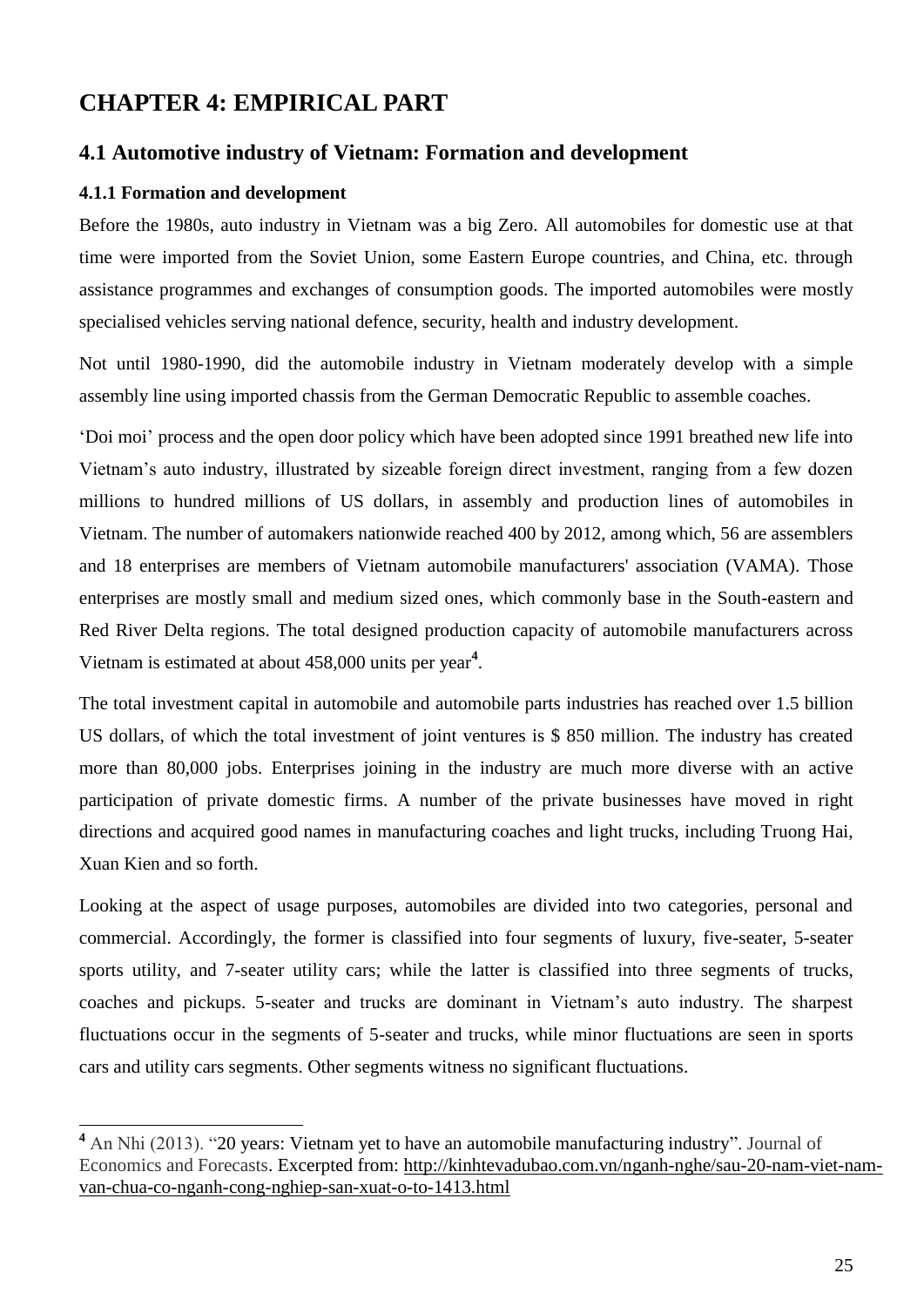Despite a large number of automakers, most of the enterprises assemble cars from imported parts. Their production line, accordingly perform three major stages of welding, cleaning, as well as painting and assembling. Only a limited number of automobile parts are domestically produced, such as mirrors, glass, seats, wires, batteries, chassis and some components of passenger vans, among others. Some enterprises have invested in car body stamping process. Localisation rate of Vietnamese auto industry is low, with only 7%-10% for cars and 35%-40% for light trucks**<sup>5</sup>** . The difference in aforementioned localisation rate is driven by light trucks' simpler production technology.

Regarding the automotive industry, Vietnamese Government has employed the Strategy for Automobile Industry development by 2010 with a vision to 2020, affirming the significance of automotive industry as an active contributors to the process of industrialization and modernization and national security and defence consolidation. Accordingly, the industry's development should adhere to the country's consumption policy, its transport infrastructure system and requirements for environmental protection. Some objectives set out in the Strategy include:

- CBU cars: 1) *Regarding common automobiles (trucks, coaches, utility cars)*: To meet over 80% of domestic demand and achieve the localization rate of 60% by 2010 (particularly for engines and gear boxes, to strive to reach the localization rates of 50% and 90% respectively); 2) *Regarding special-use automobiles*: to meet 60% of the domestic quantitative demand and achieve the localization rate of 60% by 2010; 3) *Regarding high-class automobiles*: Tourist automobiles manufactured by joint ventures to achieve the localization rate of 40-45% by 2010 and meet most of domestic demand; high-class trucks and buses to achieve the localization rate of 35-40% by 2010 to meet 80% of the domestic demand.
- Engines, gear boxes and automobile parts: To select a certain types of engines, gear boxes, actuators and automobile parts for massive production, in order to meet the demand for domestic cars assembly and exports.

From aforementioned objectives, the Strategy lays down guidelines for big brothers in Vietnam's auto industries, including Vietnam Automobile Industry Corporation, Vietnam Engine and Agricultural Machinery Corporation, Vietnam Coal Corporation, Saigon Transportation Engineering Corporation One-Member Limited Liability Company (SAMCO), automakers under the Ministry of Defence and Ministry of Public Security, FDI enterprises. However, the implementation of Strategy objectives has fallen short of expectation. Incentive policies have been introduced with a view to stimulating the industry's development. Yet, it still could be said that Vietnam is yet to develop a proper auto industry. The shortcomings shall be discussed in great detail in the following section.

**<sup>5</sup>** Source: Diep Anh (2013). "Automobile industry - where to go?". Customs News paper, vol. 105 (1877) dated September 1, 2013.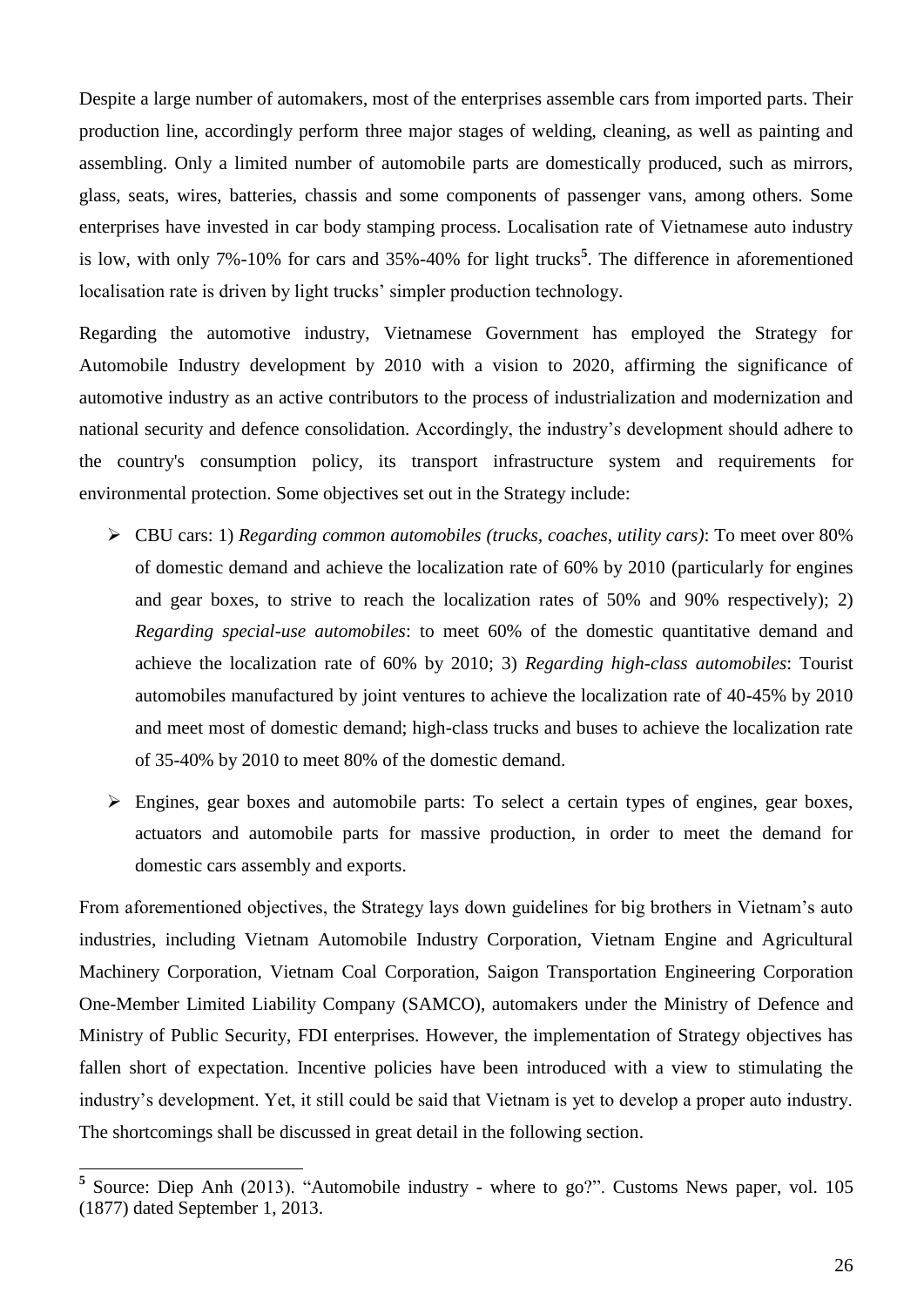#### <span id="page-26-0"></span>**4.1.2 Current situation of Vietnam's automotive industry and market**

#### **4.1.2.1 Development status of Vietnam's automotive industry and market**

The ongoing reform process and open door policy have resulted in rapid growth in various aspects, especially since 2000. Yet, the industry's development is uneven and unsustainable.

Development process of Vietnam's auto industry could be summarized as follows:

From mid-1990s to early 2000s: this period witnessed the first participation of world's major automakers. A series of FDI projects on automobile production and assembly of cars were licensed and put into operation. However, the scale of Vietnam's automobile market at that time was still modest. Since the country was in an early stage of development and integration, its average income per capita was low, resulting in sluggish demand for automobiles.

From early 2000s to 2006, Vietnam's auto markets posted a sound growth rate. During the period, domestic auto manufacturing highly developed while imports of CBU cars decline thanks to a stable macro economy, incentives policies for domestic production and high taxes imposed on CBU cars.

Regarding segments, 5-seater car demand in the period experienced great volatility due to drastic changes in excise duty. Especially, from 2000 - 2003, difference in excise duties on CBU and CKD cars is radical (100/5), boosting consumption to a substantial level (excise duty levied on imported cars was 100% while that of domestic assembled cars was only 5% as a tax deduction of 95% was applied). From 2004, as excise duty on CKD cars increased to fulfil Vietnam's WTO, 5-seater car sales were seeing a sharp decrease until the end of 2006. By 2006, excise duties on CBU and CKD cars were adjusted to an identical rate of 50%, while import tax began to decline under CEPT commitments and imports of used CBU cars were permitted.

From 2007 to 2009, Vietnam's automotive industry saw exponential growth in both imports and exports thanks to a spectacular domestic economic growth rate from 2007. Auto production reached a record height by 2008, while imports and total market volume kept growing until 2009 thanks to a stimulus package. Import tax on automobile in the period is considerably reduced compared to the last period.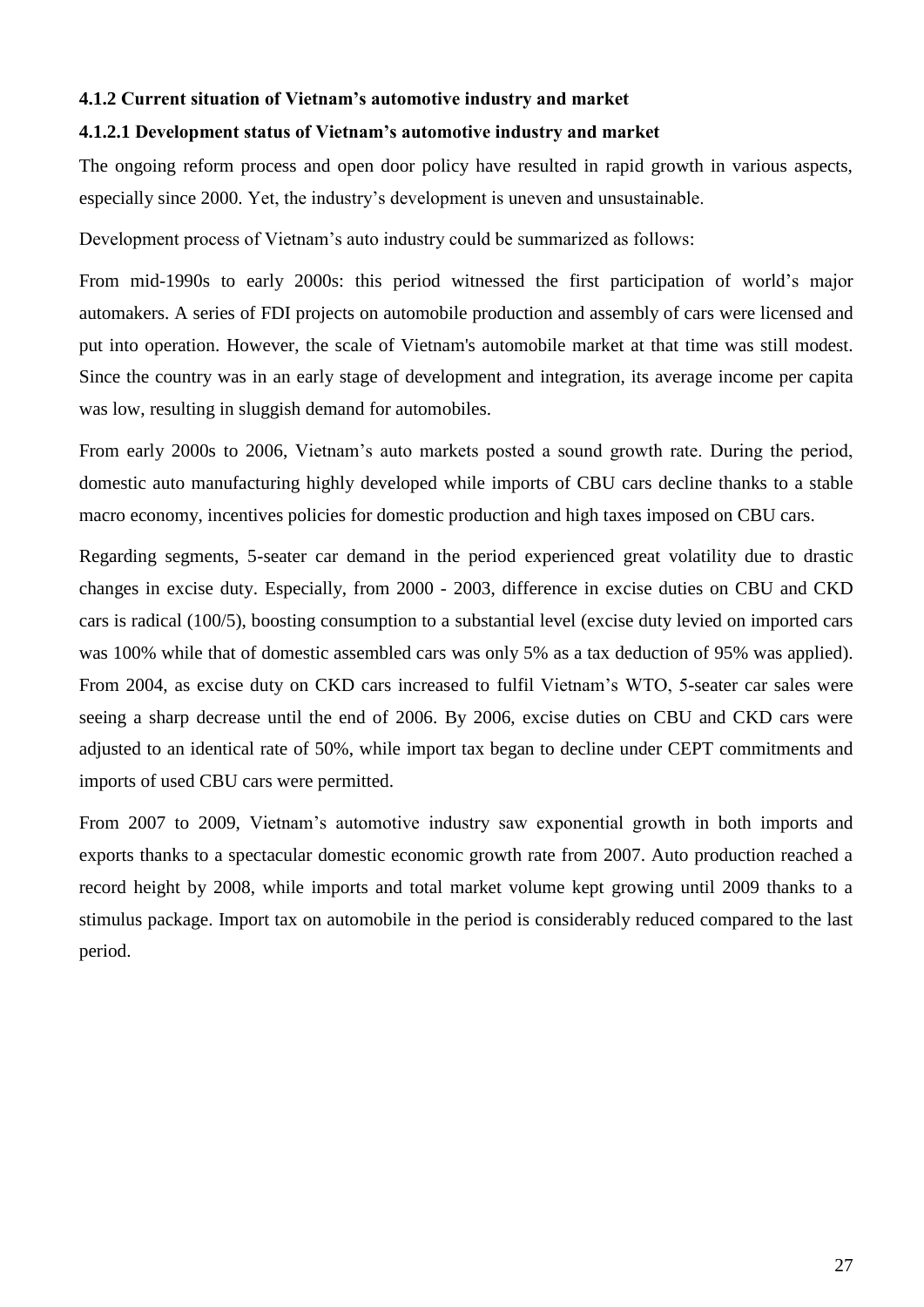

#### **Figure 1: Sales, production outputs and imports of automobiles**

**Sauce:** Ministry of Industry and Trade.



**Figure 2: Sales of segments**

**Source:** Ministry of Industry and Trade.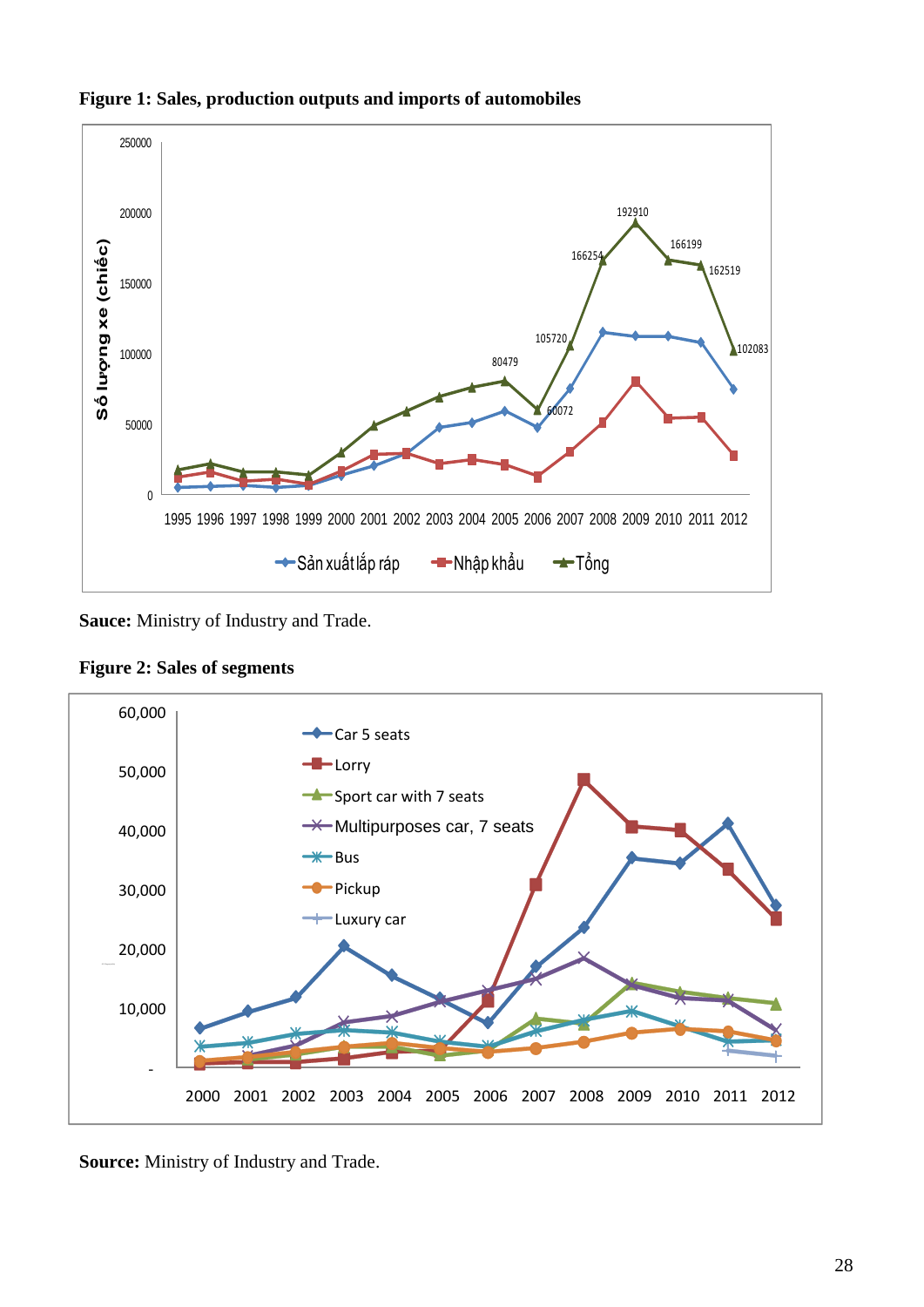In 2007, import tax lowered for three times (100% - 80% -70% - 60%), and the booming of the stock market contributed to the tremendous growth of domestic automobile market (97% rise of productivity, and 114% rise of sales).

Import tax increased again in 2008 after two adjustments (60% - 70% - 80%) while the similar pattern was also observed in registration taxation. By the end of the year, global financial crisis began expanding, adversely affecting the domestic economy as the stock market was sluggish. Therefore, despite a rise in output and sales, the increase was not as significant as that of 2007. Import tax moved upwards yet in general, it was still lower than that of the previous period.

Global and national economy in 2009 badly struggled against the rapidly mounting crisis. Adoption of the Law on Excise duty<sup>6</sup>, and Hanoi's increasing of registration fee from 10 to 12% led to a decrease in output in 2009. Yet, by the middle of 2009, the introduction of a stimulus package by the government, which cut down on registration fee and VAT on automobiles by 50%, resulted in a strong rise in sales in 2009, compared to that in previous years.

The period of 2010-2015 witnessed a regression of the automobile sector in terms of both output and sales as affected by both macroeconomic environment and policies. Specifically, within five years from 2010 to 2015, macro economy was yet to revive, real estate market was dull, the country faced with mounting bad debts, the State Bank of Vietnam adopted the monetary tightening policies; while the policy on taxes, fee and charge was variable. Among which, the most determinant factors resulting in the significant decline were a rise of registration fee from 10-15% to 10-20% by 2011, and the proposal of charging personal vehicles to ease the traffic by the end of 2011, and Hanoi's rise of registration fee from 12 to 20% which took effect in January 1, 2012.

Overall, Vietnam's automotive market is highly volatile, especially in recent years. Besides macroeconomic turbulence, impacts of relevant polices of finance and banking (credit crunch); tax (import tax, excise duty, value added tax); Charges and fees (registration fees, charge for land road use, etc.) also perform a crucial roles in the industry's development. In spite of similar external factors to other regional countries, the development trend of Vietnam's auto since 2006 have been relatively different from the rest. Generally speaking, other countries' automobile outputs witnessed decreases in only twice in 2009 and 2011 due to the Financial Crisis of 2008 and 2011 Tōhoku earthquake and tsunami in Japan then quickly recovered in 2012 and 2013. In the meantime, Vietnam's auto sector has registered negative growth since 2009, illustrating a dominant role of domestic macroeconomic factors and relevant policies in people's demand for automobiles.

 $6$  Excise duty on cars having 6 to 9 seats and cylinder capacity not exceeding 2000cm<sup>3</sup> has risen from 30% to 45%; while that of those with cylinder capacity exceeding 2,000 cm<sup>3</sup> but not exceeding 3,000  $\text{cm}^3$ , and exceeding 3,000 cm<sup>3</sup> reach 50% and 60%, respectively.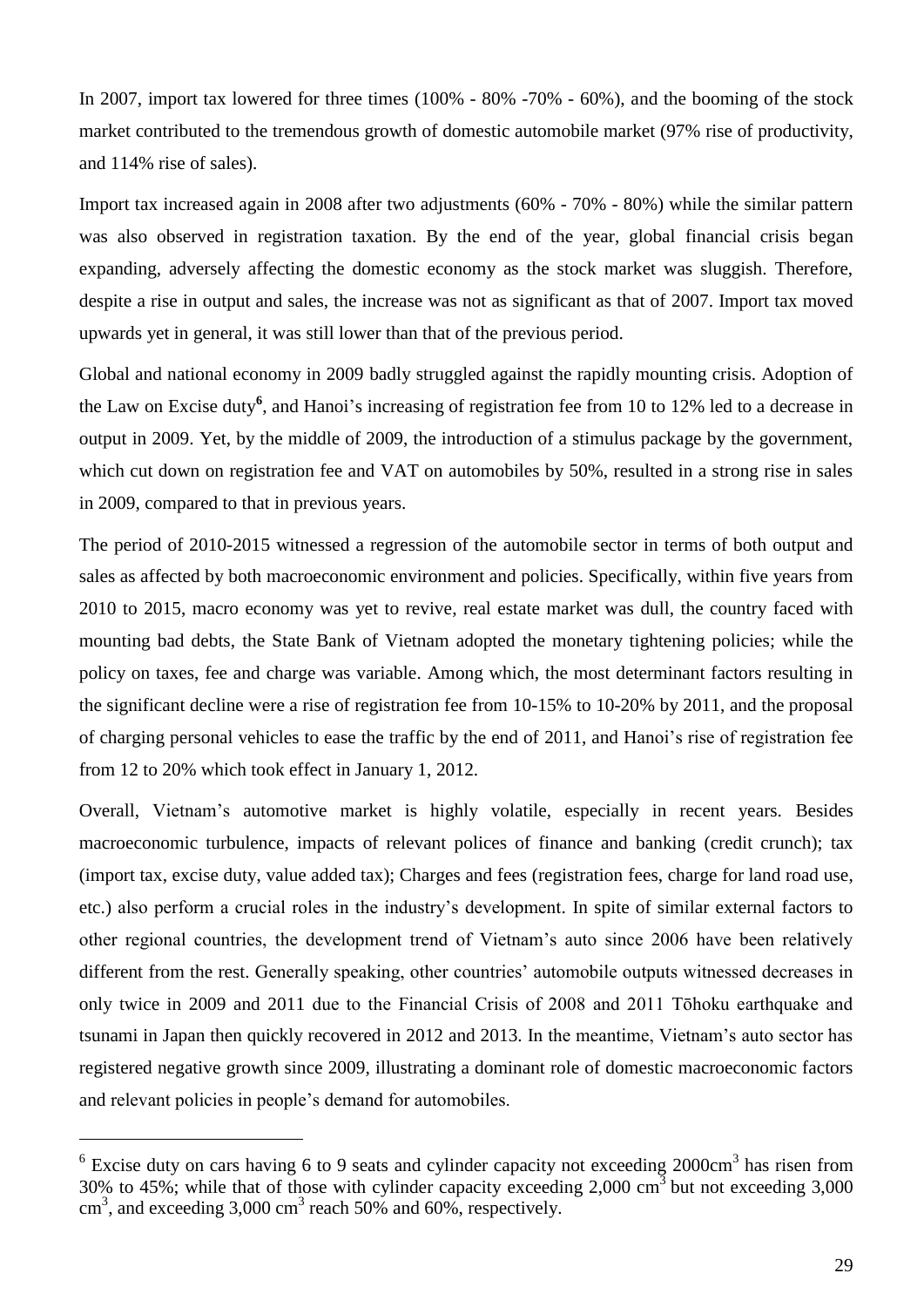Among cars at the market, cars with less than 9 seats are the most volatile group and account for the largest proportion of the market. Use of commercial vehicles (trucks, buses, specialised vehicles) for production and public transportation are encouraged by the State; therefore, high protectionism is applicable at the beginning in order to stimulate domestic production of those vehicles. Additionally, other taxes, fees and charges on commercial vehicles are at lower rates than the rest. The development of commercial vehicles thereby is more stable.

#### **4.1.2.2 Production scale and current situation of local manufacture, assembly and trade**

The total designed production capacity of automobile manufacturers across Vietnam is estimated at about 458,000 units/year. Among which, the total production capacity of trucks is the largest with maximum production of 215,000 units/year, which occupies over 46.9% of the country's total production capacity. It was followed by cars with less than 9 seats which boasts a designed production capacity of 197,000 units/years, accounting for 43% of the total production capacity nationwide. Meanwhile, the production capacity of coaches and specialised vehicles only constitute some 9.7% and 0.4% of Vietnam's total designed production respectively. After seven years of implementing the master plan under the Decision No.177/2004/QD-TTg by the Prime Minister, the domestic automotive industry has gained a number of solid achievements. Specifically, the country has seen significant growth of domestic automakers as domestically manufactured coaches and trucks have met 94% of consumers' demand within the country (surpassing the target of 80% set in the Master plan) while cars with less than 9 seats meet more than 64% of domestic demand.

Vietnam in 2010 produced 112.3 thousands cars of various types and models, roughly twice higher than and 8.4 times higher than that of 2005 and 2000, respectively. Average annual growth rate of the industry tops 17.44. In 2011, as influenced by the global crisis, domestically manufactured car output was only 107.9 thousand, down 4% compared to 2010. The number continued decreasing to 72,749 units in 2012, representing a decline of 31% year-on-year<sup>7</sup>.

Domestically assembled cars account for 68.32% and 72.8% of the total number of cars sold in 2010 and 2012 respectively. Of the figure, cars with under 9 seats, 10-seater cars and trucks made up 64.16%, 94.49% and 76.85% respectively, while specialised vehicles and other types only account for 9.74%. The numbers illustrate that domestically assembled trucks and coaches boast the highest competitive capacity in Vietnam' auto sector, followed by cars with below 9 seats. Luxury cars with 4 to 9 seats are mostly imported. Low-end and middle segment, particularly cars with 4-9 seats, which accounts for a large proportion of domestic auto market and sustains an impressive growth, open up

**<sup>7</sup>** An Nhi (2013). "20 years: Vietnam yet to have an automobile manufacturing industry". Journal of Economics and Forecasts. Excerpted from: [http://kinhtevadubao.com.vn/nganh-nghe/sau-20-nam-viet](http://kinhtevadubao.com.vn/nganh-nghe/sau-20-nam-viet-nam-van-chua-co-nganh-cong-nghiep-san-xuat-o-to-1413.html)[nam-van-chua-co-nganh-cong-nghiep-san-xuat-o-to-1413.html](http://kinhtevadubao.com.vn/nganh-nghe/sau-20-nam-viet-nam-van-chua-co-nganh-cong-nghiep-san-xuat-o-to-1413.html)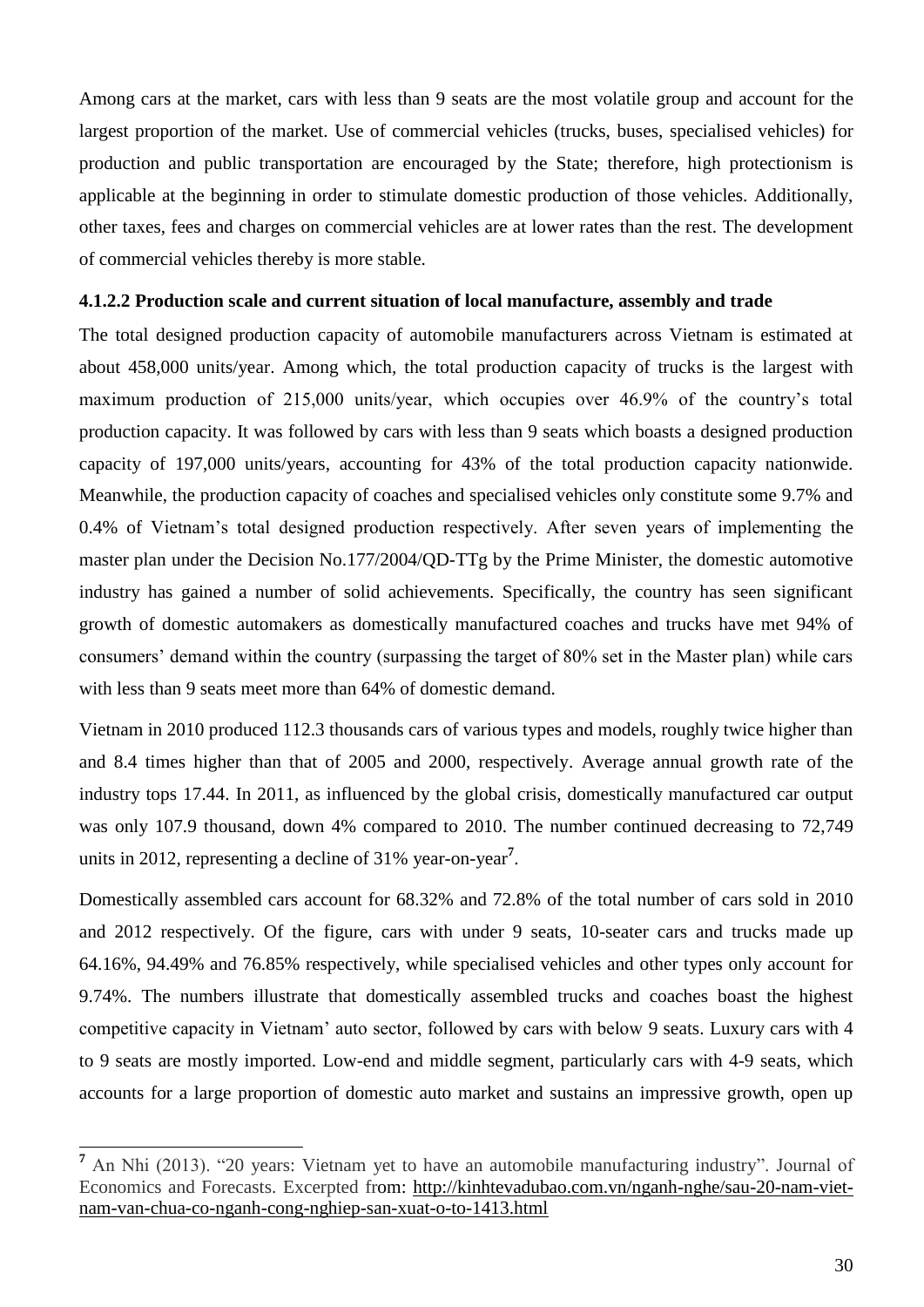ample opportunities for domestic automakers. Still, Vietnam's auto market remain humble compared to other regional and international markets. It is commonly said that modest market size has been hindering the development of the Southeast Asian country as the market volume is too small for supporting industries to develop.

Regarding the structure of domestic automobile industry during the period of 2001-2010: Cars with 5 to 14 seats make up the highest proportion among assembled cars; followed by below-5-tonne trucks and trucks with 5 to 10 tonne load capacity. Proportion of coaches in the country's auto industry has declined to 4.4% in 2010 despite a high ratio in the past. However, the percentage trend has changed in recent three years, with light trucks, pickups and vans accounting for the largest proportion, followed by passenger cars with less than five seats, utility cars with more than seven seats while coaches still constitutes the lowest proportion.

#### **4.1.2.3 Automobile import situation**

Automobile imports during 2000 to 2015 period reflect an upward trend in import volume throughout the years. Particularly, the average import volume in the period of 2000 – 2006 was some 22,000 units per year while that of period from 2007 to 2015 drastically increased (to 50,000 units per year). Especially in buoyant economic years, growth rate of automobile imports is generally very high. For instance, automobile imports in 2007 posted a year-on-year rise of 144% (2007 marked Vietnam's first time to fulfil WTO commitments which require a decrease in import tax from 90% to 80%, the year was also booming year in terms of economic growth); also the industry's growth rates in 2008 and 2009 were 68% and 58% year-on-year. Of which, cars with less than 9 seats enjoyed the highest average growth rate. However, growth rate of trucks imports was modest while imports of cars with over 10 seats even fell sharply.

The statistics show Vietnam's largest automobile import market in the past three years is the Republic of Korea, and followed by China, Japan, ASEAN bloc and other countries and territories (*Taiwan, Germany, the United States, the United Kingdom, Canada, and so on*).

|                                             |                 |                                      | 2009                                  |                                        | 2010   |                                      |                                      |                                           |  |
|---------------------------------------------|-----------------|--------------------------------------|---------------------------------------|----------------------------------------|--------|--------------------------------------|--------------------------------------|-------------------------------------------|--|
|                                             | <b>Quantity</b> |                                      |                                       | <b>Trading</b>                         |        | <b>Quantity</b>                      | <b>Trading</b>                       |                                           |  |
| Category                                    | unit            | Compa<br>red to<br>previo<br>us year | <b>Sales</b><br>(millions)<br>of USD) | <b>Compared</b><br>to previous<br>year | unit   | Compa<br>red to<br>previo<br>us year | <b>Sales</b><br>(millions of<br>USD) | <b>Compared</b><br>to<br>previous<br>year |  |
| <b>CBU</b> cars                             | 80,596          | 157.8%                               | 1,268                                 | 122.0%                                 | 53,841 | 66.8%                                | 978                                  | 77.1%                                     |  |
| - Passenger cars having 9<br>seats or fewer |                 |                                      |                                       |                                        | 35,000 |                                      | 405                                  |                                           |  |
| - Passenger cars exceeding                  |                 |                                      |                                       |                                        | 376    |                                      | 10                                   |                                           |  |

**Table 1: Imported cars from 2009 to 2012**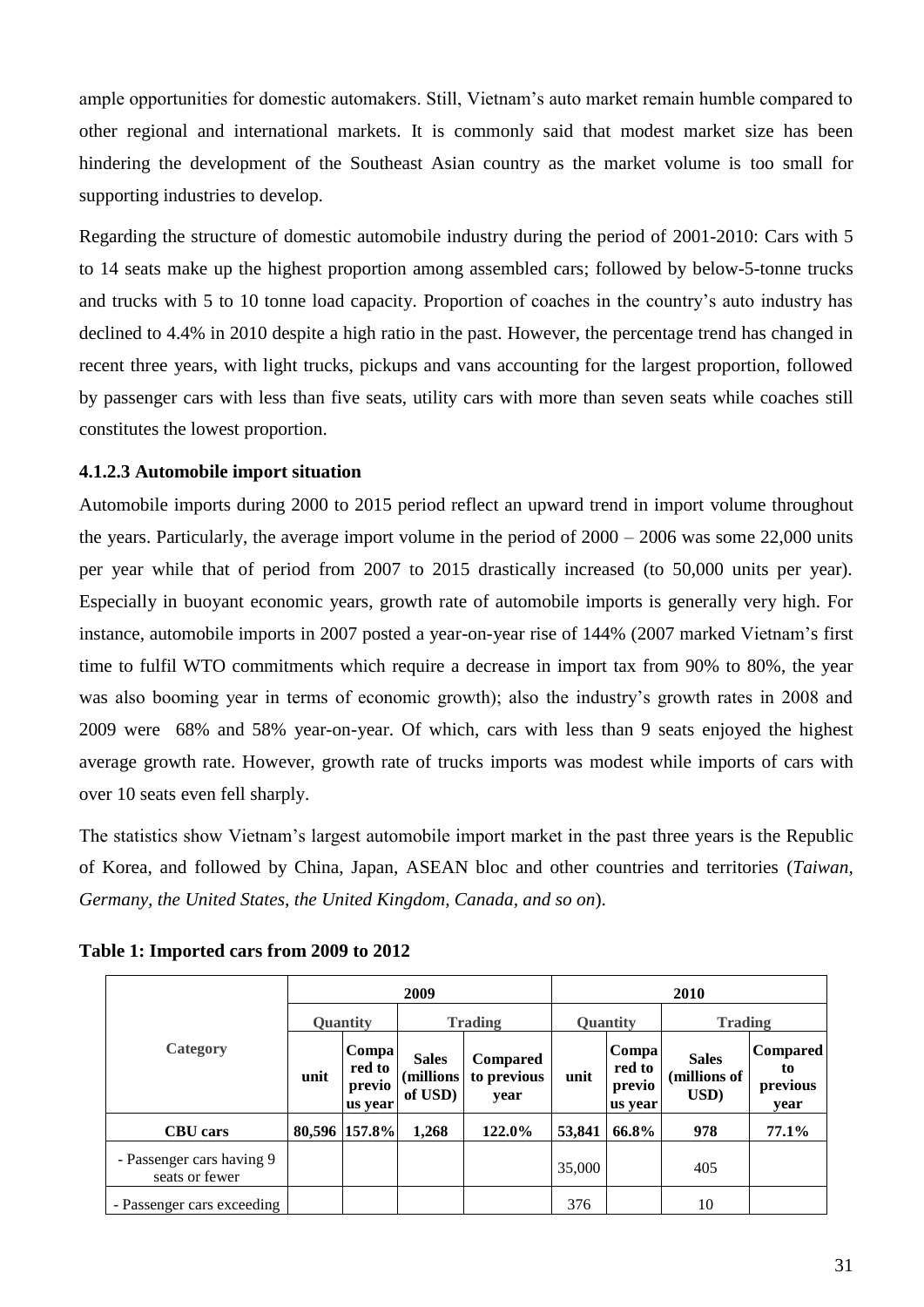|                                 | 2009            |                                       |                                      |                                        | 2010     |                                      |                                      |                                           |  |
|---------------------------------|-----------------|---------------------------------------|--------------------------------------|----------------------------------------|----------|--------------------------------------|--------------------------------------|-------------------------------------------|--|
|                                 | <b>Quantity</b> |                                       | <b>Trading</b>                       |                                        | Quantity |                                      | <b>Trading</b>                       |                                           |  |
| Category                        | unit            | Compa!<br>red to<br>previo<br>us year | <b>Sales</b><br>(millions<br>of USD) | <b>Compared</b><br>to previous<br>year | unit     | Compa<br>red to<br>previo<br>us year | <b>Sales</b><br>(millions of<br>USD) | <b>Compared</b><br>to<br>previous<br>vear |  |
| 9 seats                         |                 |                                       |                                      |                                        |          |                                      |                                      |                                           |  |
| - Lorries                       |                 |                                       |                                      |                                        | 14,159   |                                      | 343                                  |                                           |  |
| <b>Components, Parts of car</b> |                 |                                       | 1,802                                | 98.4%                                  |          |                                      | 1,932                                | 107.2%                                    |  |

|                                             |                                              |        | 2011                                 |                                      | 2012     |                                      |                                      |                                     |  |
|---------------------------------------------|----------------------------------------------|--------|--------------------------------------|--------------------------------------|----------|--------------------------------------|--------------------------------------|-------------------------------------|--|
|                                             | <b>Ouantity</b>                              |        | <b>Trading</b>                       |                                      | Quantity | <b>Trading</b>                       |                                      |                                     |  |
| Category                                    | Compa<br>red to<br>unit<br>previo<br>us year |        | <b>Sales</b><br>(millions of<br>USD) | Compa<br>red to<br>previo<br>us year | unit     | Compa<br>red to<br>previo<br>us year | <b>Sales</b><br>(millions of<br>USD) | Compar<br>ed to<br>previous<br>year |  |
| <b>CBU</b> cars                             | 54,619                                       | 101.4% | 1,028                                | 105.1% 19,790                        |          | 44.0%                                | 447                                  | 52.8%                               |  |
| - Passenger cars having 9<br>seats or fewer | 34,892                                       | 99.7%  | 424                                  | 104.8%                               | 9.881    | 33.7%                                | 104                                  | 28.0%                               |  |
| - Passenger cars exceeding<br>9 seats       | 177                                          | 47.1%  | 6,334                                | 62.9%                                | 128      | 121.9%                               | 2,8                                  | 61.6%                               |  |
| - Lorries                                   | 16,041                                       | 113.3% | 420                                  | 122.2%                               | 7,730    | 59.4%                                | 232                                  | 66.4%                               |  |
| <b>Components, Parts of car</b>             |                                              |        | 2,074                                | 107.4%                               |          |                                      | 1,078                                | 72.0%                               |  |

**Source:** General Department of Custom (2013).

|  |                                          |  | Table 2: Quantity, import turnover automobiles under the countries that have signed the |  |  |  |  |
|--|------------------------------------------|--|-----------------------------------------------------------------------------------------|--|--|--|--|
|  | Agreement establishing a free trade area |  |                                                                                         |  |  |  |  |

|                               |                 | 2009                                 |        | 2010     |                                      |        |                | 2011                                      |         |        |  |  |
|-------------------------------|-----------------|--------------------------------------|--------|----------|--------------------------------------|--------|----------------|-------------------------------------------|---------|--------|--|--|
| <b>Countries</b>              | <b>Ouantity</b> | <b>Trading</b>                       |        | Quantity | Quantity                             |        | <b>Trading</b> | <b>Ouantity</b>                           |         |        |  |  |
| signing the<br>agreement<br>S | Unit            | <b>Sales</b><br>(millions of<br>USD) | Unit   | Unit     | <b>Sales</b><br>(millions of<br>USD) | Unit   | Unit           | <b>Sales</b><br>(millio)<br>ns of<br>USD) | Unit    | Unit   |  |  |
| <b>ASEAN</b>                  | 3.773           | 65.7                                 | 3.417  | 90.6%    | 57.226.672                           | 87.0%  | 7.220          | 211.3%                                    | 109.2   | 190.8% |  |  |
| India                         |                 |                                      |        |          |                                      |        | 2.720          |                                           | 32.4    |        |  |  |
| RoK                           | 47.297          | 460.8                                | 28.119 | 59.5%    | 318.4                                | 69.1%  | 25.106         | 89.3%                                     | 260.0   | 81.7%  |  |  |
| Japan                         | 7.216           | 176.0                                | 5.387  | 74.7%    | 168.4                                | 95.7%  | 4.549          | 84.4%                                     | 162.2   | 96.3%  |  |  |
| Australia                     | 41              | 0.64                                 | 28     | 68.3%    | 0.92                                 | 143.4% |                |                                           |         |        |  |  |
| China                         | 4.368           | 152                                  | 4.192  | 96.0%    | 152                                  | 99.6%  | 5.524          | 131.8%                                    | 201.1   | 132.3% |  |  |
| <b>MFN</b>                    | 17.029          | 390                                  | 11.321 | 66.5%    | 244                                  | 62.8%  | 9.091          | 80.3%                                     | 243.2   | 99.3%  |  |  |
| <b>Total</b>                  | 79.724          | 1.246                                | 52.464 | 65.8%    | 941                                  | 75.6%  |                | 54.210 103.3%                             | 1.008.3 | 107.0% |  |  |

**Source:** General Department of Custom (2013).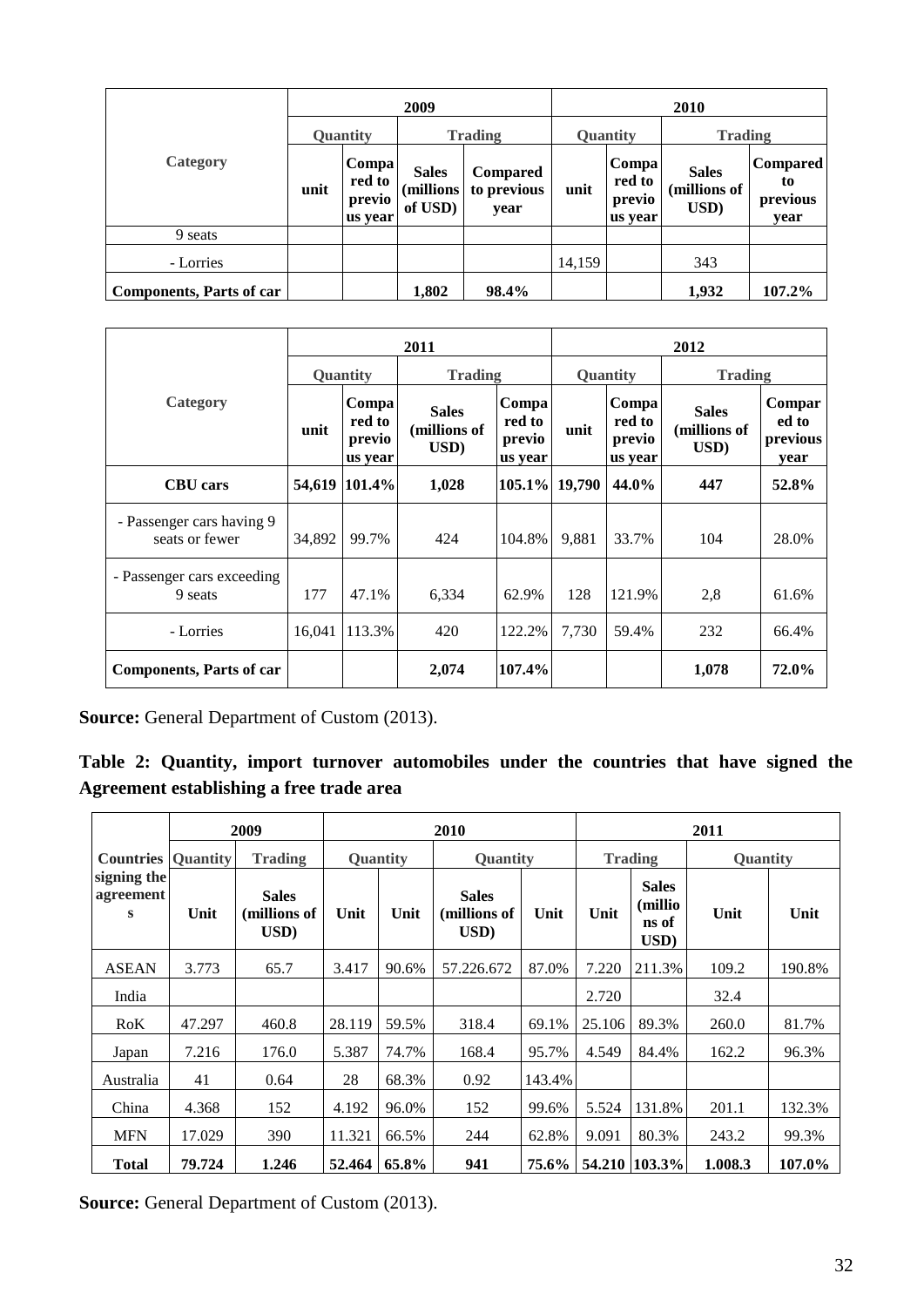#### <span id="page-32-0"></span>**4.1.3 Assessment on Vietnam's recent automotive industry development**

Vietnam's automobile is still an infant industry, satisfying mainly the domestic market demand. Impartially speaking, Vietnam's automobile industry, though having fallen short of expectation, has gained certain achievements given a poor starting points, which include:

First, scale of Vietnam's automobile industry has been expanded. It has managed to mobilise resources from many economic subjects to have itself developed. The total investment capital of auto and spare parts industries has topped 1.5 billion US dollars, with that of joint-ventures making up 850 million US dollars. The sector has provided jobs for more than 80,000 labourers. Enterprises joining in the industry are much more diverse with an active participation of private domestic firms.

Second, infrastructure and facility for automakers have been developed. The number of automakers nationwide reached nearly 400 by 2013, among which, 56 are assemblers and 18 enterprises are members of Vietnam automobile manufacturers' association (VAMA). The total designed production capacity of automobile manufacturers across Vietnam is estimated at about 458,000 units per year, with FDI firms accounting for some 47%, while domestic ones making up 53%<sup>8</sup>.

Third, a skilled labour force of workers, experts and engineers in auto making has been initially formed, contributing a valuable resource to the country's modernisation and industrialisation.

Fourth, strategic partnership relations with domestic and foreign suppliers have been established with a view to obtaining a sustainable supply of materials and spare parts, laying a foundation for the development of supporting industries.

However, analyses on the current situation and development process of Vietnam's automobile industry indicate numerous shortcomings. In particular, in spite of achievements, the industry is yet to fully tap its potentials. Preferential policies, including tax incentives, have been introduced, yet the sector's growth rate still stays modest, mostly assembling. Overall assessment on the implementation of Directions and Plans for automobile industry's development reveals key issues as follows:

First, Vietnam so far has not had any large-scale enterprises with enough capacity to compete with regional rivals and expand export markets. After years of developing auto industry, the rate of technology transfer from foreign enterprises to domestic automakers still remains low. Loose cooperation among enterprises within the industry also hinders the sector's development as each firm's strengths are yet to be properly exploited.

**<sup>8</sup>** An Nhi (2013). "20 years: Vietnam yet to have an automobile manufacturing industry". Journal of Economics and Forecasts. Excerpted from: [http://kinhtevadubao.com.vn/nganh-nghe/sau-20-nam-viet](http://kinhtevadubao.com.vn/nganh-nghe/sau-20-nam-viet-nam-van-chua-co-nganh-cong-nghiep-san-xuat-o-to-1413.html)[nam-van-chua-co-nganh-cong-nghiep-san-xuat-o-to-1413.html](http://kinhtevadubao.com.vn/nganh-nghe/sau-20-nam-viet-nam-van-chua-co-nganh-cong-nghiep-san-xuat-o-to-1413.html)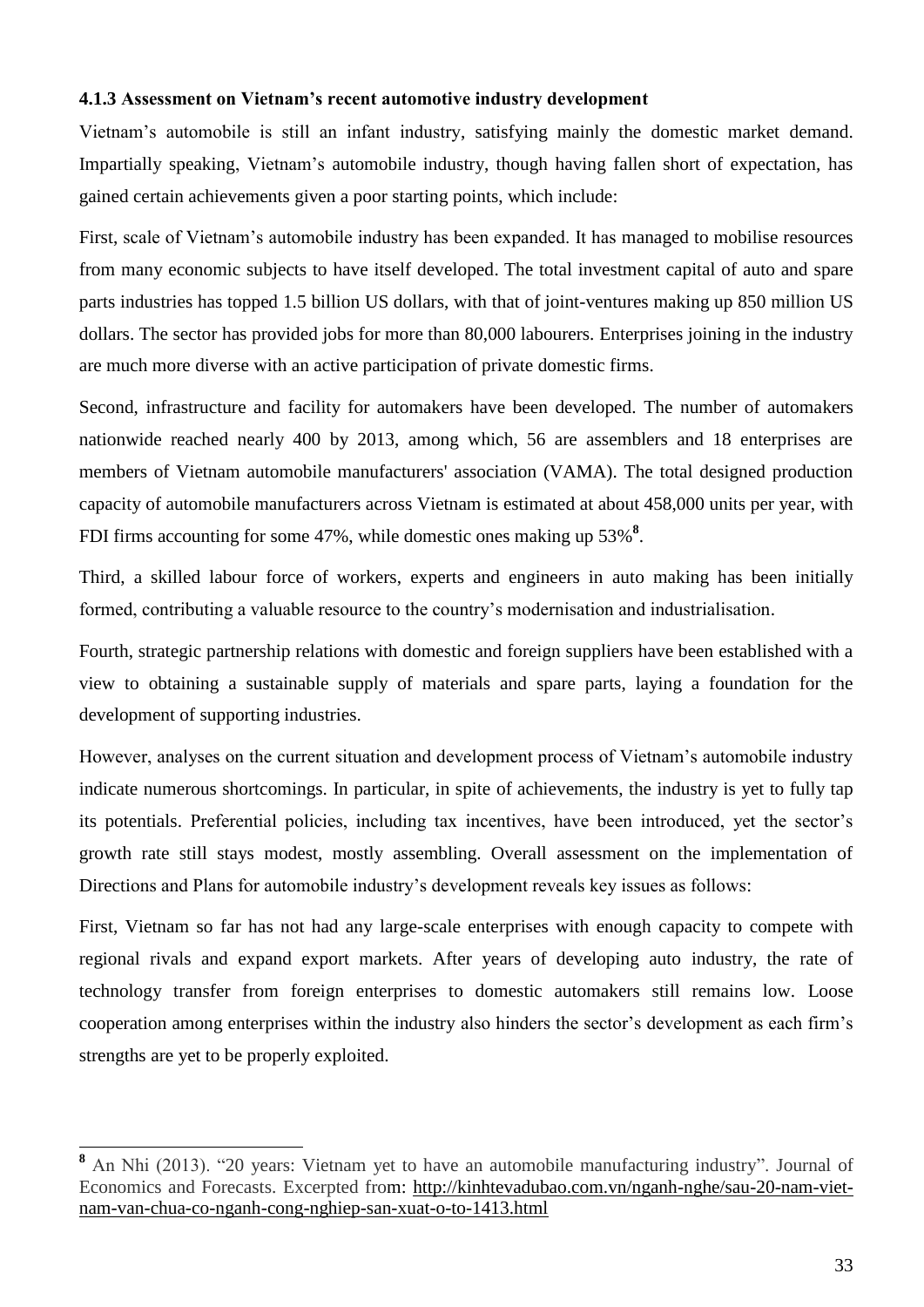Second, the industry's unimpressive growth which is insufficient to stimulate supporting industries and its low localisation rate also disruptively influence the domestic automobile manufacturing and assembling. The current localisation rate fails to meet the target of 50% to 60% set out in the Strategy. Assembly does not make the grade on retaining its role as the industry's locomotive due to its low output and scattered production. Supporting industry in Vietnam could not catch up with the global automotive production chain, or says, the country has not yet been ready to develop the industry.

Supporting industries are still nascent. Major spare parts which need focusing, such as engines, gearboxes and transmissions have yet to be produced. The number of supporting industry enterprises in Vietnam is still modest, while they mostly produce simple automobile parts which require only unskilled labourers. Despite a large number of automakers, most of the enterprises assemble cars from imported parts. Their production line, accordingly perform three major stages of welding, cleaning, as well as painting and assembling. Only a few spare parts are produced domestically, such as mirrors, glass, seats, wires, batteries.

Third, the automotive industry's development remains spontaneous. Although the Master Plan for Automobile Industry Development has been adopted for ten years, the sector has not achieved dramatic results. Many objectives identified in the Master Plan have yet to be fulfilled. The sector' true potentials remain untapped while its development is yet to cover "costs" incurred by the protectionist policy during a long period of time.

#### <span id="page-33-0"></span>**4.1.4 Causes and lessons of Vietnam's automotive industry development**

The underdevelopment of the Vietnamese automobile industry in recent years can be blamed on various reasons. Carrying out in-depth research on hindrances to the sector may help Vietnam adopt effective measures for developing its automobile industry to catch up with the regional and international automobile industry. The obstacles hindering development of the country's automobile industry over the past years can be categorised as follows:

Firstly, unstable, inconsistent and highly volatile policies

Vietnam's business environment is yet to adequately facilitate automobile assemblers and manufactures in devising long-term investment plans in such production lines of domestic components and spare parts, large-capacity vehicles and multi-seat buses, among others. It could be seen that the Government's frequently changed policies regarding the industry and a major conflict between the needs for automotive development and efforts to limit private vehicles use in big cities. Pressures from global integration have become more intense day after day. Particularly, import tax on automobile by 2018 should be fully exempted due to AFTA commitments. The trend of cutting down on import tax may encourage domestic automobile enterprises to switch from manufacturing and assembly.to mere commercial and distribution, making the country a market for foreign automakers. The country's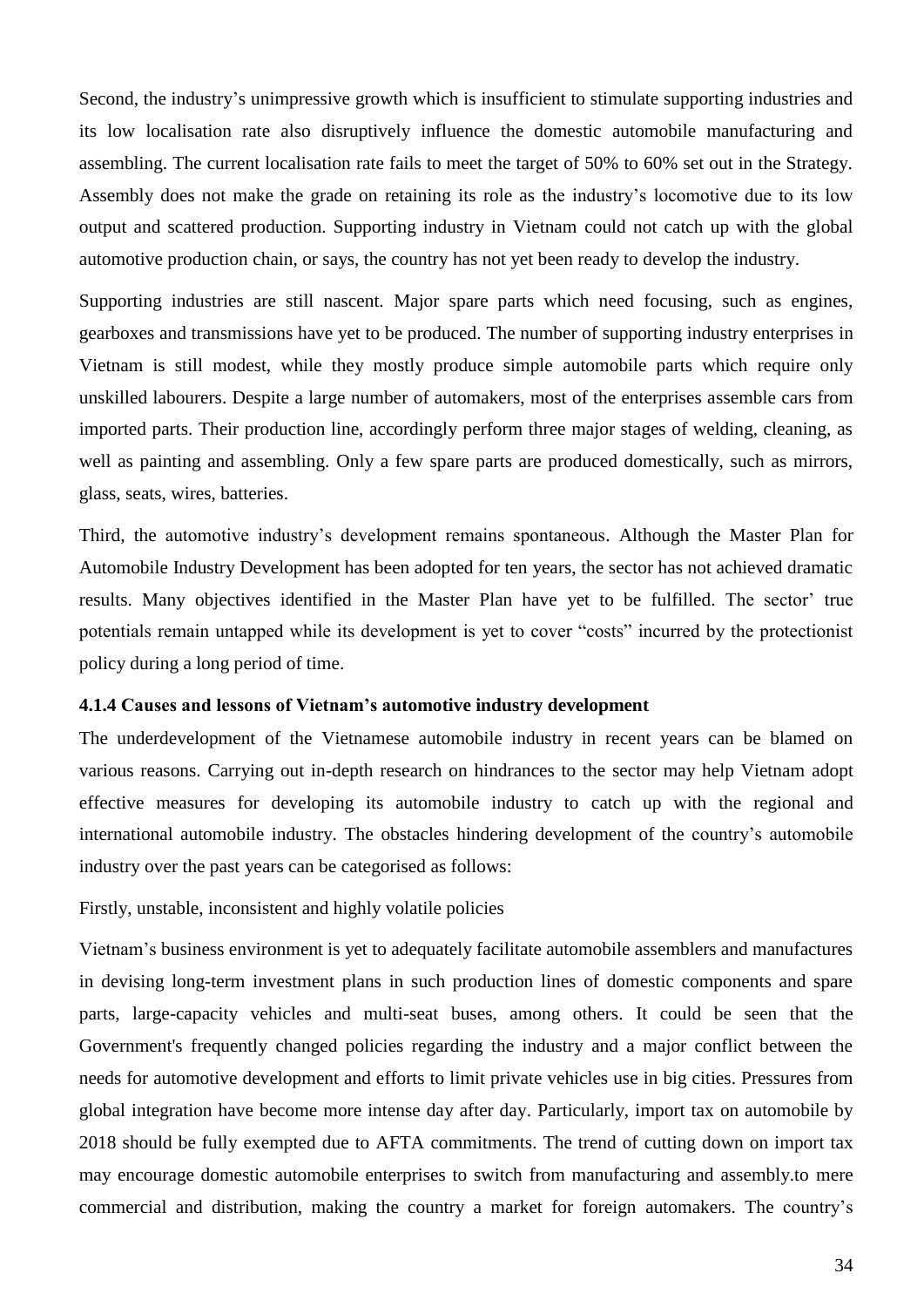burden of trade deficit will accordingly increase while the industry's development goals maybe unachievable.

Due to inappropriate policies for development, automakers mostly operate as assemblers, while the industry's localisation rate (automobile parts and components manufactured locally) remains low. A number of foreign investors start pouring money when realising upward trends in development of Vietnam's automobile industry, which is resulted by the country's recent escape from low-income countries to a middle-income country. However, inconsistent macro-economic policies have caused a decrease in market demand for automobiles given that market is already small. In addition, the automotive industry requires enormous investment and modern technology. Therefore, Vietnam automotive sector hardly can develop without foreign investment, which underscores the importance of a stable, transparent and consistent policy system in foreign investment attraction in the country in general and its automotive industry in particular.

Secondly, causes regarding current production status of Vietnamese auto firms

Backward technology, modest production scale: As a developing country, its scientific and technical is said to lag behind the general level across the world. Featuring basic technology, high energy consumption, huge production cost, and low quality, Vietnam's industrial products have a limited competitive capacity compared to those from countries with advanced technology worldwide. As a result, despite great dependence on FDI firms, the automobile industry of Vietnam has not proved effective. A majority of foreign-invested enterprises within the sector only perform assembly operations with basic assembly line. Most enterprises turn to simple assembly line and import of CBU cars built for economic purposes instead of paying heed to increasing localisation rate as committed.

Low specialisation and lack of adequate supporting industries: An automobile is constituted by 20,000 different parts. Hence, automotive industry requires the cooperation and specialisation of a wide array of supporting industries, including mechanical engineering, electronics, chemical industry, etc. However, the loose collaboration among the aforementioned industries results in an inconvenient situation when an industry is capable of producing automobile parts thus makes none for the industry. For example, Vietnam exports dozens, or even hundreds of thousands tonnes of rubber and rubber products; yet fails to meet the auto industry's demand for tires and tubes. The fact is partly due to Vietnam's technical constraints, which prevent the industries from meeting stringent requirements of joint ventures within the sector. Due to inadequate supporting industries, improving localisation rate is an arduous task.

Imbalance among models, unidentified priorities for development: Despite a wide array of brands, Vietnam's auto see an imbalance of car models, among which the luxury travel cars are dominant, regardless of its incompatibility with the country's current infrastructure and people's income.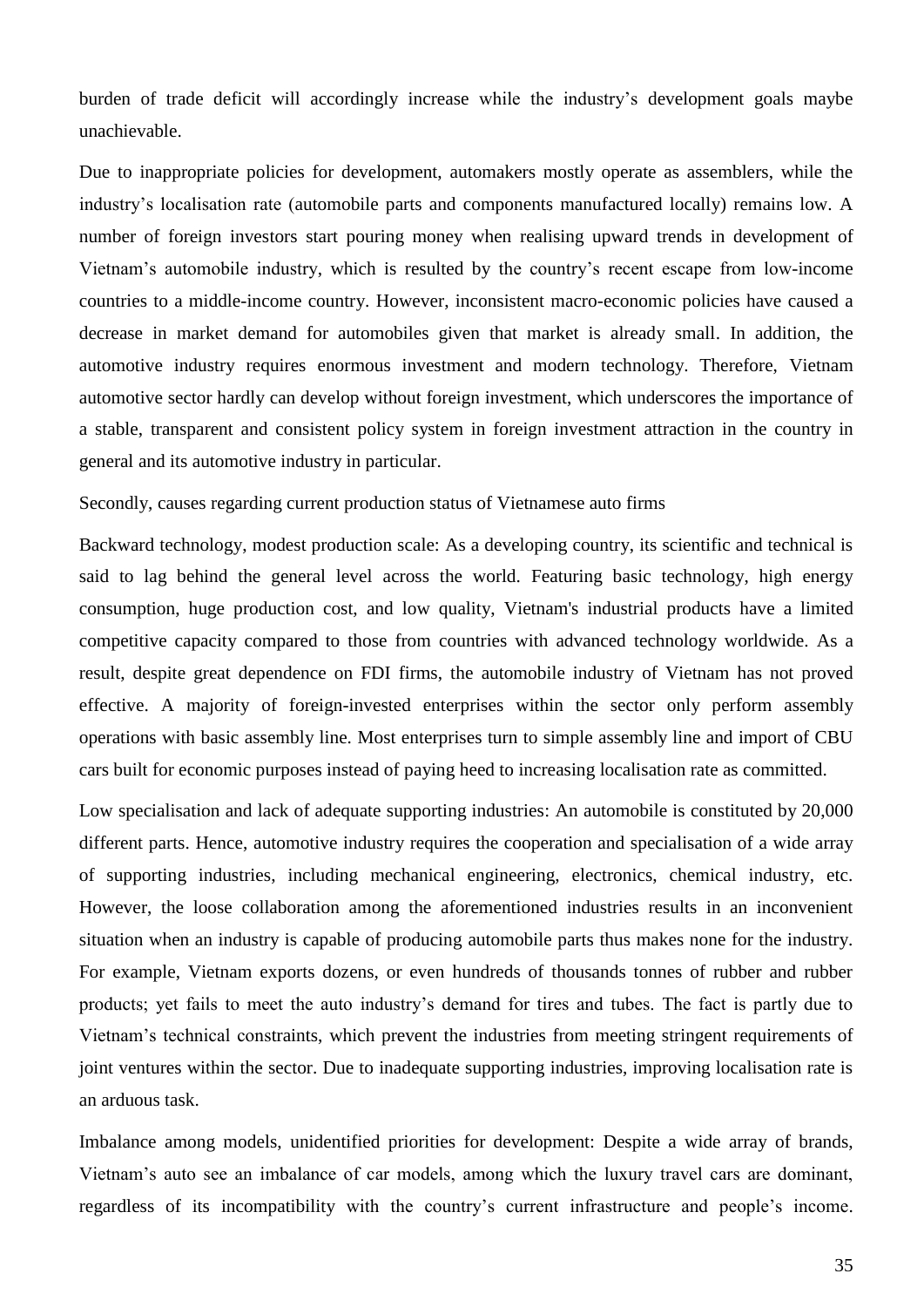Meanwhile, the market is in need of small, convenient and low-cost vehicles.

Such a small market with too many rivals has hindered the localisation of the automobile industry, creating a 'vicious circle' for domestic automobile manufacturing. In fact, each country may adopt different approaches in identifying priorities for development. While some countries choose certain types and models of automobiles as priorities for development and call for participation of numerous auto firms; some, otherwise, give priority to certain enterprises, etc. The later approach is also taken by Vietnam. However, the decision has failed for some reasons. In order to successfully develop the auto sector, selected enterprises should be large in capital and have a coherent development strategy.

Labour force's limited qualifications: Current overall labour force is yet to meet more diverse and stricter demands of the modern economy. Vietnam's proportion of skilled labourers in labour structure is lower than that of the region and the world. An emerging issue which could be easily seen in Vietnam is the outnumbering of bachelors to technical workers.

Thirdly, causes regarding output and consumption of the auto industry

Small-sized market: Due to the economy's low level of development (illustrated by low GDP per capita and Vietnam's recent escape from the list of low-income countries), demand for automobile is limited. Vietnamese people's income remains modest compared to that of other countries in the region and in the world. Among ASEAN member countries, Vietnam's GDP per capita in US dollar is ranked seventh, only higher than Cambodia, Laos and Myanmar.

| Country     | Population,<br>millions | <b>Light vehicle</b><br>fleet, millions | <b>Vehicle</b><br>density per<br>1,000 people |
|-------------|-------------------------|-----------------------------------------|-----------------------------------------------|
| US          | 313.43                  | 201.41                                  | 643                                           |
| France      | 60.26                   | 31.54                                   | 523                                           |
| Germany     | 81.75                   | 42.14                                   | 515                                           |
| UK          | 62.74                   | 31.87                                   | 508                                           |
| Poland      | 38.30                   | 17.33                                   | 453                                           |
| Czech Rep.  | 10.54                   | 4.62                                    | 438                                           |
| South Korea | 48.39                   | 14.22                                   | 294                                           |
| Russia      | 141.84                  | 35.50                                   | 250                                           |
| Ukraine     | 45.19                   | 7.93                                    | 175                                           |
| Brazil      | 196.66                  | 26.91                                   | 137                                           |
| Turkey      | 73.64                   | 7.80                                    | 106                                           |
| China       | 1,345.95                | 66.57                                   | 49                                            |
| India       | 1,241.49                | 14.02                                   | 11                                            |

**Table 3: The percentage of vehicles per 1000 people in some countries in the world**

#### **Source:** Ernst and Young (2012)**<sup>9</sup>**

-

As compared to the regional average income, Vietnamese people's income is less than half. The low

<sup>&</sup>lt;sup>9</sup> Ernst and Young (2012). "An overview of the Russian and CIS automotive industry".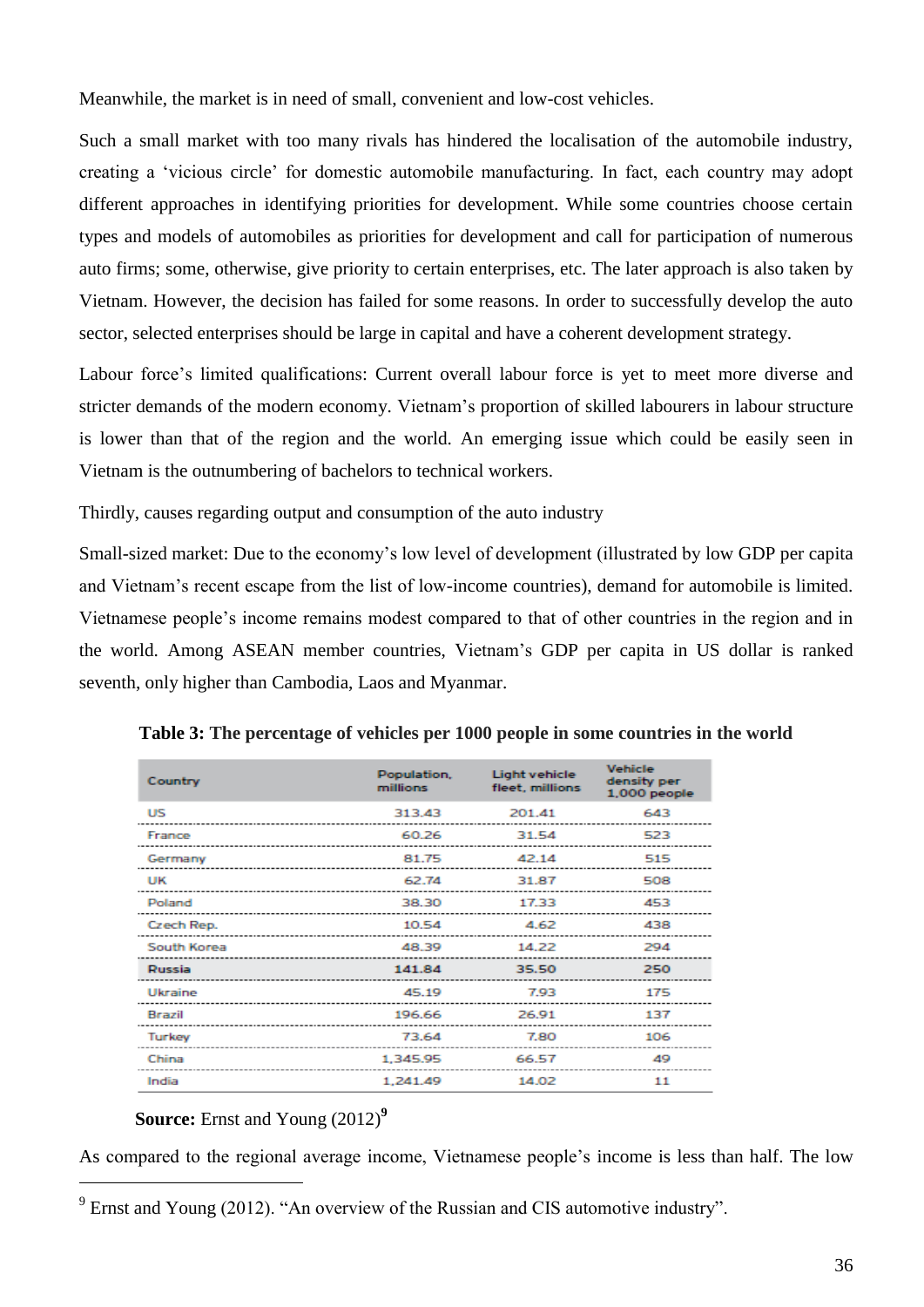income, lead to low demand for automobile due to the vehicle's considerable cost of purchase and maintenance. The country's total automobile market volume in 2010 was over 150,000 vehicles (imported automobiles not taken into account), yet the pie is divided to up to 50 automakers. Small market size, consummate investment capital in large production lines, fast-paced changing technologies have hampered development of the automobile industry in Vietnam recently.

High price to consumers: Automobiles in Vietnam fetch more exorbitant prices than those in other regional countries. Despite improvements in product quality, domestic cars are said to have more inferior quality compared to imported cars with the same model. According to statistics by the Ministry of Finance, Vietnam's automobile prices are 20% higher than those in ASEAN countries, such as Thailand and Indonesia.**<sup>10</sup>** . The high price is driven by numerous factors, including both those by automakers themselves and the Government's policies on taxes, fees and charges. Those policies, apart from protection purpose, also discourage use of private automobiles due to inadequate infrastructure, especially in metropolises. Heavy import tax CBU cars and automobile parts, as well as high excise duty have more or less affected domestic car prices, and hence, the consumption volume. However, maintenance cost of car in Vietnam is lower than that in some regional countries.

Inadequate infrastructure: The ongoing rise in automobile density requires correlating infrastructure development. The inferior infrastructure has impeded the development of the local economy in general and the automotive sector in particular. Vietnam's infrastructure development index, especially in metropolises, is much lower than those of other regional countries. The underdeveloped infrastructure is the major driving force of a wide range of State policies on limiting private vehicles, including increasing registration fee and applying road maintenance fee, among others. Adoption of the policies has reduced size of such a narrow market, raising a contradiction which need addressing by policy makers in Vietnam.

# **4.2 The tax, fee, and charge policies for the Vietnamese automobile industry in the 2001-2015 period and the issues posed**

## **4.2.1 Tax incentive policies to promote investment in the domestic automobile industry**

#### **4.2.1.1 Incentive policies on corporate income tax**

-

The law on corporate income tax in Vietnam has quite many regulations applicable to investment projects. For an investment project that meets one of the conditions regarding the industry, area or average number of employees in a year, some forms of corporate income tax incentives include:

**<sup>10</sup>** An Nhi (2013). "20 years: Vietnam yet to have an automobile manufacturing industry". Journal of Economics and Forecasts. Excerpted from: [http://kinhtevadubao.com.vn/nganh-nghe/sau-20-nam-viet](http://kinhtevadubao.com.vn/nganh-nghe/sau-20-nam-viet-nam-van-chua-co-nganh-cong-nghiep-san-xuat-o-to-1413.html)[nam-van-chua-co-nganh-cong-nghiep-san-xuat-o-to-1413.html](http://kinhtevadubao.com.vn/nganh-nghe/sau-20-nam-viet-nam-van-chua-co-nganh-cong-nghiep-san-xuat-o-to-1413.html)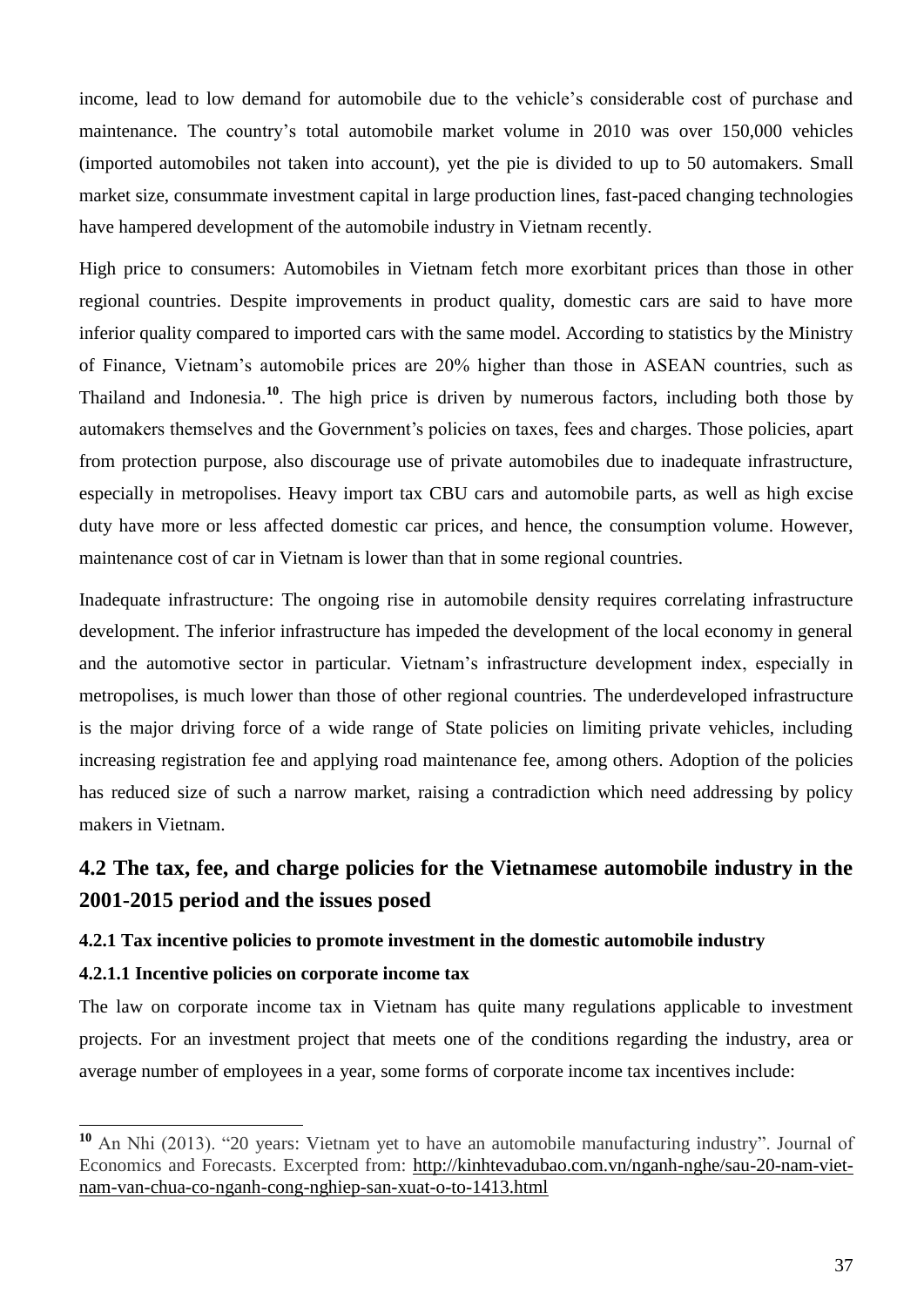Tax exemption and reduction within a definite term: Tax exemption for a maximum of 04 years and 50% tax reduction for a maximum of 9 years, depending on the area and field of investment.

Application of preferential corporate income tax rate: Investment projects enjoy a preferential tax rate of 20% and 10% for a period of 10 or 15 years or for the project's lifetime, depending on the area and field of investment.

Regulations on loss carryforward: If business establishments suffer a loss after tax settlement with the tax office, that loss will be carried forward and that amount will be deducted from the taxable incomes of the following years. The duration of loss carryforward shall not exceed 05 years.

Accelerated depreciation of fixed assets: Business and production establishments of goods and services with high economic efficiency may enjoy accelerated depreciation of no more than 2 times the depreciation level in accordance with the system, for quick technological innovation.

Other cases of incentives: Business establishments in production, construction, and transportation which employ a large number of female workers.

According to current regulations, investment projects on car parts production, which is a key industry, are under the category of industries which encourage investment. Specifically, according to the provisions in Decision 12/2011/QD-TTg dated February 24th 2011 of the Prime Minister on the policies to develop supporting industries for the automobile production and assembly industry, some incentives are applied: (1) Projects on the manufacturing of supporting industrial products are entitled to import and export tax incentives in accordance with current regulations on export tax and import tax. (2) Investors in the projects on the manufacturing of supporting industrial products which are small and medium-sized enterprises are entitled to financial support policies as provided in the Government's Decree No.56/2009/ND-CP dated June 30, 2009 on supporting the development of small and medium enterprises and (3) Projects on the manufacturing of supporting industrial products for the hi-tech industrial development shall be considered and entitled to tax policies under the law on high technologies.

In addition, according to the regulation in the Decision No.10/2009/QD-TTg of the Prime Minister on the mechanism of support for the manufacturing of key mechanical products and the list of key mechanical products, there are 8 types of projects to invest and produce key mechanical products in the 2009-2015 period, in which there is an investment project to produce Diesel engines of 100 horsepower or more. These projects have enjoyed various financial incentive policies. Particularly on the tax and public charge policies: The import tax rates of products on the list of key mechanical products which the country is capable of producing is set at the ceiling rate, until the end of the roadmap of tax exemption and reduction which Vietnam has signed and committed to implement with international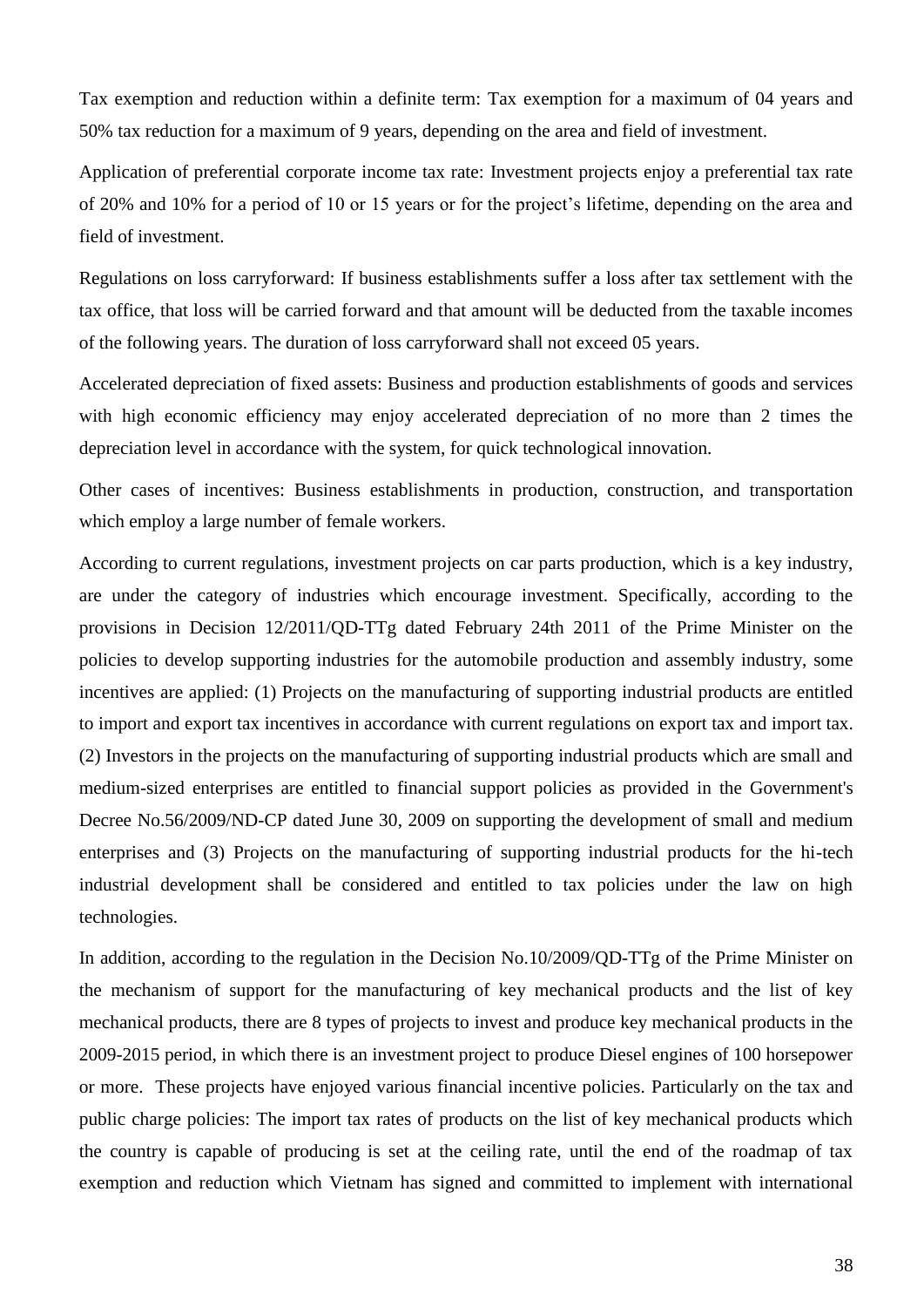partners; The materials and equipment imported for the production of key mechanical products and for investment in the production of key mechanical products shall be subject to the zero tax rate or the floor tax rates under the international agreements which Vietnam has signed.

#### **4.2.1.2 Incentive policies on indirect taxes (import tax and excise duty)**

In addition to incentive policies on corporate income tax, domestic automobile manufacturing and assembling enterprises are also entitled to some incentive policies in import tax. Prior to 2006, these enterprises could even enjoy incentive policies in excise duties (in a long time, a policy to reduce the excise duty was applied on domestically produced and assembled cars). Specifically:

On import tax, the 2005 Law on Export and Import Tax stipulates a number of import tax exemption cases. Of which, for automobile manufacturing and assembling enterprises, the following regulations may apply:

i) Goods imported to create fixed assets for the projects encouraged for investment, including: equipment, machinery; Means of transport used exclusively in technological lines and transport vehicles for workers; Components, parts, removable components, spare parts, fixtures, molds and accessories accompanying the equipment, machinery and specialized means of transport;

ii) Raw materials and supplies used in the manufacture of equipment and machinery in the technological line or for the manufacture of components, parts, removable components, spare parts, fixtures, molds and accessories accompanying the equipment; Construction materials that cannot yet be produced domestically;

iii) Imported goods to be used directly in scientific research and technological development activities, including machinery, equipment, spare parts, supplies and means of transport which cannot yet be domestically produced, technologies that the country is not yet capable of creating; documents, scientific books and journals.

Regarding the excise duty, for a long period of time, from January 1, 1999 to the end of 2006, to support domestic automobile manufacturing and assembling enterprises, the law on the excise duty already had some regulations allowing a reduction on the excise duty or domestically produced cars. Specifically, in the 1999-2003 period, 60% to 100% of the tax rate for domestic car manufacturing and assembling establishments was reduced during the first five years; if the firm continued to suffer losses, it might extend the tax reduction period from 1 to 5 years.

To step by step integrate into the world economy, eliminate tax discriminatory measures between domestically produced products and imported products, and implement the Law amending and supplementing a number of articles in the Excise duty Law issued on June 17th 2003, the excise duty incentives applicable to domestically manufactured and assembled automobiles are adjusted to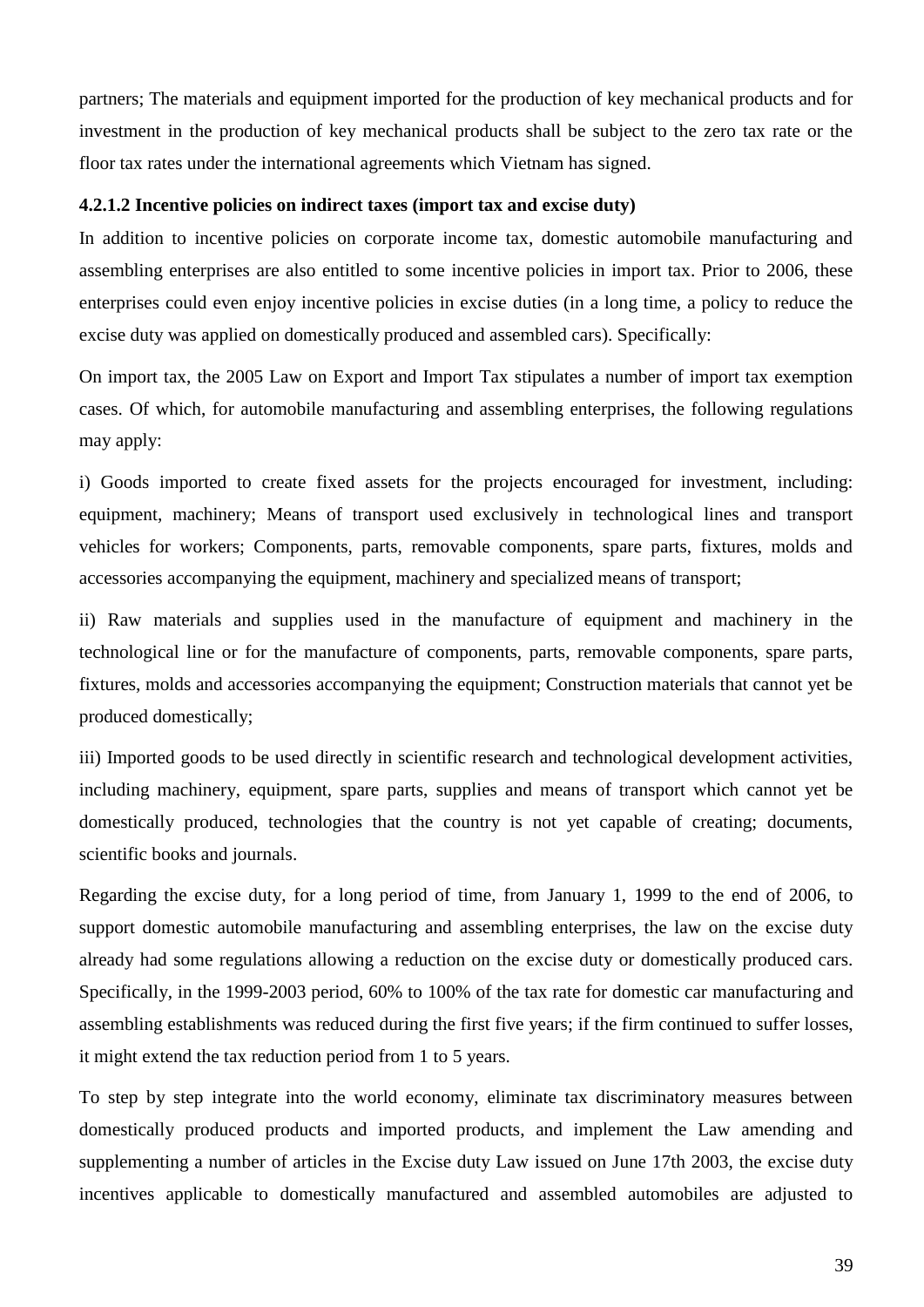gradually decrease according to a roadmap announced in advance and by 2007 to be made uniform with imported cars. This is considered one of the policy adjustments that have had a great impact on the operations of domestic automobile manufacturing and assembling enterprises.

#### **4.2.2 The tax, fee, and charge policies for the import, purchase and circulation of cars**

## **4.2.2.1 Import tax for completely built up (CBU) cars and components/spare parts**

#### *4.2.2.1.1 Import tax for CBU cars*

*a) International commitments on import tax reduction*

Under the commitments with WTO and 07 regional Free Trade Agreements (FTAs), since 2007 Vietnam has had to carry out the duty of reducing import tax rate for CBU cars and imported components/spare parts for cars. Vietnam would also have to liberalize trade with ASEAN nations in the domestic automobile production and assembly by 2008 (and reduce the import tax rate to 0% in 2018). For countries outside of the region under WTO commitments, the rate of opening up will be slower and slower (Vietnam will have to cut import tax rate to 70%, 52% and 47% depending on the type of imported vehicles).

### *Commitments within the CEPT/AFTA:*

Under the commitment at CEPT/AFTA, the tax rate for passenger vehicles of 10 seats and more and trucks has been cut to below 5% since 2006. For passenger vehicles of 9 seats or below, the tax rate will have to be reduced to 0% in 2018.

## *Commitments within the WTO:*

In general, all types of cars have to reduce tax from 100% to 70% 7 years after joining the organization (in 2014). Particularly for passenger vehicles with a cylinder capacity of 2,500cc or more, the tax rate has to be reduced from 90% to 52% 12 years after joining (in 2019), the tax rate for 4WD cars will reduce to 47% 10 years after Vietnam's accession to WTO (in 2017).

#### *Commitments in accordance with the ASEAN - China Agreement:*

(i) For passenger vehicles: Tax reduction is currently not applied, however according to the road map the tax rate must be reduced to below 50% in 2018. As for vehicles specifically designed to travel on snow, or golf carts etc. the tax rate was cut to 50% in 2006.

(ii) For trucks: Most have been included in the tax cut roadmap; as for specialized trucks with a tonnage of less than 5 tons with a low current tax rate of 10%-20%, a tax cut is not applicable. Specifically: - For trucks with a tonnage of less than 5 tons: The tax reduction rate was 100% (in 2005) and would be reduced to 45% in 2014. - For trucks of 5 to 10 tons: The tax reduction rate was 30% and 60% (in 2005) and will be cut to 0% in 2020 and 30% in 2012. - For trucks and specialized vehicles of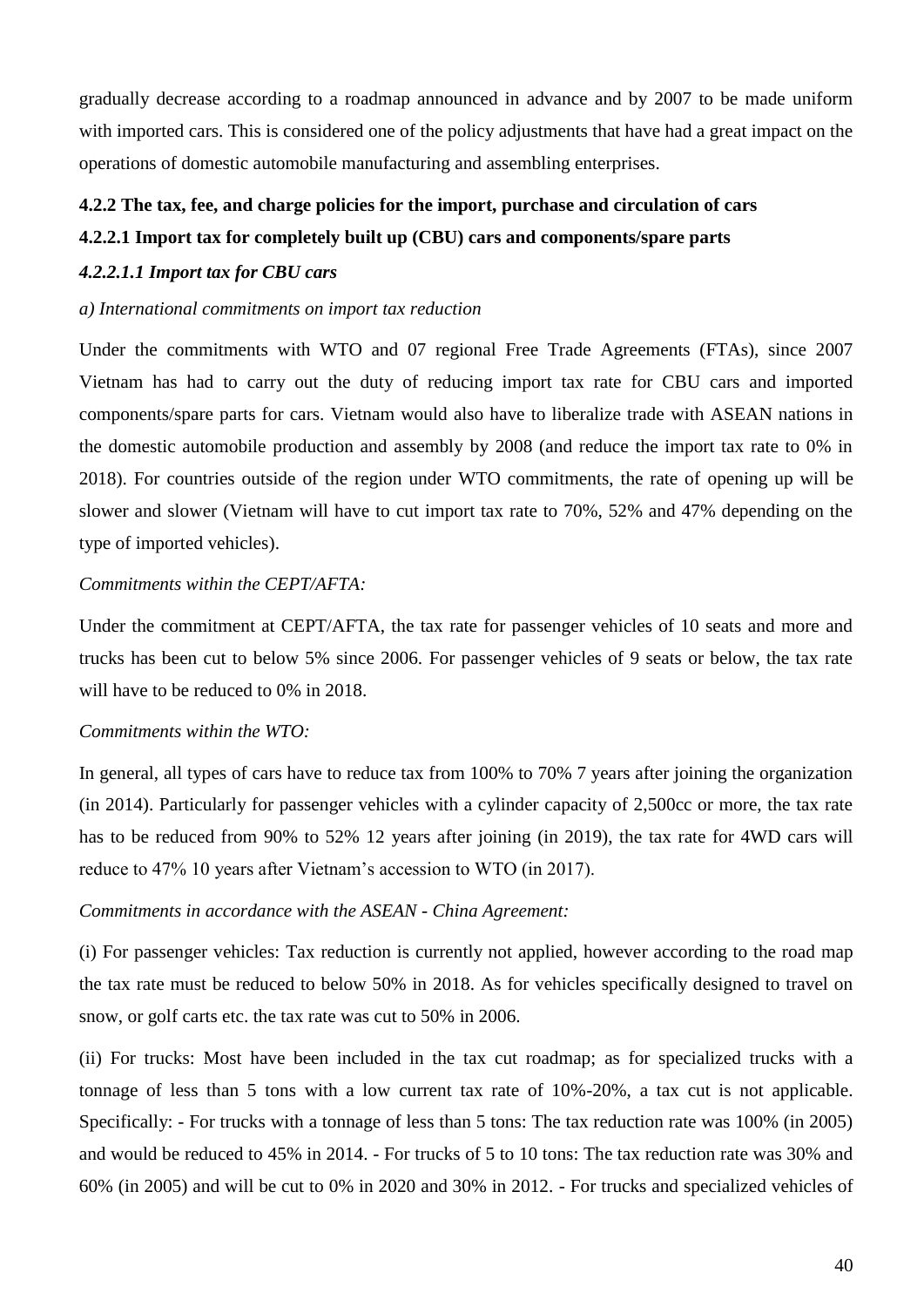more than 10 tons: The tax cut rate is 5% or 10% and will be cut to 0% in 2020 or earlier.

#### *Commitments in accordance with the ASEAN - Korea Agreement:*

In accordance with the committed roadmap, passenger vehicles of below 10 seats will be subject to tax cut in the 2015-2021 period, from 20% to 70%; for trucks by 2021 the tax rate will be reduced to 25%. As for garbage trucks and refrigerated trucks, the tax rate is set to be reduced to 0% in 2016.

#### *Commitments in accordance with the ASEAN - Japan and Vietnam - Japan Agreements:*

For passenger vehicles: In exclusion list, with no commitment to reduction (except for funeral cars and inmate transport cars: the tax rate will be reduced to 0% in 2018 in accordance with the ASEAN - Japan Agreement and 0% in 2019 in accordance with the Vietnam - Japan Agreement. For trucks: Most in exclusion list, in particular trucks of over 45 tons are entitled to a tax rate of 0%, dump trucks of no more than 24 tons are entitled to a tax rate of 20% which will remain unchanged throughout the roadmap.

#### *b) The situation of implementation:*

For passenger vehicles: The MFN tax rate for new cars has been set in line with the principle of gradual reduction since 2007 (the year of joining the WTO) and a mixed tax rate is currently being applied to used cars (relative tax rates combined with absolute tax rates for vehicles of below 15 seats; from 2011 to earlier only the absolute rate was applied) and a high tax rate (150%) for other types of vehicles.

The FTA tax rate was set at the same level as the MFN tax rate and not until 2011 was the reduction on the ATIGA tax rate at a faster pace than the MFN tax rate (in 2013 the figure was 60% and it will be reduced to 0% in 2018). Other FTA tax rates (ASEAN - China, Korea, Japan, Australia, New Zealand, and Chile) will be implemented according to the MFN tax rate as there is no commitment for this type of vehicles.

For trucks: MFN tax for new cars is also required to gradually decrease over each year (in 2007 it was 80%) and is currently set at a lower level compared to the commitment with the WTO as trucks are considered a production material (the rate equal to the committed level with the WTO is only applicable to trucks of less than 5 tons). A high tax rate is applied to use trucks (150% for trucks of 5 tons or below; tax rate equal to 1.5 times of that of new trucks for vehicles of more than 5 tons). The FTA tax rate is set at 5% immediately following the signing of 07 FTA agreements and will have to reduce to 0% in 2018 (within ASEAN) and in 2020 for other FTAs.

#### *c) Evaluation on the implementation of import tax policies for CBU cars in the past period*

The gradual reduction of import tax for CBU cars has helped to reduce car sales prices within the country. The supply of vehicles has also been diversified with the appearances of many types of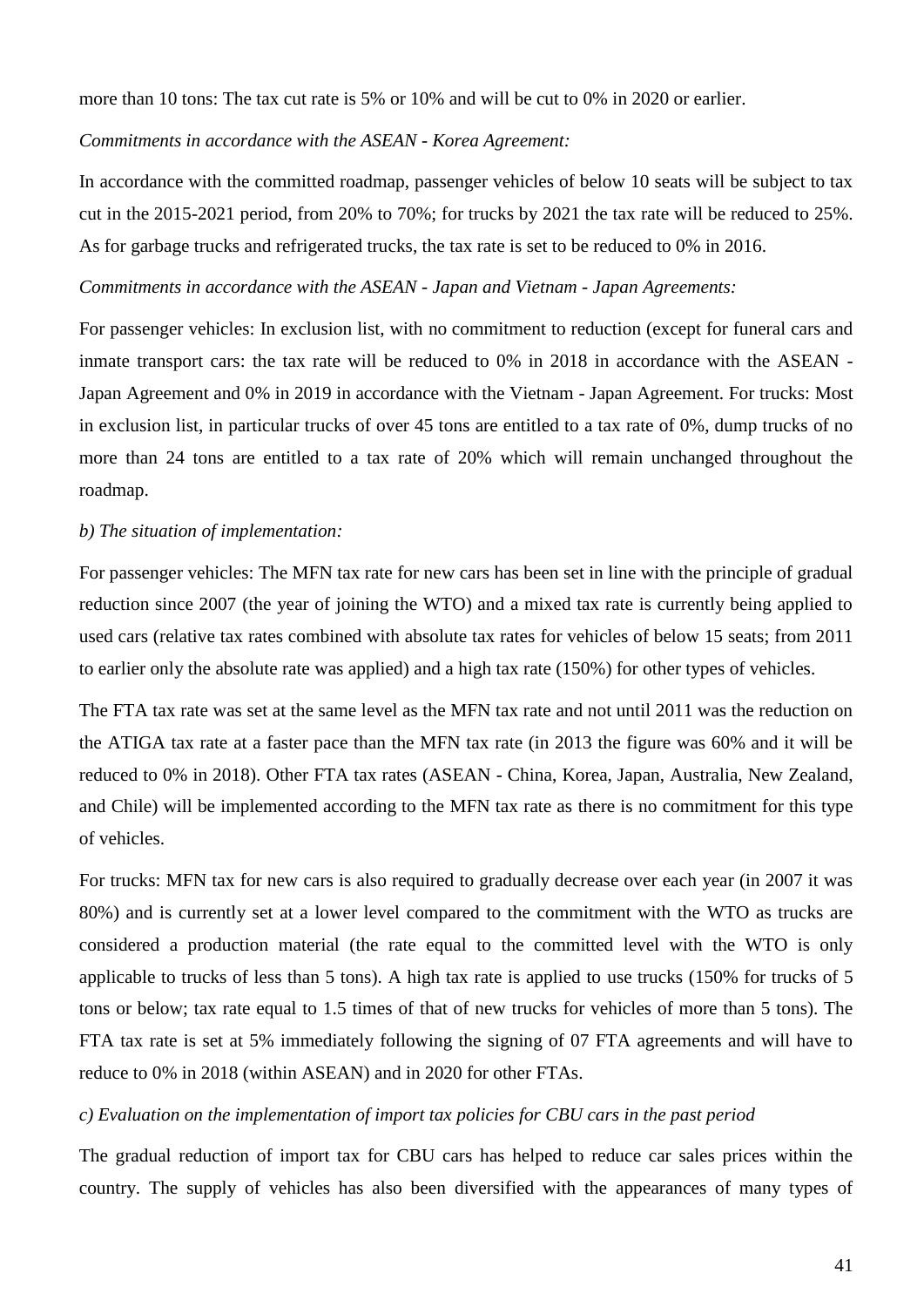imported cars.

Maintaining a high import tax rate for passenger vehicles (both new and used) in a long period of time (equal to the highest committed tax rate with the WTO annually, with a reduction no faster than the committed level with the WTO) and for trucks in the early phase of developing an automobile industry (from 2005 to earlier) has helped to create a favourable environment for the production and business of the domestic automobile production and assembly industry (the average growth rate of the automobile industry in the 2000-2015 period was 20%) and direct consumption to be in line with the conditions of the transportation infrastructure system, contributing to limit trade deficit.

The gradual tax reduction on trucks which are a production material for enterprises has helped to diversify the supply of vehicles and reduced input costs for industries using medium and heavy duty trucks. For this type of cars, currently the tax rate is set at a lower level than the committed level with the WTO (protection is only maintained for vehicles of under 5 tons, which are a type of cars that domestic manufacturers have attained good production capacity).

In evaluating the protectionism policy through import taxes in the past period, a paradox can be identified. For a type of vehicles which enjoys a high level of protectionism like passenger vehicles of no more than 9 seats, the rate of localization is really low; the number of imported vehicles is still high (in the 2006-2010 period, the average growth rate of car imports reached 20.64%/year in volume and 23.92%/year in value, which was nearly double the average growth of the number of cars produced locally in the same period, which stood at 11.36%/year in which vehicles of up to 9 seats had the highest average growth rate at 51.36%/year). Meanwhile, trucks and vehicles of 10 seats or more enjoy a much lower level of protectionism but the rate of localization is still high and import is lower (Truck import had an insignificant growth rate of 2.9% and import of cars of 10 seats or more decreased dramatically with the growth rate in the 2006-2010 period of -13.08%). This shows that maintaining a protectionism policy in a long time has impeded the protected enterprises and becomes a factor leading to high prices of imported vehicles.

#### *4.2.2.1.2 Commitments regarding automobile parts and the implementation situation*

## **a) Tax commitments for automobile parts**

In general, in accordance with the commitments within the ASEAN region, between ASEAN - China and ASEAN - Korea, the committed tax rate for automobile parts and components is at a low level of 5% (within ASEAN) and would be cut down to 0% in 2018 for ASEAN - China. The committed tax rate within the WTO is from 0% to 30% depending on the type of components (2014 being the last year of tax cuts). The lowest import tax in accordance with the commitments for CBU cars and automobile parts/components under some upcoming Agreements is presented in the Table below.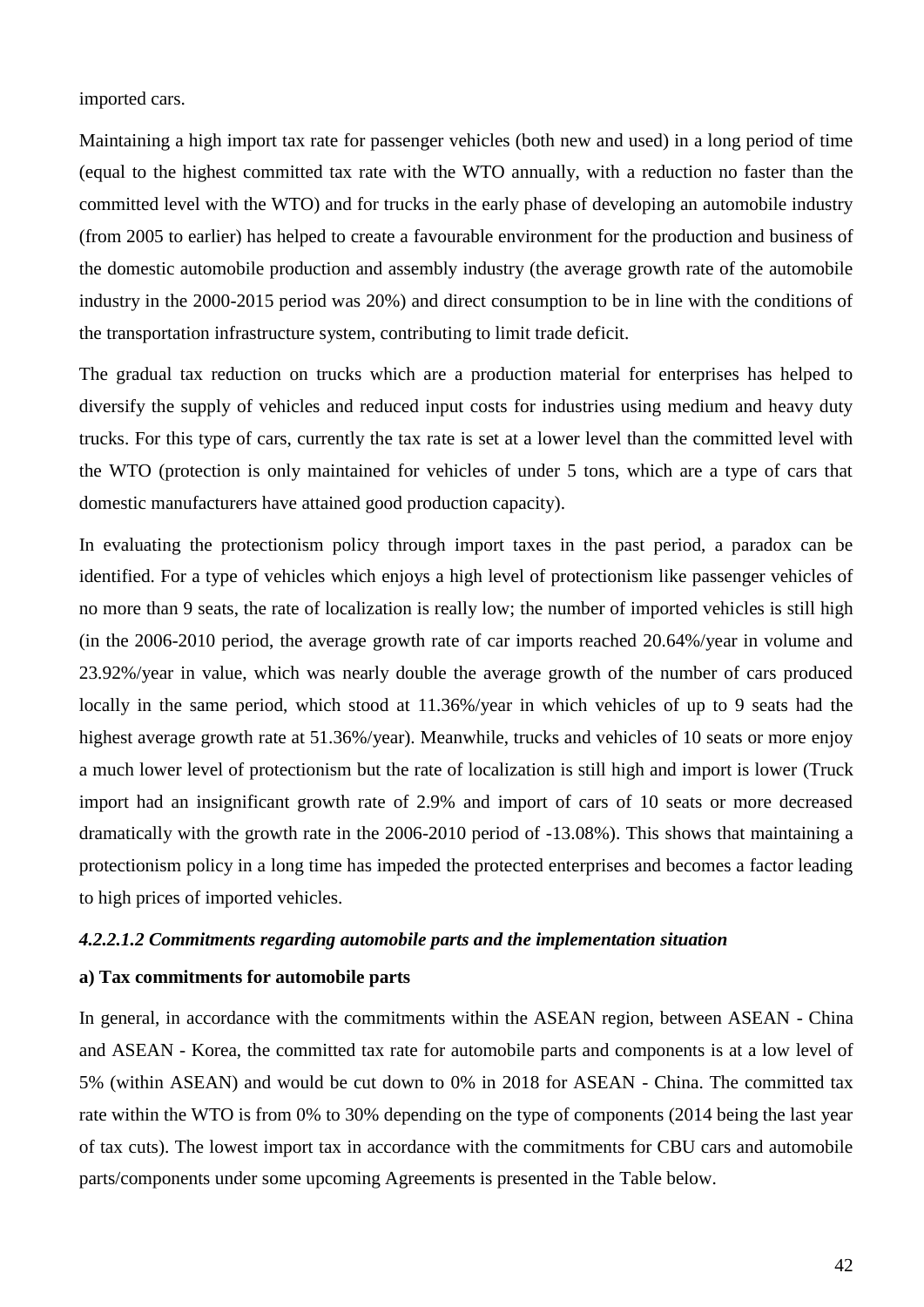|        | <b>Vehicle type</b>                                                    | <b>The lowest</b><br>import tax | Point<br>in time | <b>Under the</b><br>commitment with |
|--------|------------------------------------------------------------------------|---------------------------------|------------------|-------------------------------------|
| 1      | Passenger vehicles of 9 seats or below                                 | $0\%$                           | 2018             | <b>ASEAN</b>                        |
| 2      | Passenger vehicles of 10 seats or above                                | $0\%$                           | 2018             | <b>ASEAN</b>                        |
| 3      | Trucks of under 5 tons                                                 | 45%                             | 2014             | Asean – China                       |
| 4      | Trucks of over 5 tons to under 10 tons                                 | 0%                              | 2020             | Asean – China                       |
| 5      | Trucks of over 10 tons to under 45 tons                                | $0\%$                           | 2020             | $\text{Asean}-\text{China}$         |
| 6      | Specialized vehicles to transport wastes<br>and frozen goods           | $0\%$                           | 2016             | Asean – Korea                       |
| $\tau$ | Specialized vehicles for funeral services<br>and inmate transportation | $0\%$                           | 2018             | Asean – Japan                       |
| 8      | Components and parts                                                   | $0\%$                           | 2018             | Asean – China                       |

**Table 4: The lowest import tax in accordance with the commitments for CBU cars and automobile parts/components**

**Source:** The Ministry of Finance

#### *b) The implementation of tax policy for automobile parts*

Prior to 2006, the component import tax was regulated based on the IKD component set (tax for passenger vehicles of under 16 seats was 5%; tax passenger vehicles over 16 seats was 3%; for trucks under 5 tons it was 3%-5% and for trucks of over 5 tons it was 1%) and the CKD component set with a tax rate of 3% up to 25% depending on the types of cars, in which the tax rate for the CKD component set of vehicles under 9 seats was 25%.

From 2006 to 2007: The tax policy for automobile parts was changed to regulating the tax rate based on each individual component in accordance with Decision No.177/2004/QD-TTg on the basis of the following principles: for components that could be produced domestically and were capable of competing, a reasonable protective tax rate would be set (20-30%); for components that domestic manufacturers could not produce, a low tax rate would be set (0-10%) with a transfer duration of 1 year. The specific tax rate for each type of component is imposed in accordance with the decision by the Minister of Finance.

Since 2007, the tax rate imposed on automobile components has been regulated in the direction of encouraging the localization in the automobile industry, in line with the tariff reduction commitments made by Vietnam within the frameworks of WTO and FTAs in each year.

In particular, the tax rate imposed on components of vehicles of below 9 seats is set at the highest level, equal to the level committed with the WTO to contribute to the objective of limiting trade deficit (except for components with the interchangeability among different types of vehicles, the tax rate level for these is lower than the committed level with the WTO). The average import tax for components of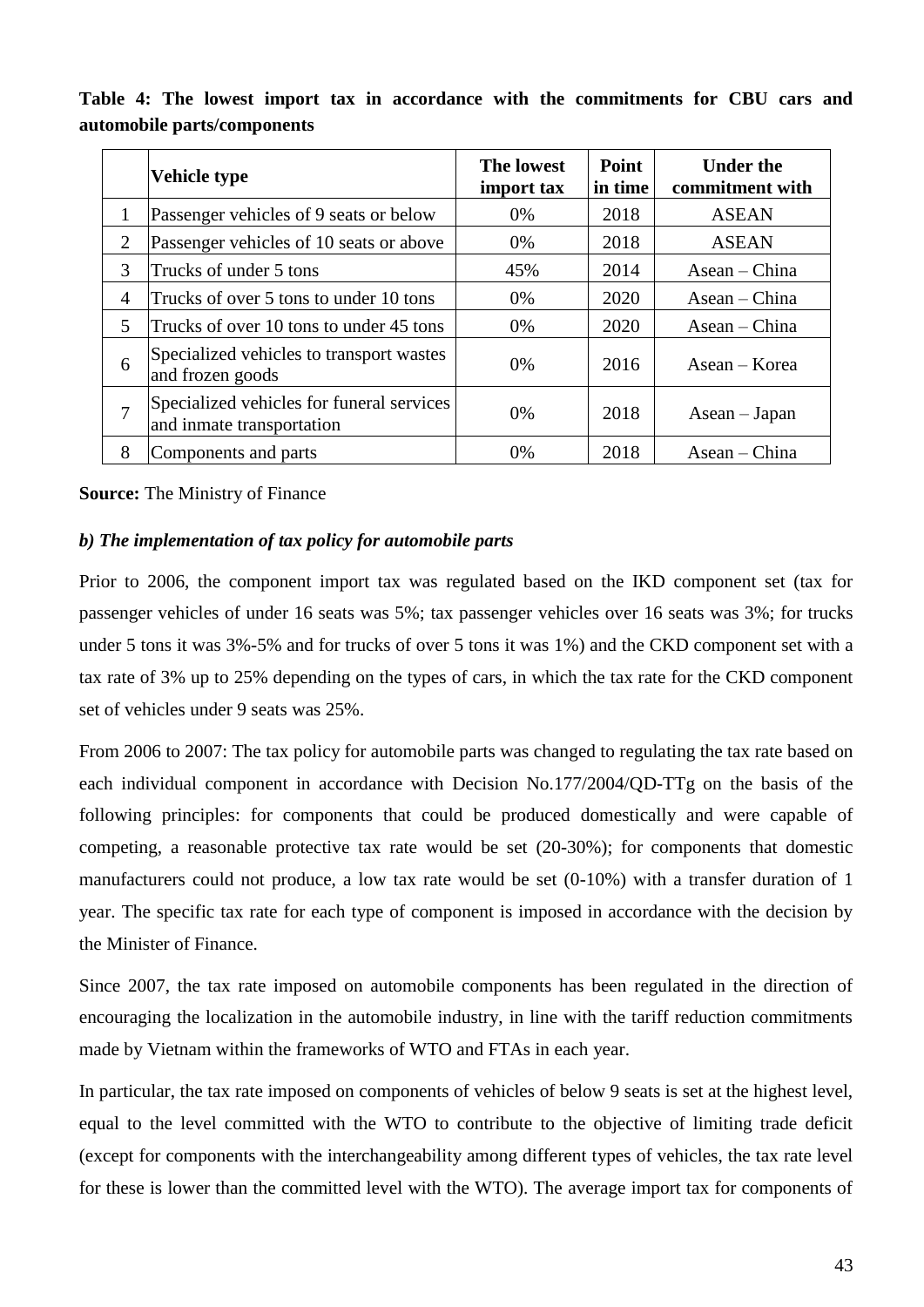different types of vehicles is always lower than the tax imposed on CBU cars (for passenger vehicles of less than 9 seats: about 18%; for passenger vehicles of more than 10 seats: 10.5%-15.35%; for trucks of lower than 5 tons: 12%-15%; for trucks of more than 5 tons up to 20 tons: 11%; for trucks of more than 20 tons: 7%; for specialized vehicles: 12.8%).

Because the domestic manufacturing and assembling of cars is mainly in the form of assembly from sets of car components (import in full or in part all components of the car); therefore in order to create favourable conditions for domestic car assembling and manufacturing enterprises to be able to compete when the import tax for CBU car is reduced, since 2007, the Government has issued separate incentive regulations on tax calculation methods for sets of car components based on separate individual components to be separately applied to the automobile manufacturing and assembling industry (not applicable to commercial enterprises). To be eligible for this particular tax calculation method, the enterprise has to satisfy some certain conditions (the enterprise must meet the standards in automobile manufacturing and assembling as regulated by the Ministry of Industry and Trade; the car components in the imported component set has to be at a specific level of discretion as regulated by the Ministry of Science and Technology) and comply with specific regulations (if enterprises cannot fulfil the above 02 conditions, they will have to pay taxes for the car component set at the tax rate imposed on CBU cars) with a view to encouraging enterprises to pursue the goal of increasing the rate of localization.

#### *c) Some evaluations of tax policies for automobile components/spare parts*

On evaluating the impose of tax on each component in the past period in comparison with the policy's set objectives, it can be seen that the change in the taxation policy from import tax imposed on IKD, CKD component sets to tax imposed on automobile components/spare parts since 2006 in accordance with Decision No. 177/2004/QD-TTg has been a step in the right direction as it has contributed to the transformation of the domestic spare parts production industry: some domestic automobile manufacturers have made an effort to localize their products (Vinaxuki, Truong Hai Motors, TMT, Vinamotor etc.), the rate of localization of some products has reached 20% to 40%. For some joint ventures with a long-term investment orientation in Vietnam such as Toyota, Vidamco etc., there has been a tendency to look for domestic manufacturers of spare parts or call for Korean or Japanese investors to invest in the manufacturing of spare parts in Vietnam.

An appropriate tax rate imposed on automobile components has created many favourable incentives for manufacturing and assembling enterprises, to enable them to compete with imported products (for example, the tax rate imposed on a component set for passenger vehicles of under 9 seats is 18% while the tax rate imposed on a CBU car of the same type is 74%, the tax rate difference is up to 56%).

However, in the implementation process of import tax policies for CBU cars and car components/spare parts, some issues have arisen. The implementation process has not brought the desired outcome of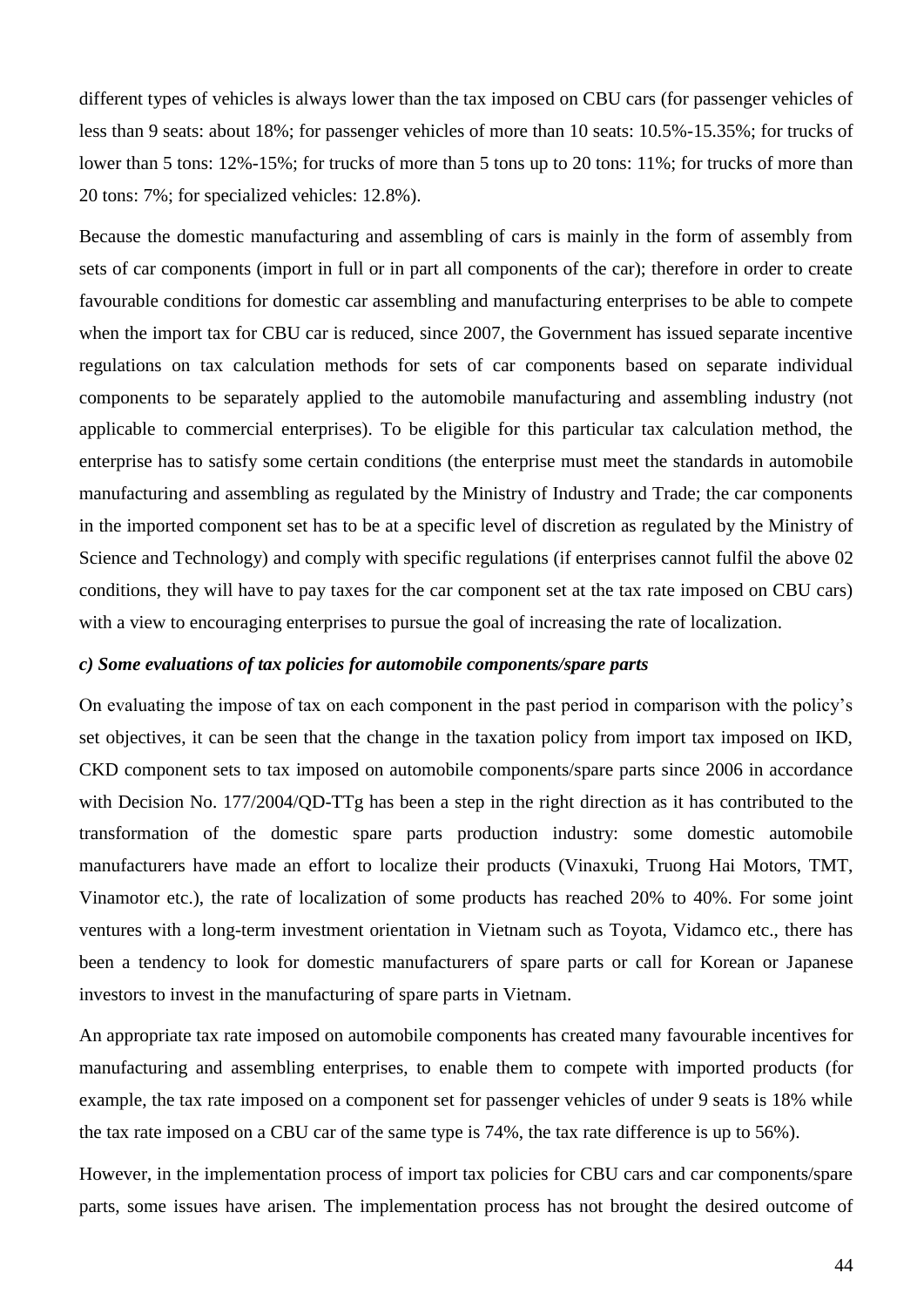increasing the rate of localization in the automobile manufacturing and assembling industry. This is due to the fact that it is relatively easy to accept the standards of enterprises in the manufacture and assembly of cars; the conditions of applying import tax calculations on car components are not sufficient to put pressure on businesses to increase the rate of localization of important components and parts (the discrete level of the components is regulated to be at a minimum level, there is no requirement for the component to be domestically produced) leading to the fact that some enterprises take advantage of the State's incentives to operate simple import and assembling activities, and they do not concentrate on investment expansion in the direction of increasing the rate of localization or technological transfer. In addition, the adjustment of these tax policies has not yet followed a specific roadmap, which to a certain extent causes passivity for enterprises in the development of the business and production plan.

### **4.2.2.2** *Excise duty on cars*

### *a) Current situation and adjustments of policy on excise duty on cars*

Excise duty is only applicable to under-24 seat cars including imported cars and domestically produced cars, excluding trucks. For the past 10 years, policy on excise duty of Vietnam has been changed several times as follows:

#### **1. From January 01, 1999 to December 31, 2003:**

Table 5: Excise tariff regulated in the Law on Excise duty dated May 20, 1998 was as follows:

| <b>Goods or services</b>                 | Tax rate $(\% )$ |
|------------------------------------------|------------------|
| Cars                                     |                  |
| a) Under-5 seat cars                     | 100              |
| b) Cars of between 6 seats and 15 seats  | 60               |
| c) Cars of between 16 seats and 24 seats | 30               |

For manufacturers, tax rate of domestically produced cars decreased from 60% to 100% as seen in the aforementioned Excise Tariff within the first 5 years since the adoption of the Law on Excise duty. The tax reduction could be extended from 1 to 5 years if the manufacturers continued to make a loss.

## **2. From January 01, 2004 to December 31, 2005:**

Table 6: According to Amendments to Some Articles of The Law on Special Excise Duty dated June 17, 2003, the excise duty tariff was regulated as follows:

| <b>Goods or services</b> | Tax rate $(\% )$ |
|--------------------------|------------------|
| $\text{Cars}$            |                  |
| a) Under-5 seat cars     | 80               |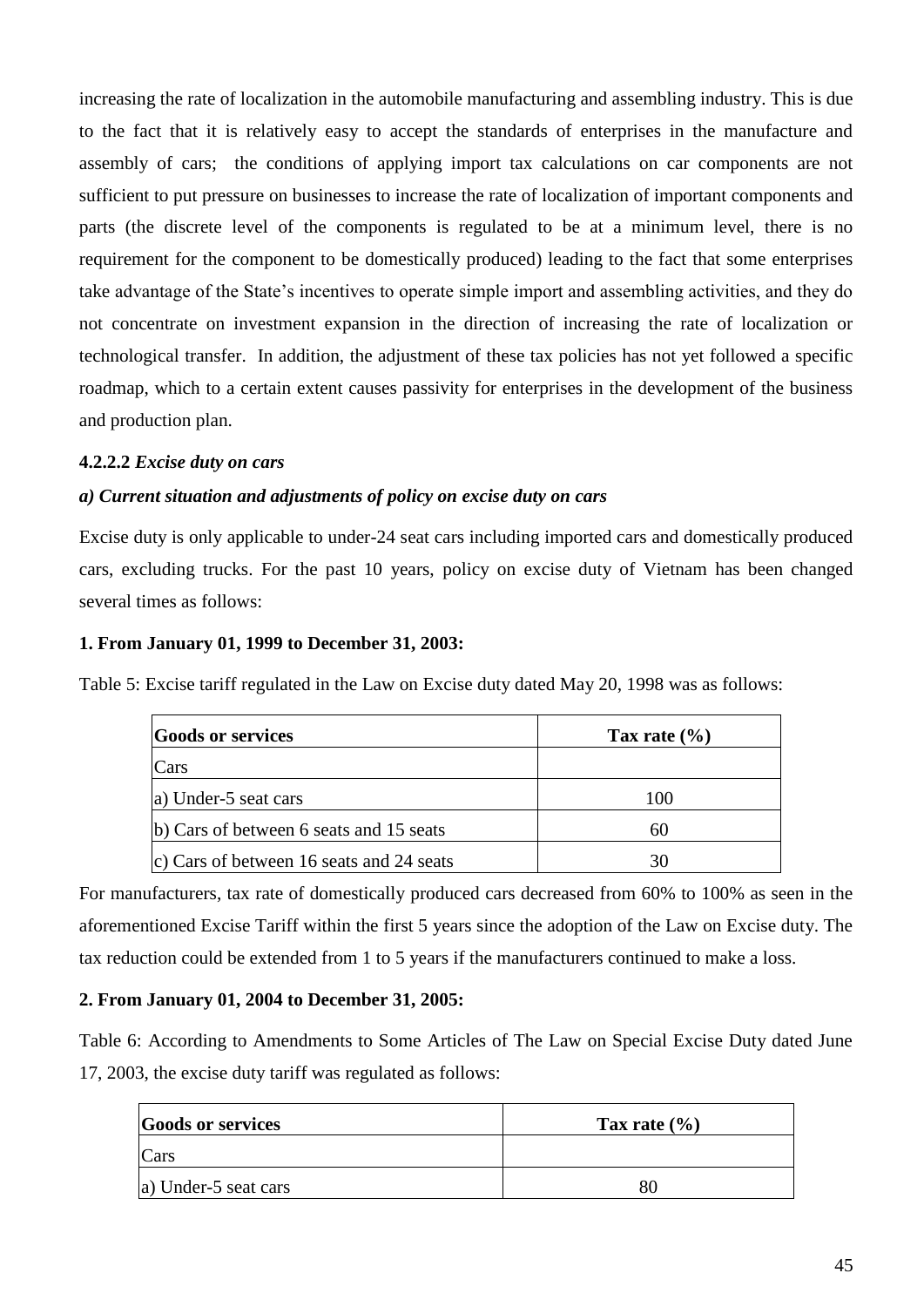| <b>Goods or services</b>                 | Tax rate $(\% )$ |
|------------------------------------------|------------------|
| b) Cars of between 6 seats and 15 seats  |                  |
| c) Cars of between 16 seats and 24 seats |                  |

According to the aforementioned Excise Tariff, the tax reduction for car manufacturers was as follows:

In 2004, 70% tax reduction.

In 2005, 50% tax reduction

In 2006, 30% tax reduction.

From 2007, the tax rate would be paid according to the prescribed tax rate.

## **3. From January 01, 2006 to March 31, 2009:**

Table 7: According to Amendments to Some Articles of The Law on Special Excise Duty dated 29, 2005, the excise duty tariff was regulated as follows:

| <b>Goods or services</b>                 | Tax rate $(\% )$ |
|------------------------------------------|------------------|
| Cars                                     |                  |
| a) Under-5 seat cars                     | 50               |
| b) Cars of between 6 seats and 15 seats  | 30               |
| c) Cars of between 16 seats and 24 seats |                  |

## **4. From April 01, 2009 up to present:**

Table 8: Excise tariff regulated in the Law on Excise duty dated November 14, 2008 was as follows:

| <b>Goods or services</b>                                                                                                                        | Tax rate $(\% )$                                 |
|-------------------------------------------------------------------------------------------------------------------------------------------------|--------------------------------------------------|
| Under-24 seat cars                                                                                                                              |                                                  |
| a) Passenger cars of 9 seats or fewer                                                                                                           |                                                  |
| Of a cylinder capacity of 2,000 cm3 or less                                                                                                     | 45                                               |
| Of a cylinder capacity of between over 2,000 cm3<br>and 3,000 cm3                                                                               | 50                                               |
| Of a cylinder capacity of over 3,000 cm3                                                                                                        | 60                                               |
| b) Passenger cars of between 10 seats and under<br>16 seats                                                                                     | 30                                               |
| c) Passenger cars of between 16 seats and under<br>24 seats                                                                                     | 15                                               |
| d) Cars for both passenger and cargo<br>transportation                                                                                          | 15                                               |
| d) Cars running on gasoline in combination with<br>electricity or bio-fuel, with gasoline accounting<br>for not more than 70% of the used fuel. | 70% of the tax rate for cars of the<br>same type |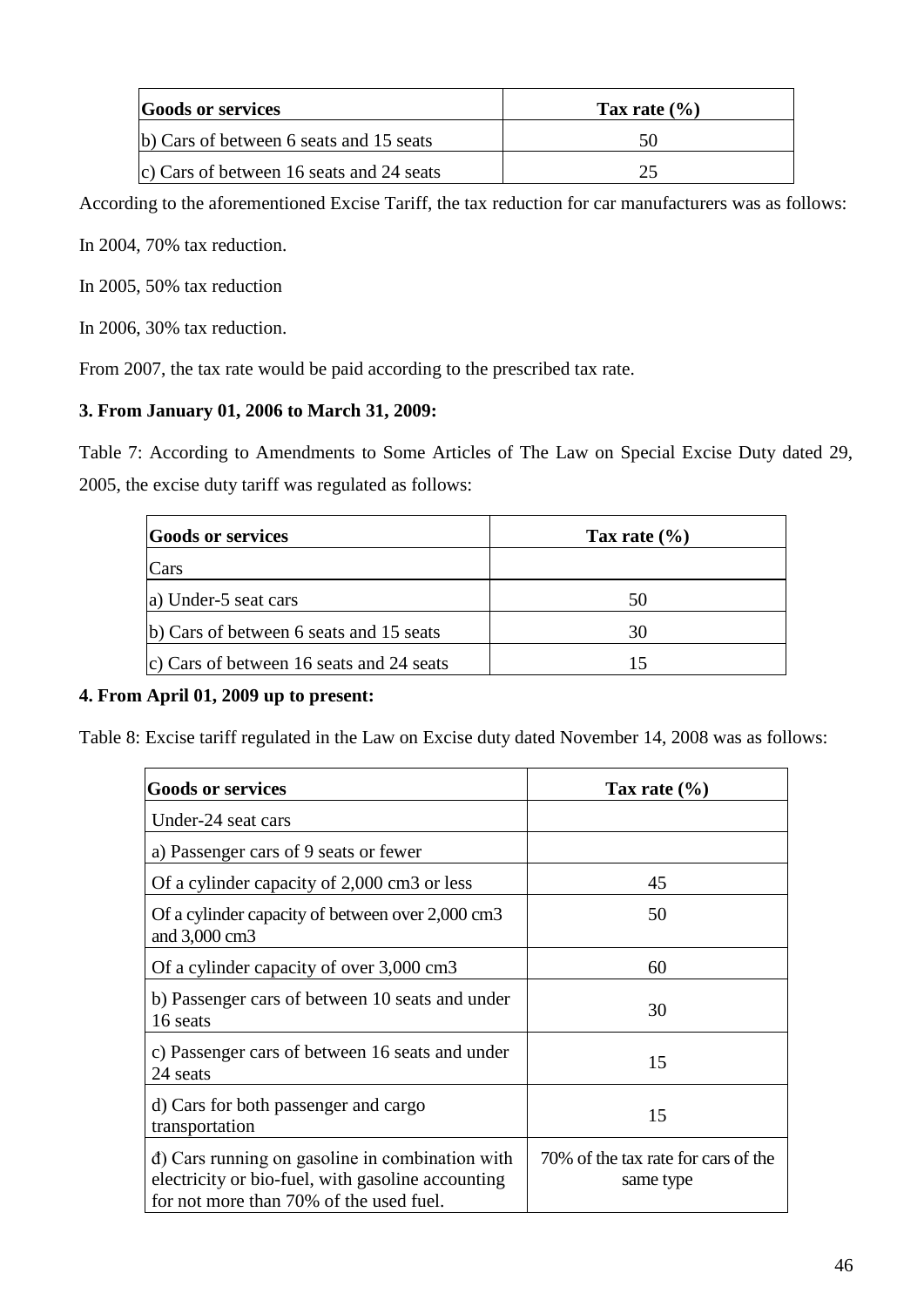| <b>Goods or services</b>                                 | Tax rate $(\% )$                                 |
|----------------------------------------------------------|--------------------------------------------------|
| e) Cars running on bio-fuel                              | 50% of the tax rate for cars of the<br>same type |
| g) Electrically-operated cars                            |                                                  |
| Passenger cars of 9 seats or fewer                       | 25                                               |
| Passenger cars of between 10 seats and under 16<br>seats | 15                                               |
| Passenger cars of between 16 seats and under 24<br>seats | 10                                               |
| Cars for both passenger and cargo transportation         |                                                  |

**Source:** Ministry of Finance

## *b) Comments on recent tax excise policy*

The higher tax rate for imported cars compared to domestically produced cars has supported the domestic manufacturers and assemblers to take the advantage of competition with the imported cars in the beginning stage of car industry.

The amendment of policy on excise duty to make the tax rate on both domestically produced cars and imported cars in line with international commitments (since 2008) created a fair and competitive environment and encouraged domestic enterprises to improve technology, increase the localization rate, lower production costs and improve the competitiveness. The high excise duty rate on under-5 seat cars had effects on the structure of manufacturing and consuming under-5 seat cars. It decreased the proportion of under-5 seat cars and increased the proportion of 6-seat and 24-seat cars, which was in line with Transport Development Strategy of Vietnam up to 2020.

## **4.2.2.3** *Value-added Tax*

Prior to 2008, there was a difference of tax rate between cars subject to excise duty (10%) and cars not subject to excise duty (5%). However, 10% VAT has been imposed on all cars since January 01, 2009, reflecting the resemblance between VAT imposed on cars and that on other commodities. It is a common method applied in other countries.

## **4.2.2.4** *Registration fee*

Since 2001, the registration fee for cars has been increased twice in order to implement the policy of Government in each phase *(Resolution No.13/2002/NQ-CP on solutions to check the increase of, and proceed to reduce, traffic accidents and congestion; Resolution No.16/2008/NQ-CP on step by step tackling traffic jams in Hanoi and Ho Chi Minh cities)*. In detail, the adjustment of registration fee for cars regulated in Resolutions of Government since 2001 are as follows:

From 2001 to May 2013: the fee of 2% was applied to both first-time registration and re-registration.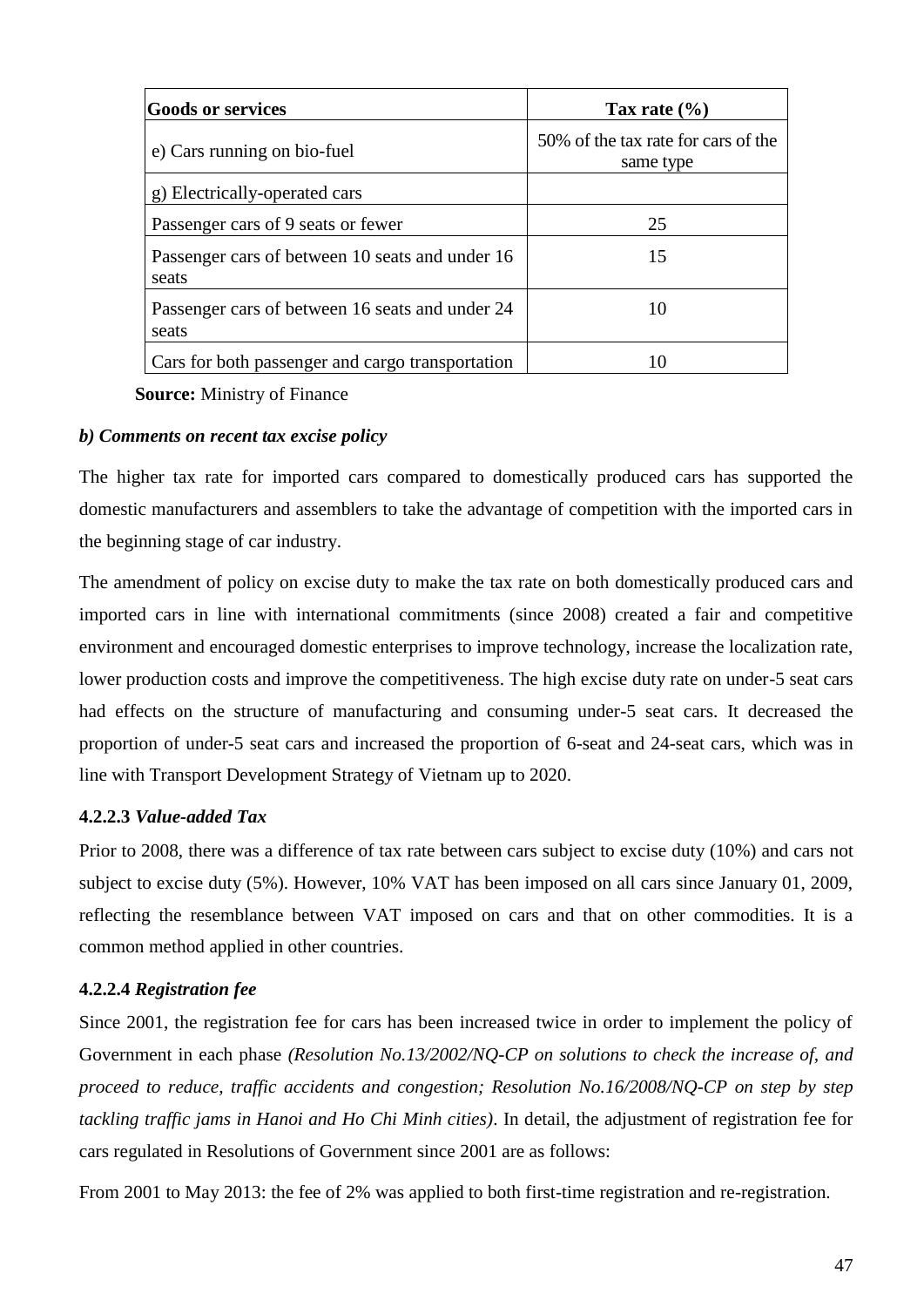From March 2003 to July 2008: The fee imposed on under-7 seat cars (excluding cars used for economic activities) was 5% applied in all central provinces and cities *(for both first-time registration and re-registration)*; the fee imposed on under-7 seat cars and other types was 2% applied in other areas *(for both first-time registration and re-registration)*.

From August 2008 to August 2011: The fee imposed on passenger cars of under 10 seats varied from 10-15%. The specific fee was specified by Provincial People's Committee *(for both first-time registration and re-registration)*. The fee imposed on other types was 2% applied for both first-time registration and re-registration*.*

From September 2011 to March 2013: The fee imposed on passenger cars of under 10 seats varied from 10-20%. The specific fee was specified by Provincial People's Committee *(for both first-time registration and re-registration)*. The fee imposed on other types was 2% applied for both first-time registration and re-registration*.*

The adjustment of registration fee as mentioned above complied with Resolution No.13/2002/NQ-CP dated November 19, 2002 on solutions to check the increase of, and proceed to reduce, traffic accidents and congestion; Resolution No.16/2008/NQ-CP dated July 31, 2008 on step by step tackling traffic jams in Hanoi and Ho Chi Minh cities. It helped to reduce the circulation of private cars in Hanoi and Ho Chi Minh City. However, because cars registered in other provinces were allowed to circulate in these two cities, purchasers could ask their relatives living in other provinces to register (the fee was lower) for them. Furthermore, the re-registration fee was high, which did not encourage people to transfer the ownership.

Since March 2013, in order to implement the Resolution No.02/NQ-CP dated January 07, 2014 and on the basis of the Ministry of Finance's Report No.16/TTr-BTC dated February 26, 2013 on Draft Decree amending and supplementing Decree No.45/2011/ND- CP on registration fee, Government has also issued a Decree amending the registration fee which are as follows: for passenger cars of under 10 seats, the first-time registration fee is 10% and is adjusted to increase no more than 50% by the local authorities; for vehicles registered from the second time onwards and other types of cars, the fee is 2%. Currently, according to this Decree, many provinces and cities have adjusted the registration fee. Specifically, the fee in Hanoi has been reduced from 20% to 12%.

The registration fee policy has contributed to limit the registration of private cars in Hanoi and Ho Chi Minh City. However, it made the number of registration in other provinces increase because purchasers living in Hanoi and Ho Chi Minh City asked their relatives living other provinces for registration. Besides, the high registration fee resulted in the high cost for buying cars. It also distorted the concept of registration fee for cars, which made it become "a type of taxes".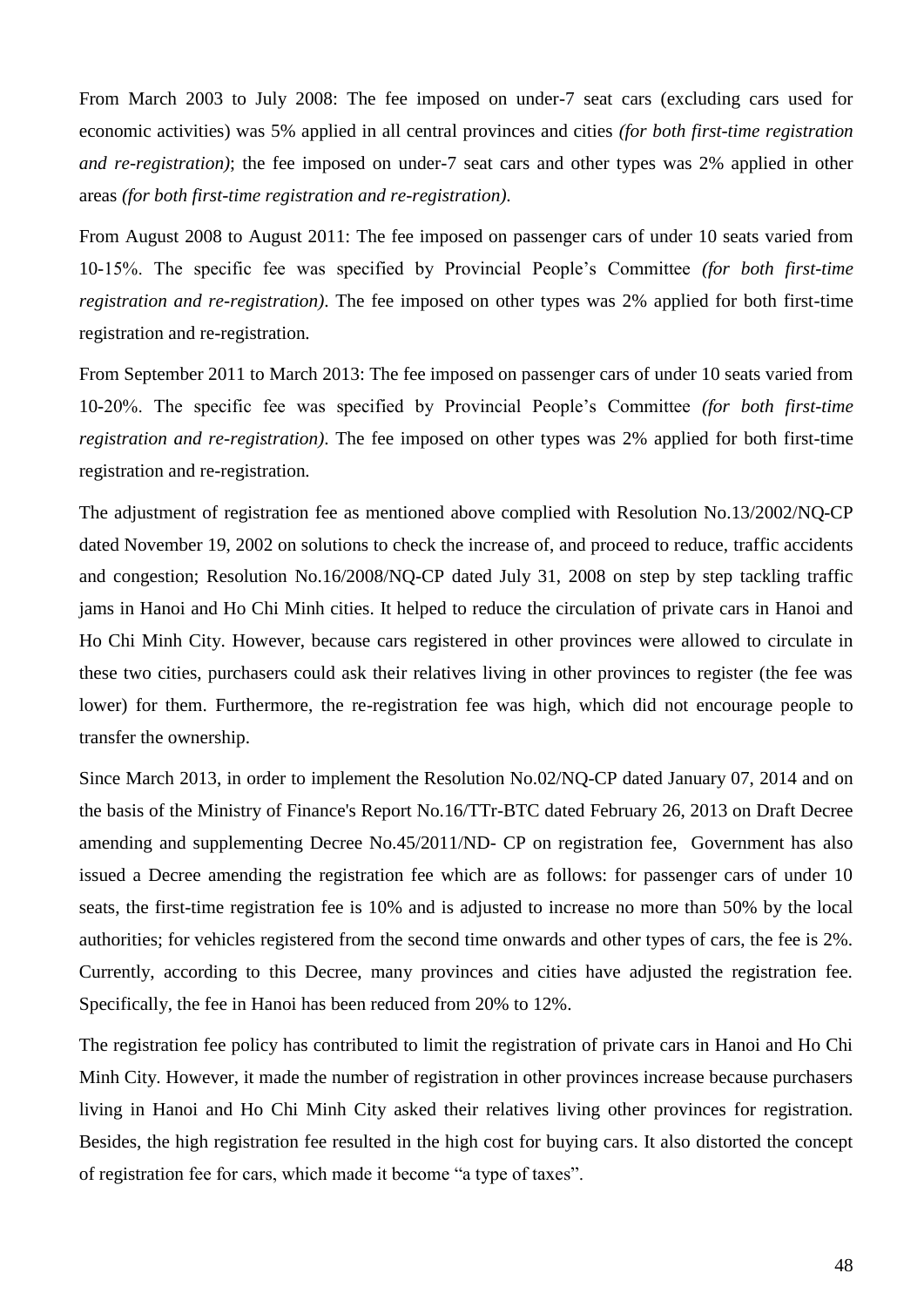#### **4.2.2.5 License plate registration fees:**

The fee has been adjusted to increase twice since 2001. The road map of adjustment was as follows:

From 2001 to April 2003: the fee was 150,000 VND/car/one time for Vietnamese organizations and individuals; was 450,000 VND/car/one time for foreign organizations and individuals.

From May 2003 to December 2010: The fee for under 7 seat cars not used for economic activities was 2,000,000 VND/car/one time in Hanoi and Ho Chi Minh city (*Zone 1*), 800,000 VND/car/one time in the provinces and towns where Provincial People's Committees are located (*Zone II*), and 150,000 VND/car/one time in other areas (*Zone III*). The fee for other types of cars was 150,000 VND/car/one time.

From January 2011 up to now: For under-10 seat cars not used in business, the fee varied from 2 million – 20 million VND/car/one time at Zone I. The specific rate was specified by Provincial People Committees. The fee was 1 million VND/car/one time at Zone II and 200,000 VND/car/one time at Zone III. For other types of cars, the fee varied from 150,000 – 500,000 VND/car/one time at Zone I and 150,000 VND/car/one time at other areas (Zone II and III).

#### **4.2.2.6 Inspection fee and fee for issuance of issuance certificate of technical safety**

Basically, inspection fee is a service fee compensating for inspecting vehicles. Therefore, this fee does not have effect on using cars. Inspection fee for cars varies from 160,000 VND to 400,000 VND/inspection. The inspection fee is paid periodically due to the periodical inspection. If the car does not ensure the technical safety, it must be repaired and re-inspected. Therefore, fee for re-inspection also must be paid.

Fee for issuance of certificate for technical safety is paid when the state bodies issue certificate of technical safety for cars (after car inspection). Because the fee is low and paid only once, it basically does not have effect on using cars (in term of the level of fee and the fee collection by authorised State agencies for inspection and collection).

#### **4.2.2.7 Annual charge for land road use per vehicle**

Annual charge for land road use per vehicle has been applied since January 01, 2013 with the fee of 130,000 VND to 1,040,000 VND per month depend on types of vehicles. It replaces the fee regulated for the road invested by State budget (which is now collected at the station on the road invested by State budget). There are various comments on this fee. Because it has been applied in Vietnam recently, it is not enough data and evidences to assess this policy.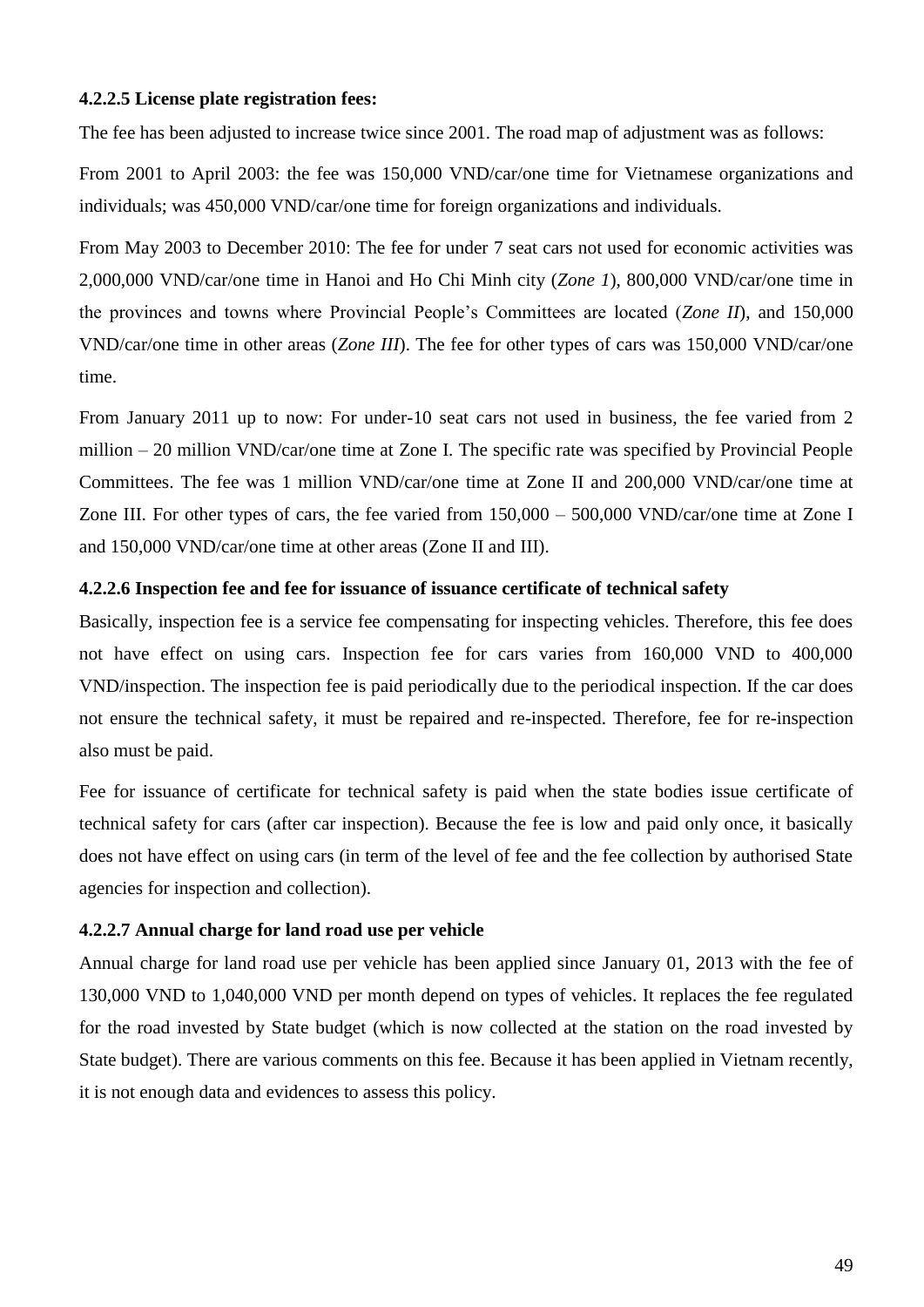## **4.3 Comments on tax policy for car industry in Vietnam over the past time**

Acording to the analytical reports on tax policy development process by the Tax Policy Department, Ministry of Finance, after analysing the current situation of tax policy for car industry in Vietnam, it can be concluded as follows:

Firstly, basically, thanks to the reform of tax, fees and charges system in Vietnam in general, the tax policies, fees and charges applied to car industry and the use of cars in Vietnam have gradually approached the international practice.<sup>11</sup>. Many tax policies have been adjusted recently in line with the trend of tax reforms in the world. The adjustment of policy on excise duty for cars which are classified by cylinder capacity and types of vehicles. Accordingly, the lower tax rate applied to small cylinder capacity and environmentally friendly vehicles is an appropriate step in line with international common practice, contributing to energy saving and environmental protection. Therefore, it is applied by many countries in the world. The lessons learned from other countries show that beside the number of seats, the cylinder capacity is used as a criteria to impose excise duty on cars. The larger cylinder capacity is, the higher tax is imposed and vice versa. It aims to protect environment because the cars with larger capacity discharge more polluted air. Higher taxes should be imposed to prevent pollution. On the other hand, those who use large cylinder capacity vehicles are high income people. Therefore this adjustment is necessary to ensure fairness. In addition, some countries around the world have produced environmentally-friendly cars (using clean fuels or less fuels, low emissions), and excise duty imposed on these vehicles are also lower (for example in Taiwan, it is half of normal tax rate). Vietnam has also developed a number of tax incentives to support to the development of this industry. However, the policy does not have good results. Moreover, the supporting industry in Vietnam is underdeveloped as analysed above.

Secondly, in order to promote the development of the domestic car industry, Vietnam has also issued several tax incentives. It is implemented in term of two contents. Firstly, the preferential policies on corporate income tax and on import tax have been issued to encourage enterprises to invest in the car industry. Secondly, solutions have been implemented to protect domestic car industry. This protection is implemented by excise duty and import tax. For excise duty in a long time, Vietnam has issued policies to reduce excise duty on domestically assembled cars. However, the biggest limitation while implementing these policies is the inadequacy of developments of domestic car manufacturers despite high levels of protection. The purpose of promoting localization cannot follow the roadmap. It is essential to implement the policy to protect and encourage the development of industries in Vietnam

 $11$ **<sup>11</sup>** Source: Reports on tax policy development process by the Tax Policy Department, Ministry of Finance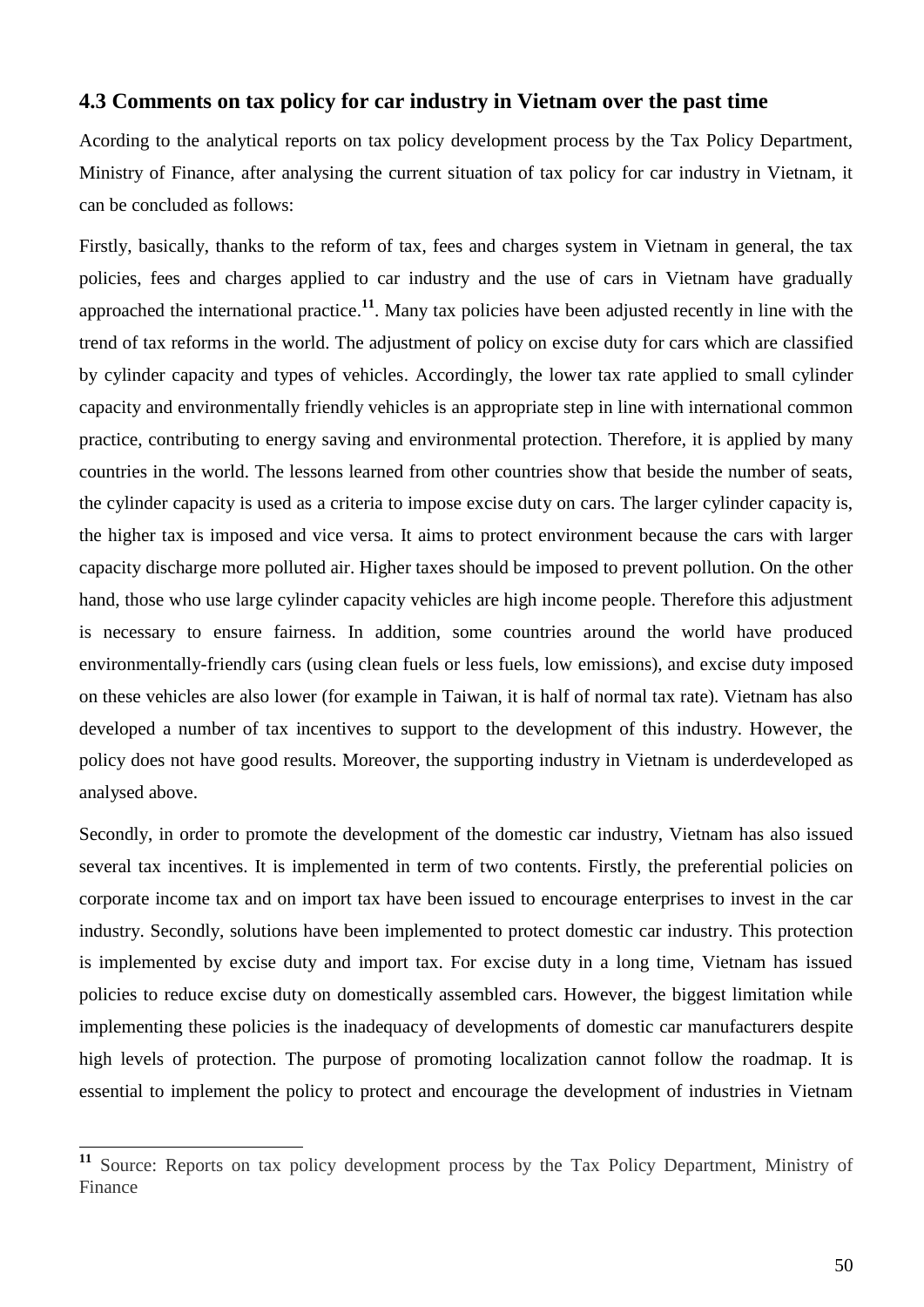including car industry. However, for car industry in Vietnam, there are no strings attached to the protection policy, which makes the implementation less effective.

Thirdly, in the past few years, because many problems must be dealed such as poor infrastructure and high inflation in many years, policies on taxes, fees and charges for car industry are adjusted frequently and not stable. It reduces the attractiveness of foreign investors to Vietnam car industry. Currently, policies for Vietnam's car industry are facing with a fundamental contradiction between limiting traffic jams, especially in big cities (raising taxes and fees) and developing car industry by the development of an appropriate tax and fee system to gradually reduce the cost of car procurement, thereby increasing demand and expanding the consumption market, enabling the car enterprises to grow

Fourthly, policy on taxes and fees is one of the factors that have effect on demand for cars. The demand for cars depends on several factors, including: (i) average income which shows the ability to buy and use cars of the people; (ii) transport infrastructure of the whole country and each area (including static and dynamic transport infrastructure); (iii) behavior of consumers (including consumer trends and consumer psychology).**<sup>12</sup>**

Fifthly, if compare the price of cars in Vietnam with other countries in the region (Thailand), the price of cars in Vietnam is higher. However, this comparison should be considered because costs for the circulation of vehicles in these countries are higher than Vietnam. For example, in Singapore, the government restricts only a limited number of vehicles per year and auctions are organized to take the right of using cars. Particularly, for imported second-hand car, users have to pay \$ 10,000 fee in order to use. Some other countries provide for a yearly tax on cars, which the tax rate in subsequent years is higher. Otherwise in Vietnam, the registration fee is paid only once. Moreover, a number of technical barriers have been put in place to limit imports, while for Vietnam technical barriers are limited.

Sixthly, the socio-economic context has been constantly changed recently. It resulted in the frequent change in tax policy of Vietnam including the policy on car industry. The excessive change in the tax policy system has negative effect on domestic car manufacturers and assemblers in developing their own plan. In addition, the formulation of tax reduction is mainly carried out each year, not yet developed and announced a long-term roadmap for the implementation of commitments.

-

**<sup>12</sup>** Source: Reports on consumption demand of cars in 2010-2015 period of Ministry of Industry and Trade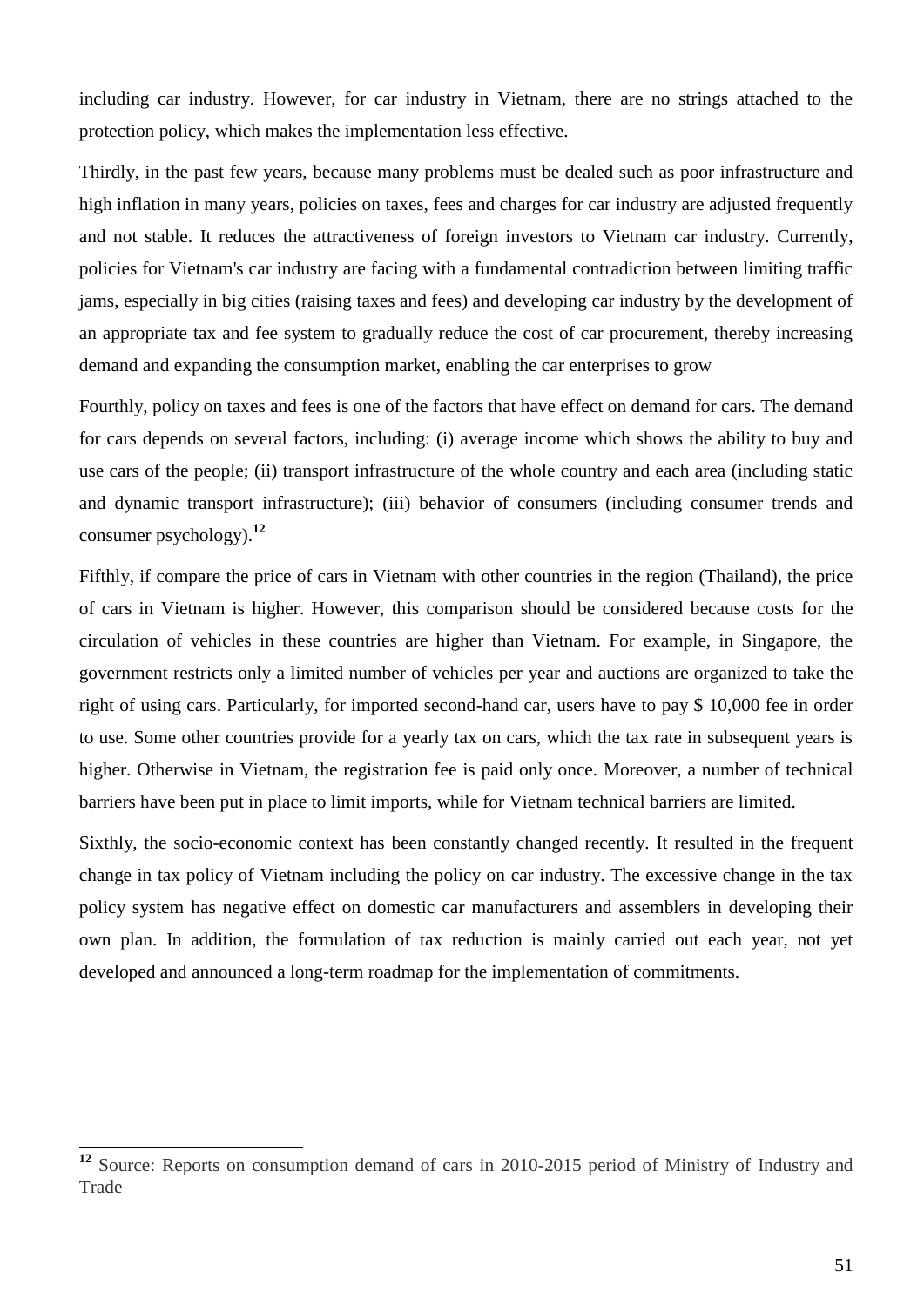# **CHAPTER 5: RESULTS OF THE EMPIRICAL PART**

## **5.1 Issues regarding requirements for automobile industry**

Since the implementation of the renovation policy, the Vietnamese economy has gained important achievements. Industry has play a vital role for socio-economic development in the country. Along with the overall development of the industry, Vietnam car industry has also been formed and has a number of achievements.

The experience of previous countries shows that the car industry has significant effect on supporting industry. It can be seen from some Asian countries as well as other countries around the world that car industry is very important. The development of the car industry contributes to the development of supporting industries and therefore, also has a great influence on development of industry and economy in every country.

However, it appeared that the development of Vietnam car industry did not contribute to achieve these results. The level of development of the domestic car industry is low. In the future, if Vietnam car industry can have success, it will play an important role in implementing the policy of industrialization and modernization so that Vietnam will become a modern industrialized country by 2020 as plan.

Economic growth in recent years has facilitated the increase in people's living standards. This has also required Vietnam to adopt appropriate policies to meet the car demand in the period of motorization. In broad terms, "motorization" is the process which cars get more popular and become essential means of transport for all people. It also means that is the period which under-9 seat cars will become popular. This is the trend of most countries in the world. A country is considered to enter the motorization phase if it has 50 cars per 1,000 people in average. In this period, there will be a great demand for owning and using cars as a means of transportation

According to the reports by the Ministry of Industry and Trade, in 2010, there were 18.7 cars per 1,000 people in Vietnam and the number was 25 in 2015. These figures show that the Vietnamese economy is in the pre-phase of motorization. Along with the economic development, the average income per person in Vietnam will increase, resulting in improvement of transportation infrastructure and escalation of urbanization. Vietnam will enter the period of "motorization". According to forecasts by the Ministry of Industry and Trade, this process will occur in Vietnam during the period from 2020 to 2025, with over 50 cars per 1,000 people and GDP > 3,000 USD in average.

At the same time, according to the Ministry of Industry and Trade forecast, by 2025, the market size will reach 800-900 thousand vehicles per year. Motorization is an inevitable when the demand for private transport increases along with the development of the economy and income of people. In order to get benefit from this trend, Vietnam needs to have orientations and an appropriate strategy for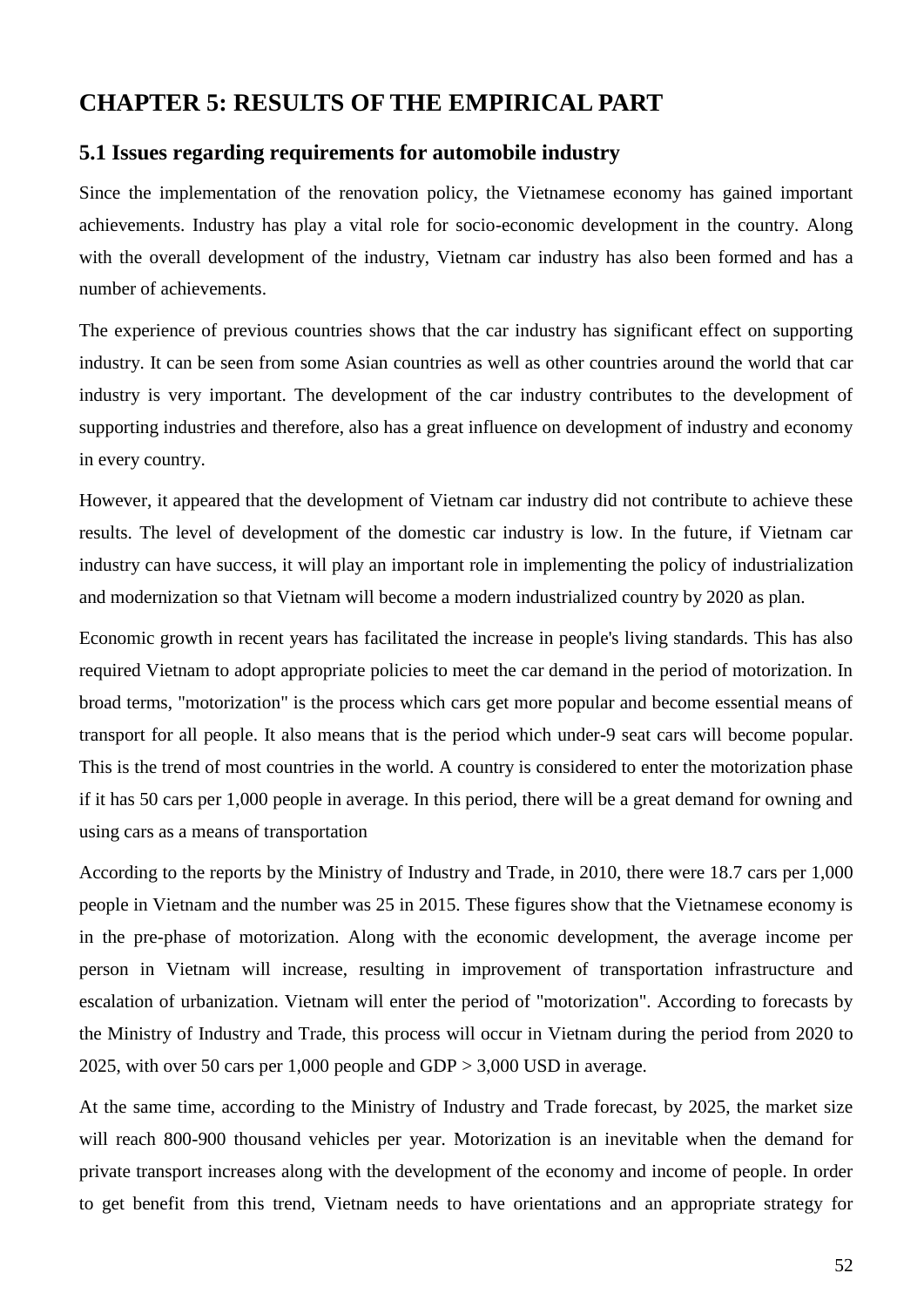developing car industry. Moreover, it has to increase the proportion of domestically produced cars with high localization rates. If it tends to import cars to meet the needs, in addition to increasing trade deficit, it is necessary to consider problems such as jobs and promoting other industries to develop.

## **5.2 Tax policy improvement for the automotive industry's growth**

In recent time, tax policy has been inseparable from the formation and development of the automobile industry and is considered one of the supporting devices for the industry's progress. For Vietnam, the development of the automobile industry is a crucial need on its way towards industrialisation and modernisation. Vietnam has also issued a growth strategy for the automobile industry, the total investment capital for which has now reached over US1.5 billion dollars. Vietnam also needs a mechanism to efficiently make use of such investment. Simultaneously, the Draft Master plan on Vietnam's automobile industry development through 2020, with a vision toward 2030 also established the development plan for transportation motor vehicles in correspondence with the country's road transport infrastructure, ensuring safety and environment technical requirements, in compliance with different types of cargos and passengers.

To facilitate the automobile industry development in such direction and stay true to international commitment, the presence of multiple mechanisms and policies, including the fees and charges system, is needed. In order to maximise the effect of the automobile industry progress, fees and charges policies must be constructed and completed based on the following guiding principles:

Firstly, preferential and progressive treatment must be selective. There should be no suggestions for a common preferential policy across the automobile industry. Instead, Vietnam must emphasise having the correct tax policy for the type of vehicles designated as the country's automobile industry's strategic production in upcoming time (strategic vehicles). The selection of which vehicle to be the strategic one for preferential development must be considered on numerous grounds, including the growth opportunities on a mass scale to increase the level of domestication in production. Based on that, other local supporting industries can also be pushed for growth. This is a tried and true method for other countries in the region. Their experience shows that the choice of a national strategic vehicle must be based on the following order of priorities: National benefit, consumers', and businesses'.

Secondly, the tax, fee and charge system must be designed simultaneously on a reasonable level, maintaining long term stability and consistency, appropriate for global integration trends, creating trust for both customers and producers, in order to generate stable demand and premise for investments.

Thirdly, the completion of a taxes, fees and charges policies must have its effect on controlling the amount of imported vehicles, minimising the negative impact on the national transport infrastructure in accordance with international commitments. The adjustment of import taxes on car must both strictly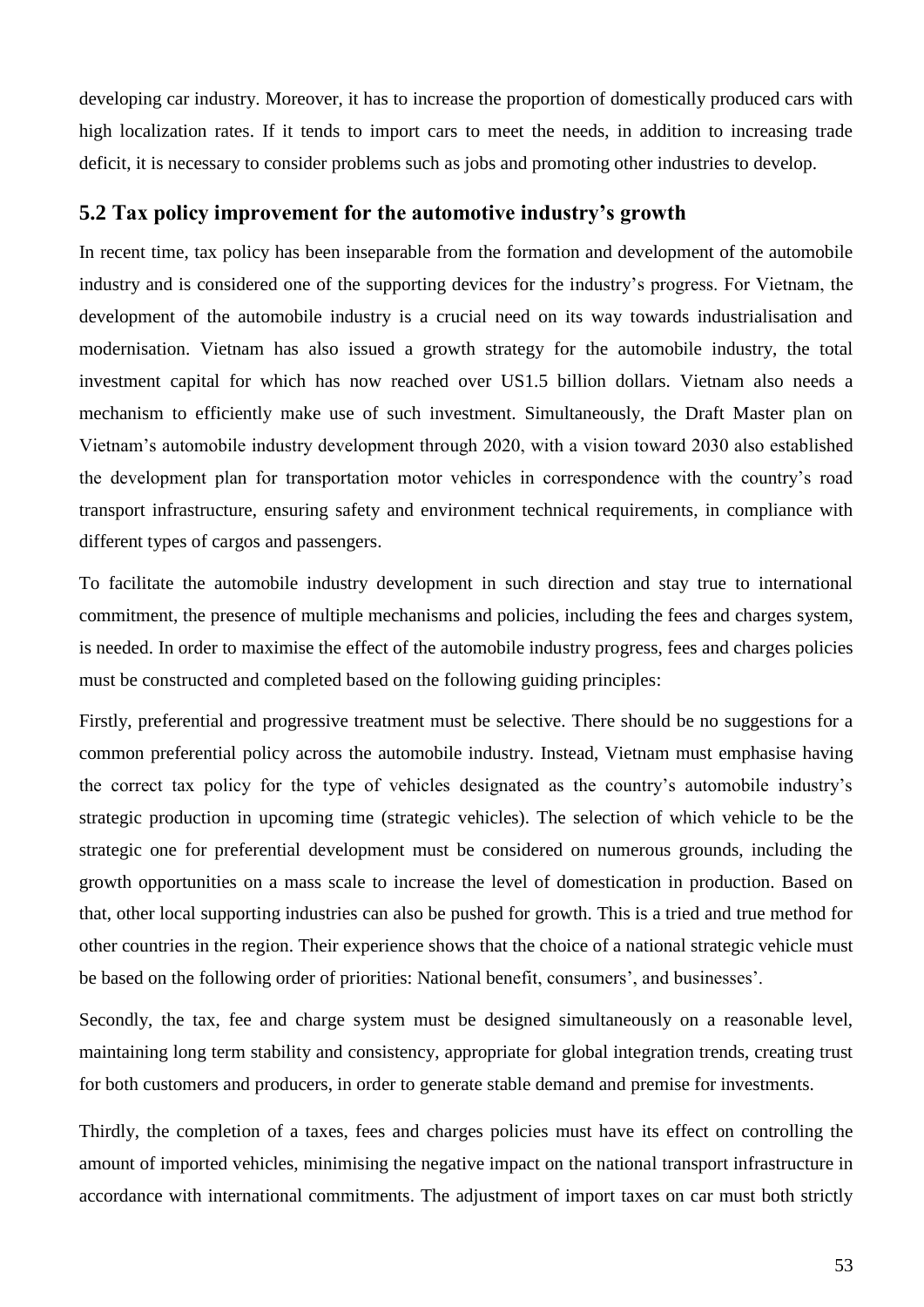comply to WTO's and regional international commitments, and must have a reasonable and scientific plan to decrease said amount to ensure policy transparency and to have orientation impact on car producers or manufactures' production and investment plans.

Fourthly, the implementation and issuance of tax policies to advocate the automobile industry's growth must aim for a balance between the economy's interests, between automobile manufacturing and assembly firms' and transportation firms towards lessening input taxes for production and imports, as well as gradually increasing adjustment of usage taxes for automobiles with fewer than 10 seats. A reasonable import tax policy decision for whole imported vehicles of different types (under 10 seats, more than 10 seats, trucks, specialised vehicles) would be to encourage production, tourism, and transportation, while assuring the balance of benefits between the Government, businesses and consumers at the same time.

## **5.3 Tax solutions to encourage the automobile industry's development**

The Government's orientation for the automobile industry is to continue developing the automobile industry. As such, there must be appropriate supporting policies to develop the automobile industry through encouragement and prioritising supporting industry for the automobile industry, while maintaining a balance of other related goals. To develop the automobile industry, in addition to tax and fee solutions, there must be a combination of other factors, including the market, investment planning, and transport infrastructure, etc.

Based on the aforementioned policy goals, the tax policy orientation for the automobile manufacturing and assembly industry for the upcoming time is as followed:

#### **5.3.1 Tax policies to encourage firms' investment for the automobile industry**

The key objective of policy for investment attraction is to create an environment for investors to make profit without encountering unnecessary risks. One of the most important factors that investors must take into account before considering an investment is a stable, predictable policy environment, free of administrative barriers for business activities; a stable macroeconomic environment; accessible and ample resources, including related infrastructure and human resources. The use of preferential tax policies to attract investors cannot replace these comprehensive policy solutions. In some cases, preferential tax policies may increase attractiveness for the investment environment but at the same time preferential tax policies do not always generate the desired impacts. Preferential tax policies are easily abused, leading to tax avoidance opportunities. The majority of researches have concluded that tax subsidisation in the short run usually does not have any effect on investment attracting. The application of a tax exempt or tax subsidising period is seen as an attraction for investors, but they also push up "cost" for the investment-receiving countries in terms of decreased input for the State budget.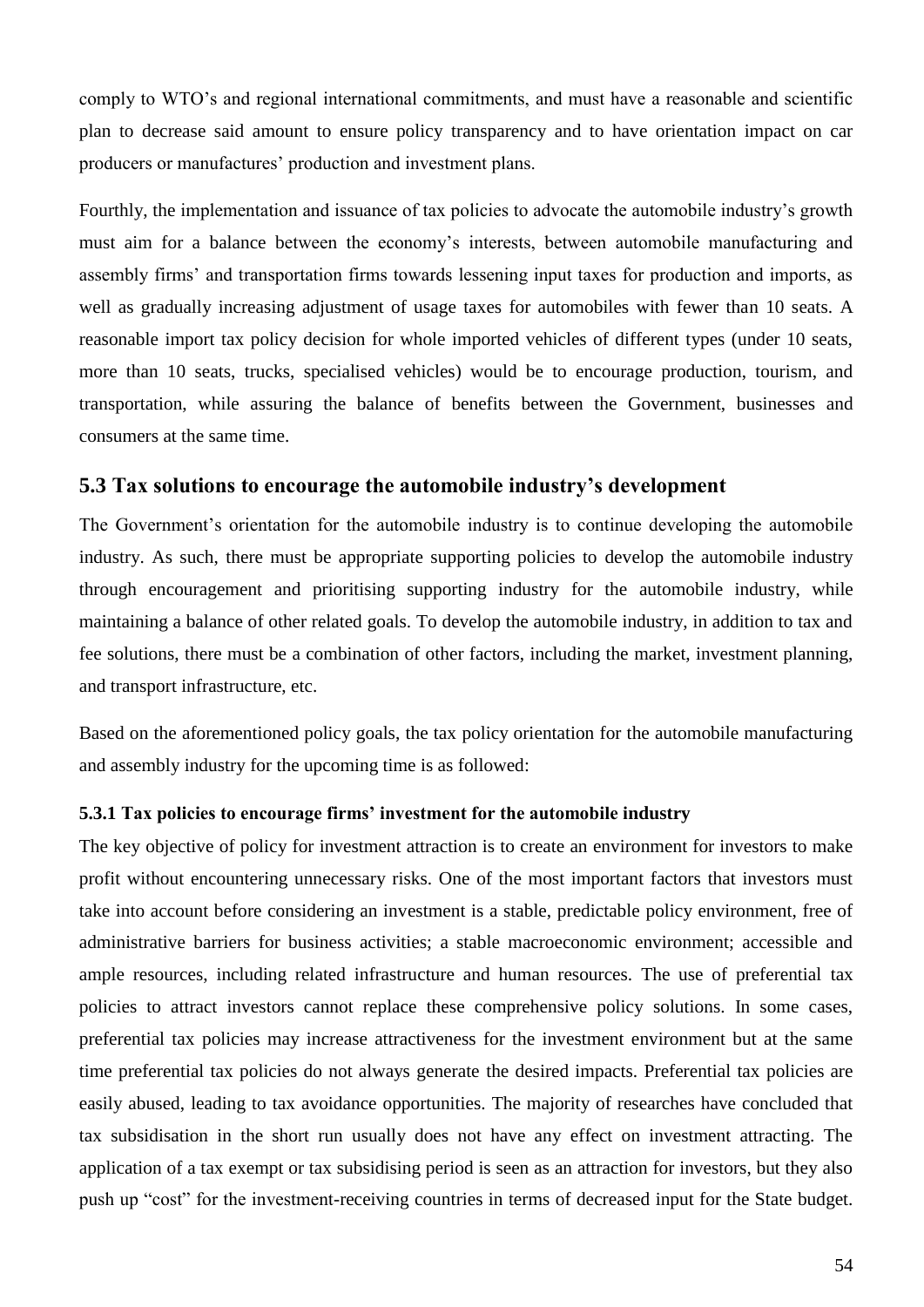Limited time tax exemptions that are not well managed can lead to illicit activities and create a precedence for tax avoidance and tax abuse, through a price transferring mechanism for the following years after the tax exempt or preferential tax period.

For Vietnam, the preferential tax policies including the corporate tax policies are relatively high compared to other countries in the region. According to the present Law on Corporate Tax (Law No.32/2013/QH13 dated June 19, 2013), newly established businesses from investment projects in areas with especially poor socio economic conditions, economic regions or high tech regions; newly established businesses from investment projects in the high technology field, scientific study and technology development, State's significant research for technological infrastructure development, and software production are all subjected to a 10 per cent tax rate for a time period of 15 years. For special projects attracting investment on a large scale with high technology then the preferential tax period can be extended, but not preceding another 15 years period, while being subjected to a maximum tax exempt period of less than 04 years and a tax reduction of 50 per cent out of maximum taxable income for less than the next 09 years.

As such, in order to push forward investment in the automobile industry, there must be consideration to allow automobile manufacturing and assembly firms to enjoy some of the highest preferential corporate income tax in the available bracket. The application of such preferential policies must be inseparable from the investment and production scale of automobile that these firms must achieve after a few years into operation. Nevertheless, these preferential treatments should be reserved for automobiles designated as strategic vehicles in need of priority with specific standards. This is the solution applied by several countries in the region such as Thailand.

At the same time, in order to increase the national investment environment's level of attractiveness, a common tax reduction must be applied in accordance with the Tax Reform Strategy towards 2010 for corporate income tax with an appropriate path to attract investment, so that businesses would have a better financial resource, as well as an increase in capital accumulation to push forth investment, enhance competitiveness, simplify tax preferential policy towards in-depth fields, while continue to encourage investment into manufacturing sectors for products with high added values, and supporting industries using high technology.

#### **5.3.2 Import tax policies for automobile and spare parts**

In the face of globalisation and international economic integration, protectionism through preferential policies concerning localisation rate exports which have been adopted by many countries is now inapplicable as it violates the principle of national treatment. Accordingly, the only permitted protection measure for domestic automobile industry at the moment is the adoption of import tax. However, import tax in many countries, Vietnam included, is now on its way to be reduced in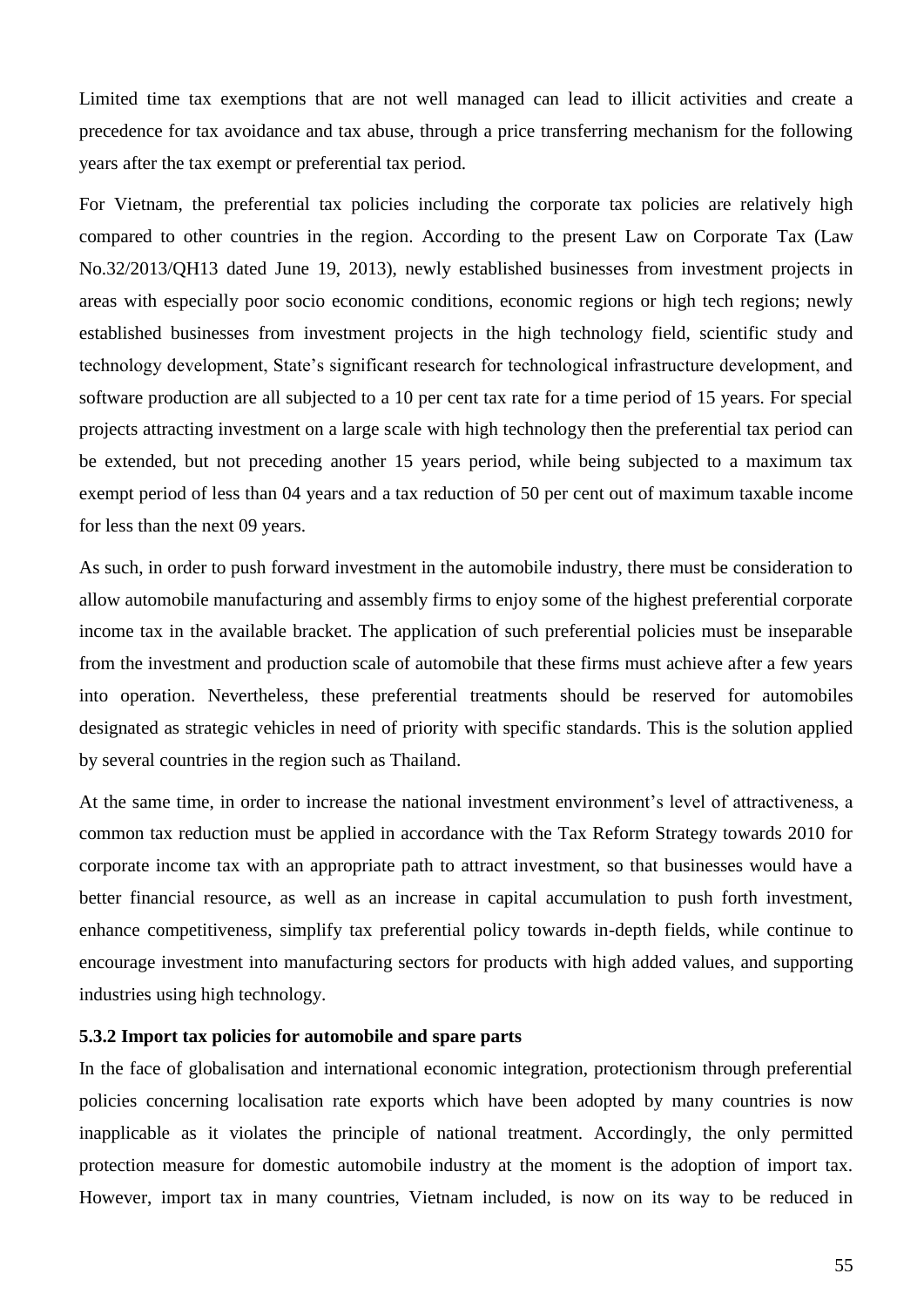compliance with international commitments. The problems presented to Vietnam right now is to take advantage of the reduction schedule. This means there must be a reasonable import tax policy towards selective, conditional and periodically protectionism, in order to encourage the automobile industry's growth toward the right direction, it is necessary to gradually decrease the protection level through an import tax reduction phase to create a reasonable downward pressure on automobile's price, while avoid an uncontrollably fast increase in the number of imported vehicles that can possible affect the country' traffic environment.

Adjustments of Import tax on automobiles must consider effects on the domestic automobile manufacturing industry, while still manage to put sufficient pressure to cut down on the selling prices for automobile to assure customers' well-being. Accordingly, there must be an appropriate schedule for tax reduction for CBU cars in accordance with WTO's and other regional tax commitments towards a gradual tax deduction instead of a sudden tax cut. As such, the tax reduction path for whole imported automobile must be balanced between committed tax rates between ASEAN countries and China, ASEAN and South Korea, etc. and in compliance with WTO's commitments (excluding those belonging to the CEPT/AFTA due to too steep tax cut). For vehicles with limited consumption (chiefly those with fewer than 09 seats), then the tax rate of which will be maintained at the same level as in WTO's commitments. Acording to the analytical report on tax policy development process by the Tax Policy Department, Ministry of Finance, the details are as follows:

#### *a) For CBU cars*

As there is not much time left between now and the deadline to fulfil WTO's commitment to deduce import taxes from 69% and 74% in 2013 to 47%, 52% and 70% in 2019 (depending on the automobile's cylinder capacity) and ASEAN's commitment to deduce said taxes from 60% in 2013 to 0% in 2018, with the above objectives, tax policies regarding CBU cars and auto spare parts should be implemented as follows:

*(i) Reduction of MFN import duties on passenger cars and trucks of less than 5 tonnes in accordance with WTO commitments and FTAs on an annual basis (except for FTA-ASEAN);* 

*(ii) Implementation of the ATIGA (ASEAN) tariff reduction on passenger cars on the principle of maintaining a longer term of protection within the next 04 years before decreasing to 0% by 2018 as committed.* For example, this route can be followed:

| <b>Import taxes</b> | Type of vehicle |     | 2016 | 2017 | 2018 |
|---------------------|-----------------|-----|------|------|------|
| ATIGA               | Passenger       | PA1 | 40%  | 30%  | 0%   |

**Table 9: Import tariff for passenger cars from 2016 to 2018:**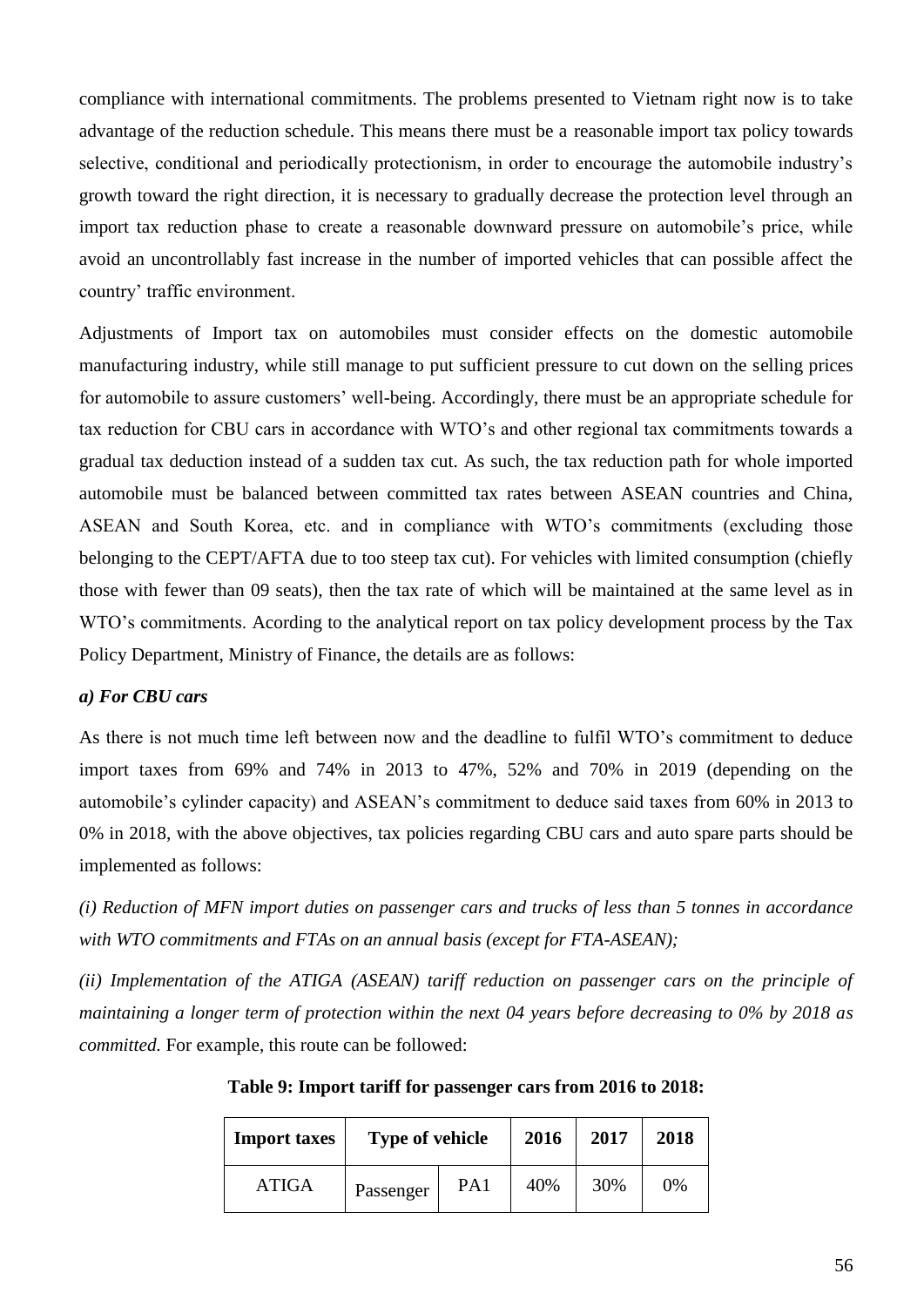| <b>Import taxes</b> | <b>Type of vehicle</b> |                 | 2016 | 2017 | 2018 |  |  |
|---------------------|------------------------|-----------------|------|------|------|--|--|
|                     | car                    | PA <sub>2</sub> | 50%  | 50%  | 0%   |  |  |

There is an evident shift in the flow of trade for imported automobiles from ASEAN countries. By tracking import turnover of Completely Built Units (CBU) from countries that have signed FTAs with Vietnam in the period from 2010 to 2015, it is clear that most imported CBU units are from Korea, followed by those from China, Japan, and ASEAN countries, and there has been a significant change for Vietnam, switching from Korea and other countries exported automobiles to those from ASEAN and China. This shows that the import tariffs reduction following commitments with ASEAN countries and China has had the effect of shifting trade flows for imported automobile complete units into Vietnam. With a maximum import tax rate of 20 per cent, the maintenance of import duties on CBU units will be 20 per cent higher over the next 04 years (as proposed in the two solutions above). This will compel automobile manufacturing and assembly businesses to compete with imported vehicles for some time to come. However, each option has its own strengths and weaknesses; as Option 2, while able to maintain high levels of protection for longer periods of time, can also cause major shock to the domestic automobile industry by making a sudden tax cut at the end of the period in 2018. If this option is implemented, it is necessary to proactively promulgate the roadmap for tax reduction from now until 2018, so that domestic automobile enterprises can take the initiative in adjusting their production and business plan accordingly.

In addition, in order to synchronise with the maintenance of additional protection periods by imposing import tax on automobile production, it is necessary to modify the method of calculating import tax based on component parts manufactured and assembled by import automobiles manufacturers and assemblers in order to motivate businesses to use locally made components in their assembling activities and encourage domestic enterprises to produce parts for automobile assembly. In order to achieve this, it is necessary to modify the standards of automobile manufacturing and assembling enterprises established by the Ministry of Industry and Trade in the direction of supplementing regulations on important components and spare parts production lines, which currently include assembly line, paint production line, quality inspection technology line and some other according to the general requirement standards such as test line for separate automobile carriages with a minimum length of 500 meter, etc., and at the same time applying additional import tax policy conditions on imported automobile components, excluding domestically produced ones, along with the current two conditions, so as to ensure the standards for automobile manufacturing and assembly firms according to regulations set by the Ministry of Industry and Trade and the level of discretion according to regulations from the Ministry of Science and Technology. Revised regulations on tax calculation for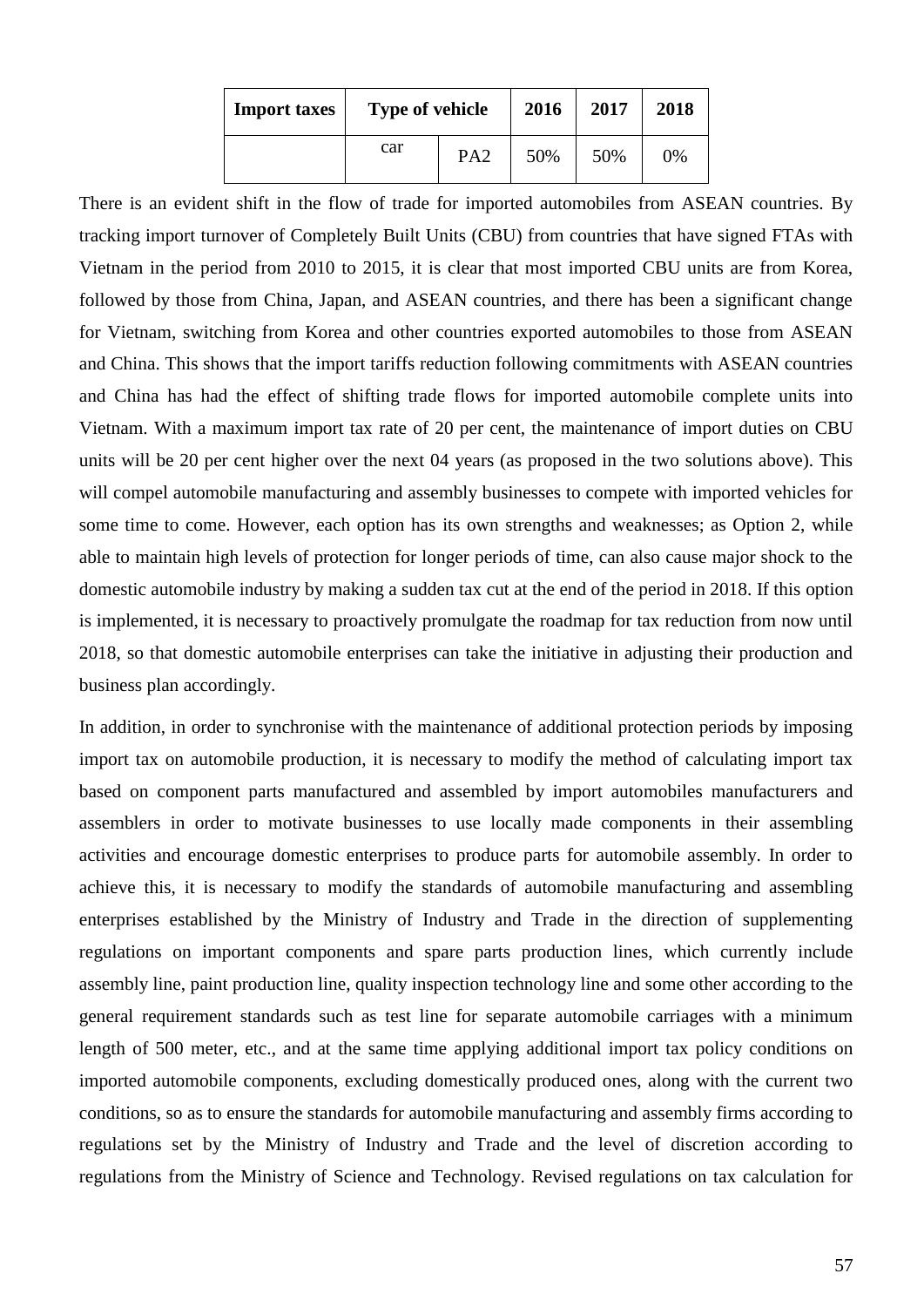automobile components as proposed above would have the advantage of not creating a big disturbance for automobile manufacturing and assembly firms, but will also put pressure on businesses to increase their investment in installing production line with more up to date technology, in order to increase automobiles localisation rate, in accordance with the Government's development plan. However, one important issue remains is that the Government must identify vehicle types that need development priority to apply the appropriate financial incentives for the automobile industry to produce mentioned types.

*(iii) Caution in opening the market for automobile according to negotiations for the future TPP and the Agreement on the Establishment of a Free Trade Area between Vietnam and the EU.*

Currently, Vietnam is in the process of negotiating two important agreements, the TPP and the Vietnam-EU FTA. The level of market opening based on these two FTAs is expected to be higher than previous WTO commitments and some other FTAs that Vietnam has signed. Therefore, with the objective of continuing to develop a domestic automobile industry, it is necessary to for Vietnam include automobile related goods in the list of commodities whose tariffs need maintaining. Vietnam will not be able to develop the automotive industry if it does not receive the appropriate protection, at least in the short term as well as in the medium term.

*(iv) Maintenance of the current MFN rates of 10%, 15% and 20%, depending on the type of vehicle, until 2020 for medium and heavy duty trucks and specialised vehicles, keeping Vietnam's commitments in line with the tariff reduction schedule in 07 FTAs.*

According to Decision 177/2004/QD-TTg, several types of vehicles will help boost the automobile industry growth, with investment from the country's four major corporations including the Vietnam Motor Industry Corporation, the Vietnam Engine and Agricultural Machinery Corporation, the Vietnam National Coal Corporation, and the Saigon Transportation Mechanical Corporation. However, although these corporations have invested in automobile production, they have not yet met the current demand for quantity and variety. There is almost no possibility of producing spare parts in the country, as automobile manufacturing and assembly firms assemble entirely from motorised chassis or imported complete units. Currently, with a low level of WTO commitments (which is 25%) and 0% ATIGA tax rates, vehicle types that are not strategic or in need of prioritisation will not be able to enjoy any prolonged protection policies in order to reduce input costs.

*(v) Continuing to maintain the highest level of import duties on older automobiles (mixed tax rates, including the percentage and absolute tariffs under WTO commitments), currently in use based on Decree No.36/2011/QD-TTg dated 29/6/2011 by the Prime Minister and Circular No.28/2013/TT-BTC dated March 15, 2013 by the Ministry of Finance.*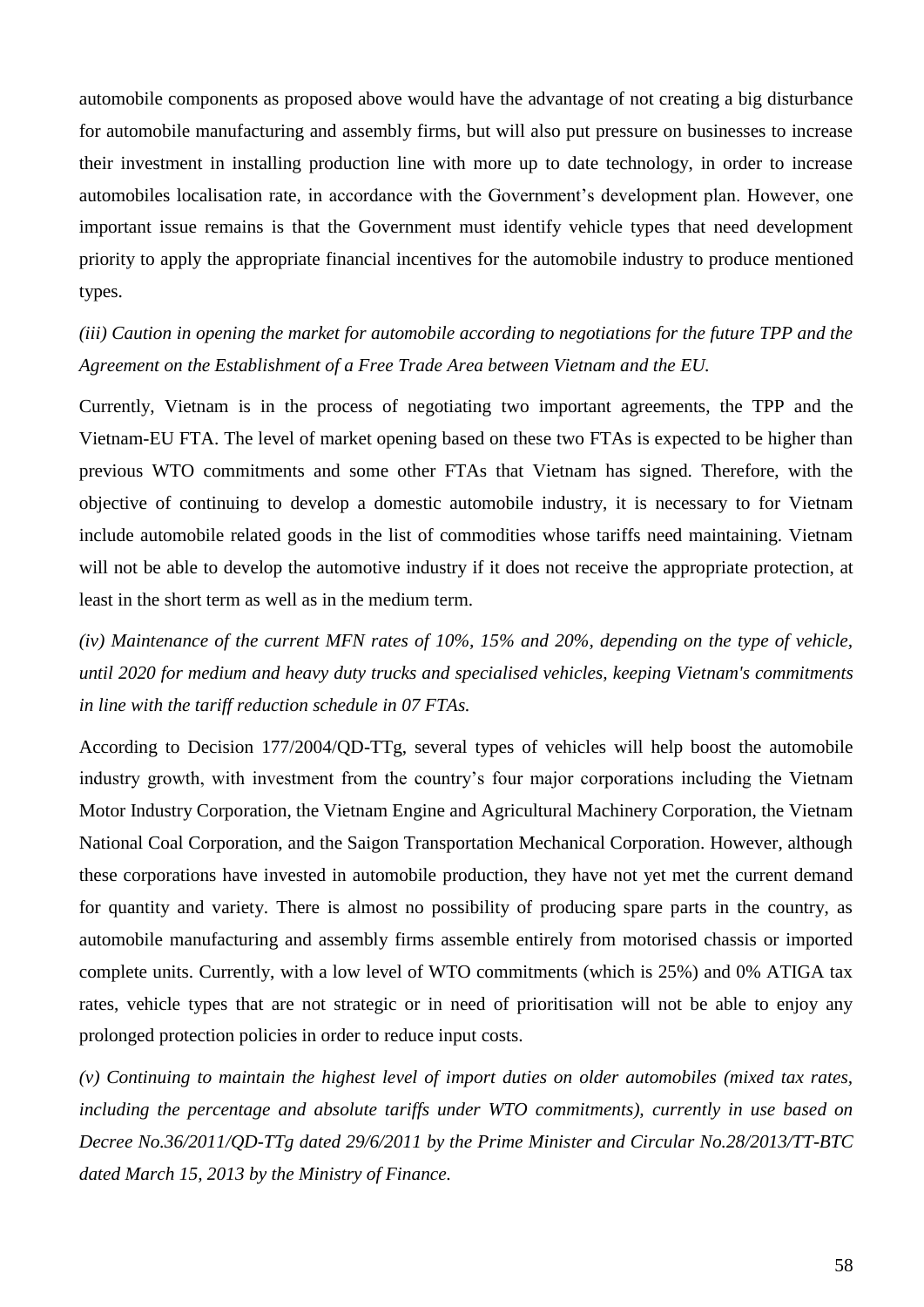Currently, Vietnam has only committed to reduce tariffs within the WTO based on new vehicle tariff plus absolute tariff rates, and has yet committed to any reduction in the other 07 FTAs. However, for the two FTAs that Vietnam is negotiating, which are TPP and the Vietnam – EU FTA, partner countries demand that Vietnam apply to tariff reduction used automobiles. Therefore, for the used automobile category, it is necessary to maintain the highest tax rate to restrict imports.

*(vi) Maintenance of import tariffs at committed rates for automobile components that would encourage domestic supporting industry enterprises to manufacture components such as engine, gearbox, or transmission shaft in accordance with the Government's orientation.*

#### *b) For automobile parts*

The tax policy for imported automobile parts and accessories should be reviewed and adjusted to match the highest tax rate available under the WTO commitment for components, as seen on the list of mechanical products based on Decision No.10/2009/QD-TTg and listed as one of the supporting industries in Decision No.1483/QD-TTg, dated 26 August 2011 by the Prime Minister The list of supporting industries supports development. In fact, according to Decision No.1043/QĐ-TTg dated 01 July 2013 by the Prime Minister on Vietnam's industrialisation strategy in the Vietnam-Japan Cooperation Framework towards 2020 with a vision to 2030, automobiles and automobile parts are also identified as priority industries. In order to develop the industry for both product types, certain levels of protection are required through tax policy, in line with international commitments.

Since 2007, the tax rate of automobile parts has been set in hope of increasing the localization rate in the automobile industry, while keeping in line with WTO's commitment and any other annual FTA tariff reduction. In particular, automobiles with fewer than 9 seats are subject to the highest tax available under the WTO (except for mixed vehicle components, which are entitled to enjoy lower level of WTO tariff commitments). The average import tax rate for all types of localised vehicles is always lower than the tax rate for imported complete units (passenger cars under 9 seats: about 18%, passenger cars under 10 seats: 10.5% to 15.35 %, trucks of less than 5 tons: 12% - 15%, trucks of over 5 tons to 20 tons: 11%, trucks over 20 tons: 7%, and specialised vehicles: 12.8%).

As the above analysis shows, supporting industries in Vietnam are still weak. Major spare parts that need to be developed such as engines, gearboxes and transmitters have not yet been produced in the country. The number of supporting enterprises in Vietnam is only 1/5 that of Indonesia, 1/8 against Malaysia and 1/50 compared to Thailand. Investors have been focusing on manufacturing components that do not require high technology, mainly to exploit the country's cheap and plentiful labour. Only a few spare parts have been produced in Vietnam, such as mirrors, windshield, seats, wires, or batteries with some companies investing in automobile body stamping. As such, in the future, the Government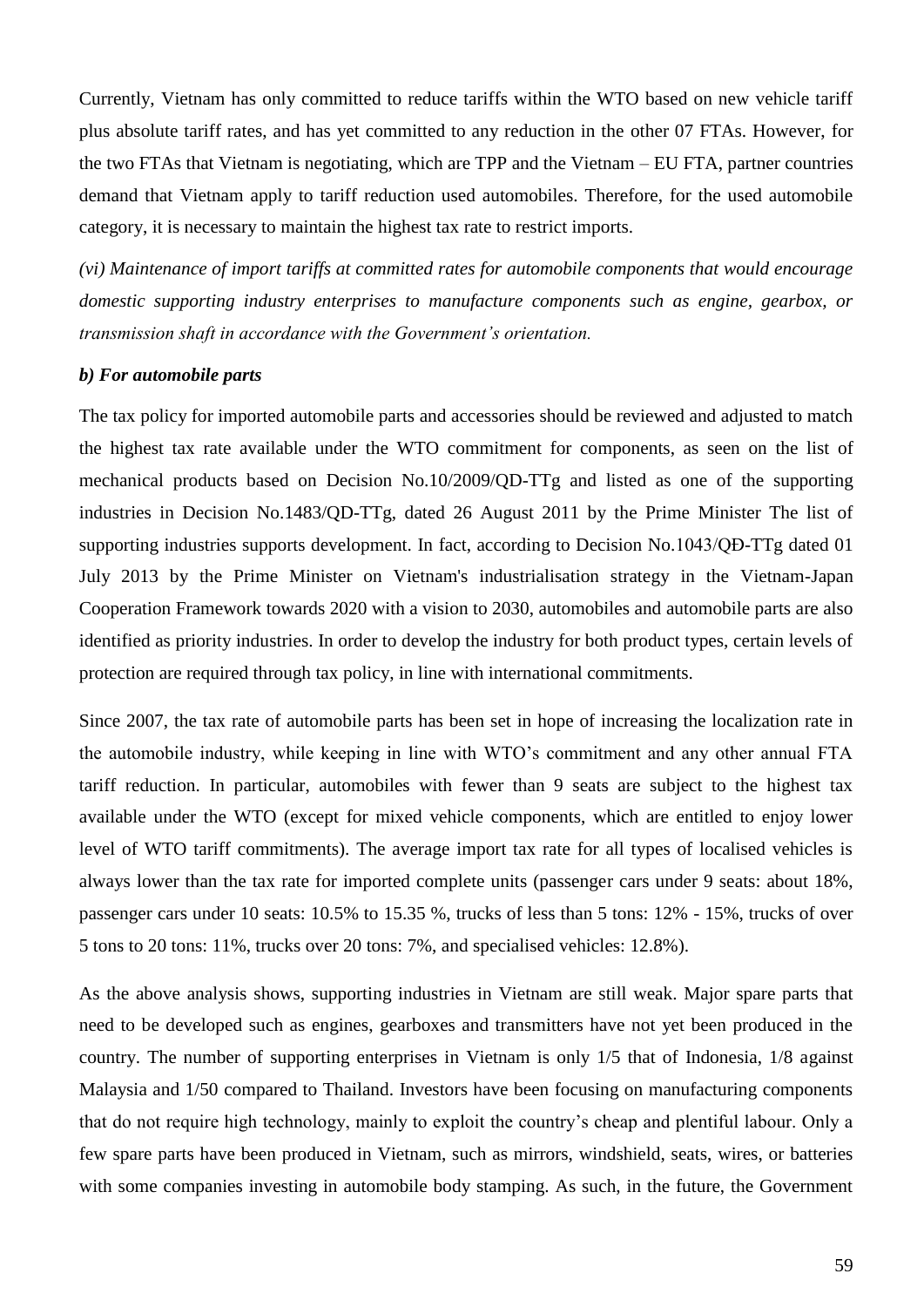must identify what kind of spare parts need to be developed domestically to obtain the appropriate level of protection, especially accessories for strategic vehicles defined as a priority for development.

#### **5.3.3 Policy on excise duty**

According to the Tax System Reform Strategy for the period 2011-2020, the orientation for the reform of the policy on excise duty is defined as: *"To study the adjustment and supplement of special consumption tax subjects in order to keep consumption in line with the country's socio-economic development situation; To formulate a roadmap for tax adjustment for tobacco, beer, alcohol and automobiles to regulate consumption and implement international commitments; To study and implement regulations on tax calculation for a number of cases of cooperation among countries in the global production chain, ensuring fair treatment between domestic and foreign goods and services import and export; To study the application of the combination of proportional tax rates and absolute tax rates for a number of taxable goods and services."*

According to the provisions of the present tax law, the applicable tax rate for automobiles with 16 seats or fewer is the same at whichever number of seats and machine capacity, at the rate of 45% to 55%, as compared to eco-friendly vehicles such as electric vehicles, bio-energy vehicles with lower rates. At present, many countries around the world are issuing regulations in this direction. The general rule of setting tariff rates for this commodity group is not to reduce revenues from taxes on automobiles and not to reduce the excessive increase of personal vehicles. Automobiles with the same seating capacity but with larger cylinder capacity will be subject to higher tax rates. At the same time, regulation of engine capacity also contributes to better regulating income from tax budget because with large cylinder capacities are more expensive than those with smaller ones at the same number of seats.

According to the WTO's principle of non-discrimination, it is not possible to distinguish tax rates between imported and domestically produced goods. Accordingly, the issuance of preferential tax on domestically produced vehicles such as those in practice from 1999 to 2006 will not be implemented. Special sales tax will be applied uniformly between domestic vehicles and imported vehicles.

Accordingly, in upcoming time, for automobiles that need to be promoted domestically (strategic vehicle), it is necessary to set the appropriate tax rates that are lower than other models to increase consumer demand and markets for businesses to invest in this industry. At the same time, passenger cars are subject to special consumption tax but do not belong to the strategic vehicle group with increased taxes, in order to encourage consumers towards buying strategic vehicles that the Government has developed. However, to support the implementation of this regulation, it is necessary to identify which strategic vehicle that should be prioritized for development, as a key product to focus on in future by increasing the localization rate, and reducing domestic price; and the development of all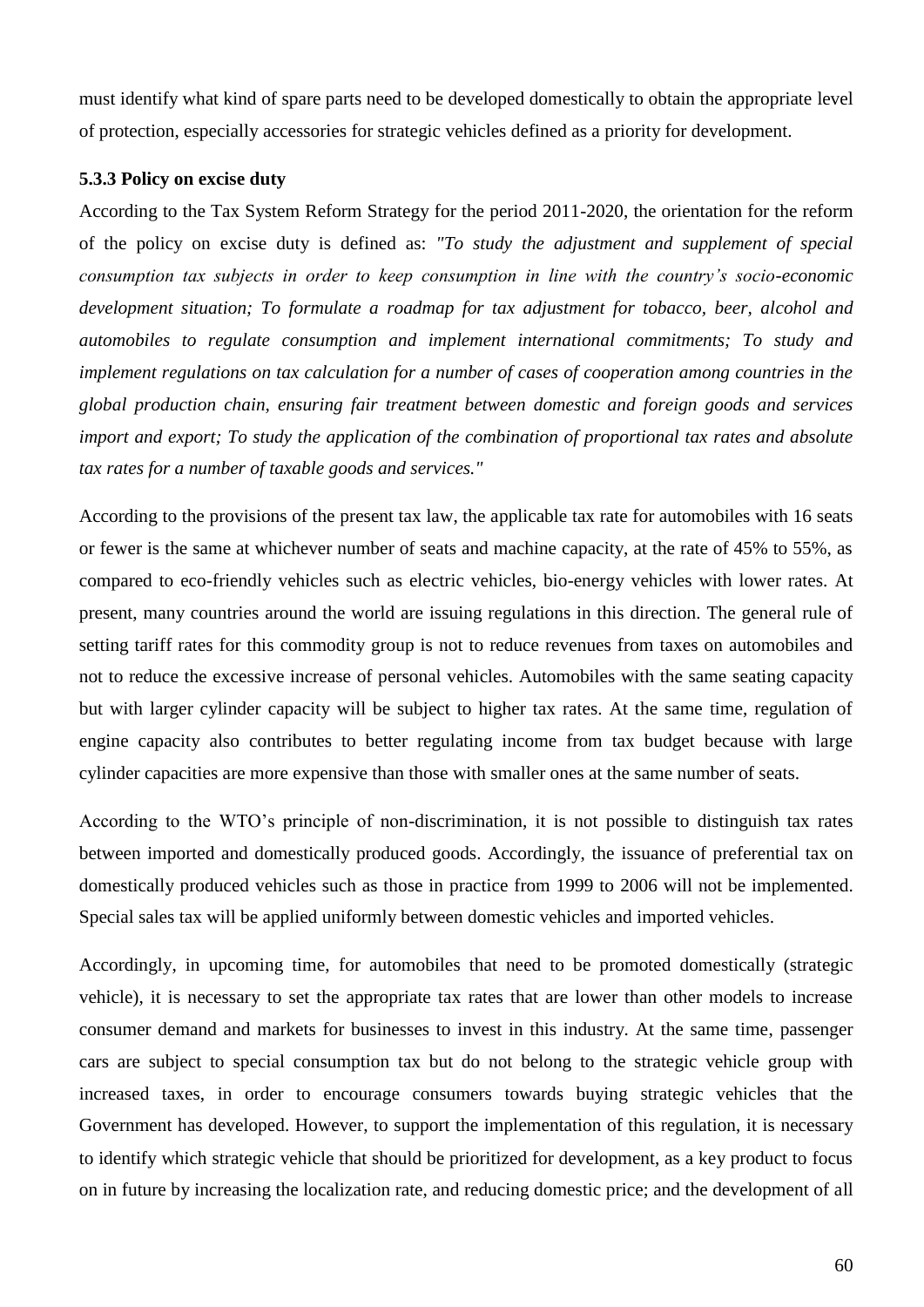types of vehicles is not currently encouraged. Determining which automobiles is the strategic vehicle type will be discussed in the section below.

### **5.3.4 Other taxes, fees and charges policies**

Except for the registration fee, basically any other tax, fee and fee policies (value added tax, fees and charges) are kept in line with international practice. The Tax System Reform Strategy 2011-2020 stated: *"…Amendment and supplement in the direction of reducing the number of groups of goods and services not subjected to value added tax; reduce the group of goods and services subjected to the tax rate of 5% ... "*. Thus, according to the Strategy, there is no adjustment of the VAT rate (10%) for automobiles. VAT is a tax on the added value of goods and services arising in the course of production, circulation and consumption. Manufacturers selling automobiles will be credited with input VAT on goods and services used to produce goods which are subjected to VAT themselves. If tax rates are applied between different stages of production are not consistent, the manufacturer will not be deducted of input VAT, which in turn will drive up input cost.

At present, fees and charges are collected related to the process of registration and use of automobiles, including: registration fee, plate number; Inspection fees; Fee for granting certificates of assurance of technical safety; Road tolls levied annually on the land-road motorised traffic. The policy of fees and charges does not affect the price of automobiles, which in turn affects the demand for automobiles, of which the two most impacted are: registration fee and personal transportation fee. For other fees and charges ,they basically do not significantly affect the demand for automobiles because the fee is not large, only to cover the costs of collecting fees and charges (excluding the fee for posting sign and issuing number plates in Hanoi and Ho Chi Minh City).

Recently, registration fees have been reduced significantly from before. However, at the minimum rate of 10% at present, calculated based on the final value of the price of import duty, which in the case for imported vehicles would be tax and VAT, registration fee rates for the current automobile price is quite high. High levels of fees are also inconsistent with the nature of registration fees. As such, in future, it is possible to further study the reduction of registration fee. This reduction may apply to vehicles identified as priority strategic vehicle. However, in the longer term, research should be done to adjust the appropriate registration fee policy accordingly. In fact, many of the contents of current registration fee policies are more taxable than fees. In essence, the fee is the amount of money that an organization or individual has to pay when it is collected by state agencies or organizations authorized to perform state management work. How to collect registration fees for automobiles on the value of goods of great value such as automobiles (but not limiting the ceiling as some other items) is a point that does not conform to this principle. Experience shows that registration fees (registration fees) are usually collected at absolute rates.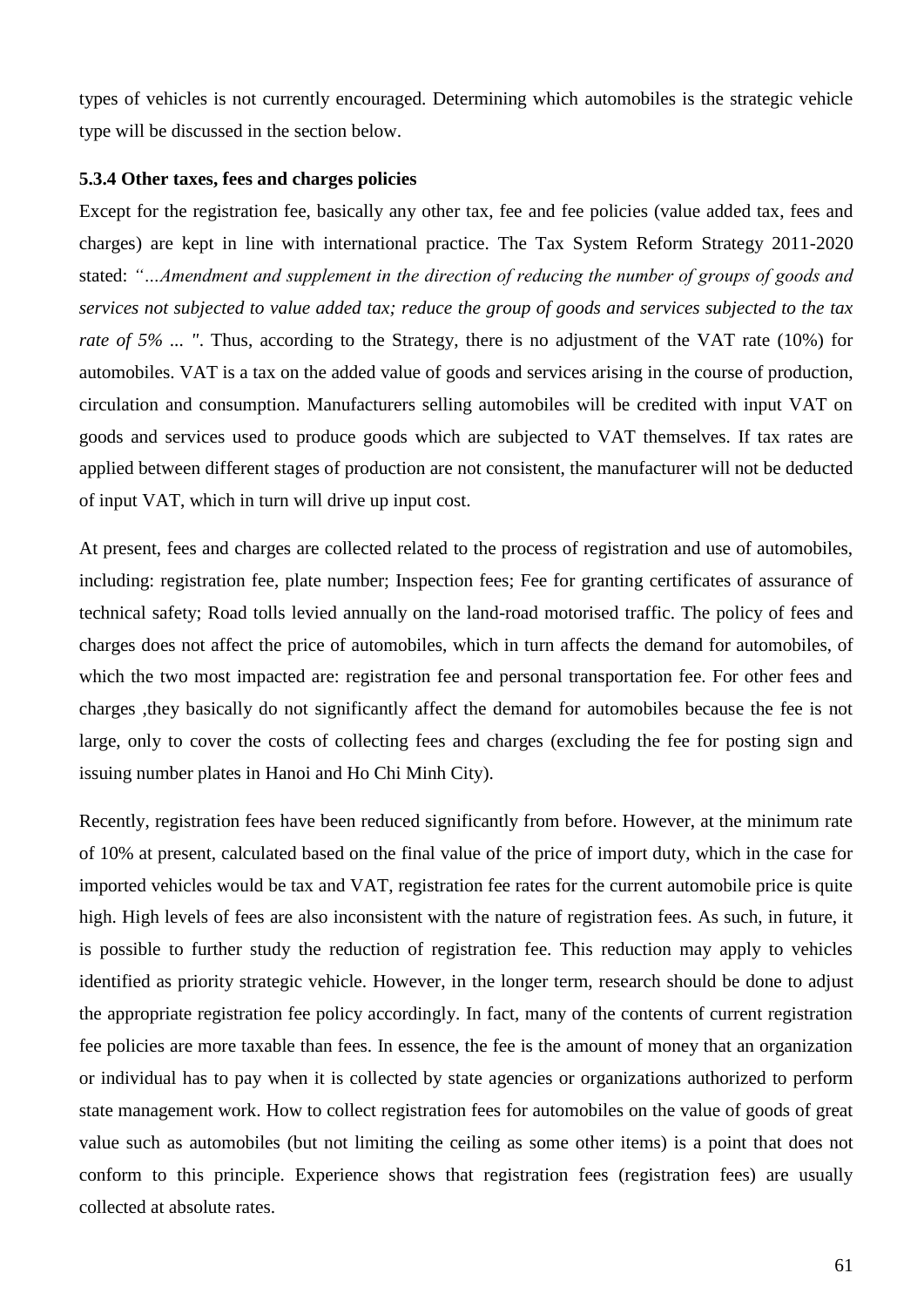As the remaining charge and fee policies no longer affect the demand for automobiles, there is no need to change. But it is also necessary to have periodic reviews to make adjustments accordingly.

# **5.4 Selection of the strategic vehicles for development and appropriate preferential policies**

Due to a narrow automobile market, given a large number of manufacturers with different types of vehicles, it is difficult to promote enterprises pour their money in supporting industries, leading to a very low localisation rate. Experiences on automotive industry development of others countries, including Thailand and Indonesia, implies a recommendation of focusing on a certain types of car with a sufficiently large volume as a foundation for the sustainable development of the local automotive industry. Successful development of strategic vehicles might result in improvement in localisation rate and decline in costs. However, it is important to identify such strategic types of automobiles. The selection should be based upon the following three requirements: ensuring national interests; ensuring consumers' interests and ensuring enterprises' interests of enterprises.

From a state perspective, national interests must be at the forefront of strategic vehicle choices. By 2018 CEPT will be reduced to 0%. That means that the domestic industry, especially the domestic automobile industry, will face fierce competition with imported vehicles. Until then, if Vietnam does not have a product capable of competing with imported vehicles, Vietnam will have to accept the fact that imported automobiles will dominate the entire Vietnamese automobile market, and there will be no auto industry as the Government has intended.

From a state perspective, national interests must serve the most decisive role in the selection of strategic vehicles. By 2018, CEPT will be reduced to 0%, which means the automotive industry, indifferent from any local industries, especially automobile, will face a fierce competition from imported cars. When the time comes, if Vietnam still have no capable product to compete with imported vehicles, the imported cars will probably dominate the entire local automobile market. As a result, no set objectives are fulfilled.

In addition to meeting the national interests, strategic vehicles must satisfy customers' demands, which is also their only way to achieve sufficient and sustainable sales to become strategic vehicles. In order to meet Vietnamese customers' demands, strategic vehicles are required to have reasonable price, and match Vietnamese consumers' taste, comply with the Government's Orientation on promoting green growth consistent with the direction of green growth, and maintain effective production (large scale production).

The automotive market from 2018 is projected to be attended by major automakers while the rest may turn to CBU cars import. Financial goal is the main driving force for any enterprises, which can only be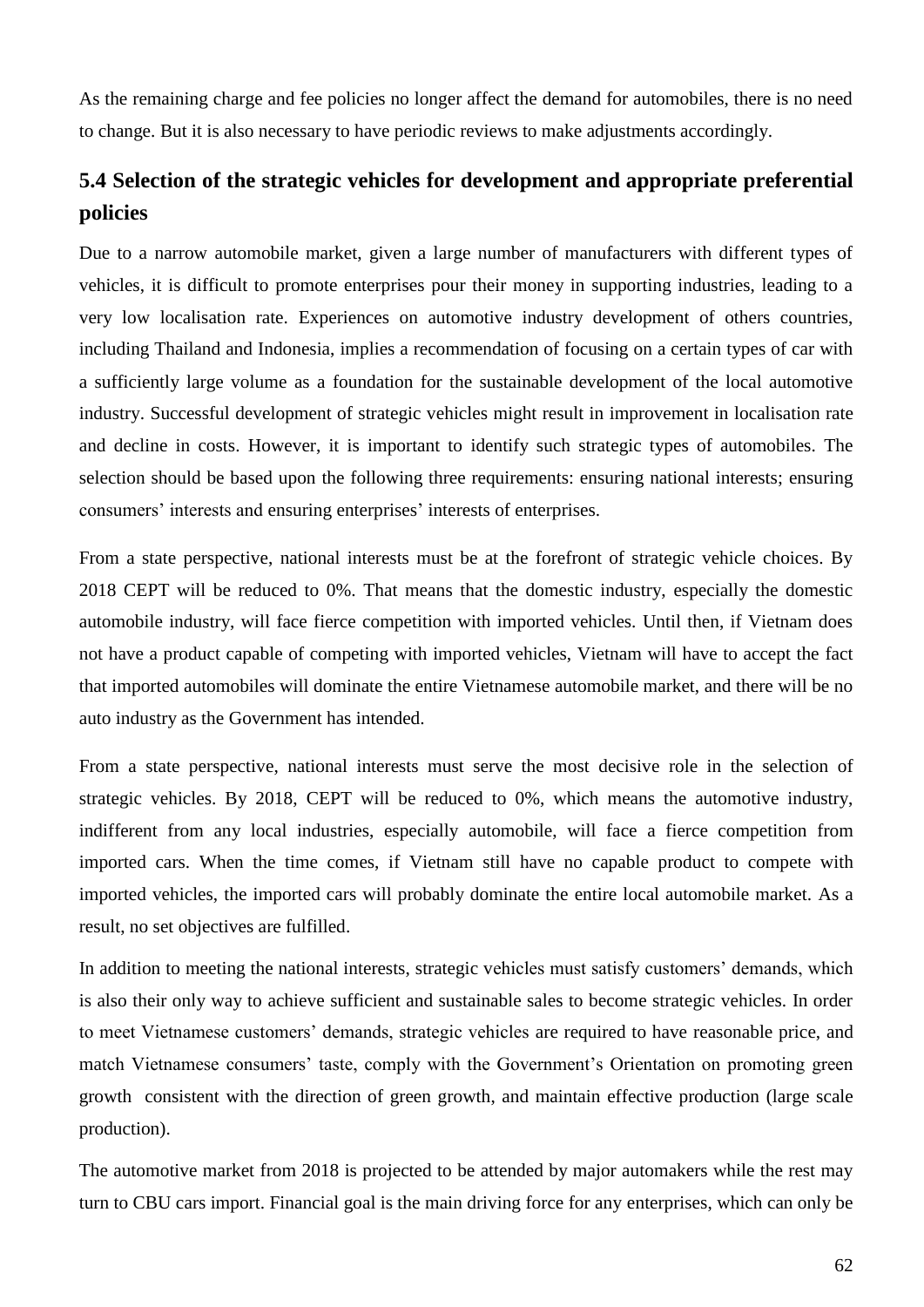met by satisfying market demands. Therefore, it is important to identify enterprises expecting to continue operating in Vietnam to devote more attention. The selection of strategic vehicles should take into consideration in-depth analyses by concerning agencies, especially the Ministry of Industry and Trade. At the same time, requirements for the focused cars should be laid down upon the local market size, infrastructure planning, and orientation for development of supporting industries by the Government, and sustainable development trend worldwide.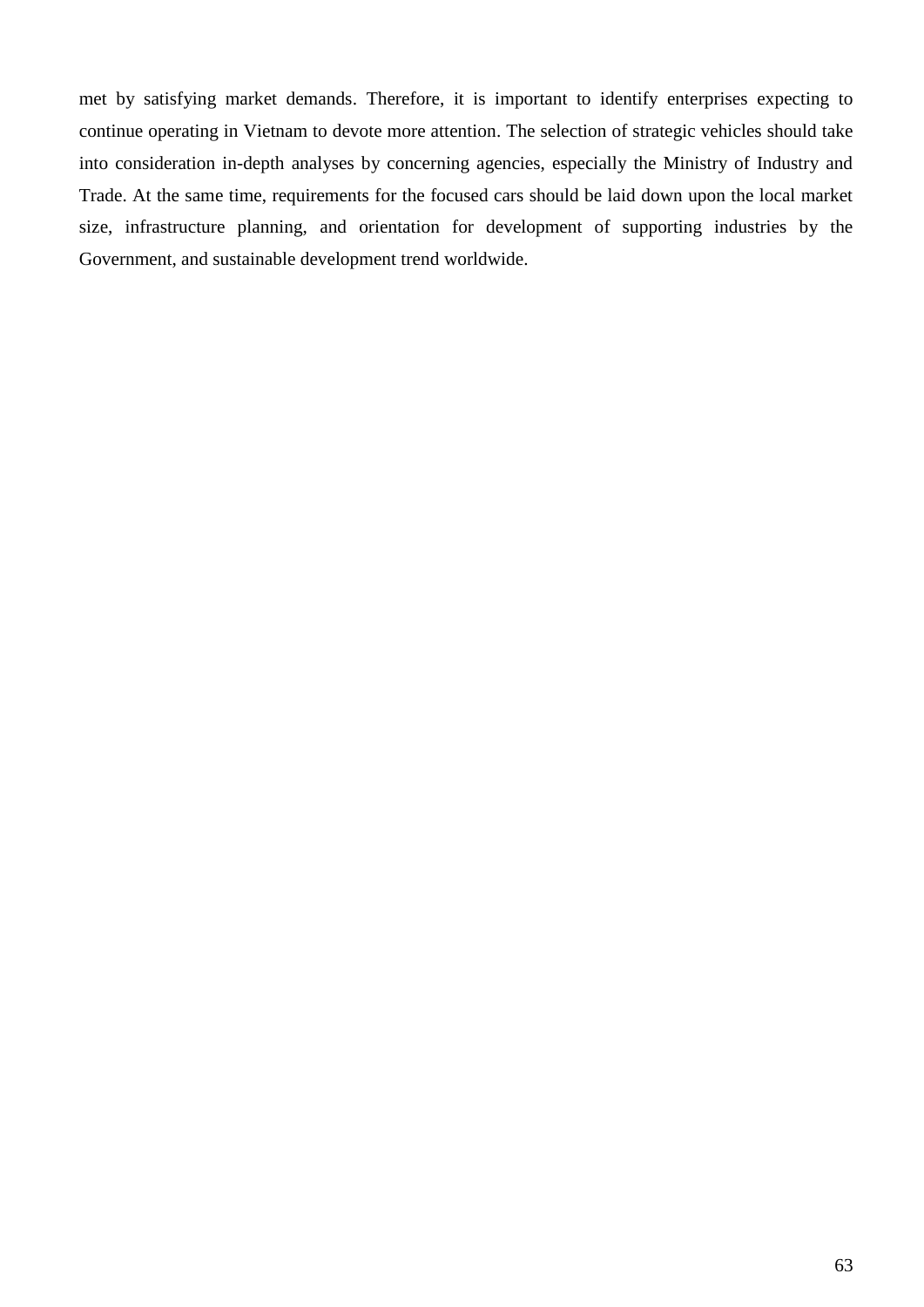## **CHAPTER 6: CONCLUSIONS**

The automobile industry serves a fundamental role in the process of industrial restructuring, industrialisation and modernisation of many countries across the world, while Vietnam's automobile industry is still nascent. Yet, it has gained certain achievements. In particular, the industry has successfully built a number of automotive assembly factories, continuously gathered skilled workers, technicians and experts in the automobile industry.

However, the industry is yet to fully tap its potentials. Preferential policies, including tax incentives, have been introduced, yet the sector's growth rate still stays modest, mostly assembling with a low localisation rate compared to the set objectives. Vietnam has not yet had an automobile manufacturing company of regional scale to be able to compete and export. The industry's unimpressive growth which is insufficient to stimulate supporting industries.

With a view to boosting the development of the domestic automotive industry, Vietnam has also promulgated a number of tax incentive policies, aiming at two main goals of investment attraction and domestic protectionism. Accordingly, preferential policies on corporate income tax and on import tax have been issued to encourage enterprises to invest in the car industry. Meanwhile, protectionist policies on the local automotive sector have been deployed upon excise duty and import tax. For excise duty, Vietnam had adopted a policy on reducing excise duty on locally assembled cars until 2007 as it violates the principle of national treatment by WTO. In terms of import tax, Vietnam still apply an acceptable protectionist mechanism to domestic assembled automobiles in line with commitments declared in the context of integration. However, development enterprises benefiting from the mechanism has still fallen short of expectation when they fail to meet the localisation schedule.

The Draft Master plan on Vietnam's automobile industry development by 2020, with a vision towards 2030 is being developed by the Ministry of Industry and Trade in collaboration with other corresponding ministries and agencies. Over the past time, tax policies constitute an indispensable element in the formation and development of the automobile industry as. They also act as a management tool to assist the industry's growth. Many factors may affect the development the auto sector, including tax policies. In Vietnam, the tax policies, fees and charges in general and those applied to automotive industry in particular gradually approached the international practice. Many recent tax policies have been adjusted recently in line with the trend of tax reforms in the world. The adjustment of policy on excise duty for cars which are classified by cylinder capacity and types of vehicles. Accordingly, the lower tax rate applied to small cylinder capacity and environmentally friendly vehicles, contributing to energy saving and environmental protection.

Acording to the analytical reports on tax policy development process by the Tax Policy Department,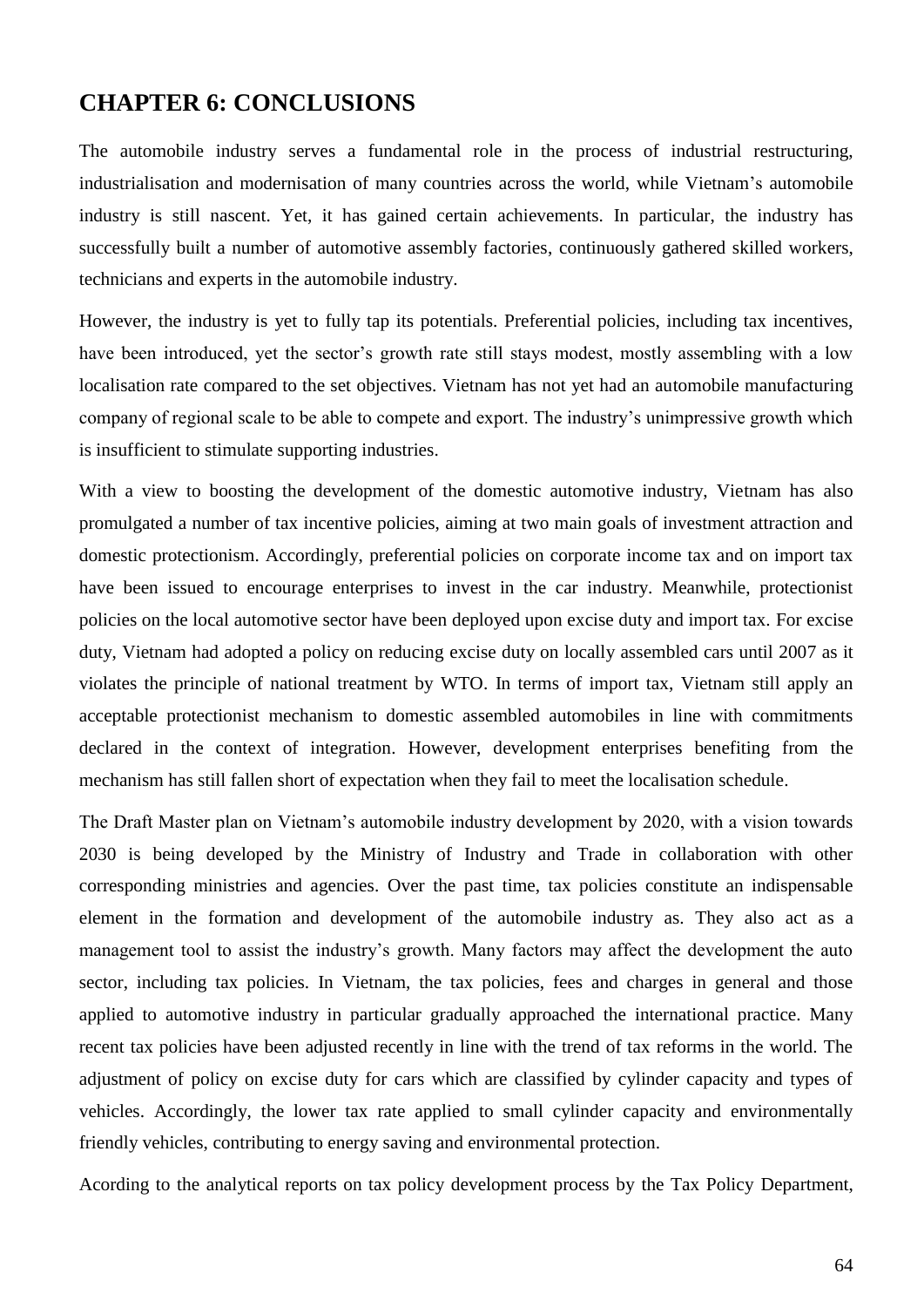Ministry of Finance, in order to maximise the effect of the automobile industry progress, fees and charges policies must be constructed and completed based on the following guiding principles:

Firstly, preferential policies and progressive treatment must be selective. There should be no suggestions for a common preferential policy across the automobile industry. The selection of which vehicle to be the strategic one for preferential development must be considered on Vietnamese market's actual situation and characteristics. Without a concrete guideline, a failure can be foreseen given the modest local market size at present.

Secondly, the tax, fee and charge system must be designed simultaneously on a reasonable level, maintaining long term stability and consistency, appropriate for global integration trends, creating trust for both customers and producers, in order to generate stable demand and prelude for investments.

Thirdly, the completion of a taxes, fees and charges policies must have its effect on controlling the amount of imported vehicles, minimising the negative impact on the national transport infrastructure in accordance with international commitments. The adjustment of import taxes on car must both strictly comply to WTO's and regional international commitments, and must have a reasonable and scientific plan to decrease said amount to ensure policy transparency and to have orientation impact on car producers or manufactures' production and investment plans.

Fourthly, the implementation and issuance of tax policies to advocate the automobile industry's growth must aim for a balance between the economy's interests, between automobile manufacturing and assembly firms' and transportation firms towards lessening input taxes for production and imports.

However, policies on taxes, fees and charge are not the only factor affecting demand for cars. The demand for cars depends on several factors, including: (i) average income which shows the ability to buy and use cars of the people; (ii) transport infrastructure of the whole country and each area (including static and dynamic transport infrastructure); (iii) behaviour of consumers (including consumer trends and consumer psychology).

Accordingly, other policies also perform a crucial role. Therefore, policy makers should not consider tax policies a master key while turning a blind eye to others. Tax policies facilitate and support the automobile sector right from its early stages of development. Determinants of the automobile industry might include the macroeconomic environment, investment policies (investment licensing in such fields of car manufacturing and assembly) or import-export policies.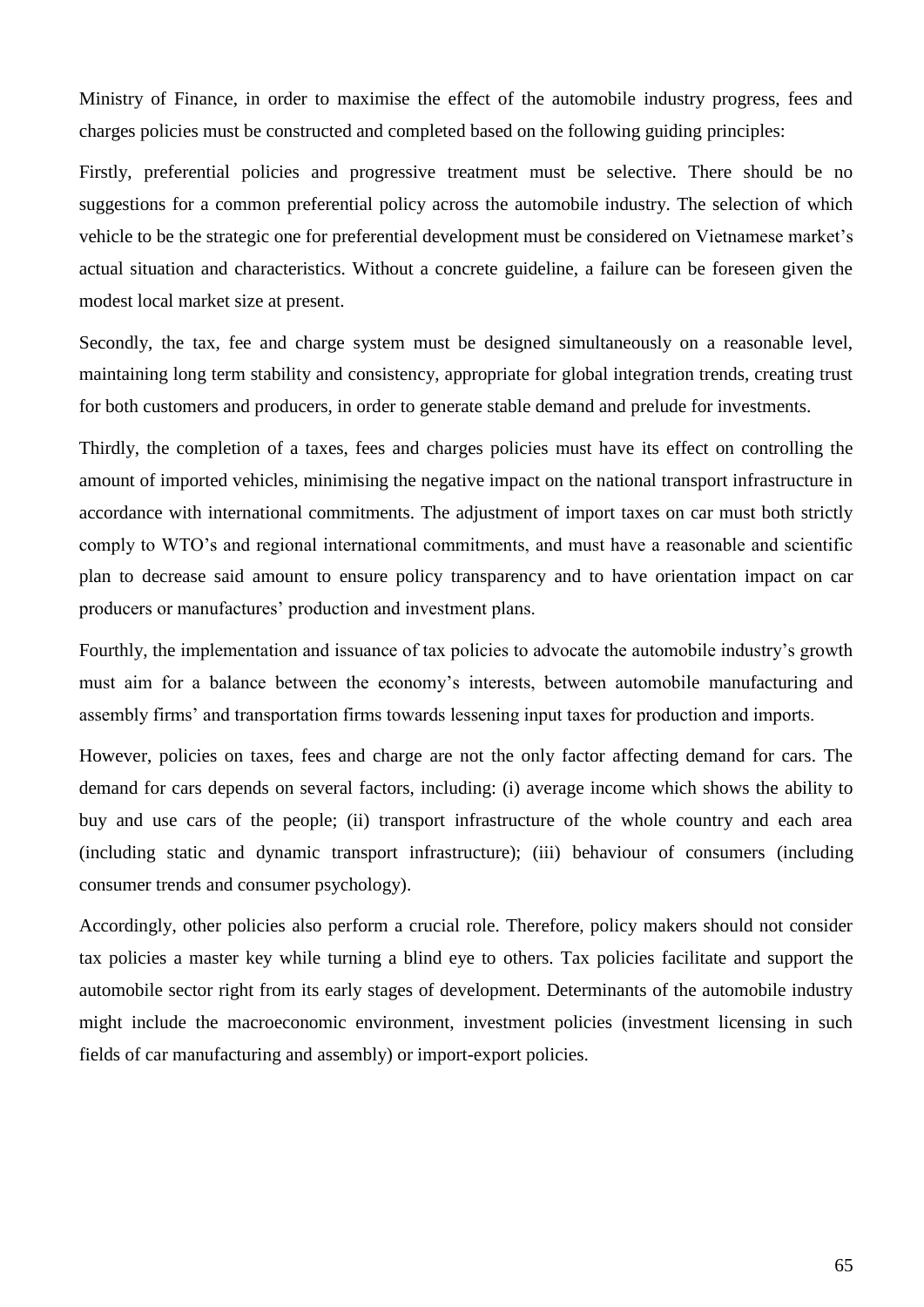## **REFERENCES**

Adelle, C. & Weiland, S. (2012). Policy assessment. Impact Assessment and Policy Appraisal, 30(1), 25–33.

Adelle, C., Weiland, S., Marquardt, J., Dick, J., González Olivo, D., Rots, G., Wübbeke, J. & Zasada, I. (2016). Regulatory impact assessment: a survey of selected developing and emerging economies. Public Money and Management, 36(2), 89–96.

Amsden, Alice (1989) *Asia's Next Giants: South Korea and Late Industrialization*, New York, Oxford University Press.

An Nhi (2013). "After 20 years: Vietnam has no Automobile Industry". Journal of Economics and Forecasts. Accessed from [http://kinhtevadubao.com.vn/nganh-nghe/sau-20](http://kinhtevadubao.com.vn/nganh-nghe/sau-20-nam-viet-nam-van-chua-co-nganh-cong-nghiep-san-xuat-o-to-1413.html) [nam-viet-nam-van-chua-co-nganh-cong-nghiep-san-xuat-o-to-1413.html](http://kinhtevadubao.com.vn/nganh-nghe/sau-20-nam-viet-nam-van-chua-co-nganh-cong-nghiep-san-xuat-o-to-1413.html)

Barnes, Justin and Morris, Mike (2008) "Staying Alive in the Global Automotive Industry: What can Developing Economies Learn from South Africa Linking into Global Automotive Value Chains?", *The European Journal of Development Research*, vol.20, no.1, pp.31-55.

Booth, Anne (1999) "Initial Conditions and Miraculous Growth: Why is South East Asia Different from Taiwan and South Korea?", *World Development*, vol.27, no.2, pp.301-321.

Chí Trung (2013). "*Automobile Industry can not undo*", accessed from [http://www.nhandan.org.vn/kinhte/nhan-dinh/item/21043102-ng%C3%A0nh](http://www.nhandan.org.vn/kinhte/nhan-dinh/item/21043102-ng%C3%A0nh-c%C3%B4ng-nghi%E1%BB%87p-%C3%B4-t%C3%B4-kh%C3%B4ng-th%E1%BB%83-%E2%80%9Cl%C3%B9i%E2%80%9D.html)[c%C3%B4ng-nghi%E1%BB%87p-%C3%B4-t%C3%B4-kh%C3%B4ng-th%E1%BB%83-](http://www.nhandan.org.vn/kinhte/nhan-dinh/item/21043102-ng%C3%A0nh-c%C3%B4ng-nghi%E1%BB%87p-%C3%B4-t%C3%B4-kh%C3%B4ng-th%E1%BB%83-%E2%80%9Cl%C3%B9i%E2%80%9D.html) [%E2%80%9Cl%C3%B9i%E2%80%9D.html](http://www.nhandan.org.vn/kinhte/nhan-dinh/item/21043102-ng%C3%A0nh-c%C3%B4ng-nghi%E1%BB%87p-%C3%B4-t%C3%B4-kh%C3%B4ng-th%E1%BB%83-%E2%80%9Cl%C3%B9i%E2%80%9D.html)

Coletti, P. & Radaelli, C. M. (2013). Economic rationales, learning, and regulatory policy instruments. Public Administration, 91(4), 1056–1070.

Diệp Anh (2013). "Go where, Automobile Industry*?*". Custom Newspaper, Number 105 (1877) dated 01/9/2013.

Dicken, P., 2007. *Global shift: mapping the changing contours of the world economy*. London: Sage.

Ernst and Young (2012). "*The 2011 Worldwide VAT, GST and Sales Tax Guide*".

Ernst and Young (2012). "*An overview of the Russian and CIS automative industry*".

Figure about sales, production outputs and imports of automobiles from Report of the Ministry of Industry and Trade.

Francesco, F., Radaelli, M. C. & Troeger, E. V. (2012). Implementing regulatory innovations in Europe: the case of impact assessment. Journal of European Public Policy, 19(4), 491–511.

Gereffi, Gary (1994) "The Organization of Buyer-Driven Global Commodity Chains: How U.S. Retailers Shape Overseas Production Networks", in Gereffi, G and Korzeniewicz, M (eds.) *Commodity Chains and Global Capitalism*, Westport, Connecticut, Greenwood Press.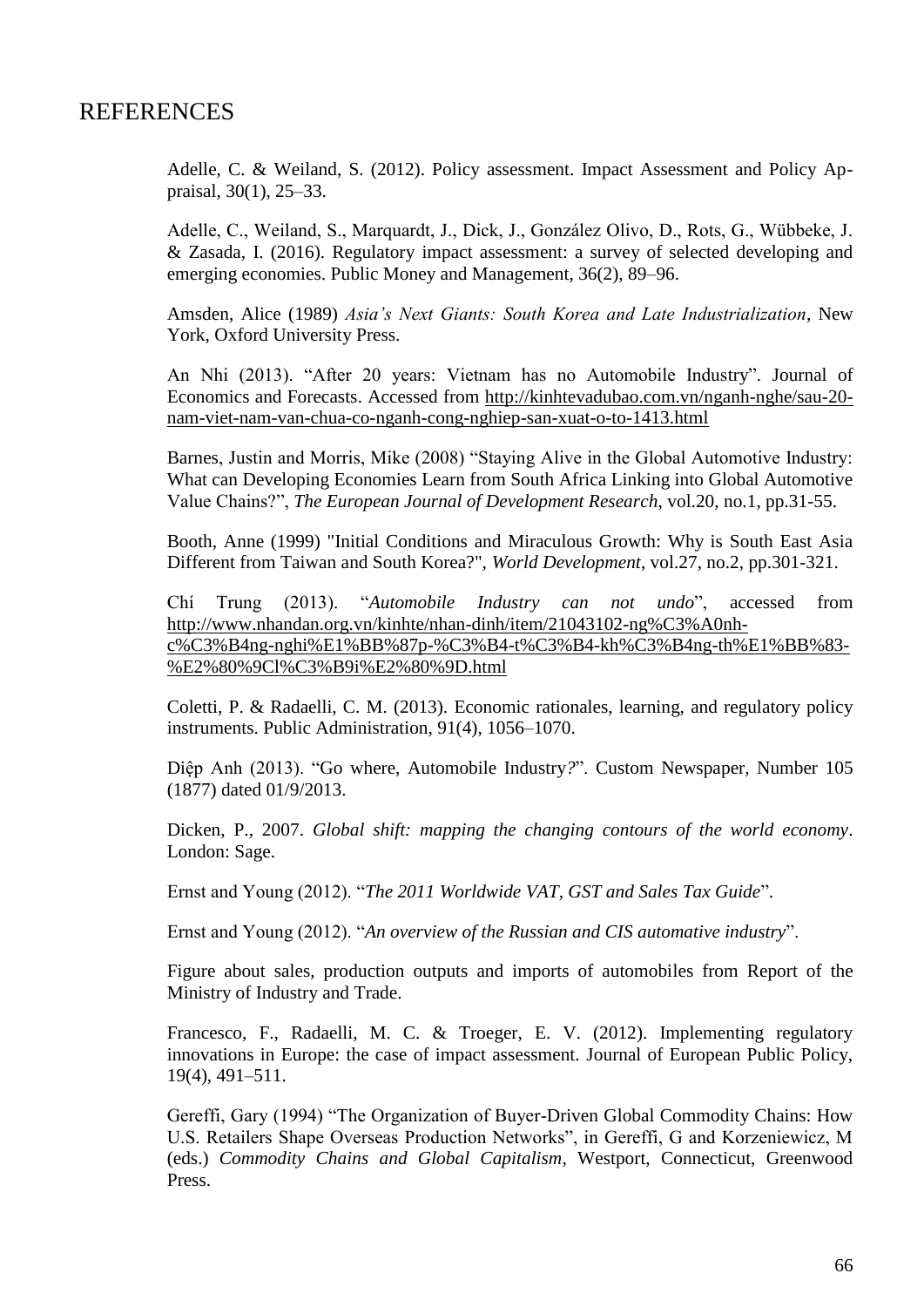Gereffi, G., 1995. Global production systems and third world development. In: B. Stallings, ed. *Global change, regional response: the new international context of development*. New York: Cambridge University Press, 100–142.

Hancock, B.(1998). Trent Focus For Research And Development In Primary Health Care: An Introduction To Qualitative Research. Retrieved from http://agopoenya.blogspot.com/2013/10/beverly-hancock-introduction-to.html.

Humphrey, John and Schmitz, Hubert (2002) "How Does Insertion in Global Value Chains Affecting Upgrading in Industrial Clusters?", *Regional Studies*, vol.36,no.9, pp.1017-1027.

https://www.daimler.com/investors/reports/annual-reports/

Jovanović, T. (2014). Did tax reform (thin capitalization rule) from 2005 in Slovenia achieve its aim? Lex localis – journal of local self-government,  $12(2)$ ,  $205-224$ .

Kovač, M. (2009). Problematika dvojnega obdavčenja dividend, obresti, poslovnih in kapitalskih dobičkov glede na Model OECD in primerjava slovenske ureditve. Podjetje in delo: revija za gospodarsko, delovno in socialno pravo, 35(5), 917–940.

Lee, Sook-Jong and Han, Taejoon (2006) "The Demise of Korea, Inc.: Paradigm Shift in Korea's Developmental State" *Journal of Contemporary Asia*, vol. 36, no. 3, pp. 305-324.

Moon, Chung-In and Rhyu, Sang-Young (2000) "The State, Structural Rigidity, and the End of Asian Capitalism: A Comparative Study of Japan and South Korea", in Robison *et al.* (eds.) *Politics and Markets in the Wake of the Asian Crisis,* London, Routledge.

Morgan, B. (2003). Social Citizenship in the Shadow of Competition. Aldershot: Ashgate.

OECD. (1997). Regulatory Impact Analysis – Best Practice in OECD Countries. Paris: OECD.

OECD. (2008). Building an Institutional Framework for Regulatory Impact Analysis (RIA).Paris: OECD.

OECD. (2009). Indicators of regulatory management systems. Paris: OECD.

OECD. (2015). Regulatory Policy in Perspective: A Reader's Companion to the OECD Regulatory Policy Outlook 2015. OECD Publishing, Paris. Retrieved December 10, 2015, from http://dx.doi.org/10.1787/9789264241800-en.

Park, Donghyun (2000) "The Dichotomy between Northeast Asian Capitalism and Southeast Asian Capitalism", *Journal of the Asia Pacific Economy*, vol.5, no.3, pp.234-254.

Pereira, Alexius (2008) "Whither the Developmental State? Explaining Singapore's Continued Developmentalism", *Third World Quarterly*, vol.29,no.6, pp.1189–1203.

Petak, Z. (2015). Evidence-Based Policy Making and the Implementation of Regulatory Impact Assessment in Croatia. Management & Business Administration. Central Europe, 23(2), 147–162.

Ramb, F. & Weichenrieder, A. J. (2005). Taxes and the Financial Structure of German Inward FDI. Review of World Economics, 141(4), 670–692.

Rasiah, Rajah (2005) "Trade-related Investment Liberalization under the WTO: The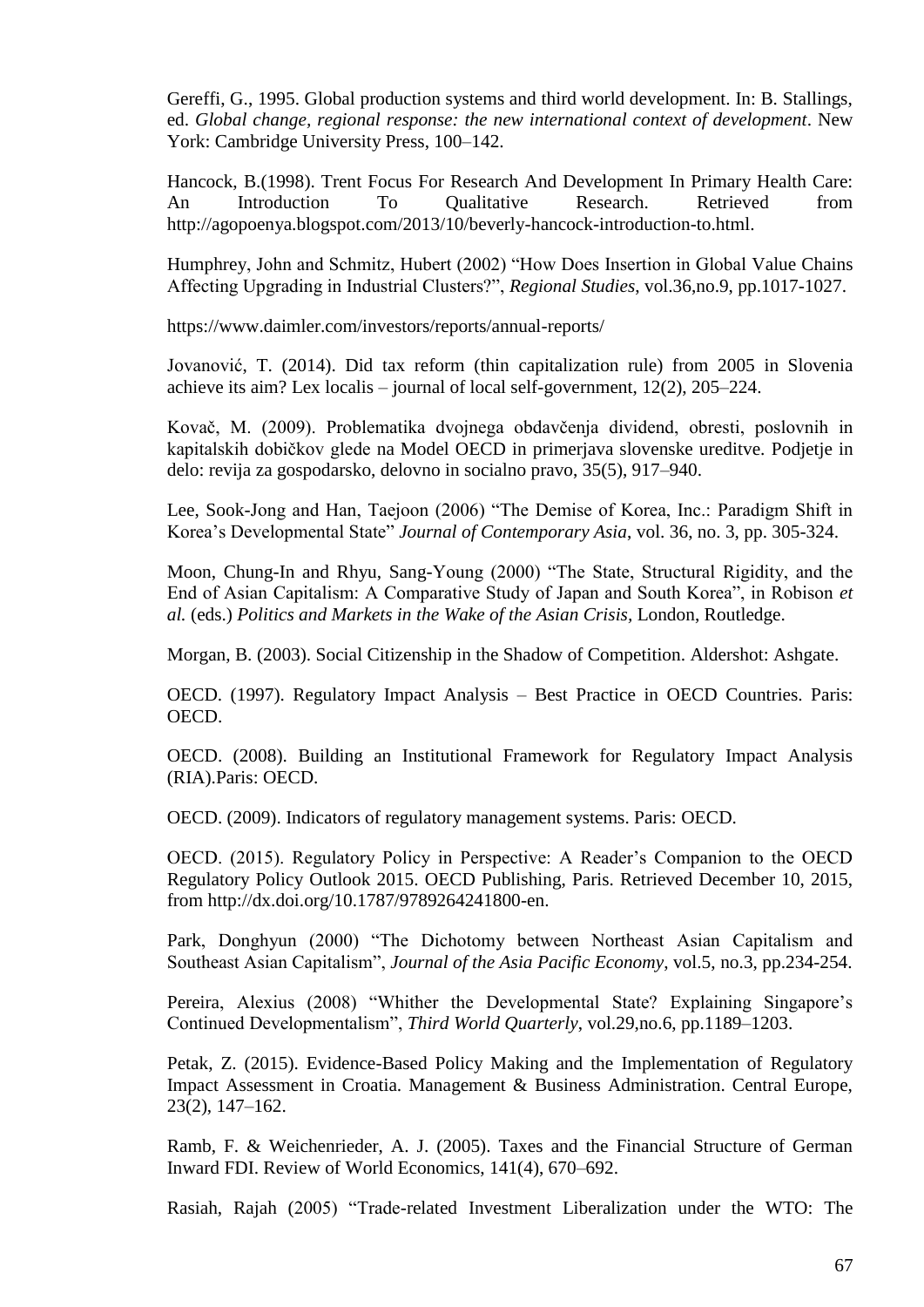Malaysia Experience", *Global Economic Review*, vol.34, no.4, pp.453-471.

Report on Tax policy of the Ministry of Finance in some contries.

Reports and statistics in 2013 of the Tax Policy Department, General Department of Customs – Ministry of Finance of Vietnam.

Reports on tax policy development process by the Tax Policy Department, Ministry of Finance of Vietnam.

Reports on consumption demand of cars in 2010-2015 period of Ministry of Industry and Trade of Vietnam.

Rock, Michael (2002) "Selective Industrial Policy and Manufacturing Export Success in Thailand", in Jomo (ed.) *Southeast Asia's Industrialization*, London, Palgrave.

Shin, Jang-Sup (2005) "Globalization and Challenges to the Developmental State: A Comparison Between South Korea and Singapore", *Global Economic Review*, vol.34, no. 4, pp.379–395.

Silverman, D. (2010), Doing Qualitative Research, London: Sage.

Sturgeon, T., Biesebroeck, J.V., and Gereffi, G., 2008. Value chains, networks and clusters: reframing the global automotive industry. *Journal of economic geography*, 8, 297–321.

The system of legal documents on tax policy, charges and fees relating to automobile. Accessed from website: [www.mof.gov.vn.](http://www.mof.gov.vn/)

Wad, Peter (2008) "The Development of Automotive Parts Suppliers in Korea and Malaysia: A Global Value Chain Perspective", *Asia Pacific Business Review*, vol.14, no.1, pp.47-64.

Wad, Peter (2009) "The Automobile Industry of Southeast Asia: Malaysia and Thailand", *Journal of the Asia Pacific Economy*, vol.14, no.2, pp.172-193.

Wade, Robert (2003a) "What Strategies are Viable for Developing Countries Today? The World Trade Organization and the Shrinking of 'Development Space'", *Review of International Political Economy*, vol.10, no.4, pp. 621-644.

Wade, Robert (2003b) *Governing the Market: Economic Theory and the Role of Government in East Asian Industrialization* (with a New Introduction by the Author), Princeton, Princeton University Press.

Wamser, G. (2014). The Impact of Thin-Capitalization Rules on External Debt Usage

Weichenrieder, A. (2009). Profit shifting in the EU: evidence from Germany. International Tax Finance, 16(3), 281–297.

Woo-Cumings, Meredith (1999) *The Developmental State*, Ithaca, Cornell University Press.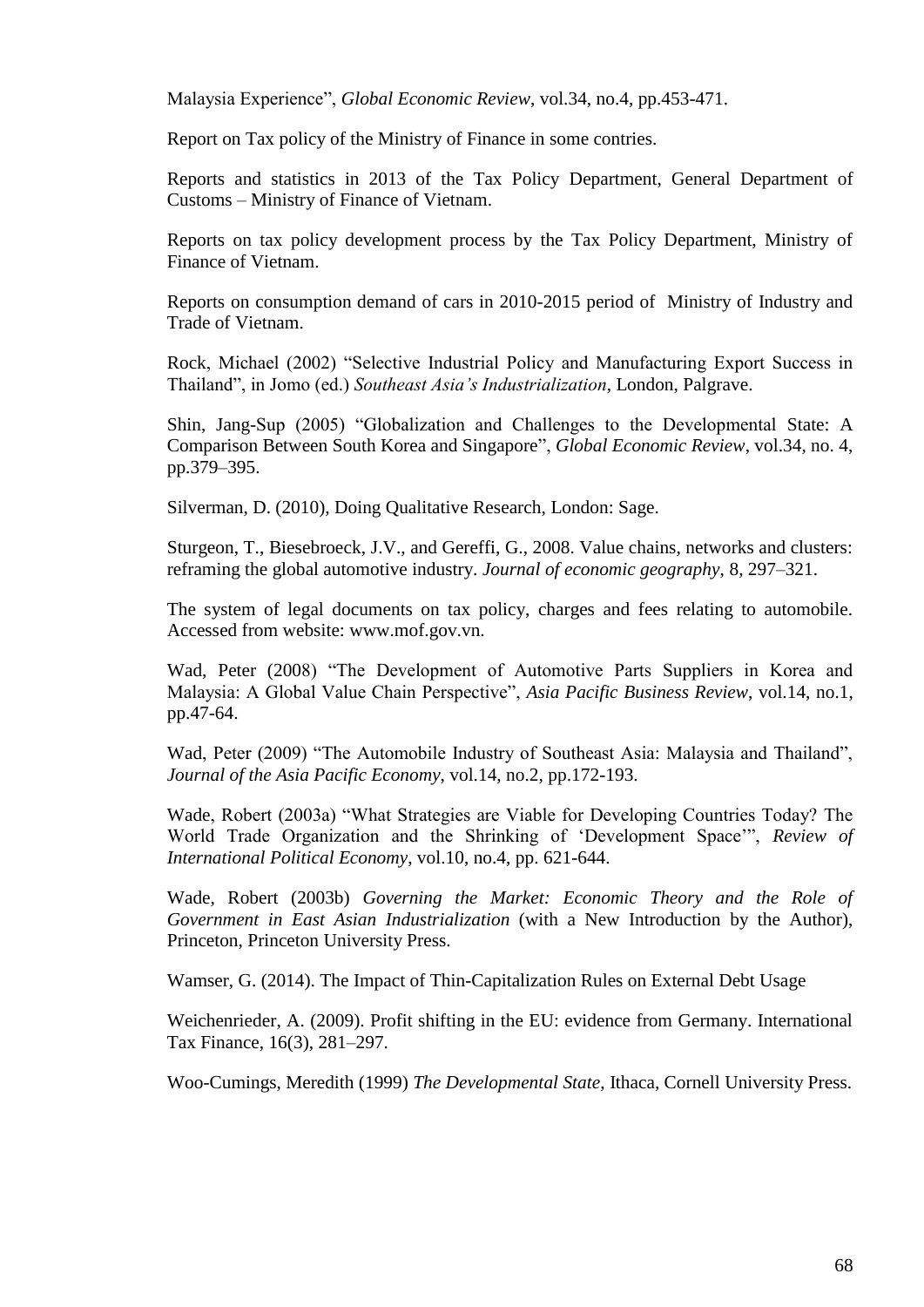# **APPENDIX**

# **Appendix 1**

# **Import turnover of automobiles in 2000-2012**

|                                          | <b>In 2000</b> |                                          | In 2001                       |                                                    | In $2002$                     |                                           | In 2003                                                          |                                          | In $2004$                                    |                                          | In $2005$                      |                                                    | In $2006$                     |                                          | In 2007                      |                                             |
|------------------------------------------|----------------|------------------------------------------|-------------------------------|----------------------------------------------------|-------------------------------|-------------------------------------------|------------------------------------------------------------------|------------------------------------------|----------------------------------------------|------------------------------------------|--------------------------------|----------------------------------------------------|-------------------------------|------------------------------------------|------------------------------|---------------------------------------------|
| <b>CBU</b> cars<br>(Completely Built Up) | Quantiti<br>es | Compa<br>red<br>the<br>previo<br>us year | <sup>to</sup> Quantiti<br>les | $\lfloor$ Compa<br>red<br>the<br>previo<br>us year | <sup>to</sup> Quantiti<br>les | Compa <br>red<br>the<br>previo<br>us year | $\begin{array}{c c} \hline \text{to} \end{array}$ Quantit<br>ies | Compa<br>red<br>the<br>previo<br>us year | $\mathbf{u}$ to Quantit $\mathbf{u}$<br>lies | Compa<br>red<br>the<br>previo<br>us year | $\mathbf{u}$ to Quantit<br>ies | $\lfloor$ Compa<br>red<br>the<br>previo<br>us year | $\frac{10}{2}$ Quantit<br>ies | Compa<br>red<br>the<br>previo<br>us year | <sup>to</sup> Quantit<br>ies | Compa<br>red to<br>the<br>previo<br>us year |
| <b>Totals</b>                            | 16.362         |                                          | 28.269                        | 73%                                                | 29.355                        | 4%                                        | 21.355                                                           | $-27%$                                   | 24.961                                       | 17%                                      | 21.279                         | $-15%$                                             | 12.496                        | $-41%$                                   | 30.471                       | 144%                                        |
| - Types of 12 seats or less              | 252            |                                          | 920                           |                                                    | 757                           |                                           | 1.436                                                            |                                          | 3.542                                        |                                          | 5.447                          |                                                    | 3.199                         |                                          | 14.605                       |                                             |
| - Types over 12 seats                    | 1.996          |                                          | 3.066                         |                                                    | 1.161                         |                                           | 1.006                                                            |                                          | 1.059                                        |                                          | 749                            |                                                    | 850                           |                                          | 1.257                        |                                             |
| - Lorries                                | 13.048         |                                          | 22.168                        |                                                    | 24.911                        |                                           | 16.094                                                           |                                          | 16.445                                       |                                          | 12.334                         |                                                    | 7.676                         |                                          | 10.447                       |                                             |
| - Others                                 | 1.066          |                                          | 2.115                         |                                                    | 2.526                         |                                           | 2.819                                                            |                                          | 3.915                                        |                                          | 2.749                          |                                                    | 771                           |                                          | 4.162                        |                                             |

|                                 |                                                 | In 2008 |                     | In 2009                                           |                | In 2010             |                     | In $2011$                  | In $2012$           |                                     |  |
|---------------------------------|-------------------------------------------------|---------|---------------------|---------------------------------------------------|----------------|---------------------|---------------------|----------------------------|---------------------|-------------------------------------|--|
| <b>CBU</b> cars                 | Compared to<br><b>Quantities</b><br>the<br>vear |         | previous Quantities | <b>Compared</b><br>the<br> to<br>previous<br>vear | Quantities the | Compared to<br>vear | previous Quantities | Compared to<br>the<br>vear | previous Quantities | Compared to<br>the previous<br>vear |  |
| <b>Totals</b>                   | 51.059                                          | 68%     | 80.596              | 58%                                               | 53.841         | $-33%$              | 54.619              | $1\%$                      | 27.427              | $-50%$                              |  |
| - Motor cars of 9 seats or less |                                                 |         |                     |                                                   | 35.000         |                     | 34.892              |                            | 13.697              |                                     |  |
| - Motor cars over 9 seats       |                                                 |         |                     |                                                   | 376            |                     | 177                 |                            | 163                 |                                     |  |
| - Lorries                       |                                                 |         |                     |                                                   | 14.159         |                     | 16.041              |                            | 9.912               |                                     |  |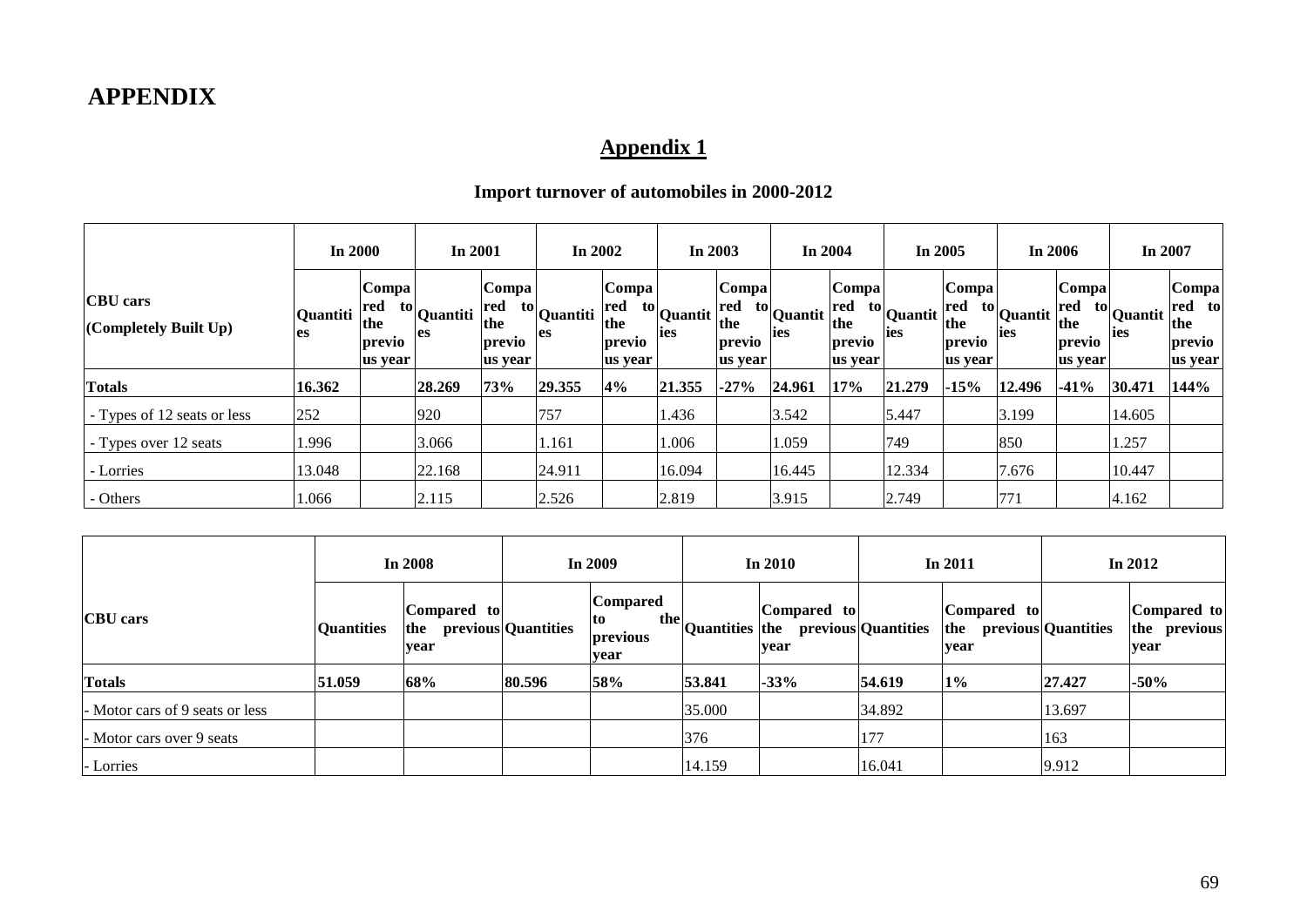# **Appendix 2**

## **Statistical table import duty rate for cars from 2001 to 2013**

|                                                                   | 01                | 02                                   | 03                | 04                | 05                | 06             | 2007       |                                                                                                                                 | 2008                  |                                                                                   | 2009                  | 2010                                                                                                          |                       | 2011                                                                                                                                   |                       | 2012                                                                                                                           |                       | 2013                                                                                                                                                                                                                                                                                                                                                                                                                                                                                                                                                |                       |
|-------------------------------------------------------------------|-------------------|--------------------------------------|-------------------|-------------------|-------------------|----------------|------------|---------------------------------------------------------------------------------------------------------------------------------|-----------------------|-----------------------------------------------------------------------------------|-----------------------|---------------------------------------------------------------------------------------------------------------|-----------------------|----------------------------------------------------------------------------------------------------------------------------------------|-----------------------|--------------------------------------------------------------------------------------------------------------------------------|-----------------------|-----------------------------------------------------------------------------------------------------------------------------------------------------------------------------------------------------------------------------------------------------------------------------------------------------------------------------------------------------------------------------------------------------------------------------------------------------------------------------------------------------------------------------------------------------|-----------------------|
| <b>Years</b>                                                      | MF<br>$\mathbf N$ | $\ensuremath{\text{MF}}\xspace$<br>N | MF<br>$\mathbf N$ | MF<br>$\mathbf N$ | MF<br>$\mathbf N$ | <b>MF</b><br>N | <b>MFN</b> | <b>MFN</b>                                                                                                                      | <b>FTA</b><br>(Asean) | <b>MFN</b>                                                                        | <b>FTA</b><br>(Asean) | <b>MFN</b>                                                                                                    | <b>FTA</b><br>(Asean) | <b>MFN</b>                                                                                                                             | <b>FTA</b><br>(Asean) | <b>MFN</b>                                                                                                                     | <b>FTA</b><br>(Asean) | <b>MFN</b>                                                                                                                                                                                                                                                                                                                                                                                                                                                                                                                                          | <b>FTA</b><br>(Asean) |
| Motor vehicles for the transport of<br>ten or more persons (8702) |                   | 100 100                              |                   | 100 100           | 90                | 90%<br>5%      | 90%<br>5%  | 60%<br>(then be<br>adjuste<br>d up<br>70%<br>from<br>the date<br>of<br>4/4/200<br>8 and<br>up 83%<br>from<br>22/4/20<br>08), 5% | 83%,<br>$0\%$         | 83%<br>0%                                                                         | 83%<br>0%             | 83%<br>5%                                                                                                     | 83%<br>0%             | 70%<br>5%                                                                                                                              | 70%<br>0%             | 70%<br>5%                                                                                                                      | 70%<br>0%             | 70%<br>5%                                                                                                                                                                                                                                                                                                                                                                                                                                                                                                                                           | 60%<br>0%             |
|                                                                   |                   |                                      |                   |                   |                   |                |            |                                                                                                                                 |                       |                                                                                   |                       |                                                                                                               |                       |                                                                                                                                        |                       |                                                                                                                                |                       |                                                                                                                                                                                                                                                                                                                                                                                                                                                                                                                                                     |                       |
| Motor vehicles for the transport<br>under 10 persons (8703)       |                   |                                      |                   |                   |                   |                |            |                                                                                                                                 |                       |                                                                                   |                       |                                                                                                               |                       |                                                                                                                                        |                       |                                                                                                                                |                       |                                                                                                                                                                                                                                                                                                                                                                                                                                                                                                                                                     |                       |
| - Gasoline cars                                                   |                   | 100 100                              |                   | 100 100           | 90                | 90             | 90         | 60%,<br>then be<br>adjuste<br>d up<br>70%<br>from<br>the date<br>of<br>4/4/200<br>8 and<br>up 83%<br>from<br>22/4/20            | 83                    | 83%,<br>Private<br>four-<br>wheel<br>drive.<br>exceedi<br>ng<br>3,000cc<br>is 81% | 83                    | 83%;<br>Private of<br>a<br>cylinder<br>capacity<br>exceedin<br>g 3,000cc<br>is $77%$<br>and 80%<br>for others | 83                    | 82%;<br>Private of<br>a cylinder<br>capacity<br>exceedin<br>g<br>2,500cc:<br>77%,<br>four-<br>wheel<br>drive,<br>exceedin<br>g 3,000cc | 70                    | 78%;<br>Private of<br>a cylinder<br>capacity<br>exceedin<br>g<br>2,500cc:<br>74%,<br>four-<br>wheel<br>drive,<br>exceedin<br>g | 70                    | 74%;<br>Private<br>Motor-<br>homes<br>and<br>exceedin<br>$\mathbf{g}% _{T}=\mathbf{g}_{T}=\mathbf{g}_{T}=\mathbf{g}_{T}=\mathbf{g}_{T}=\mathbf{g}_{T}=\mathbf{g}_{T}=\mathbf{g}_{T}=\mathbf{g}_{T}=\mathbf{g}_{T}=\mathbf{g}_{T}=\mathbf{g}_{T}=\mathbf{g}_{T}=\mathbf{g}_{T}=\mathbf{g}_{T}=\mathbf{g}_{T}=\mathbf{g}_{T}=\mathbf{g}_{T}=\mathbf{g}_{T}=\mathbf{g}_{T}=\mathbf{g}_{T}=\mathbf{g}_{T}=\mathbf{g}_{T}=\mathbf{g}_{T}=\mathbf{g}_{T}=\mathbf{g}_{T}=\mathbf{g}_{T}=\math$<br>2,500cc:<br>74%,<br>four-<br>wheel<br>drive,<br>exceedin | 60                    |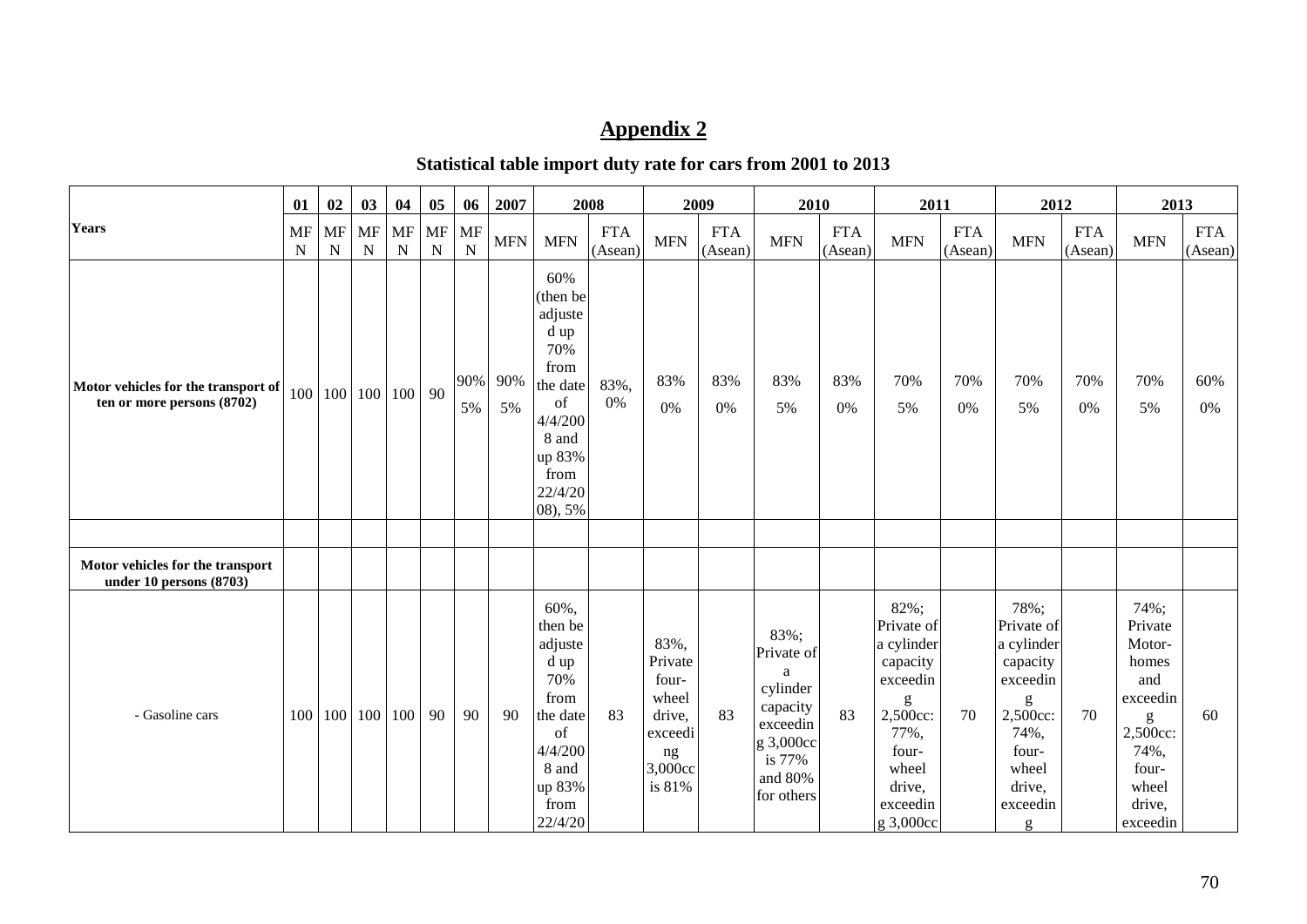|                                                                  | 01      | 02             | 03                      | 04                | 05                       | 06                     | 2007           |                                                                                                                           | 2008                  |              | 2009                  | 2010           |                       | 2011           |                       | 2012               |                       | 2013                            |                       |
|------------------------------------------------------------------|---------|----------------|-------------------------|-------------------|--------------------------|------------------------|----------------|---------------------------------------------------------------------------------------------------------------------------|-----------------------|--------------|-----------------------|----------------|-----------------------|----------------|-----------------------|--------------------|-----------------------|---------------------------------|-----------------------|
| <b>Years</b>                                                     | MF<br>N | <b>MF</b><br>N | MF<br>${\bf N}$         | MF<br>$\mathbf N$ | <b>MF</b><br>$\mathbf N$ | <b>MF</b><br>${\bf N}$ | <b>MFN</b>     | <b>MFN</b>                                                                                                                | <b>FTA</b><br>(Asean) | <b>MFN</b>   | <b>FTA</b><br>(Asean) | <b>MFN</b>     | <b>FTA</b><br>(Asean) | <b>MFN</b>     | <b>FTA</b><br>(Asean) | <b>MFN</b>         | <b>FTA</b><br>(Asean) | <b>MFN</b>                      | <b>FTA</b><br>(Asean) |
|                                                                  |         |                |                         |                   |                          |                        |                | 08                                                                                                                        |                       |              |                       |                |                       | is 72%.        |                       | 3,000cc<br>is 68%. |                       | g 3,000cc<br>is 64%<br>and 62%. |                       |
| - Diezel cars                                                    | 100     |                | 100 100 100             |                   | 90                       | 100                    | 90             | 60%,<br>the be<br>adjuste<br>d up<br>70%<br>from<br>the date<br>of<br>4/4/200<br>8 and<br>up 83%<br>from<br>22/4/20<br>08 | 83                    | 83           | 83                    | 83             | 83                    | 82             | 70                    | 78                 | 70                    | 74                              | 60                    |
|                                                                  |         |                |                         |                   |                          |                        |                |                                                                                                                           |                       |              |                       |                |                       |                |                       |                    |                       |                                 |                       |
| Motor vehicle for the transport of<br>goods:                     |         |                |                         |                   |                          |                        |                |                                                                                                                           |                       |              |                       |                |                       |                |                       |                    |                       |                                 |                       |
| Gross vehicle weight not exceeding<br>$5t$ :                     | 100     |                | 100 100 100             |                   | 80                       | 80                     | 80             | 80                                                                                                                        | 5                     | 80           | 5                     | 80             | 5                     | 68             | 5                     | 68                 | 5                     | 68                              | $5\overline{)}$       |
| Gross vehicle weight exceeding 5 t<br>but not exceeding 6 t:     | 100     |                | 100 100 100             |                   | 80                       | 80                     | 60             | 58                                                                                                                        | $5\overline{)}$       | 56           | $5\overline{)}$       | 54             | 5                     | 50             | 5                     | 50                 | $5\overline{)}$       | 50                              | 5 <sup>5</sup>        |
| - Gross vehicle weight exceeding 6 t<br>but not exceeding 10 t:  | 100     | 100            |                         | 100 100           | 80                       | 80                     | 60             | 58                                                                                                                        | $5\overline{)}$       | 56           | $5\overline{)}$       | 54             | $5\overline{)}$       | 50             | 5                     | 50                 | $5\overline{)}$       | 50                              | $5\overline{)}$       |
| - Gross vehicle weight exceeding 10<br>t but not exceeding 20 t: | 100     | 100            |                         | 100 100           | 80                       | 80                     | 30             | 30                                                                                                                        | 5 <sup>5</sup>        | 30           | 5 <sup>5</sup>        | 30             | 5                     | 30             | 5                     | 30                 | 5                     | 30                              | 5 <sup>5</sup>        |
| - Gross vehicle weight exceeding 20<br>t but not exceeding 24 t: | 100     | 100            |                         | 100 100           | 80                       | 80                     | 20             | 20                                                                                                                        | 5 <sup>5</sup>        | 20           | 5 <sup>5</sup>        | 20             | 5                     | 20             | 5                     | 20                 | $\overline{0}$        | 20                              | $\Omega$              |
| Gross vehicle weight exceeding 24<br>t but not exceeding 45 t:   | 100     | 100            |                         | 100 100           | 80                       | 80                     | 20             | 20                                                                                                                        | 5 <sup>5</sup>        | 20           | 5 <sup>5</sup>        | 20             | 5                     | 15             | 5                     | 15                 | $\overline{0}$        | 15                              | $\Omega$              |
| - Gross vehicle weight exceeding 45<br>t:                        | 100     |                | $100 \mid 100 \mid 100$ |                   | 80                       | 80                     | $\overline{0}$ | $\Omega$                                                                                                                  | 5 <sup>5</sup>        | $\mathbf{0}$ | $5\overline{)}$       | $\overline{0}$ | 5                     | $\overline{0}$ | 5                     | $\overline{0}$     | $\boldsymbol{0}$      | $\overline{0}$                  | $\Omega$              |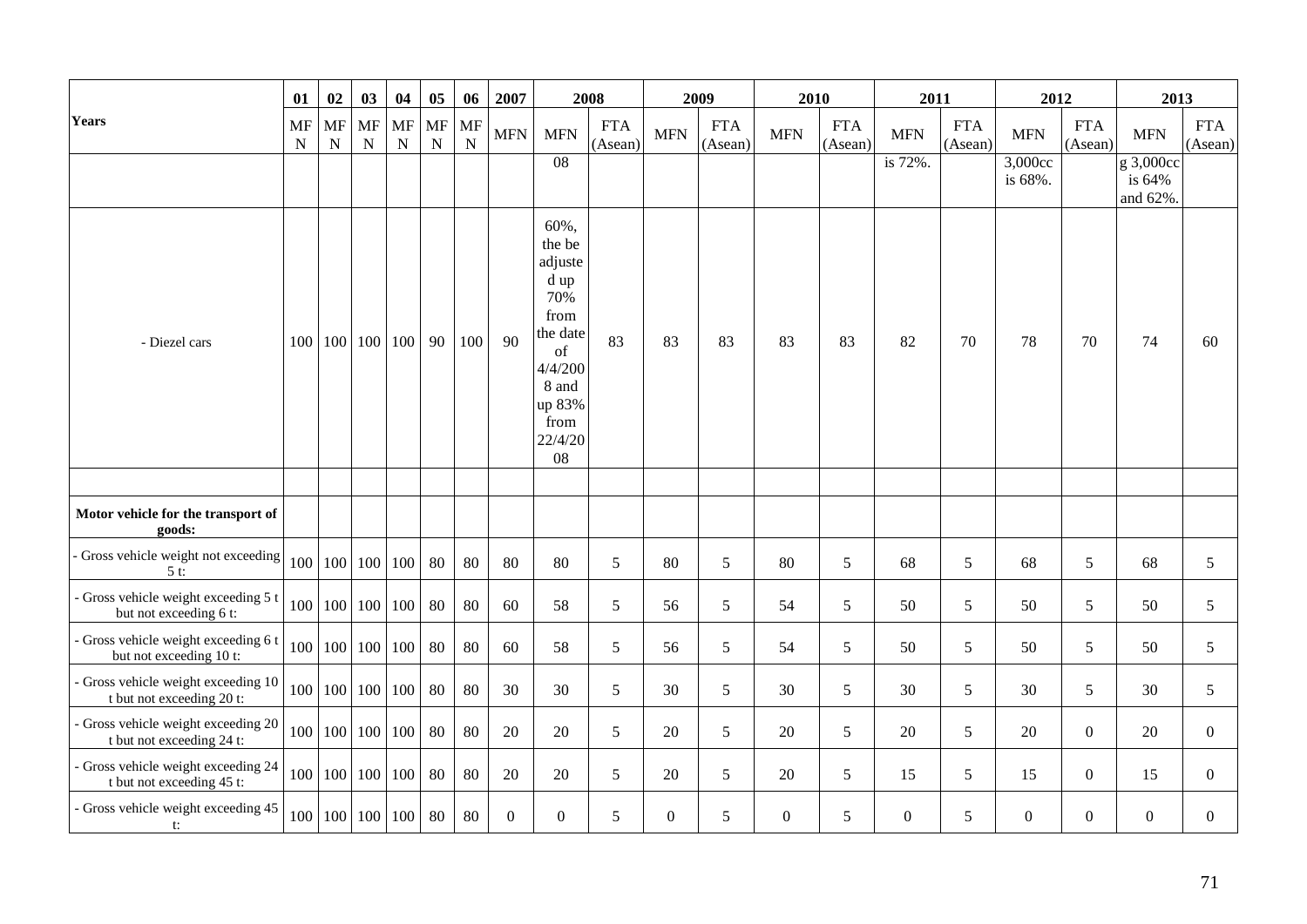# **Appendix 3**

## **Summary table of tax policy, charges and fees for automobiles industry**

## **(i) Import duty, excise duty and value added tax**

| <b>Types of motor vehicles</b> |                            |                                     |              | <b>Import duty 2013</b> | <b>Excise duty</b> | <b>Value</b><br>added<br>tax | Import<br>duty 2014 | Import<br>duty 2015 | Import<br>duty 2016    | <b>Import</b><br>duty 2017 | <b>Import</b><br>duty 2018 | Import<br>duty 2019 |  |
|--------------------------------|----------------------------|-------------------------------------|--------------|-------------------------|--------------------|------------------------------|---------------------|---------------------|------------------------|----------------------------|----------------------------|---------------------|--|
| <b>CBU</b><br>cars<br>(NEW)    |                            | Of a cylinder                       | <b>MFN</b>   | 74%                     |                    | 10%                          | 70                  | 70                  | 70                     | 70                         | 70                         | 70                  |  |
|                                |                            | capacity not<br>exceeding 1.000 cc  | <b>ATIGA</b> | 60%                     | 45%                |                              | 50%                 | 35%                 | 20%                    | 10%                        | 0%                         | 0%                  |  |
|                                |                            | Exceeding 1.000 cc<br>to 1.500 cc   | <b>MFN</b>   | 74                      |                    | 10%                          | 70                  | 70                  | 70                     | 70                         | 70                         | 70                  |  |
|                                |                            |                                     | <b>ATIGA</b> | 60%                     | 45%                |                              | 50%                 | 35%                 | 20%                    | 10%                        | 0%                         | 0%                  |  |
|                                |                            | Exceeding 1.500 cc<br>to 1.800 cc   | <b>MFN</b>   | 70%, 74%                | 45%                | 10%                          | 67%, 70%            | 64%, 70%            | 61%, 70%               | 58%, 70%                   | 55%, 70%                   | 52%, 70%            |  |
|                                | <b>Motor</b>               |                                     | <b>ATIGA</b> | 60%                     |                    |                              | 50%                 | 35%                 | 20%                    | 10%                        | 0%                         | 0%                  |  |
|                                | <b>Vehicles</b><br>for the | Exceeding 1.800 cc<br>to 2.000 cc   | <b>MFN</b>   | 70%, 74%                | 45%                | 10%                          | 67%, 70%            | 64%, 70%            | 61%, 70%               | 58%, 70%                   | 55%, 70%                   | 52%, 70%            |  |
|                                | transport                  |                                     | <b>ATIGA</b> | 60%                     |                    |                              | 50%                 | 35%                 | 20%                    | 10%                        | 0%                         | 0%                  |  |
|                                | under 10<br>persons        | Exceeding 2.000 cc<br>to $2.500$ cc | <b>MFN</b>   | 70%, 74%                | 50%                | 10%                          | 67%, 70%            | 64%, 70%            | 61%, 70%               | 58%, 70%                   | 55%, 70%                   | 52%, 70%            |  |
|                                |                            |                                     | <b>ATIGA</b> | 60%                     |                    |                              | 50%                 | 35%                 | 20%                    | 10%                        | 0%                         | 0%                  |  |
|                                |                            | Exceeding 2.500 cc<br>to $3.000$ cc | <b>MFN</b>   | 70%, 74%                | 50%                | 10%                          | 67%, 70%            | 64%, 70%            | 61%, 70%               | 58%, 70%                   | 55%, 70%                   | 52%, 70%            |  |
|                                |                            |                                     | <b>ATIGA</b> | 60%                     |                    |                              | 50%                 | 35%                 | 20%                    | 10%                        | 0%                         | 0%                  |  |
|                                |                            | Exceeding 3.000 cc                  | <b>MFN</b>   | 64%, 70%                | 60%                | 10%                          | 59%, 67%,<br>70%    | 55%, 64%,<br>70%    | 51%, 61%,<br>70%       | 47%, 58%,<br>70%           | 47%, 55%,<br>70%           | 47%, 52%,<br>70%    |  |
|                                |                            |                                     | <b>ATIGA</b> | 60%                     |                    |                              | 50%                 | 35%                 | 20%                    | 10%                        | 0%                         | 0%                  |  |
|                                |                            |                                     | <b>AKFTA</b> |                         |                    |                              |                     |                     | From 2015-2021: 20-70% |                            |                            |                     |  |
|                                |                            |                                     | ANZ          |                         |                    |                              |                     | In 2022: 50%        |                        |                            |                            |                     |  |
|                                | <b>Motor</b>               | From 10 seats, but                  | <b>MFN</b>   | 70%                     |                    | 10%                          | 70%                 | 70%                 | 70%                    | 70%                        | 70%                        | 70%                 |  |
|                                | vehicles<br>for the        | not exceeding 16<br>seats           | <b>ATIGA</b> | 60%                     | 30%                |                              | 50%                 | 35%                 | 20%                    | 10%                        | 0%                         | 0%                  |  |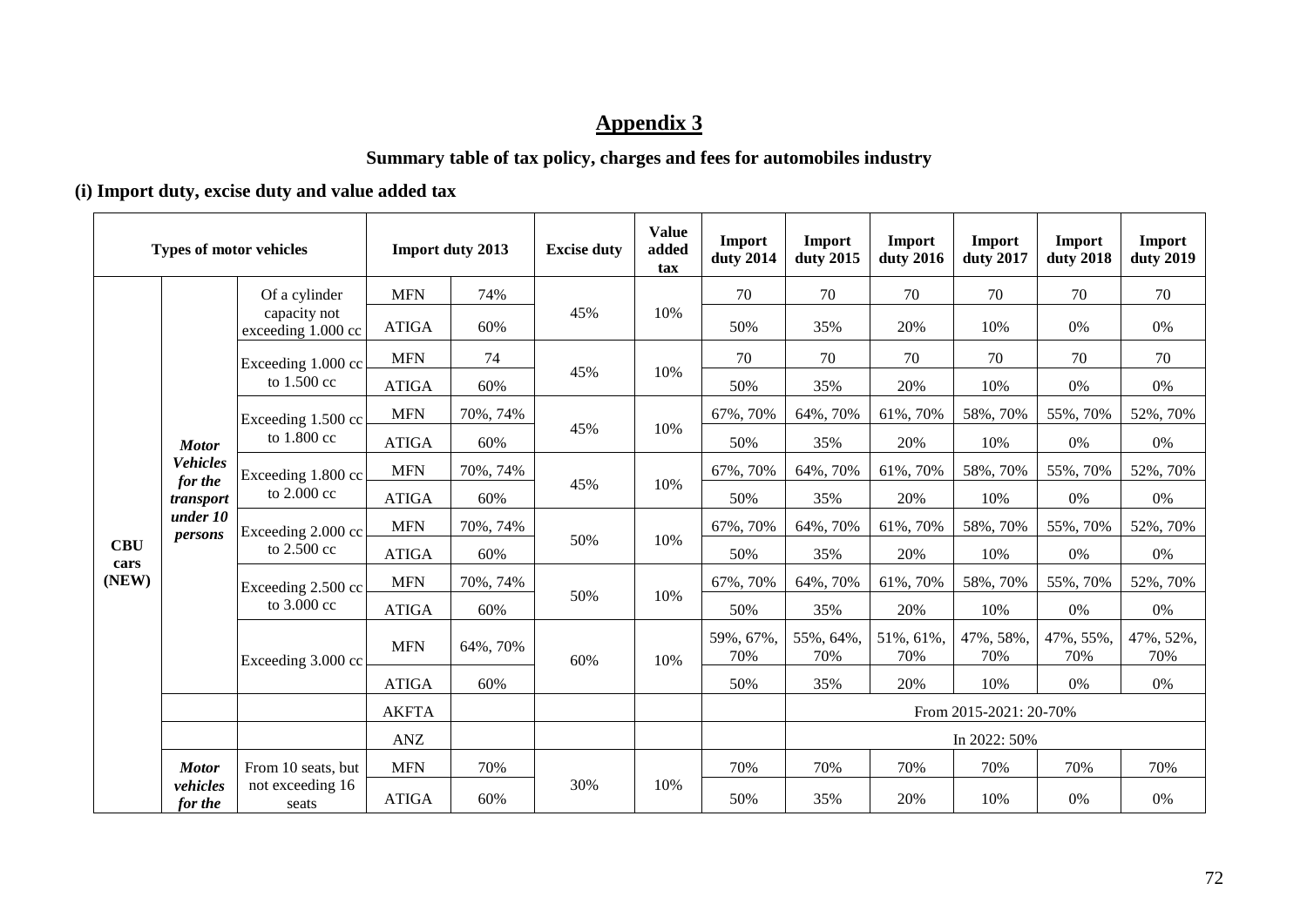|  |                                         | <b>Types of motor vehicles</b>                  |              | <b>Import duty 2013</b>                     | <b>Excise duty</b> | <b>Value</b><br>added<br>tax | Import<br>duty 2014                         | Import<br>duty 2015                         | Import<br>duty 2016                         | Import<br>duty 2017                         | Import<br>duty 2018                                        | Import<br>duty 2019                         |
|--|-----------------------------------------|-------------------------------------------------|--------------|---------------------------------------------|--------------------|------------------------------|---------------------------------------------|---------------------------------------------|---------------------------------------------|---------------------------------------------|------------------------------------------------------------|---------------------------------------------|
|  | transport<br>of 10 or<br>more<br>person |                                                 |              |                                             |                    |                              |                                             |                                             |                                             |                                             |                                                            |                                             |
|  |                                         | From 16 seats, but<br>not exceeding 24<br>seats | <b>MFN</b>   | 70%                                         |                    |                              | 70%                                         | 70%                                         | 70%                                         | 70%                                         | 70%                                                        | 70%                                         |
|  |                                         |                                                 | <b>FTA</b>   | 60%                                         | 15%                | 10%                          | 50%                                         | 35%                                         | 20%                                         | 10%                                         | 0%                                                         | $0\%$                                       |
|  |                                         | For the transport of<br>24 persons or more      | <b>MFN</b>   | 5%, 70%<br>(committed:<br>25%, 35%,<br>70%) | 0%                 | 10%                          | 5%, 70%<br>(committed:<br>25%, 35%,<br>70%) | 5%, 70%<br>(committed:<br>25%, 35%,<br>70%) | 5%, 70%<br>(committed:<br>25%, 35%,<br>70%) | 5%, 70%<br>(committed:<br>25%, 35%,<br>70%) | 5%, 70%<br>(committed:<br>25%, 35%,<br>70%)                | 5%, 70%<br>(committed:<br>25%, 35%,<br>70%) |
|  |                                         |                                                 | <b>FTA</b>   | 5%, 60%                                     |                    |                              | 0%, 50%                                     | 0%, 35%                                     | 0%, 20%                                     | 0%, 10%                                     | 0%                                                         | 0%                                          |
|  |                                         |                                                 | <b>AKFTA</b> |                                             |                    |                              |                                             |                                             |                                             | seats; exceeding 30 seats: 5%               | From 2015 to 2021 decreased 25-70% for motor cars under 30 |                                             |
|  |                                         | Gross vehicle<br>weight not                     | <b>MFN</b>   | 62%, 68%<br>(committed:<br>62%, 74%)        | 0%                 | 10%                          | 59%, 70%                                    | 56%, 70%                                    | 53%, 70%                                    | 50%, 70%                                    | 50%, 70%                                                   | 50%, 70%                                    |
|  |                                         | exceeding 5 t                                   | <b>FTA</b>   | 5%                                          |                    |                              | 5%                                          | $0 - 5%$                                    | $0 - 5\%$                                   | $0 - 5\%$                                   | 0%                                                         | 0%                                          |
|  |                                         | Exceeding 5 t but<br>not exceeding 10t          | <b>MFN</b>   | 50%<br>(committed:<br>62%, 50%)             | 0%                 | 10%                          | 59%, 50%                                    | 56%, 50%                                    | 53%, 50%                                    | 50%                                         | 50%                                                        | 50%                                         |
|  |                                         |                                                 | <b>FTA</b>   | 5%                                          |                    |                              | 5%                                          | $0 - 5\%$                                   | $0 - 5\%$                                   | $0 - 5\%$                                   | $0\%$                                                      | 0%                                          |
|  | Lorry                                   | Exceeding 10 t but<br>not exceeding 20t         | <b>MFN</b>   | 30%<br>(committed:<br>62%, 30%,<br>45%)     | 0%                 | 10%                          | 59%, 30%,<br>45%                            | 56%, 30%,<br>45%                            | 53%, 30%,<br>45%                            | 50%, 30%,<br>45%                            | 50%, 30%,<br>45%                                           | 50%, 30%,<br>45%                            |
|  |                                         |                                                 | <b>FTA</b>   | 5%                                          |                    |                              | 5%                                          | $0 - 5%$                                    | $0 - 5%$                                    | $0 - 5\%$                                   | 0%                                                         | 0%                                          |
|  |                                         | Exceeding 20 t but<br>not exceeding 24t         | <b>MFN</b>   | 20%<br>(committed:<br>62%, 20%,<br>35%)     | 0%                 | 10%                          | 59%, 20%,<br>35%                            | 56%, 20%,<br>35%                            | 53%, 20%,<br>35%                            | 50%, 20%,<br>35%                            | 50%, 20%,<br>35%                                           | 50%, 20%,<br>35%                            |
|  |                                         |                                                 | <b>FTA</b>   | 0%                                          |                    |                              | 0%                                          | 0%                                          | 0%                                          | $0\%$                                       | 0%                                                         | 0%                                          |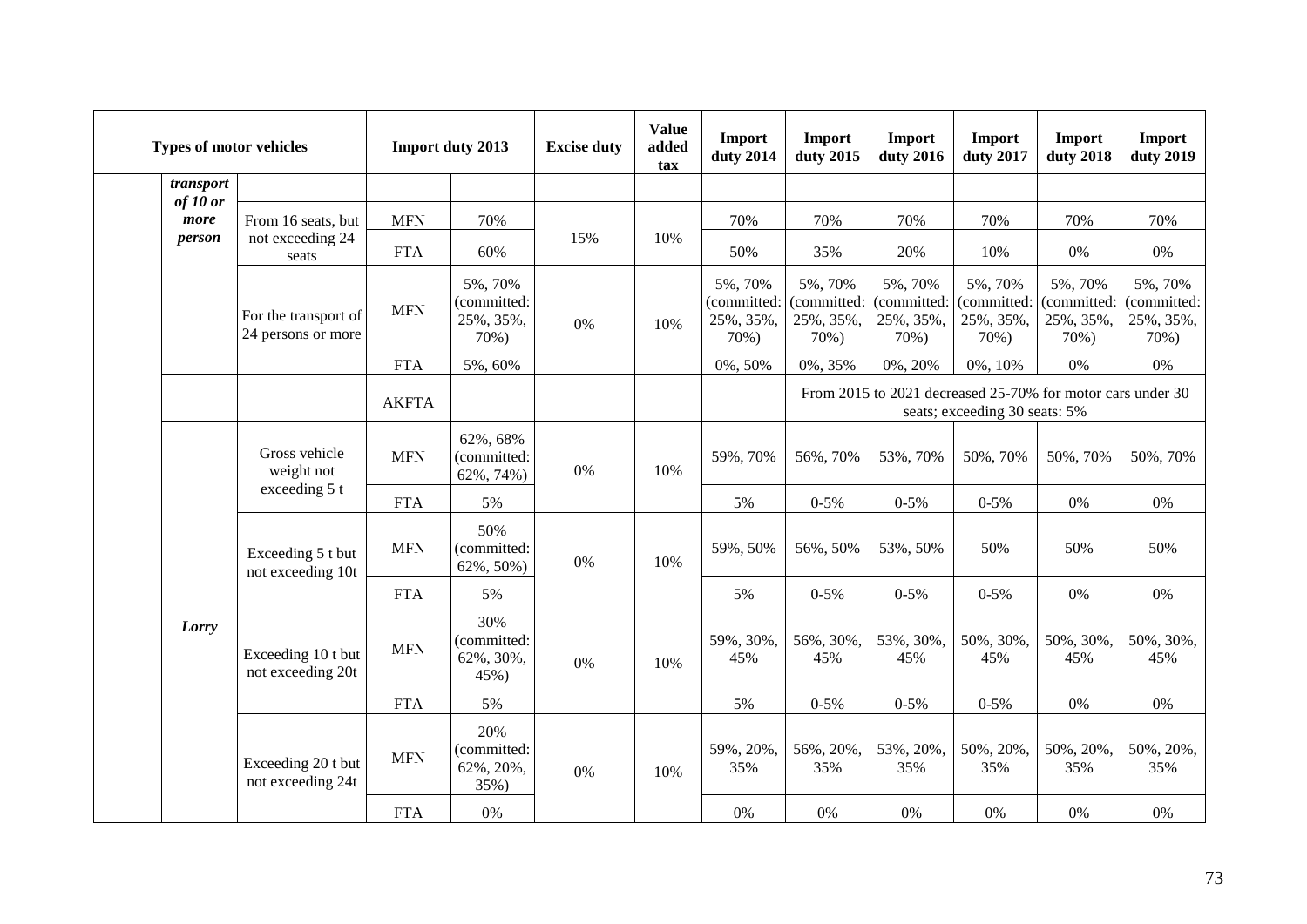| <b>Types of motor vehicles</b> |                                                   |                                                    | <b>Import duty 2013</b> |                    | <b>Excise duty</b> | <b>Value</b><br>added<br>tax | <b>Import</b><br>duty 2014 | Import<br>duty 2015 | Import<br>duty 2016 | <b>Import</b><br>duty 2017 | <b>Import</b><br>duty 2018                | <b>Import</b><br>duty 2019 |  |
|--------------------------------|---------------------------------------------------|----------------------------------------------------|-------------------------|--------------------|--------------------|------------------------------|----------------------------|---------------------|---------------------|----------------------------|-------------------------------------------|----------------------------|--|
|                                |                                                   | Exceeding 24 t but                                 | <b>MFN</b>              | 10%, 15%           | 0%                 | 10%                          | 10%, 15%,<br>25%           | 10%, 15%,<br>25%    | 10%, 15%,<br>25%    | 10%, 15%,<br>25%           | 10%, 15%,<br>25%                          | 10%, 15%,<br>25%           |  |
|                                |                                                   | not exceeding 45t                                  | <b>FTA</b>              | $0\%$              |                    |                              | $0\%$                      | $0\%$               | $0\%$               | $0\%$                      | 0%                                        | $0\%$                      |  |
|                                |                                                   |                                                    | <b>MFN</b>              | $0\%$              |                    |                              | 10%                        | 10%                 | 10%                 | 10%                        | 10%                                       | 10%                        |  |
|                                |                                                   | Exceeding 45 t                                     | <b>FTA</b>              | $0\%$              | $0\%$              | 10%                          | 0%                         | $0\%$               | $0\%$               | $0\%$                      | 0%                                        | $0\%$                      |  |
|                                |                                                   |                                                    | <b>AKFTA</b>            |                    |                    |                              |                            |                     |                     |                            | From 2015 to 2021: 20-35%, to 2021 is 25% |                            |  |
|                                | <b>Special</b><br>purpose<br>motor<br>vehicles    |                                                    | <b>MFN</b>              | $0\%, 5\%,$<br>15% | 0%; 15%            | 10%                          | $0\%, 5\%,$<br>15%         | $0\%, 5\%,$<br>15%  | $0\%, 5\%,$<br>15%  | $0\%, 5\%,$<br>15%         | $0\%, 5\%,$<br>15%                        | $0\%, 5\%,$<br>15%         |  |
|                                |                                                   |                                                    | <b>FTA</b>              | 0%, 5%             |                    |                              | 0%                         | 0%                  | $0\%$               | 0%                         | 0%                                        | 0%                         |  |
|                                | <b>Motor</b> cars<br>not<br>exceeding<br>10 seats | Under 1.000cc                                      | 3.500                   |                    | 45%                | 10%                          |                            |                     |                     |                            |                                           |                            |  |
|                                |                                                   | From 1.000cc but<br>not exceeding<br>1.500cc       | 8.000                   |                    | 45%                | 10%                          | The same as the current    |                     |                     |                            |                                           |                            |  |
|                                |                                                   | From 1.500cc but<br>not exceeding<br>2.500cc       | $X + 5.000$             |                    | 45%; 50%           | 10%                          |                            |                     |                     |                            |                                           |                            |  |
|                                |                                                   | Exceeding 2.500cc                                  | $X + 15.000$            |                    | 50%; 60%           | 10%                          |                            |                     |                     |                            |                                           |                            |  |
|                                | From 10<br>seats, but<br>not<br>exceeding         | Under 2.000cc                                      | 9.500                   |                    | 30%                | 10%                          | The same as the current    |                     |                     |                            |                                           |                            |  |
| <b>CBU</b><br>cars<br>(used)   |                                                   | Exceeding 2.000cc,<br>but not exceeding<br>3.000cc | 13.000                  |                    | 30%                | 10%                          |                            |                     |                     |                            |                                           |                            |  |
|                                | 15 seats                                          | Exceeding 3.000cc                                  | 17.000                  |                    | 30%                | 10%                          |                            |                     |                     |                            |                                           |                            |  |
|                                | <b>Exceeding</b><br>15 seats                      |                                                    | 150%                    |                    | 15%; 0%            | 10%                          |                            |                     |                     |                            |                                           |                            |  |
|                                | Lorry                                             | Not exceeding 5 t                                  | 150%                    |                    | 0%                 | 10%                          |                            |                     |                     |                            |                                           |                            |  |
|                                |                                                   | Exceeding 5 t                                      | $(X) \times 1,5$        |                    | 0%                 | 10%                          |                            |                     |                     |                            |                                           |                            |  |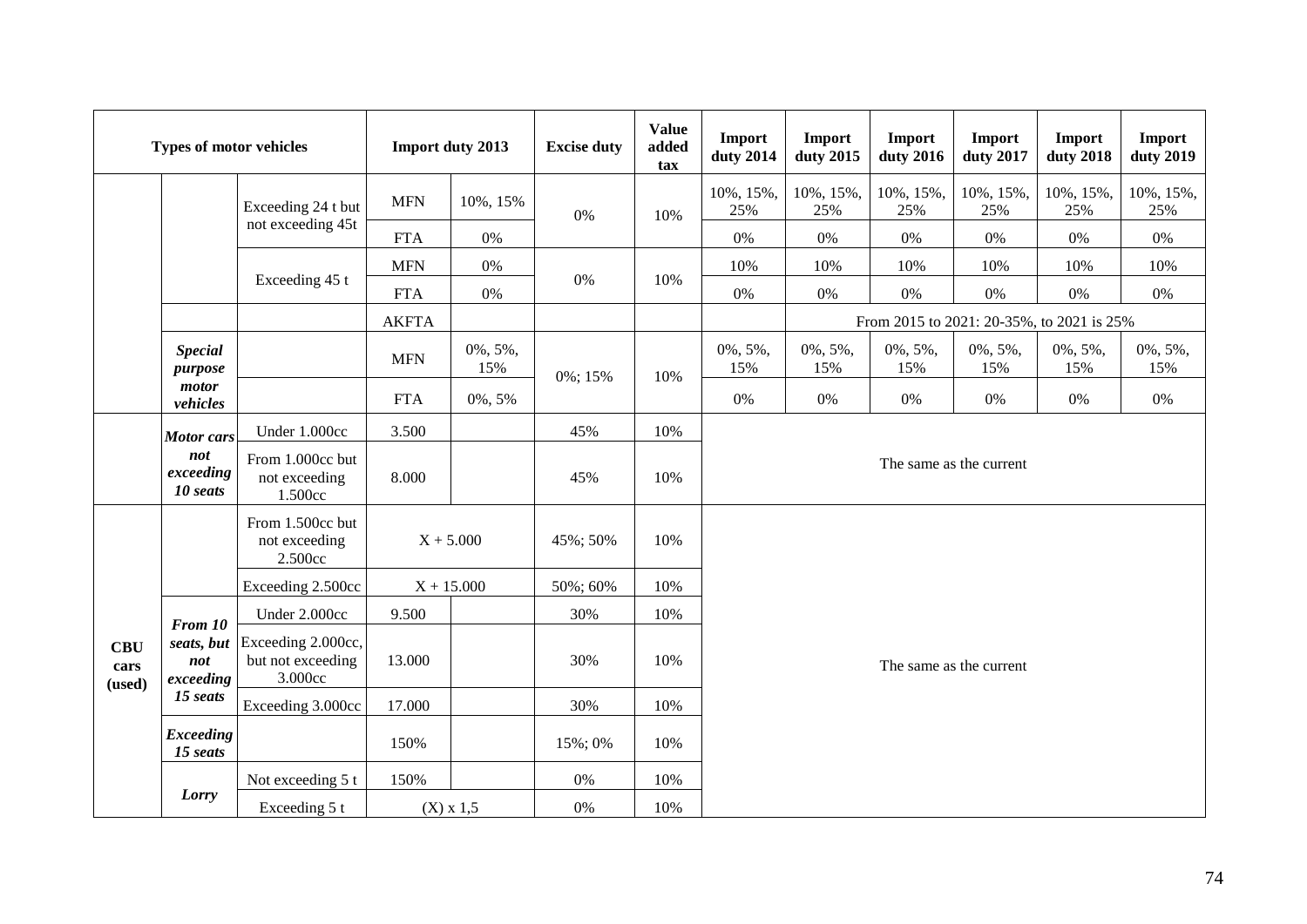| <b>Types of motor vehicles</b> |                                                                                |  |                       | <b>Import duty 2013</b>                                                                                 | <b>Excise duty</b>                                                                         | <b>Value</b><br>added<br>tax | Import<br>duty 2014                                                                                                                                                                                                                                                                                     | Import<br>duty 2015 | Import<br>duty 2016 | Import<br>duty 2017 | Import<br>duty 2018 | Import<br>duty 2019 |  |  |
|--------------------------------|--------------------------------------------------------------------------------|--|-----------------------|---------------------------------------------------------------------------------------------------------|--------------------------------------------------------------------------------------------|------------------------------|---------------------------------------------------------------------------------------------------------------------------------------------------------------------------------------------------------------------------------------------------------------------------------------------------------|---------------------|---------------------|---------------------|---------------------|---------------------|--|--|
|                                | <b>Special</b><br>purpose<br>motor<br>vehicles                                 |  |                       | $(X) \times 1,5$                                                                                        | 0%; 15%                                                                                    | 10%                          |                                                                                                                                                                                                                                                                                                         |                     |                     |                     |                     |                     |  |  |
|                                |                                                                                |  | <b>MFN</b>            | 18%-20%                                                                                                 |                                                                                            |                              |                                                                                                                                                                                                                                                                                                         |                     |                     |                     |                     |                     |  |  |
|                                | <b>Motor</b> cars<br>not<br>exceeding<br>10 seats                              |  | <b>ATIGA</b>          | 0%<br>(excluding<br>Chassis and<br>Bodies used<br>Motor<br>for<br>cars<br>heading<br>8703 is 5%)        | Not have to<br>pay tax upon<br>import.<br>of 40%-50%-60%<br>depending on<br>type when sold | 10%                          | Reviewing and increasing taxes to the highest level as committed to WTO for<br>key mechanical products regulated in Decision No. 10/2009/QD-TTg and those<br>products in the List of Products of Support Industries Prioritized for<br>Development under Decision No. 1483/QD-TTg by the Prime Minister |                     |                     |                     |                     |                     |  |  |
| Accessori<br>es, parts         |                                                                                |  | <b>AKFTA</b>          | 15%-30%                                                                                                 |                                                                                            |                              |                                                                                                                                                                                                                                                                                                         |                     |                     |                     |                     |                     |  |  |
|                                |                                                                                |  | <b>MFN</b>            | $10,5%$ -<br>15,35%                                                                                     |                                                                                            |                              |                                                                                                                                                                                                                                                                                                         |                     |                     |                     |                     |                     |  |  |
|                                | <b>Motor</b><br>vehicles<br>for the<br>transport<br>of 10 or<br>more<br>person |  | <b>ATIGA</b>          | 0%<br>(excluding<br>Chassis and<br><b>Bodies</b> used<br>for Motor<br>cars of<br>heading<br>8703 is 5%) | Not have to<br>pay tax upon<br>import. 30%-<br>15%-0%<br>depending on<br>type when sold    | 10%                          |                                                                                                                                                                                                                                                                                                         |                     |                     |                     |                     |                     |  |  |
|                                | Lorries                                                                        |  | <b>AKFTA</b><br>7-15% | 15%-30%                                                                                                 | 0%                                                                                         | 10%                          |                                                                                                                                                                                                                                                                                                         |                     |                     |                     |                     |                     |  |  |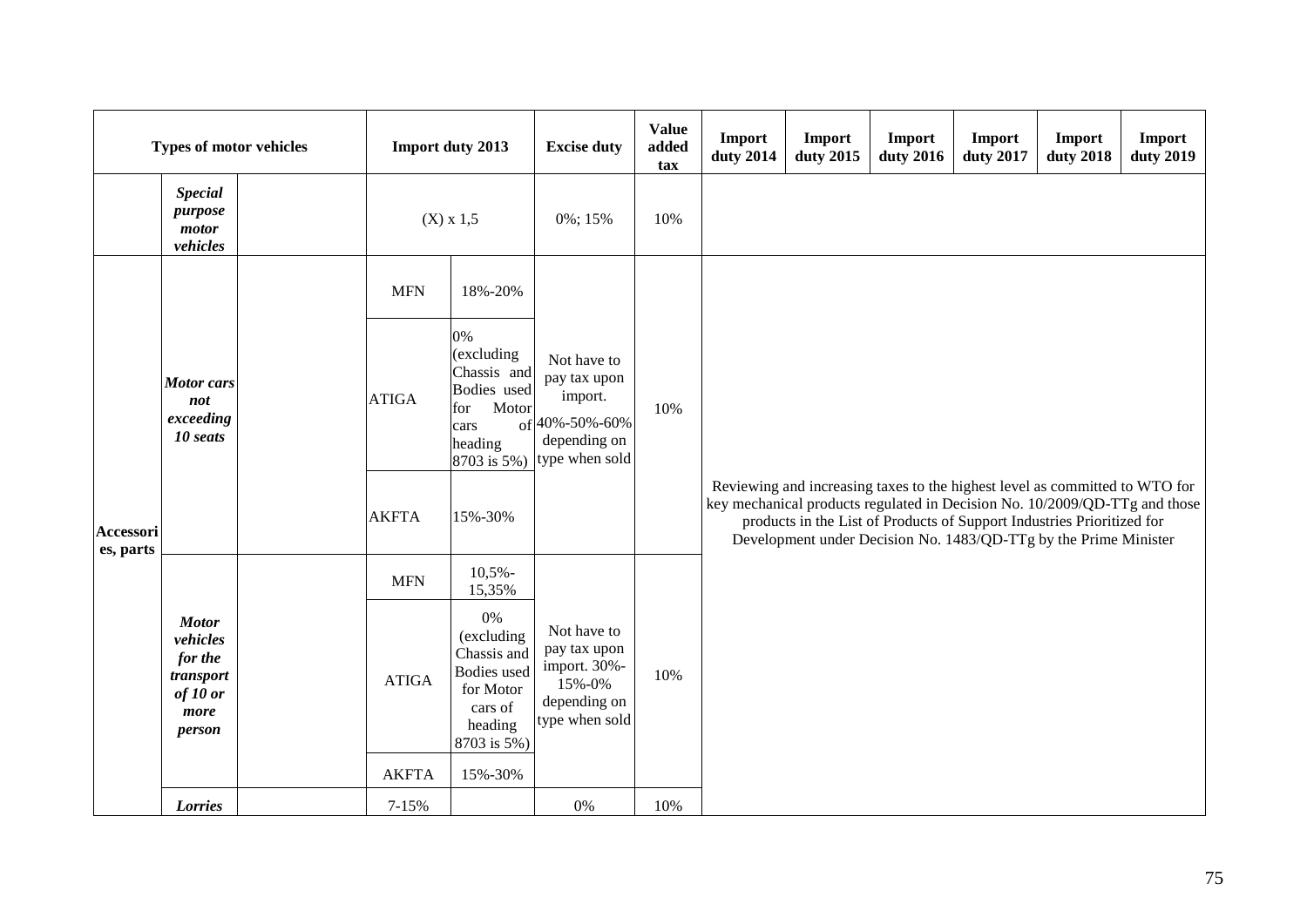| <b>Types of motor vehicles</b>                  |  |       | <b>Import duty 2013</b> | <b>Excise duty</b>                                                                 | <b>Value</b><br>added<br>tax | Import<br>duty $2014$ | Import<br>duty 2015 | Import<br>duty 2016 | Import<br>duty 2017 | Import<br><b>duty 2018</b> | <b>Import</b><br><b>duty 2019</b> |
|-------------------------------------------------|--|-------|-------------------------|------------------------------------------------------------------------------------|------------------------------|-----------------------|---------------------|---------------------|---------------------|----------------------------|-----------------------------------|
| <b>Special</b><br>purposes<br>motor<br>vehicles |  | 12,8% |                         | Not have to<br>pay tax upon<br>import.<br>15%-0%<br>depending on<br>type when sold | 10%                          |                       |                     |                     |                     |                            |                                   |

#### **(ii) Import tax policies for imported automobile components:**

 $\overline{a}$ 

Enterprises that import components in the form of discrete components synchronous or asynchronous is classified under tariff classification and tax at the preferential import duty rates of individual components and spare parts if it meets the conditions<sup>13</sup>:

Components must be guaranteed by the Criteria of automobile-manufacturing and/or- assembling enterprises stipulated by the Ministry of Industry and Trade directly imported to manufacture, trust import or import business. Case of trust import must have entrusted contract, case of import business must have purchase contract with qualified firms for assembling car under the provision of the Ministry of Industry and Trade to carry out customs procedures for import.

Knocked-down details (detail assemblies) and components (component assemblies) in complete sets or incomplete set of details and components with the maximum knock-down rate for automobile localisation regulated by the Ministry of Science and Technology.

Synchronous and asynchronous components with one or more details which fail to meet the maximum knock-down rate are classified upon commodity code and may benefit from tax incentive for complete sets of details with correlating commodity code if enterprises commit to fulfil following requirements:

<sup>&</sup>lt;sup>13</sup> In cases imported components for automobile manufacture and assembly do not meet those requirements, it is recommended that commodity codes should be identified and tax preferentials applied upon Chapter 98 (heading 98.21), depending on the types of vehicles (equal to the tax rate of CBU cars).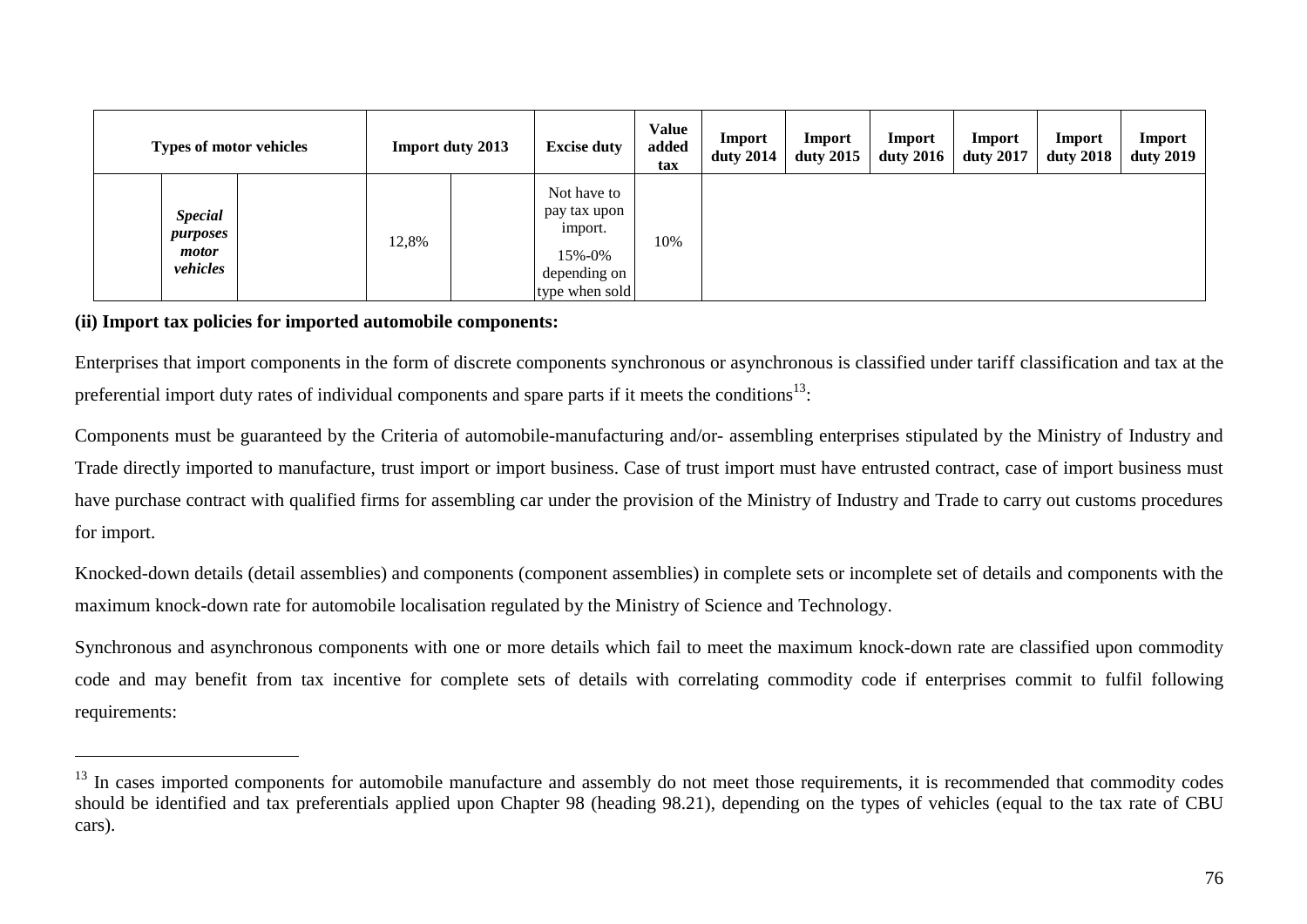- $\triangleright$  The total value of imported components that fail to meet the regulated knock-down levels must not exceed 10% of the total value of components (imported and domestically purchased, if any) for production or assembly into complete automobiles or Chassis cars (regardless of vehicle types, but based on actual vehicles manufactured or assembled by the automakers within a fiscal year). Of which, the total value of components (imported or domestically purchased, if any) for production or assembly into complete cars consist of self-manufactured, processed and assembled parts if any.
- $\triangleright$  Components are not: chassis, body, trunk (regardless of car types); and cabin (for trucks).

#### **(iii) Policies on excise duty:**

For cars running on gasoline or diesel: Tax rate as mentioned in article (i).

Car running on both gasoline and electricity or bioenergy, the proportion of gasoline does not exceed 70% of total energy used. 70% of tax rates applied to the same types of cars.

Cars running on bioenergy: 50% of tax rates applied to the same types of cars.

#### Cars running on electricity:

- $\triangleright$  Passenger cars having 9 seats or fewer: 25%.
- Passenger cars having  $10 15$  seats: 15%.
- Passenger cars having  $16 23$  seats: 10%.

#### **(iv) VAT policy**

10% rate is applicable for both imported and locally manufactured.

#### **(v) Corporate Income Tax incentives:**

According to the law on Corporate Income Tax, enterprises established from projects in areas with extreme socio-economic difficulties, economic zones, and hi-tech zones; enterprises from the execution of new projects of investment, including: scientific research and technology development; application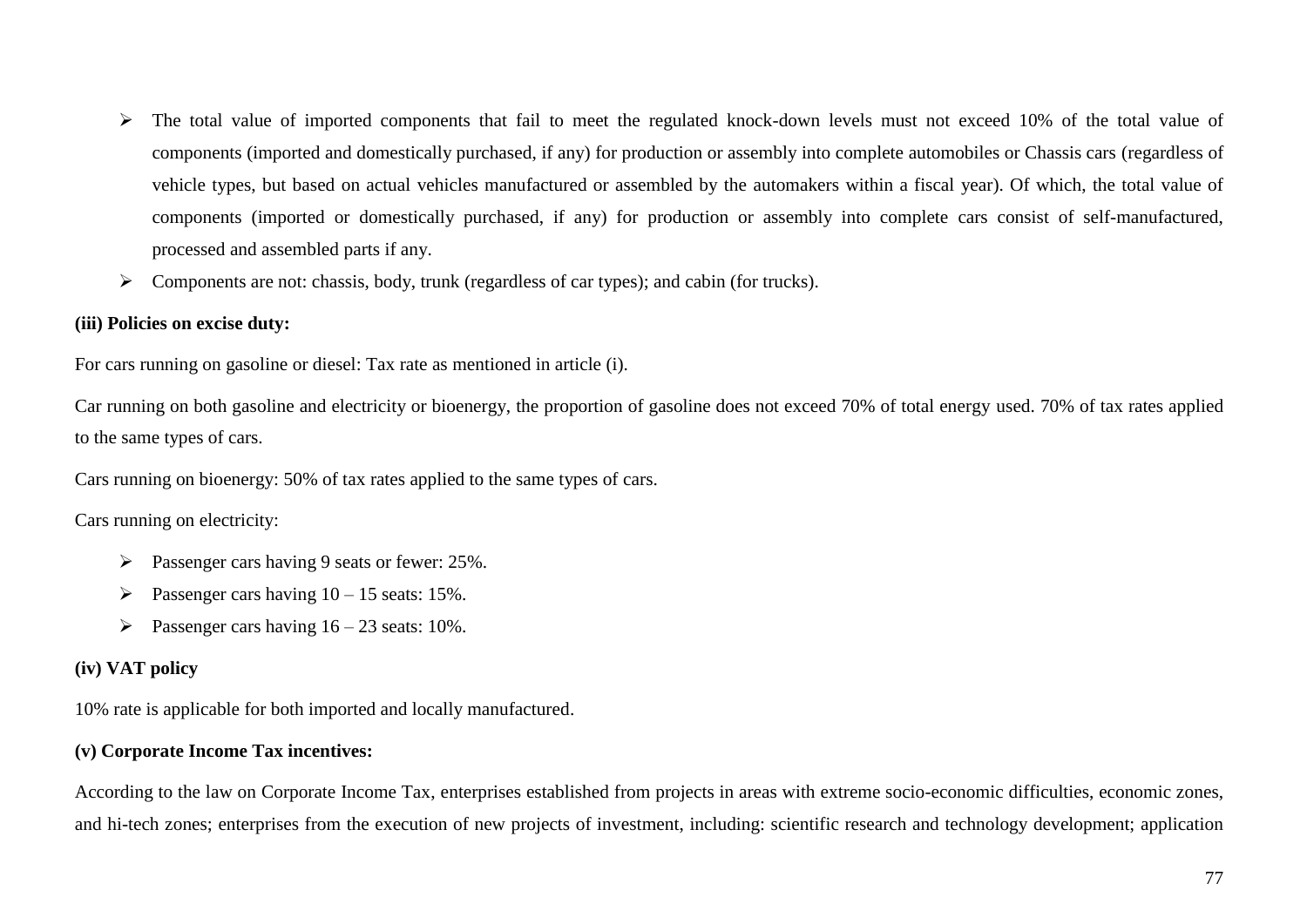of high technologies in the list of prioritized high technologies according to the Law on High Technologies; cultivation of high technologies, cultivation of hi-tech enterprises; high-risk investment in the development of high technologies in the list of prioritized high technologies according to the Law on High Technologies; investment in crucial infrastructure of the State; software production are entitled to:

The tax rate of 10% for 15 years. For special projects that need to attract a lot of investment and high technologies, the period of preferential tax rates may be extended, but the extension shall not exceed 15 years.

Tax exemption for no more than 4 years, and eligible for 50% reduction in tax for no more than the next 9 years.

### **(vi) Fees and charges policy:**

Fees and charges regarding registration and ownership of automobiles include:

*Registration fee*: 10 – 20% for passenger car having 10 seats or fewer (*specified by each provincial and municipal People's Councils*); 2% for others types (regulated in Decree No.45/2011/ND-CP by the Government).

*Fee for issuing license plate*: 100,000 to 1,000,000 VND for a car to be granted with registration papers and number plates. For cars of under 10 seats (including driver's), not engaged in passenger transportation business in Hanoi and Ho Chi Minh city, the fee ranging from 2-20 million VND (*specified by the municipal People's Councils*) (prescribed by Circular No.212/2010/TT-BTC by the Ministry of Finance).

*Charge for inspection*: 160,000 to 400,000 per vehicle for each technical safety inspection of motor vehicles currently in circulation as follows (regulated in Decision No.101/2008/QD-BTC by the Ministry of Finance).

*The charge for inspection of motor vehicles for the grant of provisional technical safety and environmental protection certificates:* 50,000 to 100,000 VND/certificate (regulated in Decision No. 101/2008/QD-BTC by the Ministry of Finance).

*Charge for land road use*: As regulated in Decree No.18/2012/ND-CP by the Government and Circular No.197/2012/TT-BTC by the Ministry of Finance, the monthly charge ranges from 130,000 to 1,040,000 VND/month, depending on the car types.